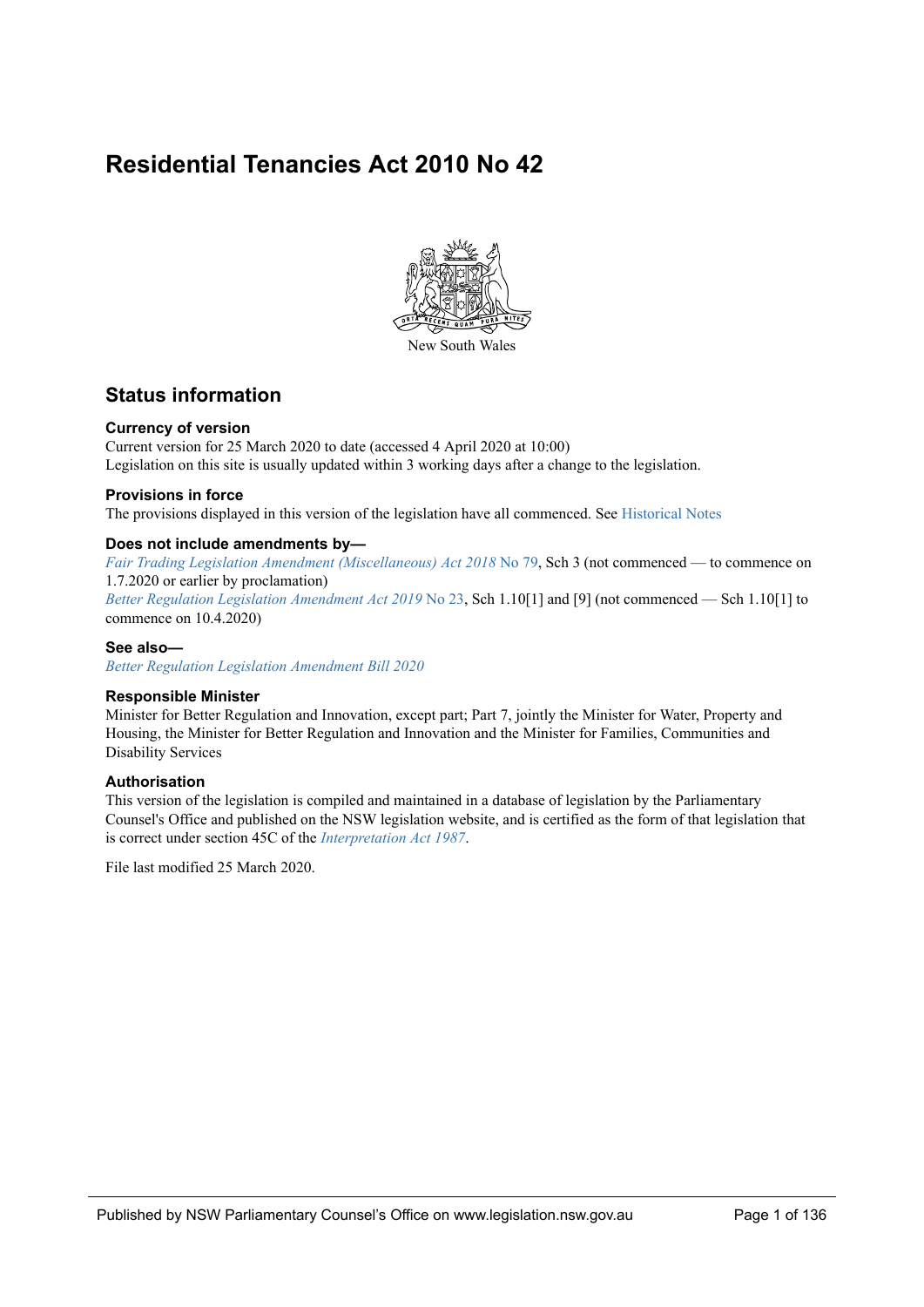# **Residential Tenancies Act 2010 No 42**



## **Contents**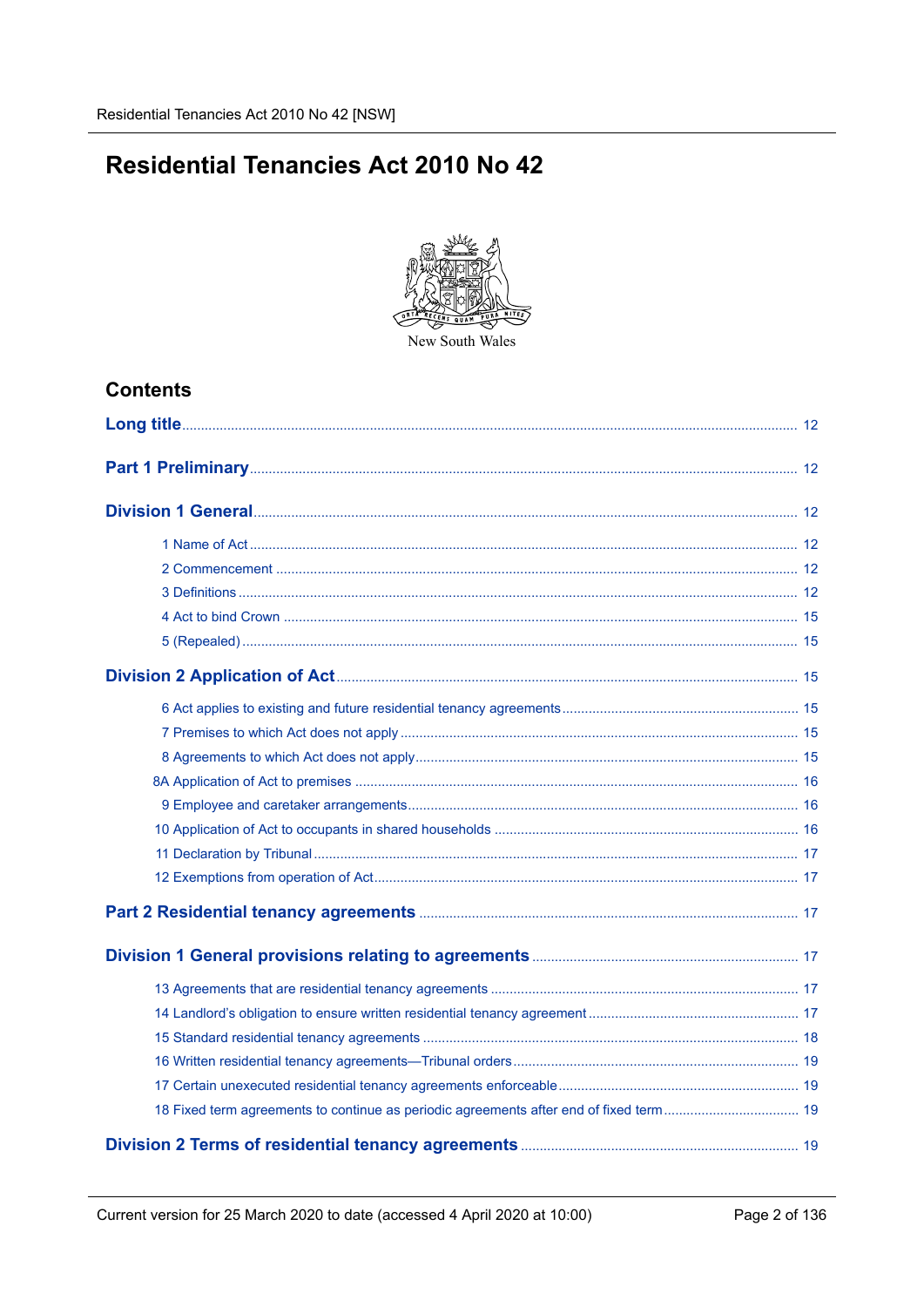| 32 Kinds of payments that tenant may be required to pay for residential tenancy agreement 25 |  |
|----------------------------------------------------------------------------------------------|--|
|                                                                                              |  |
|                                                                                              |  |
|                                                                                              |  |
|                                                                                              |  |
|                                                                                              |  |
|                                                                                              |  |
|                                                                                              |  |
|                                                                                              |  |
|                                                                                              |  |
|                                                                                              |  |
|                                                                                              |  |
|                                                                                              |  |
|                                                                                              |  |
|                                                                                              |  |
|                                                                                              |  |
|                                                                                              |  |
|                                                                                              |  |
|                                                                                              |  |
|                                                                                              |  |
|                                                                                              |  |
|                                                                                              |  |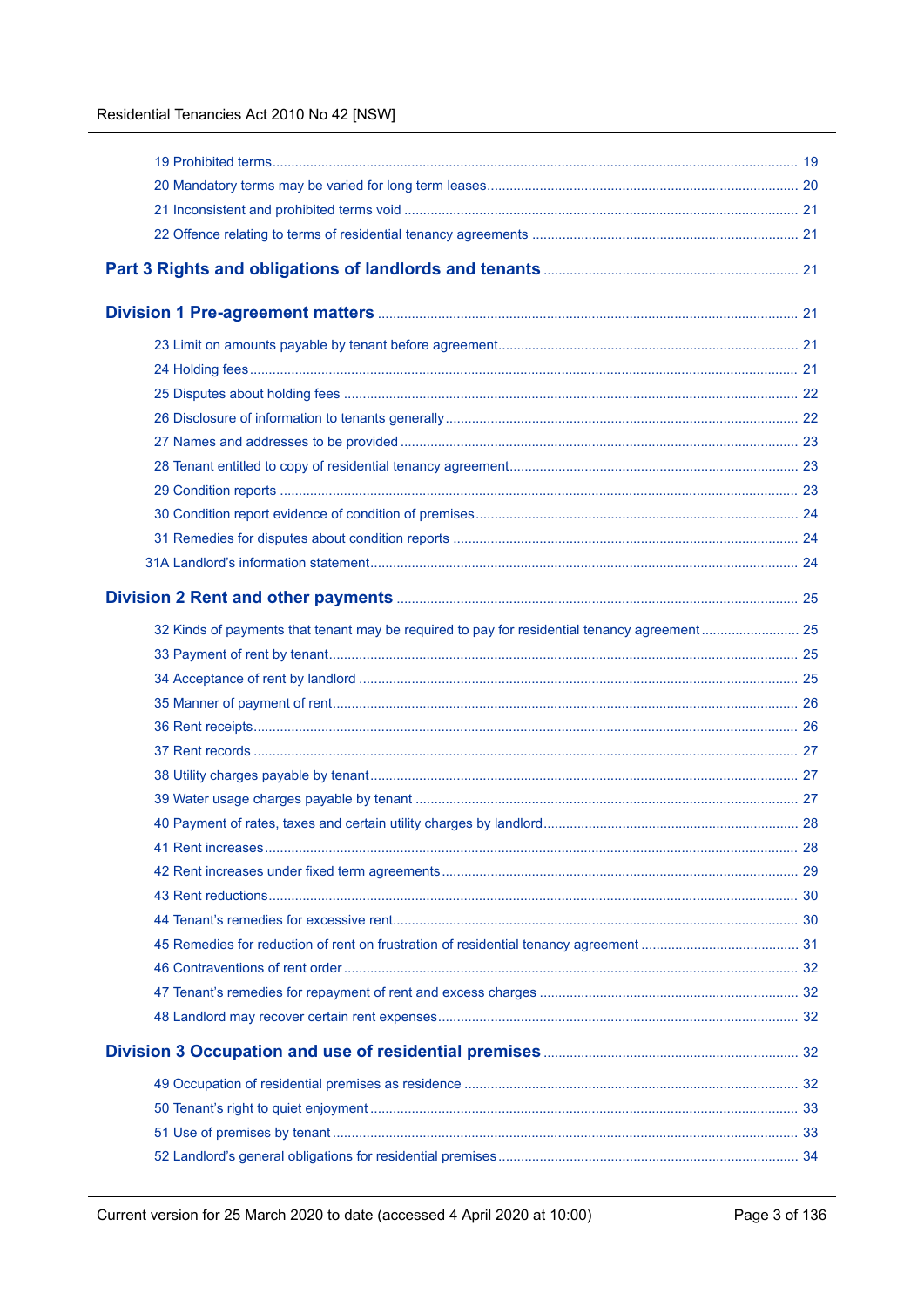| 54A Limit on liability of tenant for actions of other tenants occurring during domestic violence offences 36 |  |
|--------------------------------------------------------------------------------------------------------------|--|
|                                                                                                              |  |
|                                                                                                              |  |
|                                                                                                              |  |
|                                                                                                              |  |
|                                                                                                              |  |
|                                                                                                              |  |
|                                                                                                              |  |
|                                                                                                              |  |
|                                                                                                              |  |
|                                                                                                              |  |
|                                                                                                              |  |
|                                                                                                              |  |
|                                                                                                              |  |
|                                                                                                              |  |
|                                                                                                              |  |
|                                                                                                              |  |
|                                                                                                              |  |
|                                                                                                              |  |
|                                                                                                              |  |
|                                                                                                              |  |
|                                                                                                              |  |
|                                                                                                              |  |
|                                                                                                              |  |
|                                                                                                              |  |
|                                                                                                              |  |
|                                                                                                              |  |
|                                                                                                              |  |
|                                                                                                              |  |
|                                                                                                              |  |
|                                                                                                              |  |
|                                                                                                              |  |
|                                                                                                              |  |
|                                                                                                              |  |
|                                                                                                              |  |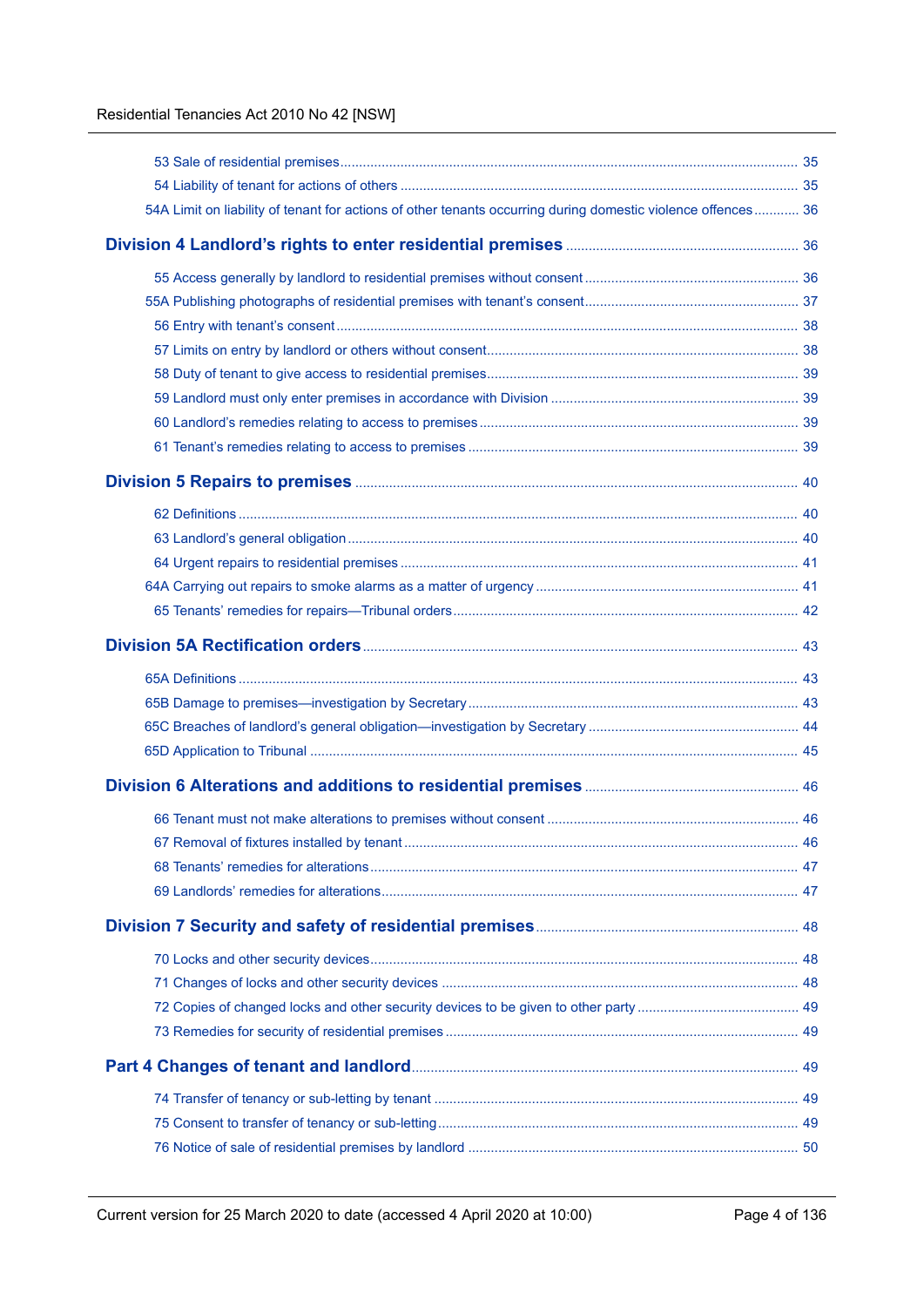| 89 Repayment of rent and charges owing following issue of non-payment termination notice  55             |  |
|----------------------------------------------------------------------------------------------------------|--|
|                                                                                                          |  |
|                                                                                                          |  |
| 92 Tribunal may terminate residential tenancy agreement for threat, abuse, intimidation or harassment 57 |  |
|                                                                                                          |  |
|                                                                                                          |  |
|                                                                                                          |  |
|                                                                                                          |  |
|                                                                                                          |  |
|                                                                                                          |  |
|                                                                                                          |  |
|                                                                                                          |  |
| 98A Contravention by landlord of information disclosure provisions—termination notice by tenant 60       |  |
|                                                                                                          |  |
|                                                                                                          |  |
|                                                                                                          |  |
|                                                                                                          |  |
|                                                                                                          |  |
| 103A Contravention by landlord of information disclosure provisions—termination by Tribunal 63           |  |
|                                                                                                          |  |
| 105 Termination by Tribunal on landlord's application after termination notice given by tenant 64        |  |
| Division 3A Termination by tenant-circumstances of domestic violence 64                                  |  |
|                                                                                                          |  |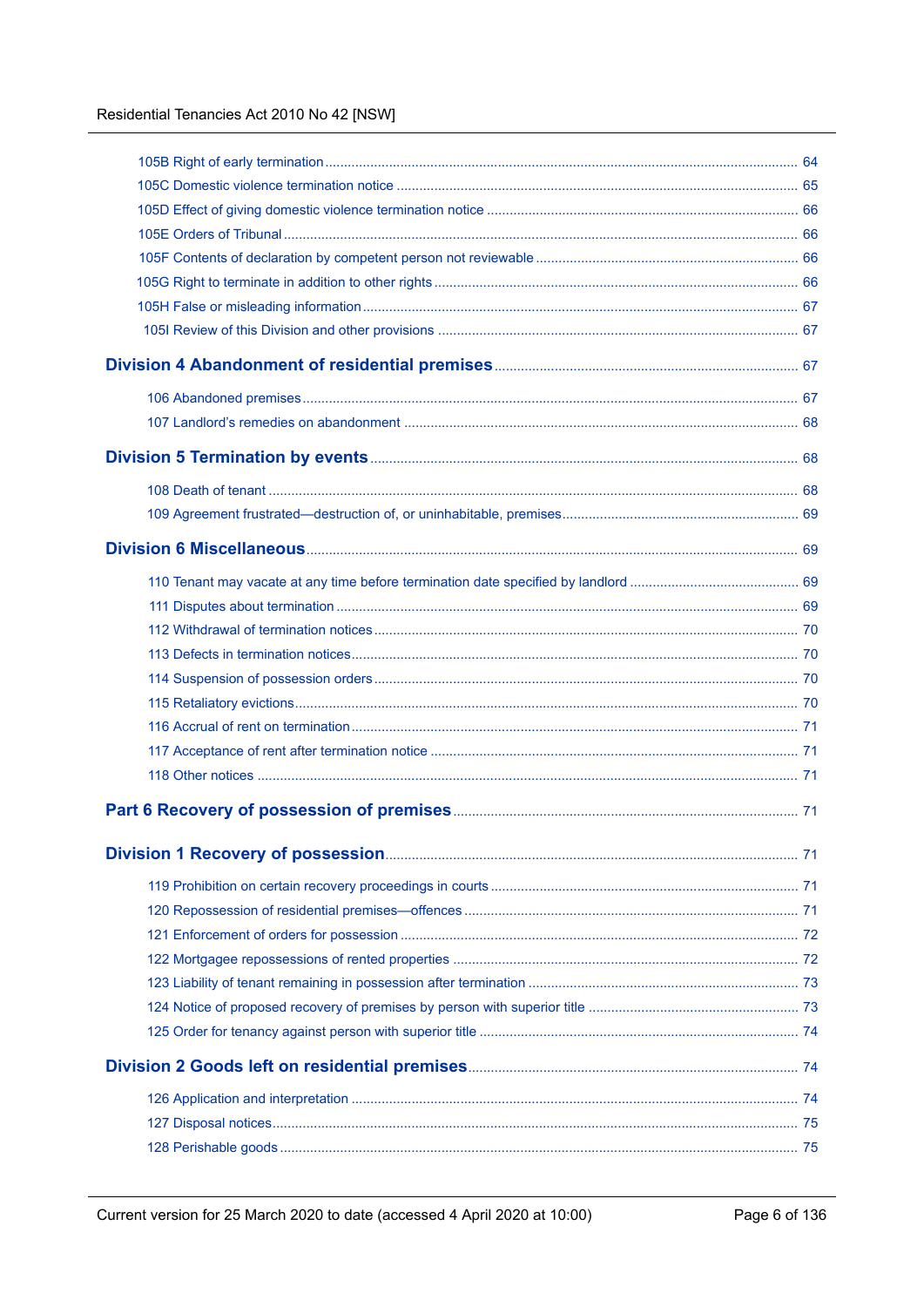| 143 Termination notice may be given on ground that tenant not eligible for social housing 81                         |  |
|----------------------------------------------------------------------------------------------------------------------|--|
|                                                                                                                      |  |
|                                                                                                                      |  |
| 146 Time periods to be observed in giving termination notice on ground that tenant not eligible for social housing   |  |
|                                                                                                                      |  |
|                                                                                                                      |  |
|                                                                                                                      |  |
| 148 Termination notice may be given on ground that tenant offered alternative social housing premises 83             |  |
| 149 Review of decision to give termination notice on ground that tenant offered alternative social housing premises  |  |
|                                                                                                                      |  |
| 150 Time periods to be observed in giving termination notice on ground that tenant offered alternative social housin |  |
|                                                                                                                      |  |
|                                                                                                                      |  |
|                                                                                                                      |  |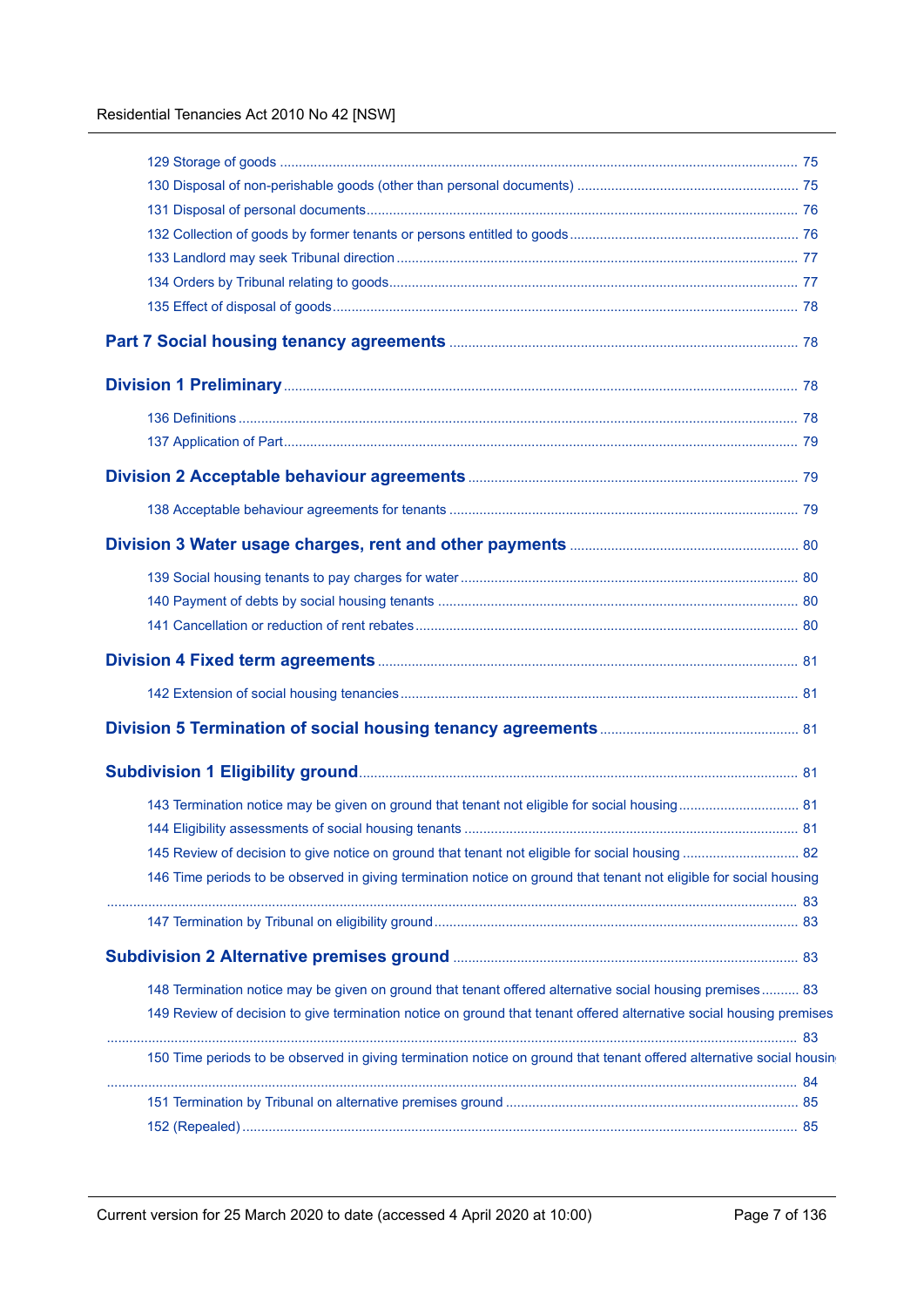| 154A Termination notice for non-payment of amount payable on variation or cancellation of rent rebate 86        |  |
|-----------------------------------------------------------------------------------------------------------------|--|
| 154B Tribunal must have regard to breaches of prior social housing tenancy agreements and to series of breaches |  |
|                                                                                                                 |  |
|                                                                                                                 |  |
|                                                                                                                 |  |
|                                                                                                                 |  |
|                                                                                                                 |  |
|                                                                                                                 |  |
|                                                                                                                 |  |
|                                                                                                                 |  |
|                                                                                                                 |  |
|                                                                                                                 |  |
|                                                                                                                 |  |
|                                                                                                                 |  |
|                                                                                                                 |  |
|                                                                                                                 |  |
|                                                                                                                 |  |
|                                                                                                                 |  |
|                                                                                                                 |  |
|                                                                                                                 |  |
|                                                                                                                 |  |
|                                                                                                                 |  |
|                                                                                                                 |  |
|                                                                                                                 |  |
|                                                                                                                 |  |
|                                                                                                                 |  |
|                                                                                                                 |  |
|                                                                                                                 |  |
|                                                                                                                 |  |
|                                                                                                                 |  |
|                                                                                                                 |  |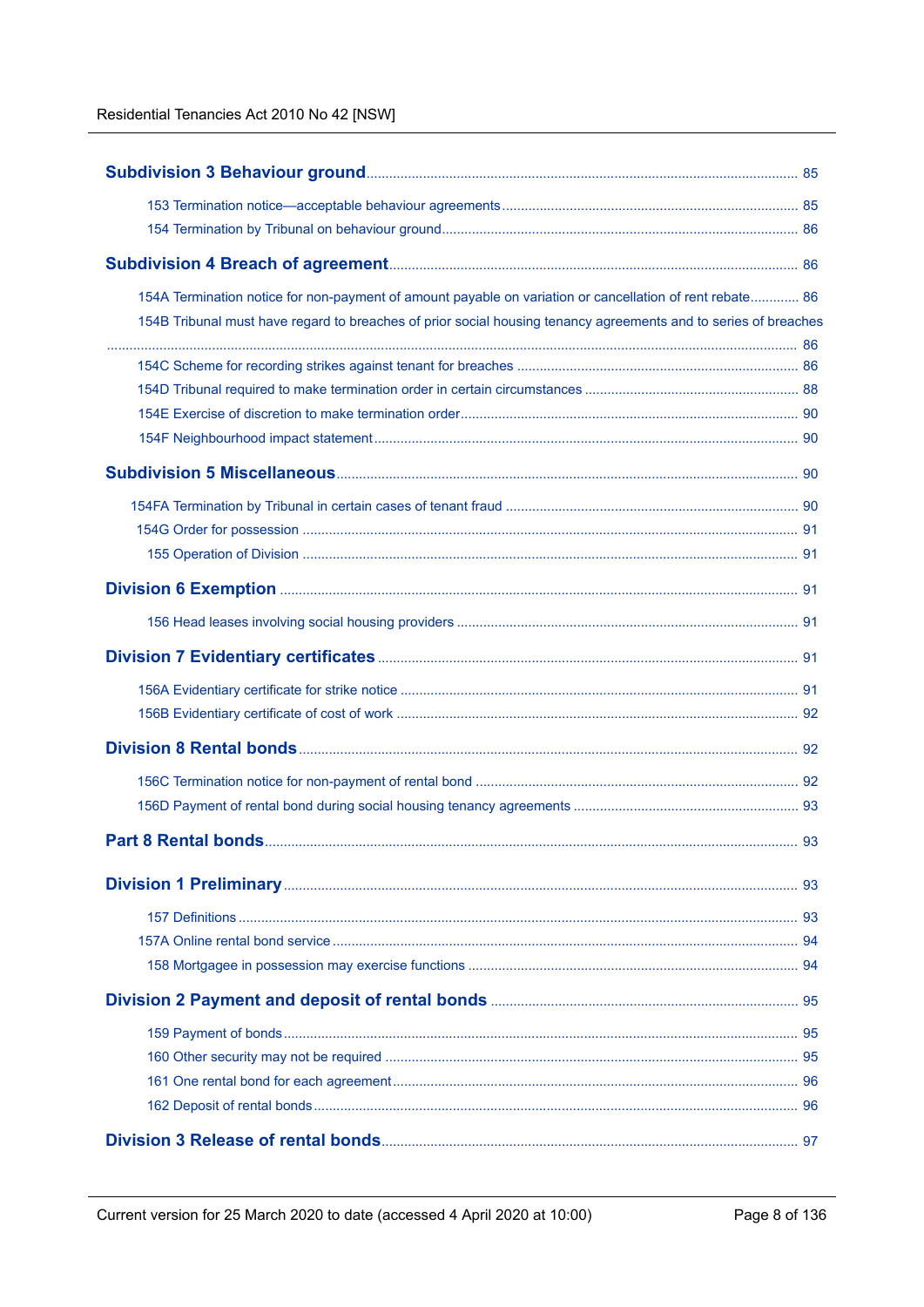| Division 2 Powers of Tribunal relating to breaches of residential tenancy agreements. 107 |  |
|-------------------------------------------------------------------------------------------|--|
|                                                                                           |  |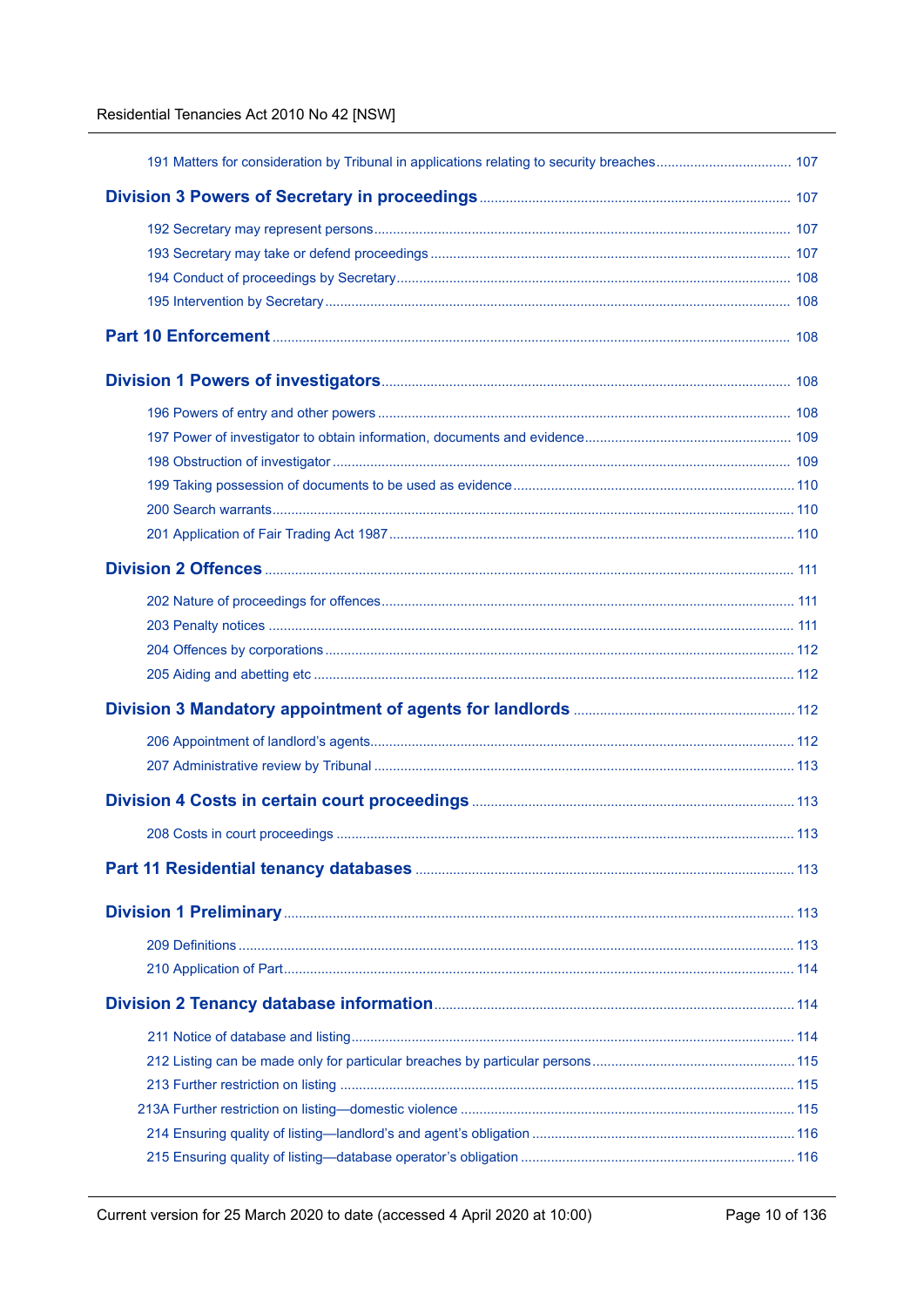### Residential Tenancies Act 2010 No 42 [NSW]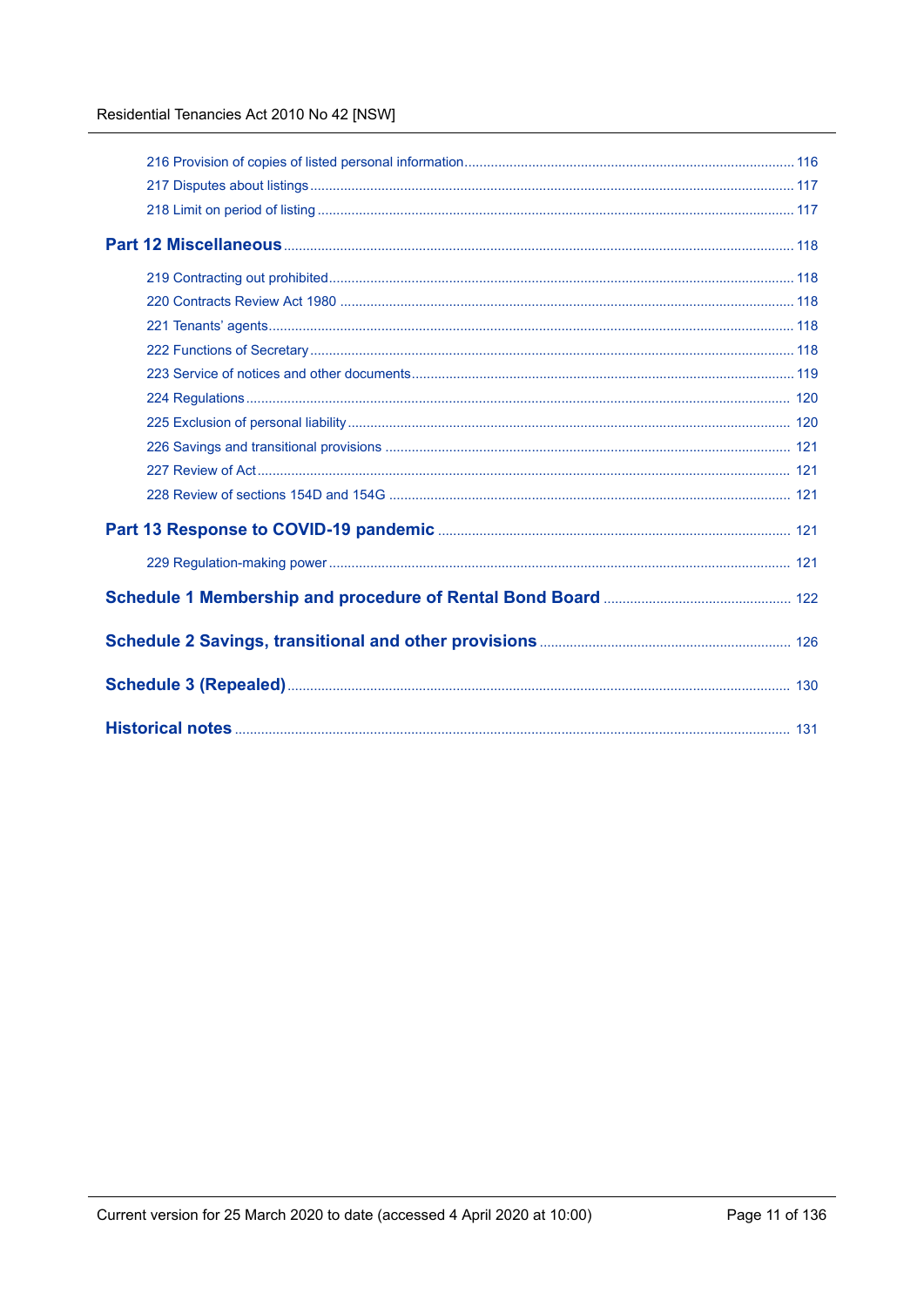# <span id="page-11-0"></span>**Residential Tenancies Act 2010 No 42**



An Act with respect to the rights and obligations of landlords and tenants, rents, rental bonds and other matters relating to residential tenancy agreements; and for other purposes.

## <span id="page-11-1"></span>**Part 1 Preliminary**

## <span id="page-11-2"></span>**Division 1 General**

#### <span id="page-11-3"></span>**1 Name of Act**

This Act is the *Residential Tenancies Act 2010*.

#### <span id="page-11-4"></span>**2 Commencement**

This Act commences on a day or days to be appointed by proclamation.

#### <span id="page-11-5"></span>**3 Definitions**

(1) In this Act—

*acceptable behaviour agreement*—see section 138.

*apprehended violence order* has the same meaning as it has in the *Crimes (Domestic and Personal Violence) Act 2007* and includes a provisional, interim and final apprehended violence order.

*approved form* means the form approved from time to time by the Secretary.

*Board* means the Rental Bond Board constituted under this Act.

*break fee*—see section 107.

*co-tenant* means a tenant who is one of 2 or more tenants under a residential tenancy agreement.

*Department* means the Department of Finance, Services and Innovation.

*domestic violence offence* has the same meaning as it has in the *Crimes (Domestic and Personal Violence) Act 2007*.

*exercise* a function includes perform a duty.

*fixed term agreement* means a residential tenancy agreement for a tenancy for a fixed term.

*function* includes a power, authority or duty.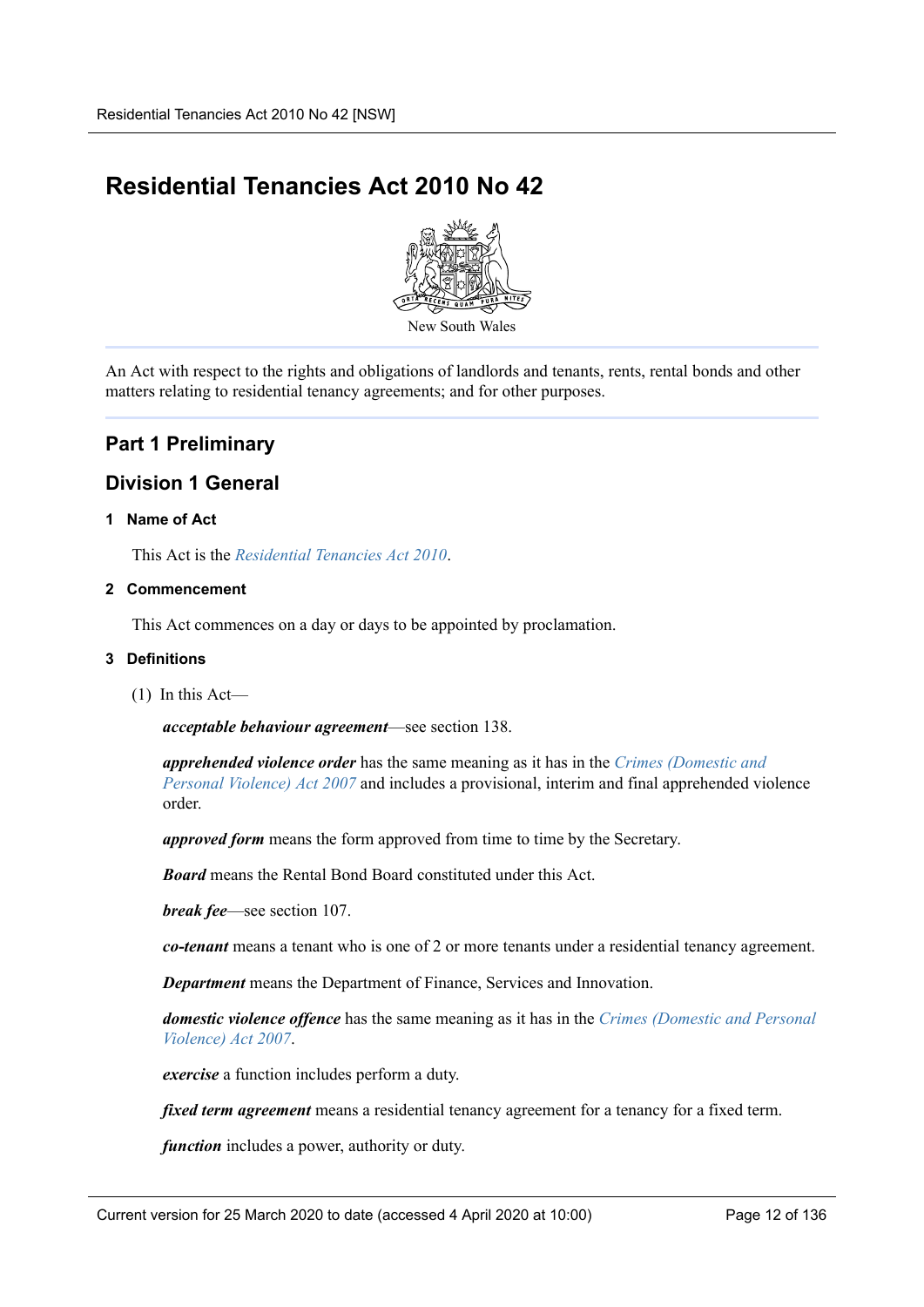*give* includes cause to give.

*holding fee* means an amount paid or required to be paid to a person for not letting premises pending the making of a residential tenancy agreement.

*investigator* means an investigator appointed under section 18 of the *Fair Trading Act 1987*.

*landlord* means—

- (a) the person who grants the right to occupy residential premises under a residential tenancy agreement, or
- (b) a successor in title to the residential premises whose interest is subject to the interest of the tenant, or
- (c) a tenant who has granted the right to occupy residential premises to a sub-tenant,

and includes a prospective landlord.

*landlord's agent* means a person who acts as the agent of a landlord and who (whether or not the person carries on any other business) carries on business as an agent for—

(a) the letting of residential premises, or

(b) the collection of rents payable for any tenancy of residential premises.

**Note.** A person who acts as such an agent is required to be licensed under the *Property and Stock Agents Act 2002*.

*periodic agreement* means a residential tenancy agreement that is not a fixed term agreement.

*premises* includes a moveable dwelling within the meaning of the *Local Government Act 1993*.

*record* includes any book, account, document, paper and other source of information compiled, recorded or stored in written form, or on microfilm, or by electronic process, or in any other manner or by any other means.

*rent* means an amount payable by a tenant under a residential tenancy agreement for the right to occupy premises for a period of the agreement.

*rental bond*—see section 157.

*residential premises* means any premises or part of premises (including any land occupied with the premises) used or intended to be used as a residence.

**Note.** Land on which there is no residence cannot be subject to a tenancy or other provisions under this Act.

*residential tenancy agreement*—see section 13.

*residential tenancy database*—see section 209.

*Secretary* means—

(a) the Commissioner for Fair Trading, Department of Finance, Services and Innovation, or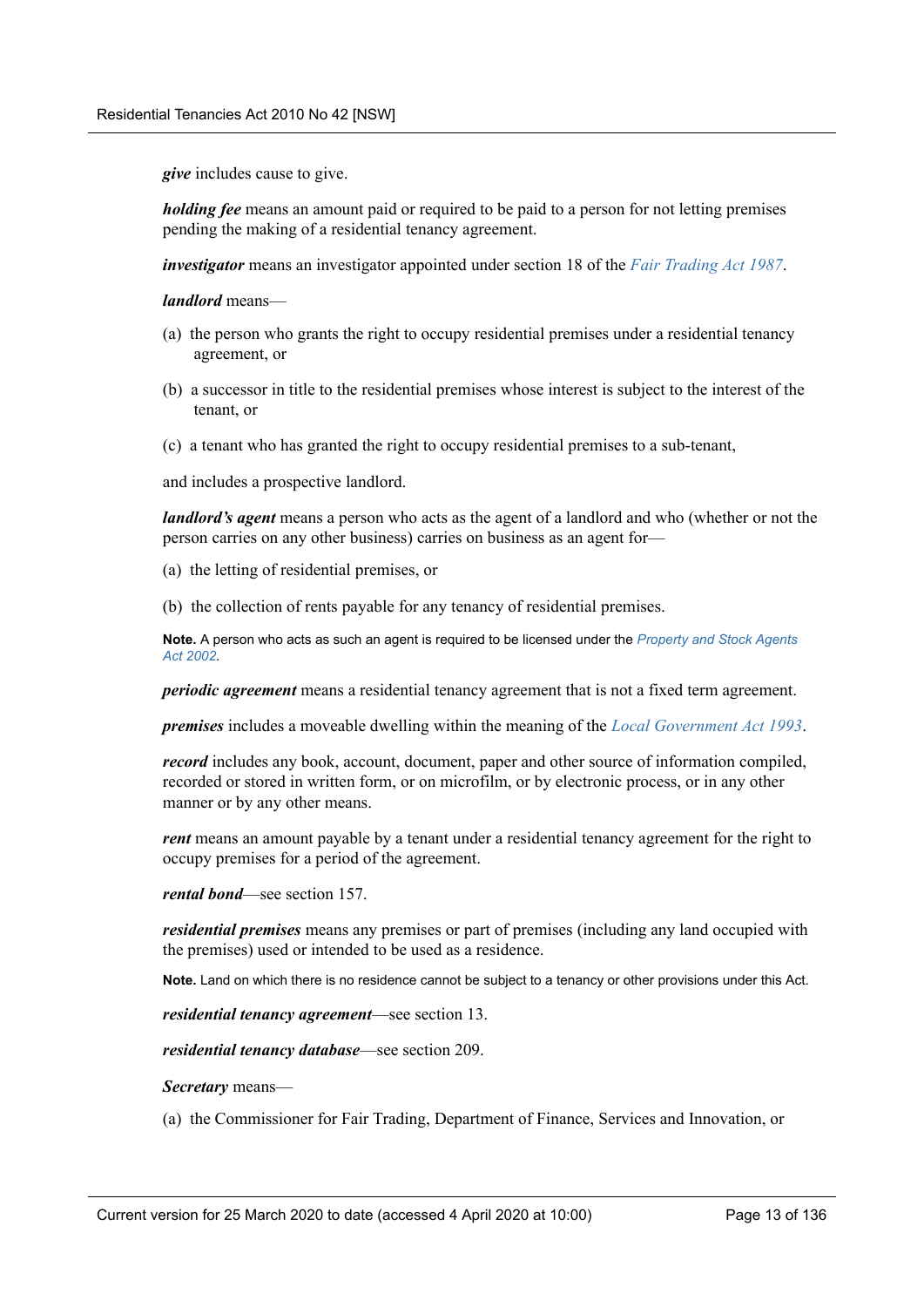(b) if there is no person employed as Commissioner for Fair Trading—the Secretary of the Department of Finance, Services and Innovation.

*separately metered* means that there is, in respect of residential premises, a meter—

- (a) that satisfies an Australian Standard prescribed by the regulations (if any) dealing with electrical, gas, oil or water metering equipment, and
- (b) that has been installed in accordance with the manufacturer's instructions for installation or industry practice, and
- (c) that measures the quantity of electricity, gas, oil or water that is supplied to, or used at, only those residential premises, and
- (d) that enables a separate bill to be issued by the supplier for all charges for the supply and use of the electricity, gas, oil or water at those residential premises, and
- (e) if the meter is to measure the supply of electricity—in respect of which an NMI, within the meaning of the *National Energy Retail Law (NSW)*, has been assigned, and
- (f) if the meter is to measure the supply of gas—in respect of which an MIRN or a delivery point identifier, within the meaning of the *National Energy Retail Law (NSW)*, has been assigned.

*sign* includes execution by a corporation in any manner permitted by law.

*social housing premises*—see section 136.

*social housing provider*—see section 136.

*social housing tenancy agreement*—see section 136.

*tenancy* means the right to occupy residential premises under a residential tenancy agreement.

*tenant* means—

- (a) the person who has the right to occupy residential premises under a residential tenancy agreement, or
- (b) the person to whom such a right passes by transfer or operation of the law, or
- (c) a sub-tenant of a tenant,

and includes a prospective tenant.

*termination notice*—see section 80.

*termination order*—see section 80.

*Tribunal* means the Civil and Administrative Tribunal.

*water usage charge* for residential premises means that part of a water charge that is based on the volume of water supplied to the premises.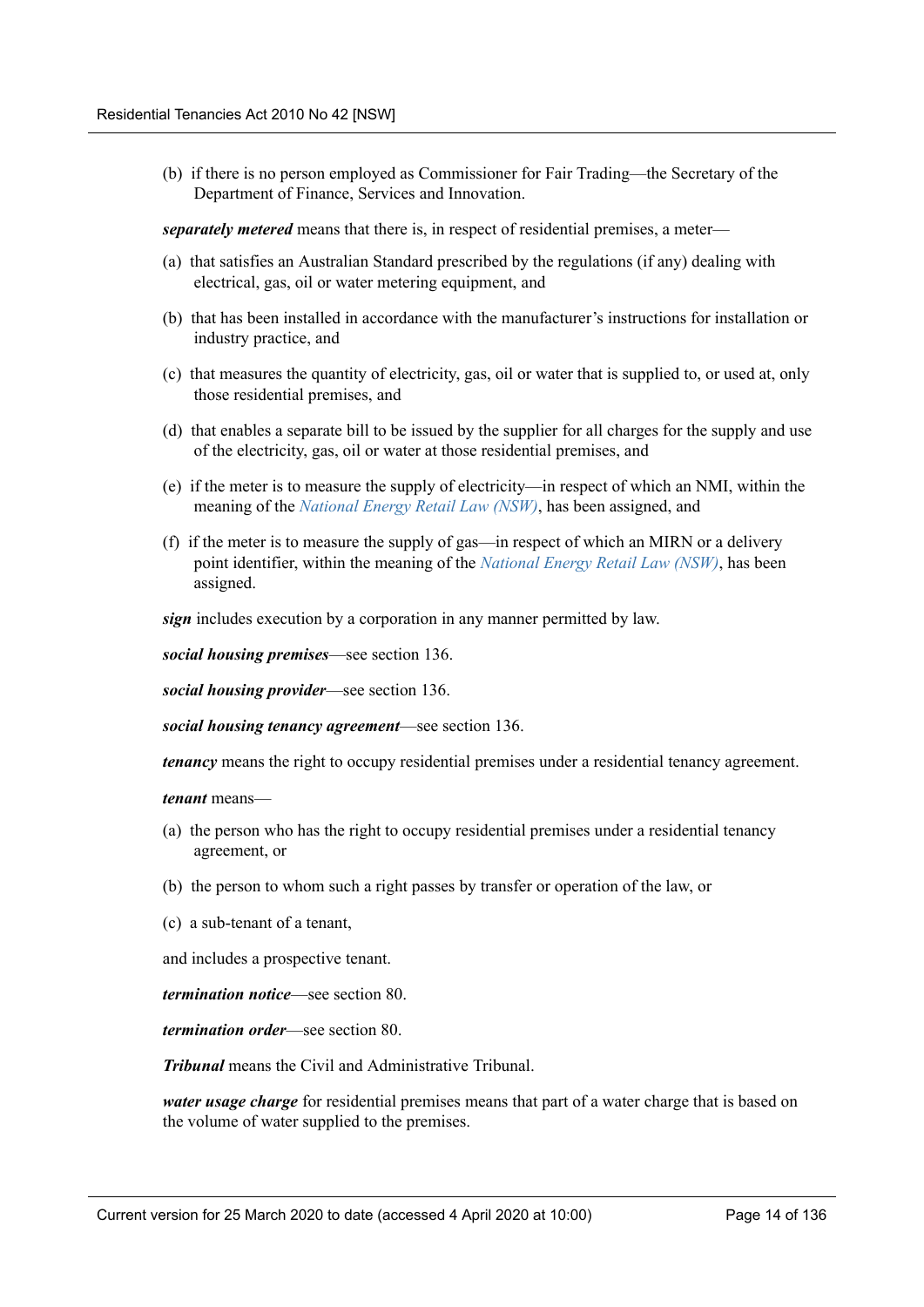**Note.** The *Interpretation Act 1987* contains definitions and other provisions that affect the interpretation and application of this Act.

(2) Notes included in this Act do not form part of this Act.

#### <span id="page-14-0"></span>**4 Act to bind Crown**

This Act binds the Crown in right of New South Wales and, in so far as the legislative power of the Parliament of New South Wales permits, the Crown in all its other capacities.

#### <span id="page-14-1"></span>**5 (Repealed)**

## <span id="page-14-2"></span>**Division 2 Application of Act**

#### <span id="page-14-3"></span>**6 Act applies to existing and future residential tenancy agreements**

This Act applies to residential tenancy agreements in respect of residential premises whether made before or after the commencement of this section.

#### <span id="page-14-4"></span>**7 Premises to which Act does not apply**

This Act does not apply in respect of the following premises—

- (a) premises to which the *Landlord and Tenant (Amendment) Act 1948* applies,
- (b) premises used to provide residential care or respite care within the meaning of the *Aged Care Act 1997* of the Commonwealth,
- (c) serviced apartments, that is, buildings or parts of buildings used to provide self-contained tourist and visitor accommodation that are regularly cleaned by or on behalf of the owner or manager,
- (d) premises used as a hotel or motel,
- (e) premises used as a backpackers' hostel,
- (f) a hospital or nursing home,
- (g) any part of a club used for the provision of temporary accommodation,
- (h) premises used for residential purposes, if the predominant use of the premises is for the purposes of a trade, profession, business or agriculture.

#### <span id="page-14-5"></span>**8 Agreements to which Act does not apply**

- (1) This Act does not apply to the following agreements—
	- (a) occupation agreements to which the *Holiday Parks (Long-term Casual Occupation) Act 2002* applies,
	- (b) residence contracts within the meaning of the *Retirement Villages Act 1999*,
	- (ba) site agreements within the meaning of the *Residential (Land Lease) Communities Act 2013*,
	- (c) an agreement under which a person boards or lodges with another person,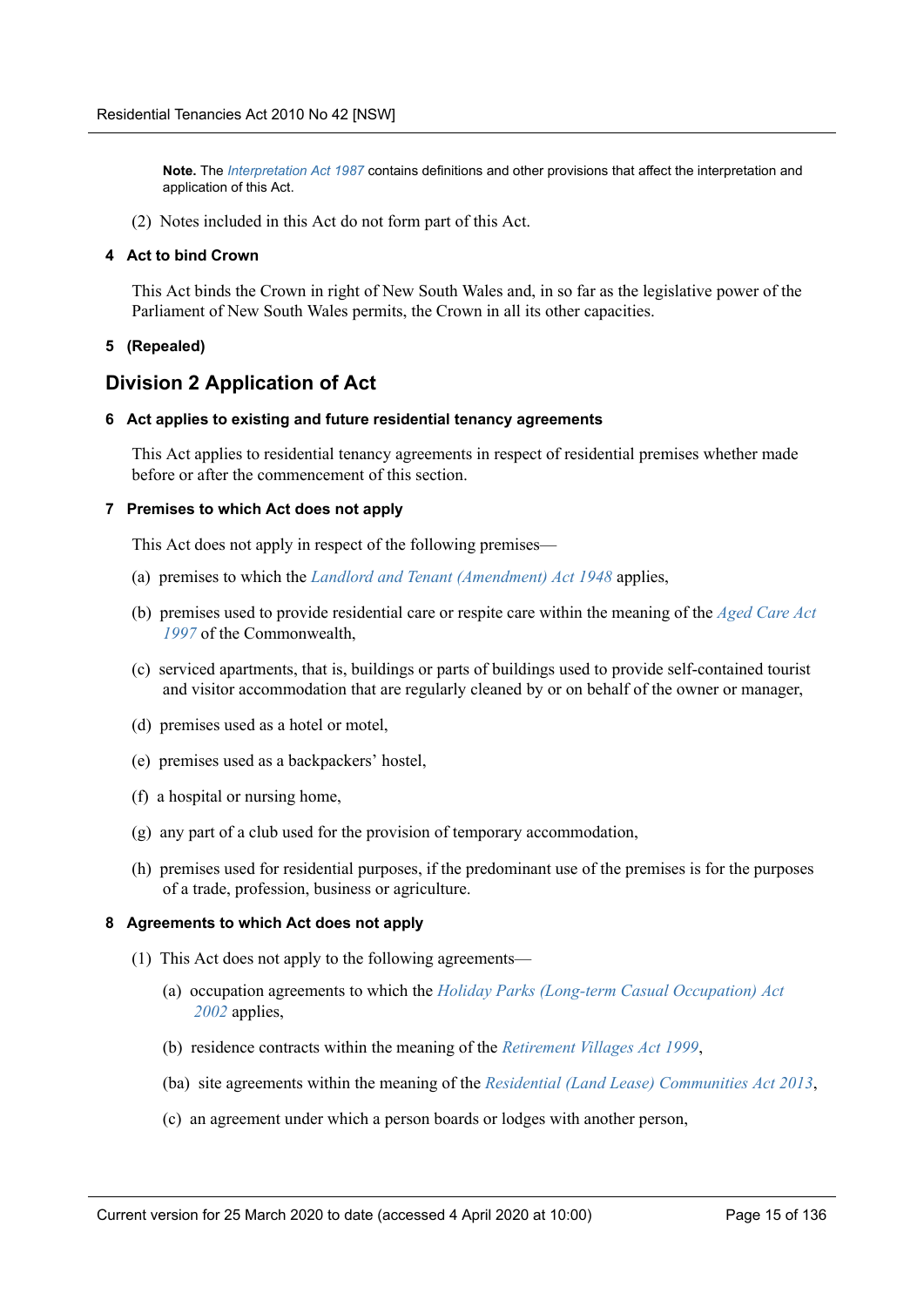- (d) an agreement under which a person resides in refuge or crisis accommodation of a kind prescribed by the regulations,
- (e) leases and licences under the *Crown Land Management Act 2016*,
- (f) an agreement for the sale of land that confers a right to occupy residential premises on a party to the agreement,
- (g) an agreement that arises under a term of a mortgage and confers a right to occupy residential premises on a party to the mortgage,
- (h) an agreement made for the purpose of giving a person the right to occupy residential premises for a period of not more than 3 months for the purpose of a holiday,
- (i) an agreement that arises under a company title scheme under which a group of adjoining or adjacent premises is owned or leased by a corporation each of whose shareholders has, by virtue of his or her shares, an exclusive right to occupy one or more of the residential premises,
- (j) an agreement having a term, together with the term of any further agreement that may be granted under an option in respect of it, that is equal to or exceeds 99 years.
- (2) (Repealed)

#### <span id="page-15-0"></span>**8A Application of Act to premises**

This Act applies to any agreement to rent premises anywhere, including in a caravan park regulated under the *Local Government Act 1993* or a community within the meaning of the *Residential (Land Lease) Communities Act 2013*.

#### <span id="page-15-1"></span>**9 Employee and caretaker arrangements**

- (1) An agreement or arrangement under which a person is given the right to occupy premises for the purpose of a residence in return for, or as part of remuneration for, carrying out work in connection with the premises or the person's employment is taken to be a residential tenancy agreement.
- (2) This section applies even if the premises are part of premises referred to in section 7 or other premises exempted from this Act by the regulations,
- (3) However, this section does not apply to a person employed as a manager or another full-time employee in a community within the meaning of the *Residential (Land Lease) Communities Act 2013*.

#### <span id="page-15-2"></span>**10 Application of Act to occupants in shared households**

A person who occupies residential premises that are subject to a written residential tenancy agreement, is not named as a tenant in the agreement and who occupies the premises together with a named tenant is a tenant for the purposes of this Act only if—

(a) a tenant under that agreement transfers the tenancy to the person or the person is recognised as a tenant (see Part 4), or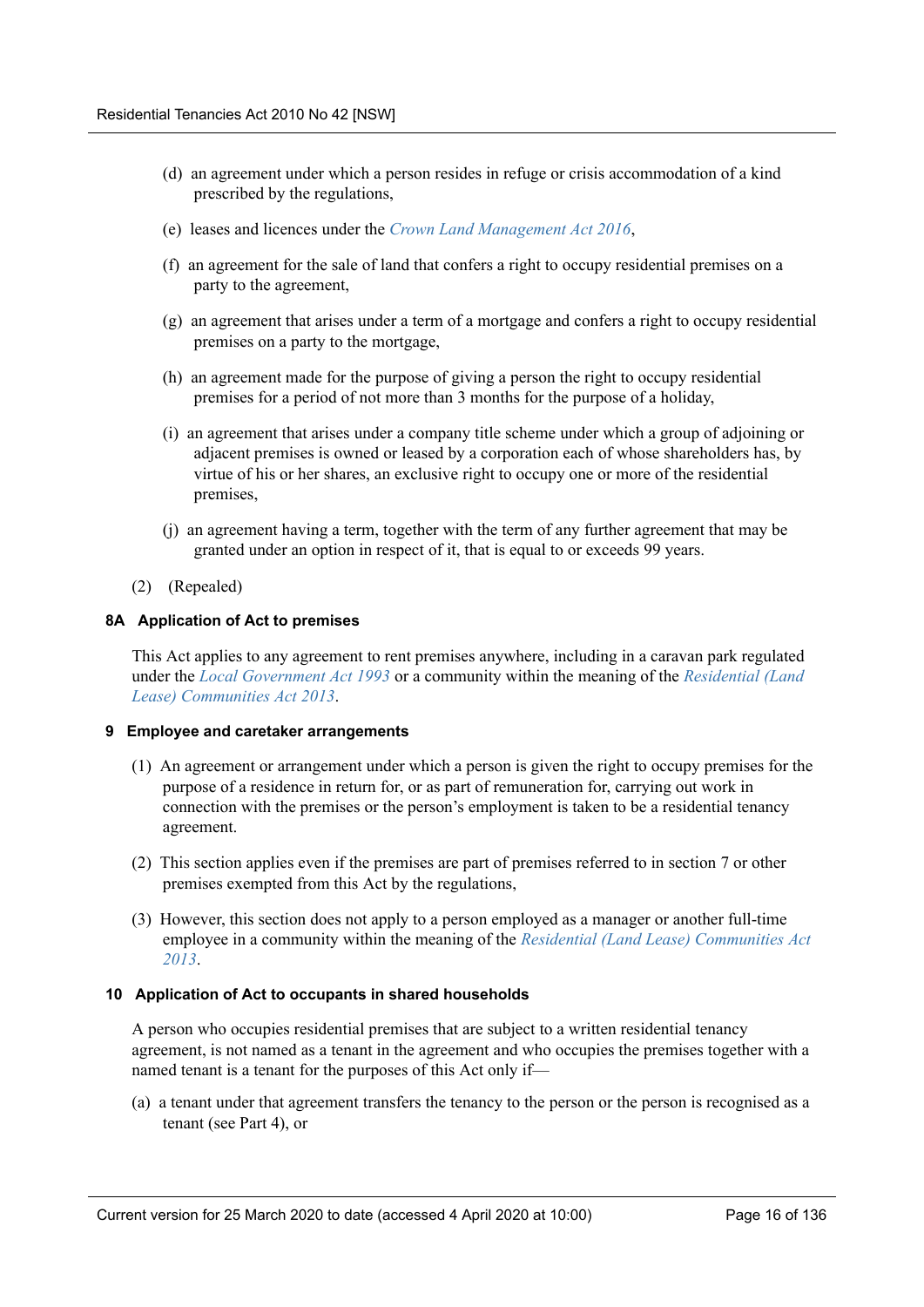(b) the person is a sub-tenant of a tenant under a written residential tenancy agreement with that tenant.

**Note.** Boarders and lodgers are not covered by this Act (see section 8 (1) (c)).

An occupier may be recognised as a tenant (see sections 77 and 79).

#### <span id="page-16-0"></span>**11 Declaration by Tribunal**

The Tribunal may, on application by the Secretary or another person, make an order declaring that a specified agreement is, or is not, a residential tenancy agreement to which this Act applies or that specified premises are, or are not, premises to which this Act applies.

**Note.** Under section 195, the Secretary may intervene in proceedings before the Tribunal that are brought by another person.

#### <span id="page-16-1"></span>**12 Exemptions from operation of Act**

- (1) The regulations may exempt from the operation of this Act or the regulations or any specified provision of this Act or the regulations any specified person, agreement or premises or any specified class of persons, agreements or premises.
- (2) An exemption may be unconditional or subject to conditions.

## <span id="page-16-2"></span>**Part 2 Residential tenancy agreements**

## <span id="page-16-3"></span>**Division 1 General provisions relating to agreements**

#### <span id="page-16-4"></span>**13 Agreements that are residential tenancy agreements**

- (1) A *residential tenancy agreement* is an agreement under which a person grants to another person for value a right of occupation of residential premises for the purpose of use as a residence.
- (2) A residential tenancy agreement may be express or implied and may be oral or in writing, or partly oral and partly in writing.
- (3) An agreement may be a residential tenancy agreement for the purposes of this Act even though—
	- (a) it does not grant a right of exclusive occupation, or
	- (b) it grants the right to occupy residential premises together with the letting of goods or the provision of services or facilities.

**Note.** See section 8 for agreements that are not covered by this Act. Section 7 sets out premises not covered by this Act.

(4) For the purpose of determining whether an agreement is a residential tenancy agreement, it does not matter that the person granted the right of occupation is a corporation if the premises are used (or intended for use) as a residence by a natural person.

#### <span id="page-16-5"></span>**14 Landlord's obligation to ensure written residential tenancy agreement**

(1) The landlord under a residential tenancy agreement must ensure that the agreement is in writing at the commencement of the agreement.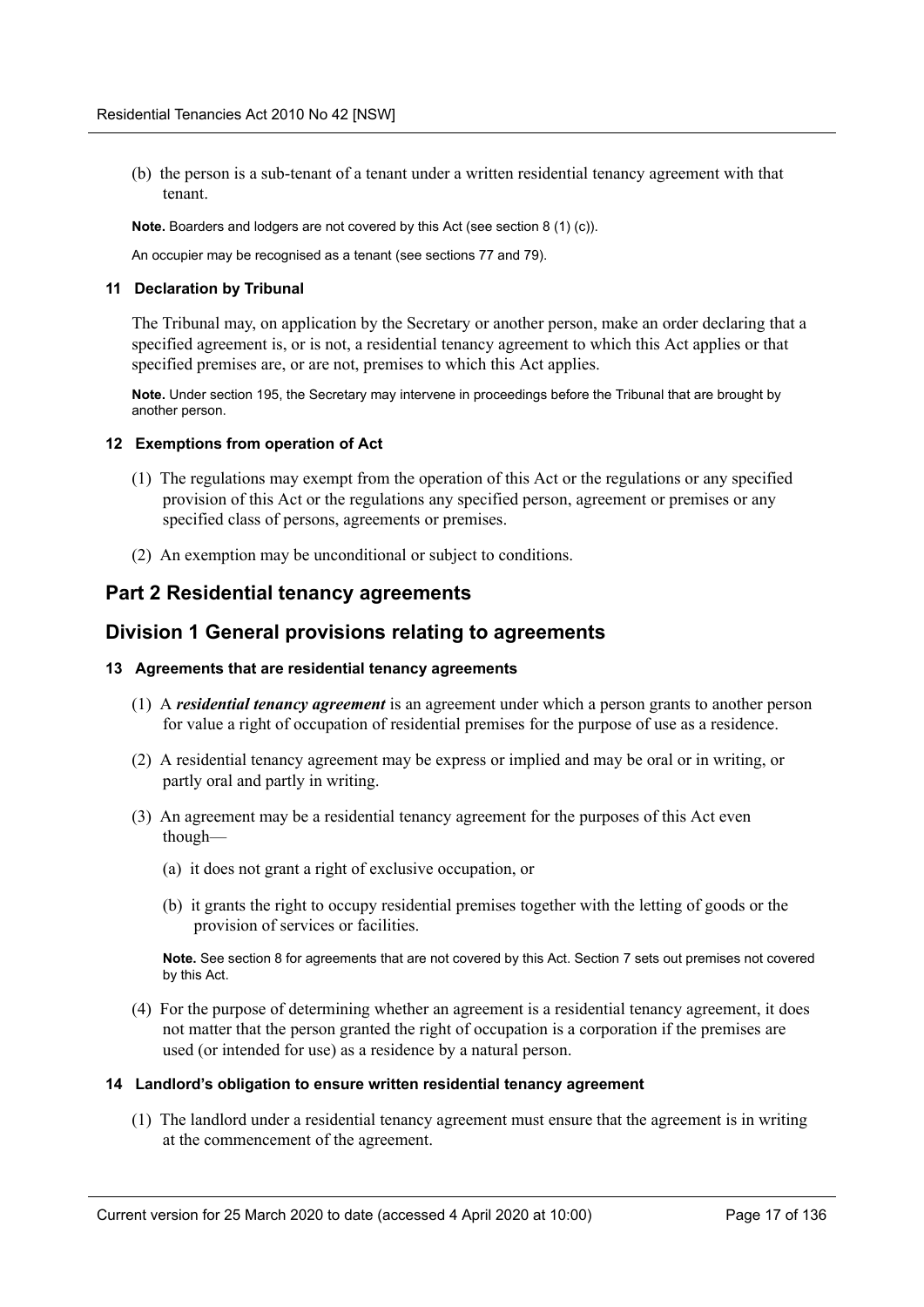- (2) This section does not—
	- (a) impose any obligation on a tenant to prepare a written residential tenancy agreement, or
	- (b) affect the enforceability of a residential tenancy agreement that is not in writing or is only partly in writing.
- (3) If a landlord fails to comply with this section—
	- (a) the rent under the residential tenancy agreement must not be increased during the first 6 months of the tenancy, and
	- (b) the landlord is not entitled to terminate the residential tenancy agreement under section 85 during the first 6 months of the tenancy.

**Note.** The Tribunal may order a landlord to enter into a written residential tenancy agreement (see section 16).

#### <span id="page-17-0"></span>**15 Standard residential tenancy agreements**

- (1) **Standard form may be prescribed** The regulations may prescribe a standard form of residential tenancy agreement.
- (2) The regulations may provide for the following—
	- (a) the terms of the agreement,
	- (b) more than one standard form of residential tenancy agreement for use for different classes of residential premises, agreements or parties,
	- (c) the addition of clauses to, or the omission or variation of terms contained in, a standard form of residential tenancy agreement in specified circumstances,
	- (d) the application of terms of standard forms of residential tenancy agreement to agreements entered into before the regulations prescribing those standard forms took effect.
- (3) **Terms to be consistent with Act** A standard form of residential tenancy agreement must be consistent with this Act and the regulations.
- (4) **Variation of standard form** A residential tenancy agreement for which a standard form is prescribed may include additional terms, but only if—
	- (a) the terms do not contravene this Act or the regulations or any other Act, and
	- (b) the terms are not inconsistent with the terms set out in the standard form.
- (5) **Residential tenancy agreement taken to include standard terms** A residential tenancy agreement of a kind for which a standard form is prescribed is taken to include the terms of the standard form.
- (6) This section is subject to this Act.

**Note.** Section 20 allows terms otherwise included by this Act to be excluded or modified in residential tenancy agreements having a fixed term of 20 years or more.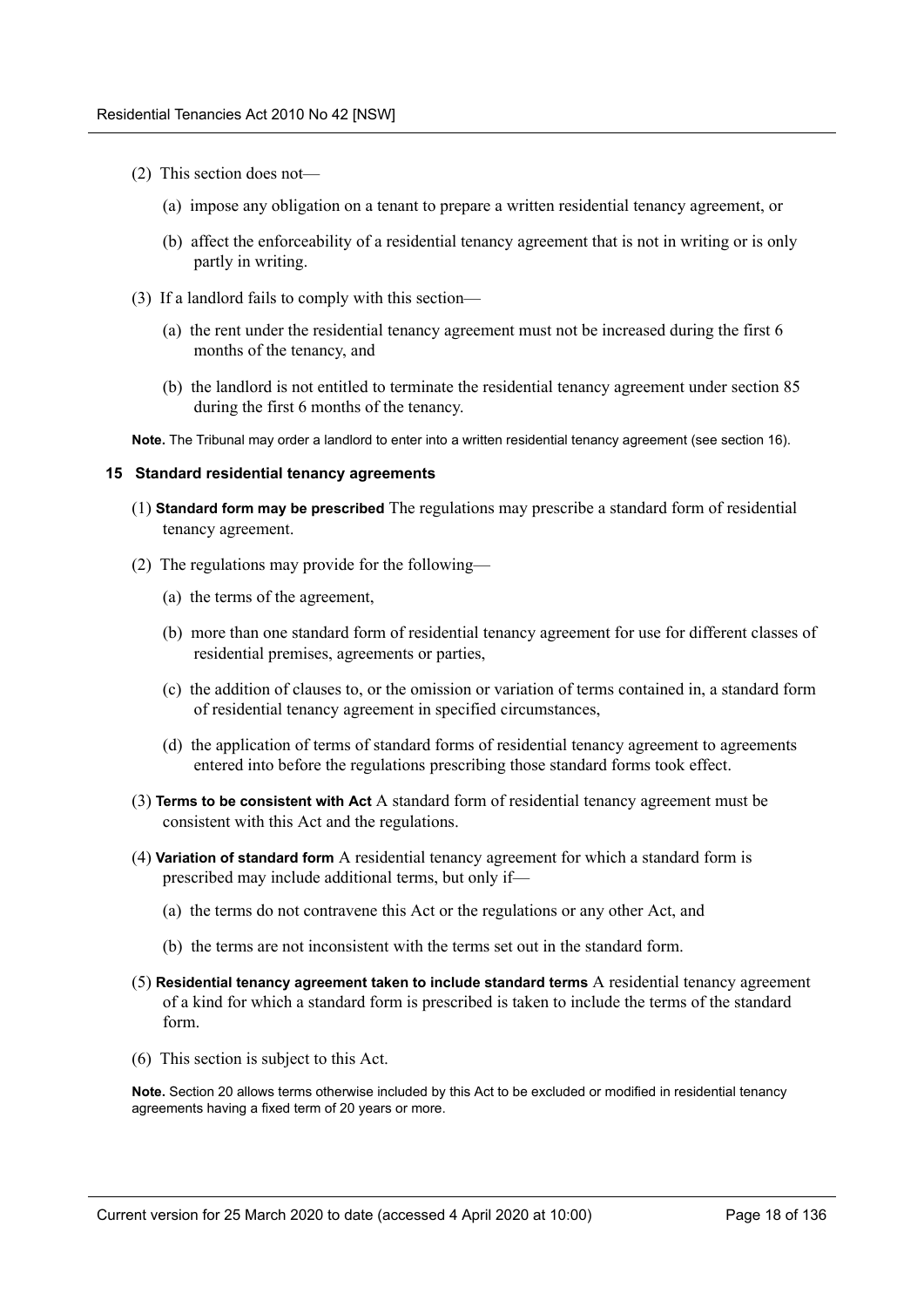#### <span id="page-18-0"></span>**16 Written residential tenancy agreements—Tribunal orders**

- (1) The Tribunal may, on application by a tenant, order the landlord to prepare and enter into a written residential tenancy agreement.
- (2) The order may—
	- (a) specify the terms of the agreement, and
	- (b) specify a commencement date for the agreement that occurred before the order was made.
- (3) The Tribunal may make an order under this section only if it is satisfied that the landlord and tenant are subject to an existing residential tenancy agreement that is not in writing or is only partly in writing and that the tenant is not holding over under a previous written fixed term agreement.

#### <span id="page-18-1"></span>**17 Certain unexecuted residential tenancy agreements enforceable**

- (1) If a residential tenancy agreement has been signed by a tenant and given to the landlord or a person on the landlord's behalf and has not been signed by the landlord—
	- (a) acceptance of rent by or on behalf of the landlord without reservation, or
	- (b) any other act of part performance of the agreement by or on behalf of the landlord,

gives to the document the same effect it would have if it had been signed by the landlord on the first day in respect of which rent was accepted or on the day on which such an act was first performed.

(2) This section applies despite section 54A of the *Conveyancing Act 1919*.

#### <span id="page-18-2"></span>**18 Fixed term agreements to continue as periodic agreements after end of fixed term**

A fixed term agreement that continues after the day on which the fixed term ends continues to apply—

- (a) as if the term of the agreement were replaced by a periodic agreement, and
- (b) on the same terms as immediately before the end of the fixed term.

**Note.** A landlord and tenant may also enter a further agreement for a further fixed term tenancy.

## <span id="page-18-3"></span>**Division 2 Terms of residential tenancy agreements**

#### <span id="page-18-4"></span>**19 Prohibited terms**

- (1) A residential tenancy agreement must not contain a term of a kind set out in this section or prescribed by the regulations for the purposes of this section.
- (2) Terms having the following effects must not be included in a residential tenancy agreement—
	- (a) that the tenant must have the carpet professionally cleaned, or pay the cost of such cleaning, at the end of the tenancy,
	- (b) that the tenant must take out a specified, or any, form of insurance,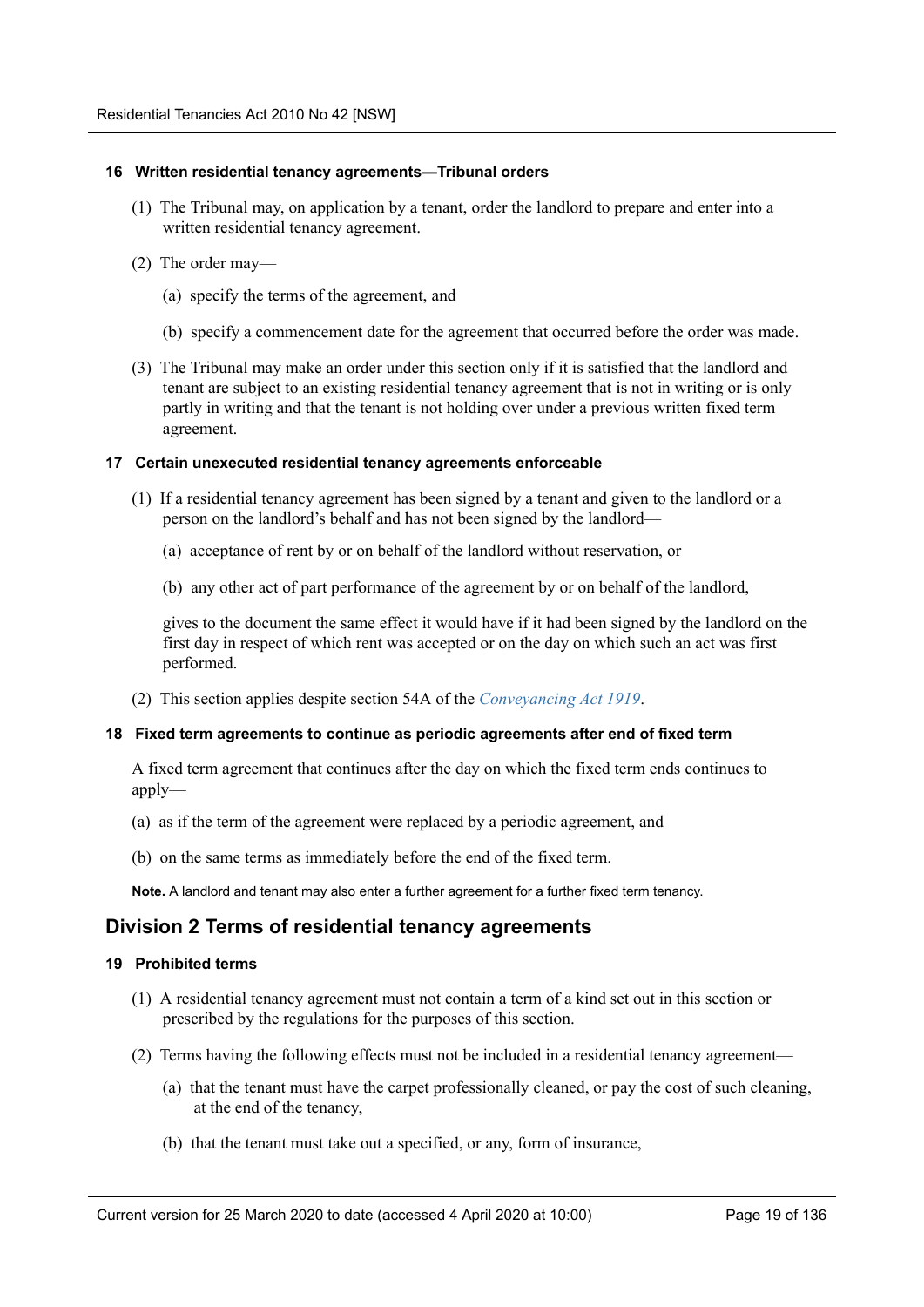- (c) exempting the landlord from liability for any act or omission by the landlord, the landlord's agent or any person acting on behalf of the landlord or landlord's agent,
- (d) that, if the tenant breaches the agreement, the tenant is liable to pay all or any part of the remaining rent under the agreement, increased rent, a penalty or liquidated damages,
- (e) that, if the tenant does not breach the agreement, the rent is or may be reduced or the tenant is to be or may be paid a rebate of rent or other benefit.

**Note.** Section 15 also prohibits certain additional terms from being included in a residential tenancy agreement for which a standard form is prescribed.

(3) However, a residential tenancy agreement may include a term that requires the carpet to be professionally cleaned or requires the tenant to pay the cost of such cleaning, at the end of the tenancy, if the landlord permits the tenant to keep an animal on the residential premises.

#### <span id="page-19-0"></span>**20 Mandatory terms may be varied for long term leases**

- (1) A fixed term agreement for a fixed term of 20 years or more may—
	- (a) provide that terms that would otherwise be included in the agreement by this Act or the regulations (*mandatory terms*) do not apply, or are varied as provided by the agreement, and
	- (b) include terms that would otherwise be prohibited by this Act or the regulations.
- (2) However, any such agreement must not exclude or modify any of the following—
	- (a) any term included by this Act relating to the payment of rates, taxes and charges by the landlord,
	- (b) the prohibition against more than one rent increase a year under a fixed term agreement for a fixed term of more than 2 years,
	- (c) any right under this Act to make an application to the Tribunal,
	- (d) the grounds on which a residential tenancy agreement may be terminated under this Act,
	- (e) any other term prescribed by the regulations for the purposes of this section.
- (3) The Tribunal may, on application by a tenant under a fixed term agreement for a fixed term of 20 years or more, make an order declaring that—
	- (a) a mandatory term does form part of the agreement, or
	- (b) a prohibited term is not included in an agreement, or
	- (c) a mandatory or prohibited term included in the agreement is varied as specified by the declaration.
- (4) The Tribunal may make an order if it is of the opinion that the inclusion or variation of a term, or failure to include a term, is unconscionable, unjust, harsh or oppressive.
- (5) This section has effect despite any other provision of this Act.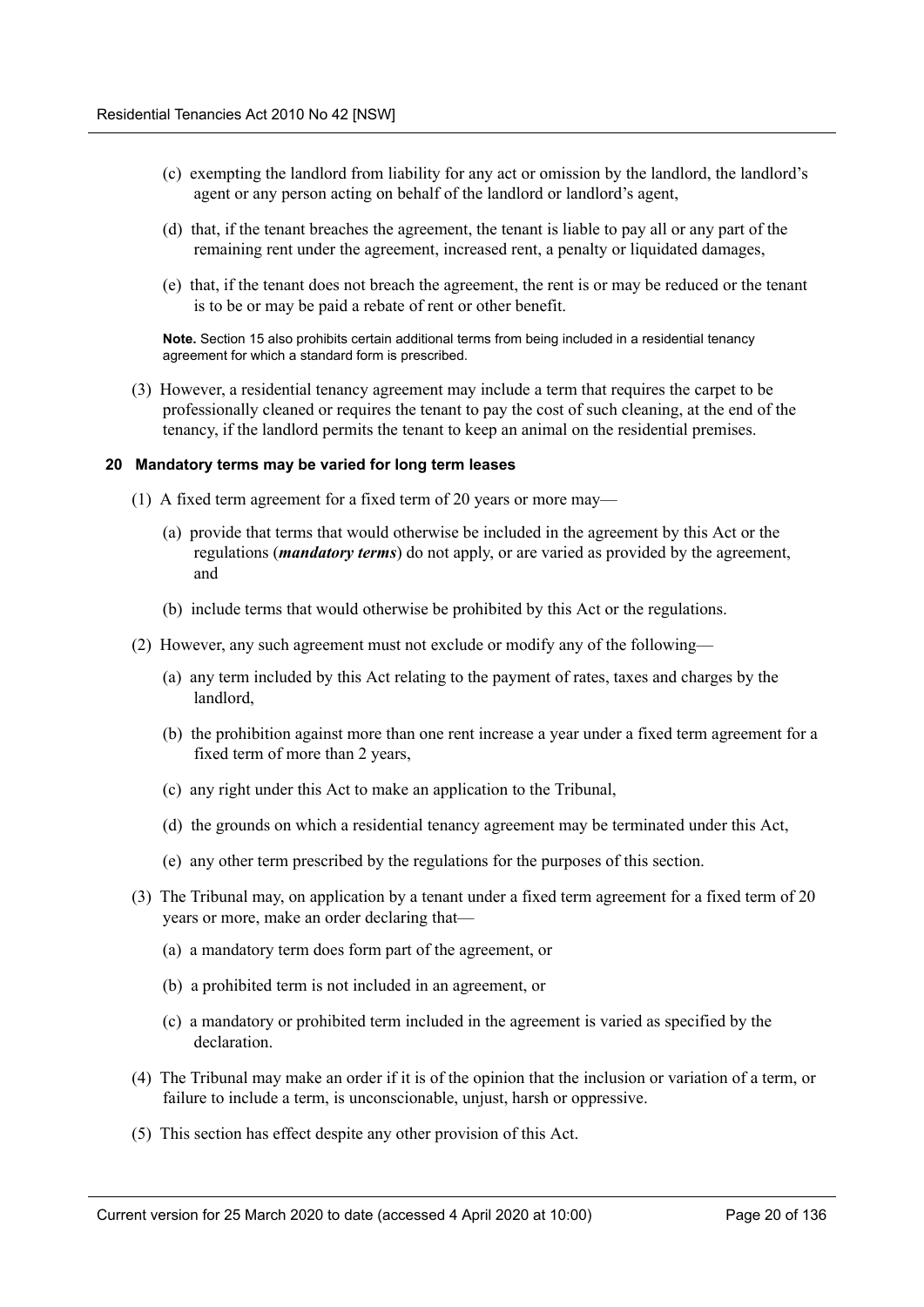#### <span id="page-20-0"></span>**21 Inconsistent and prohibited terms void**

- (1) A term of a residential tenancy agreement is void to the extent to which it—
	- (a) is inconsistent with any term included in the agreement by this Act or the regulations, or
	- (b) is prohibited by this Act or the regulations.
- (2) The Tribunal may, on application by a landlord or a tenant, make an order declaring that a term of a residential tenancy agreement is void or partly void if satisfied that the term is inconsistent with any term included in the agreement by this Act or the regulations or is prohibited by this Act or the regulations.

#### <span id="page-20-1"></span>**22 Offence relating to terms of residential tenancy agreements**

A landlord, or landlord's agent, must ensure that a written residential tenancy agreement—

- (a) is in the standard form (if any) prescribed by the regulations for the agreement and contains any other terms required to be included by this Act or the regulations, and
- (b) does not contain any terms prohibited by this Act or the regulations.

Maximum penalty—20 penalty units.

## <span id="page-20-2"></span>**Part 3 Rights and obligations of landlords and tenants**

### <span id="page-20-3"></span>**Division 1 Pre-agreement matters**

#### <span id="page-20-4"></span>**23 Limit on amounts payable by tenant before agreement**

- (1) A person must not require or receive from a tenant, before or when the tenant enters into the residential tenancy agreement, a payment other than the following—
	- (a) a holding fee,
	- (b) rent,
	- (c) a rental bond,
	- (d) an amount for the fee (if any) payable for registration of a residential tenancy agreement under the *Real Property Act 1900*.
- (2) Without limiting this section, a person must not require or receive from a tenant an amount for the costs of preparation of a written residential tenancy agreement.

Maximum penalty—20 penalty units.

#### <span id="page-20-5"></span>**24 Holding fees**

- (1) A person must not require or receive from a tenant a holding fee unless—
	- (a) the tenant's application for tenancy of the residential premises has been approved by the landlord, and
	- (b) the fee does not exceed 1 week's rent of the residential premises (based on the rent under the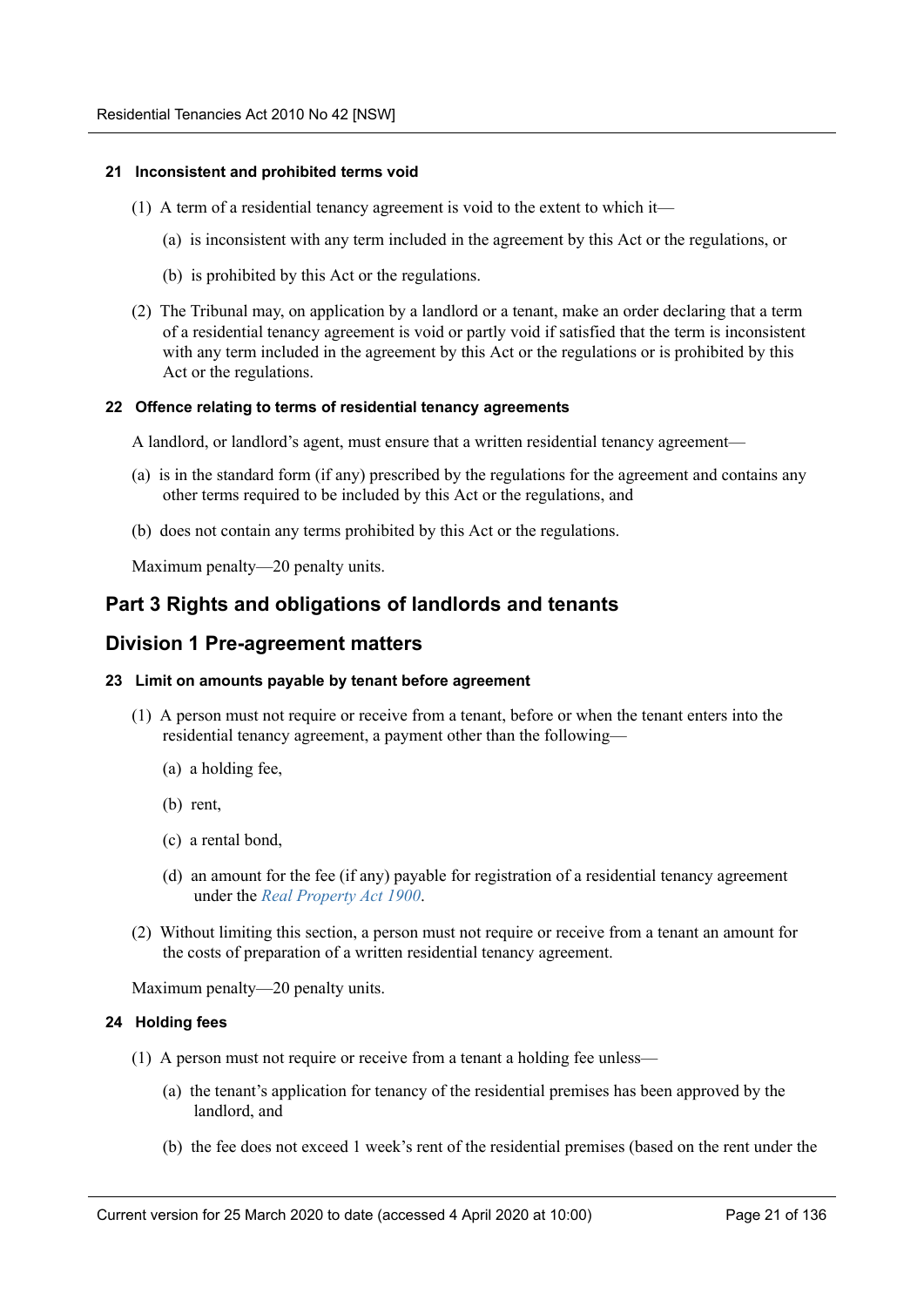proposed residential tenancy agreement).

**Note.** A *tenant* is defined in this Act as including a prospective tenant.

- (2) A person who receives a holding fee must give the tenant a written receipt setting out the following—
	- (a) the amount paid and the date on which it was paid,
	- (b) the address of the residential premises,
	- (c) the names of the landlord and the tenant.
- (3) If a tenant has paid a holding fee, the landlord must not enter into a residential tenancy agreement for the residential premises with any other person within 7 days of payment of the fee (or within such further period as may be agreed with the tenant) unless the tenant notifies the landlord that the tenant no longer wishes to enter into the residential tenancy agreement.
- (4) A holding fee may be retained by the landlord only if the tenant enters into the residential tenancy agreement or refuses to enter into the residential tenancy agreement.
- (5) Despite subsection (4), a holding fee must not be retained by the landlord if the tenant refuses to enter into the residential tenancy agreement because of a misrepresentation or failure to disclose a material fact by the landlord or landlord's agent.
- (6) If a residential tenancy agreement is entered into after payment of a holding fee, the fee must be paid towards rent.

Maximum penalty—20 penalty units.

#### <span id="page-21-0"></span>**25 Disputes about holding fees**

- (1) The Tribunal may, on application by a person who has paid, or required or received payment of, a holding fee, make an order in relation to the payment or repayment of the fee.
- (2) A person may make an application under this section whether or not the prospective residential tenancy agreement was executed.

#### <span id="page-21-1"></span>**26 Disclosure of information to tenants generally**

- (1) **False representations** A landlord or landlord's agent must not induce a tenant to enter into a residential tenancy agreement by any statement, representation or promise that the landlord or agent knows to be false, misleading or deceptive or by knowingly concealing a material fact of a kind prescribed by the regulations.
- (2) **Disclosure of sale, mortgagee actions** A landlord or landlord's agent must disclose the following to the tenant before the tenant enters into the residential tenancy agreement—
	- (a) any proposal to sell the residential premises, if the landlord has prepared a contract for sale of the residential premises,
	- (b) that a mortgagee is taking action for possession of the residential premises, if the mortgagee has commenced proceedings in a court to enforce a mortgage over the premises.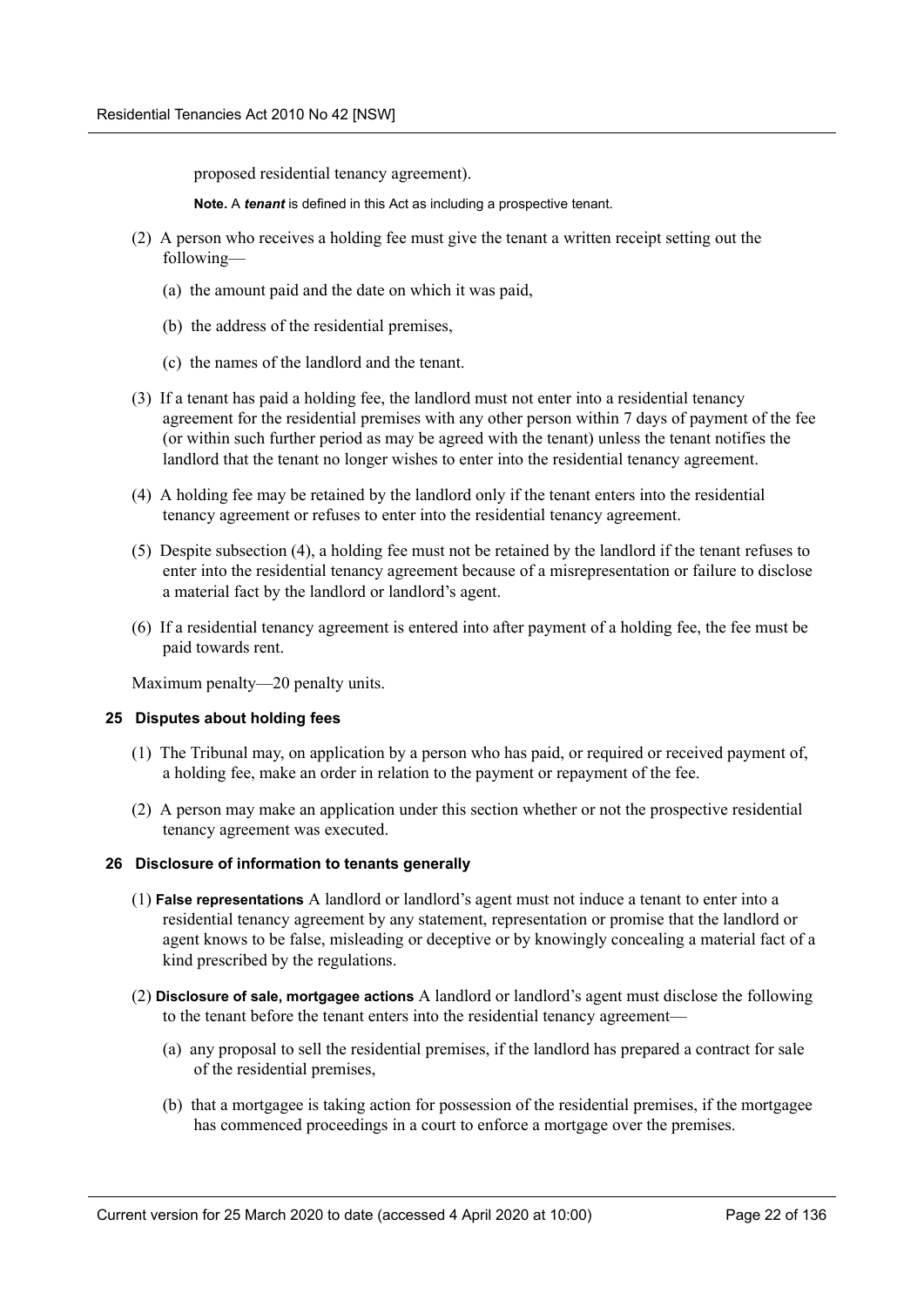- (2A) **Disclosure or provision of strata scheme information** If the residential tenancy agreement relates to residential premises that comprise or include a lot in a strata scheme (within the meaning of the *Strata Schemes Management Act 2015*)—a landlord or landlord's agent must, before the tenant enters into the residential tenancy agreement—
	- (a) give the tenant a copy of the by-laws for the strata scheme, and
	- (b) if a strata renewal committee is currently established in relation to the strata scheme under the *Strata Schemes Development Act 2015*, disclose that fact to the tenant.
- (3) Subsections (2) and (2A) (b) do not apply to a landlord's agent unless the agent is aware of the matters required to be disclosed.
- (4) **Information statement to be given** A landlord or landlord's agent must give a tenant an information statement in the approved form before the tenant enters into the residential tenancy agreement.

Maximum penalty—20 penalty units.

#### <span id="page-22-0"></span>**27 Names and addresses to be provided**

- (1) A landlord must give the tenant written notice of the following matters before or when the tenant enters into the residential tenancy agreement or include the following matters in the agreement—
	- (a) the name, telephone number and business address of the landlord's agent (if any) and the name and telephone number or other contact details of the landlord,
	- (b) if there is no landlord's agent, the business address, or residential address, and telephone number, of the landlord,
	- (c) if the landlord is a corporation, the name and the business address of the corporation.
- (2) A landlord must notify the tenant in writing within 14 days of any change during the residential tenancy agreement in the information provided under this section.
- (3) This section is a term of every residential tenancy agreement.

#### <span id="page-22-1"></span>**28 Tenant entitled to copy of residential tenancy agreement**

- (1) The landlord or landlord's agent must give the tenant a copy of the residential tenancy agreement before or when the tenant gives the signed copy of the agreement to the landlord or landlord's agent.
- (2) If that copy is not signed by the landlord, the landlord or landlord's agent must give the tenant a copy of the residential tenancy agreement signed by both the landlord and tenant, as soon as practicable after it is so signed.

Maximum penalty—20 penalty units.

#### <span id="page-22-2"></span>**29 Condition reports**

(1) A condition report relating to the condition of residential premises on a day specified in the report must be completed by or on behalf of a landlord before or when the residential tenancy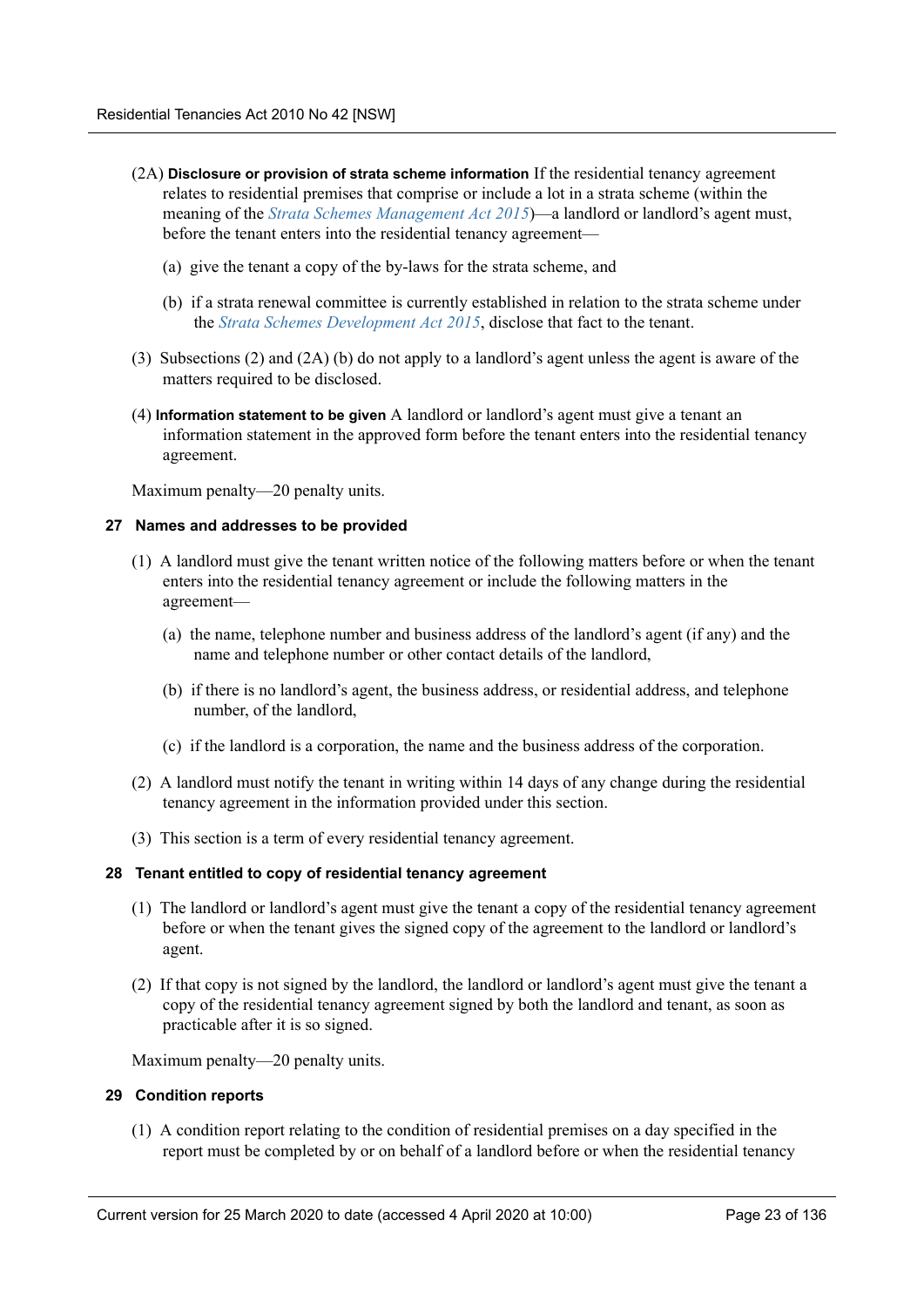agreement is given to the tenant for signing.

(2) The landlord or landlord's agent must, before or at the time the tenant signs the residential tenancy agreement, give to the tenant 2 copies, or one electronic copy, of the completed condition report.

Maximum penalty—20 penalty units.

- (3) The tenant must complete and give one copy of the condition report to the landlord or landlord's agent not later than 7 days after taking possession of the residential premises and both the landlord and the tenant must retain a copy of the report.
- (3A) Subsection (3) does not apply to the tenant if the landlord or landlord's agent has failed to give to the tenant copies of the condition report in accordance with this section.
- (4) At, or as soon as reasonably practicable after, the termination of a residential tenancy agreement, the landlord or landlord's agent and the tenant must complete the copy of the condition report retained by the landlord or the tenant under this section, in the presence of the other party.
- (5) It is not a breach of subsection (4) for the condition report to be completed in the absence of the other party if the party completing the report has given the other party a reasonable opportunity to be present when it is completed.
- (6) A condition report is to be in the form prescribed by the regulations and may be included in a prescribed standard form of residential tenancy agreement.

#### <span id="page-23-0"></span>**30 Condition report evidence of condition of premises**

- (1) A condition report that is signed by both the landlord and the tenant is presumed to be a correct statement, in the absence of evidence to the contrary, of the state of repair or general condition of the residential premises on the day specified in the report.
- (2) This section does not apply—
	- (a) to any matter that could not have reasonably been discovered on a reasonable inspection of the premises, or
	- (b) to any statement in the report about which the tenant makes a written dissenting comment on the copy of the report completed by the tenant and retained by the landlord.

#### <span id="page-23-1"></span>**31 Remedies for disputes about condition reports**

The Tribunal may, on application by a landlord or tenant, make the following orders—

- (a) an order that a condition report must be amended,
- (b) an order that a condition report is not required to be amended.

#### <span id="page-23-2"></span>**31A Landlord's information statement**

(1) A landlord must not enter into a residential tenancy agreement unless the landlord or the landlord's agent has signed an acknowledgment on the residential tenancy agreement that the landlord has read and understood the contents of an information statement in the approved form that sets out the landlord's rights and obligations under this Act and any other Act or law in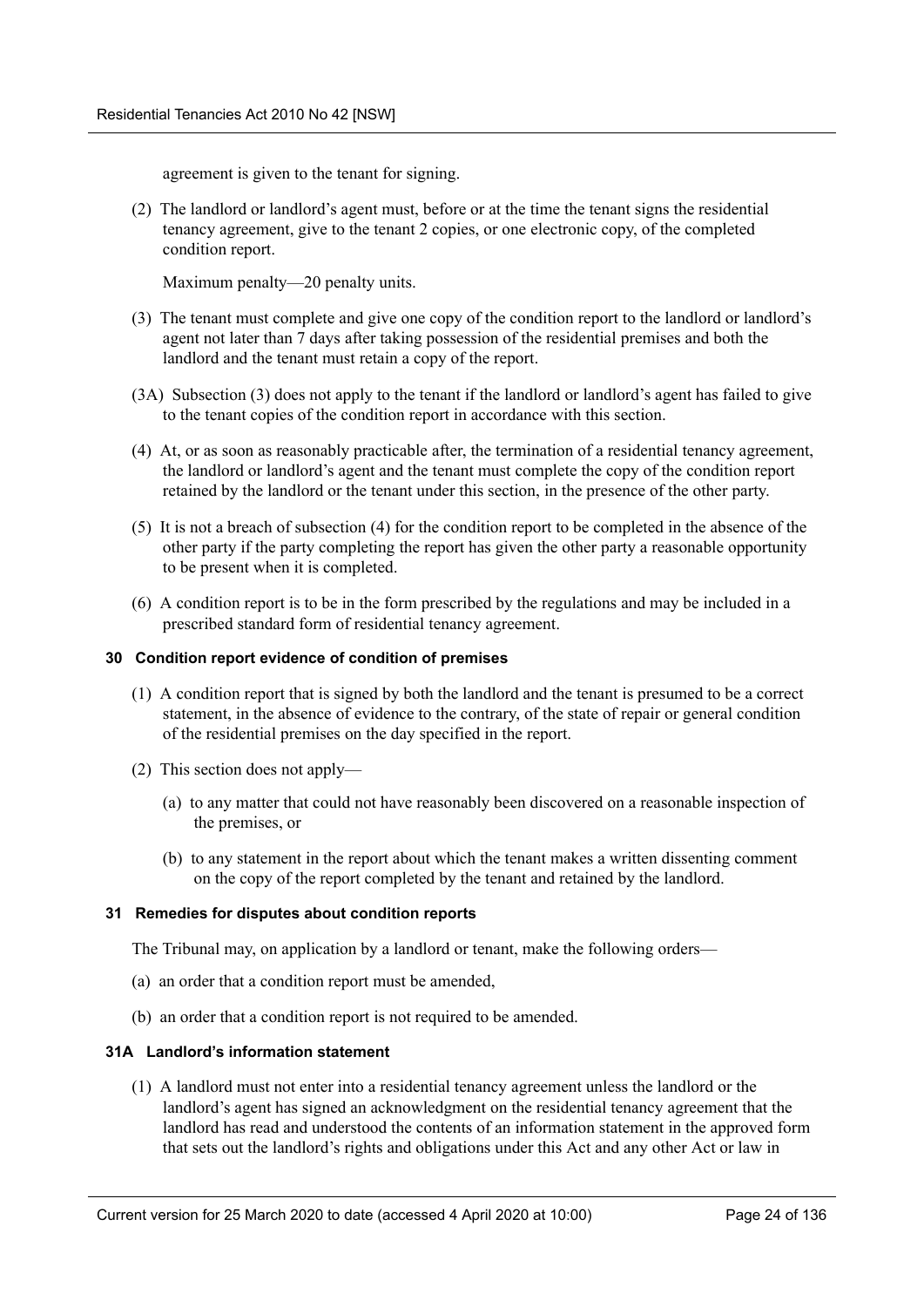relation to the proposed residential tenancy (a *rights and obligations information statement*).

Maximum penalty—20 penalty units.

(2) A landlord's agent must not sign an acknowledgment on the residential tenancy agreement unless the landlord's agent has first obtained from the landlord a statement in writing that the landlord has read and understood the contents of the rights and obligations information statement.

Maximum penalty—20 penalty units.

## <span id="page-24-0"></span>**Division 2 Rent and other payments**

#### <span id="page-24-1"></span>**32 Kinds of payments that tenant may be required to pay for residential tenancy agreement**

A person must not require or receive from a tenant any payment for or in relation to renewing, extending or continuing a residential tenancy agreement, other than the following—

- (a) rent,
- (b) a rental bond,
- (c) any other amounts or fees prescribed by the regulations.

Maximum penalty—20 penalty units.

#### <span id="page-24-2"></span>**33 Payment of rent by tenant**

- (1) A tenant must pay the rent under a residential tenancy agreement on or before the day set out in the agreement.
- (2) A landlord, or landlord's agent, must not require a tenant to pay more than 2 weeks rent in advance under a residential tenancy agreement or to pay rent for a period of the tenancy before the end of the previous period for which rent has been paid.

**Note.** A tenant may pay more than 2 weeks rent if the tenant wishes to do so.

Maximum penalty—10 penalty units.

(3) A landlord, or landlord's agent, must not knowingly appropriate rent paid by the tenant for the purpose of any amount payable by the tenant other than rent.

Maximum penalty—10 penalty units.

(4) This section is a term of every residential tenancy agreement.

#### <span id="page-24-3"></span>**34 Acceptance of rent by landlord**

- (1) A landlord must accept payment of unpaid rent by a tenant if—
	- (a) the landlord has given a termination notice on the ground of failure to pay rent under the residential tenancy agreement, and
	- (b) the tenant has not vacated the residential premises.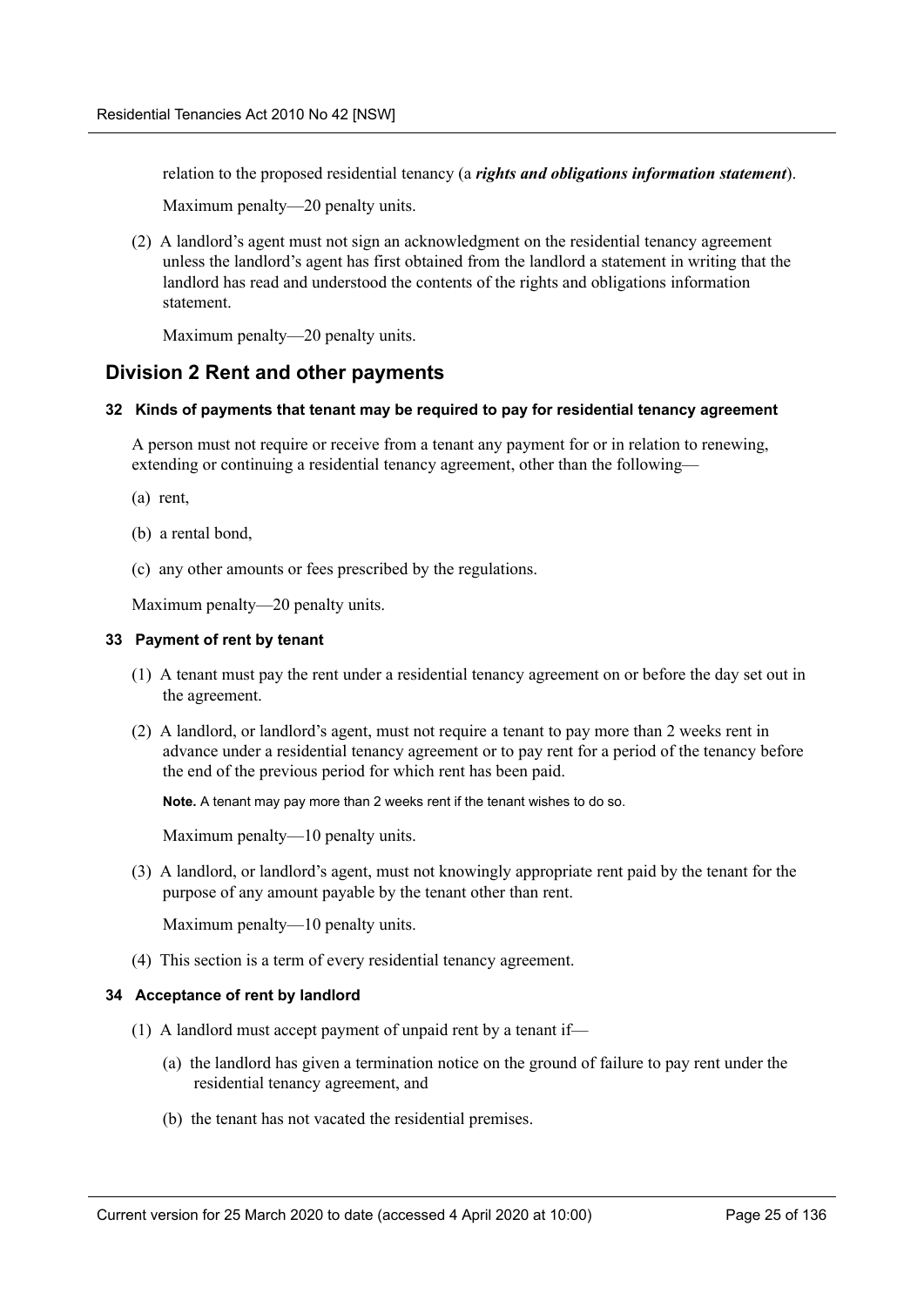Maximum penalty—10 penalty units.

**Note.** A residential tenancy agreement may generally not be terminated by the Tribunal, or possession of residential premises be recovered, on the ground of failure to pay rent if the tenant repays the rent or complies with an agreement to do so (see section 89).

(2) This section is a term of every residential tenancy agreement.

#### <span id="page-25-0"></span>**35 Manner of payment of rent**

(1) A landlord, landlord's agent or other person must not require a tenant to pay rent by a cheque or other negotiable instrument that is post-dated.

Maximum penalty—10 penalty units.

(2) A landlord or landlord's agent must permit a tenant to pay the rent by at least one means for which the tenant does not incur a cost (other than bank fees or other account fees usually payable for the tenant's transactions) and that is reasonably available to the tenant.

Maximum penalty—10 penalty units.

- (3) A landlord and the tenant may, by agreement, change the manner in which rent is payable under the residential tenancy agreement.
- (4) This section is a term of every residential tenancy agreement.

#### <span id="page-25-1"></span>**36 Rent receipts**

- (1) If rent under a residential tenancy agreement is paid in person (other than by cheque), the person who receives the payment must, when the payment is made, give the person making the payment a rent receipt.
- (2) If rent under a residential tenancy agreement is paid by cheque, the person who receives the payment must make the receipt available for collection by the tenant or post it to the residential premises or send it by email to an email address specified by the tenant for the service of documents of that kind.
- (3) A *rent receipt* is a receipt that contains the following matters—
	- (a) the name of the person who receives the rent or on whose behalf the rent is received,
	- (b) the name of the person paying the rent or on whose behalf the rent is paid,
	- (c) the address of the residential premises for which the rent is paid,
	- (d) the period for which the rent is paid and the date up to which the rent is paid,
	- (e) the date on which the rent is paid,
	- (f) the amount of rent paid.
- (4) This section does not apply to the New South Wales Land and Housing Corporation or the Aboriginal Housing Office.

Maximum penalty—10 penalty units.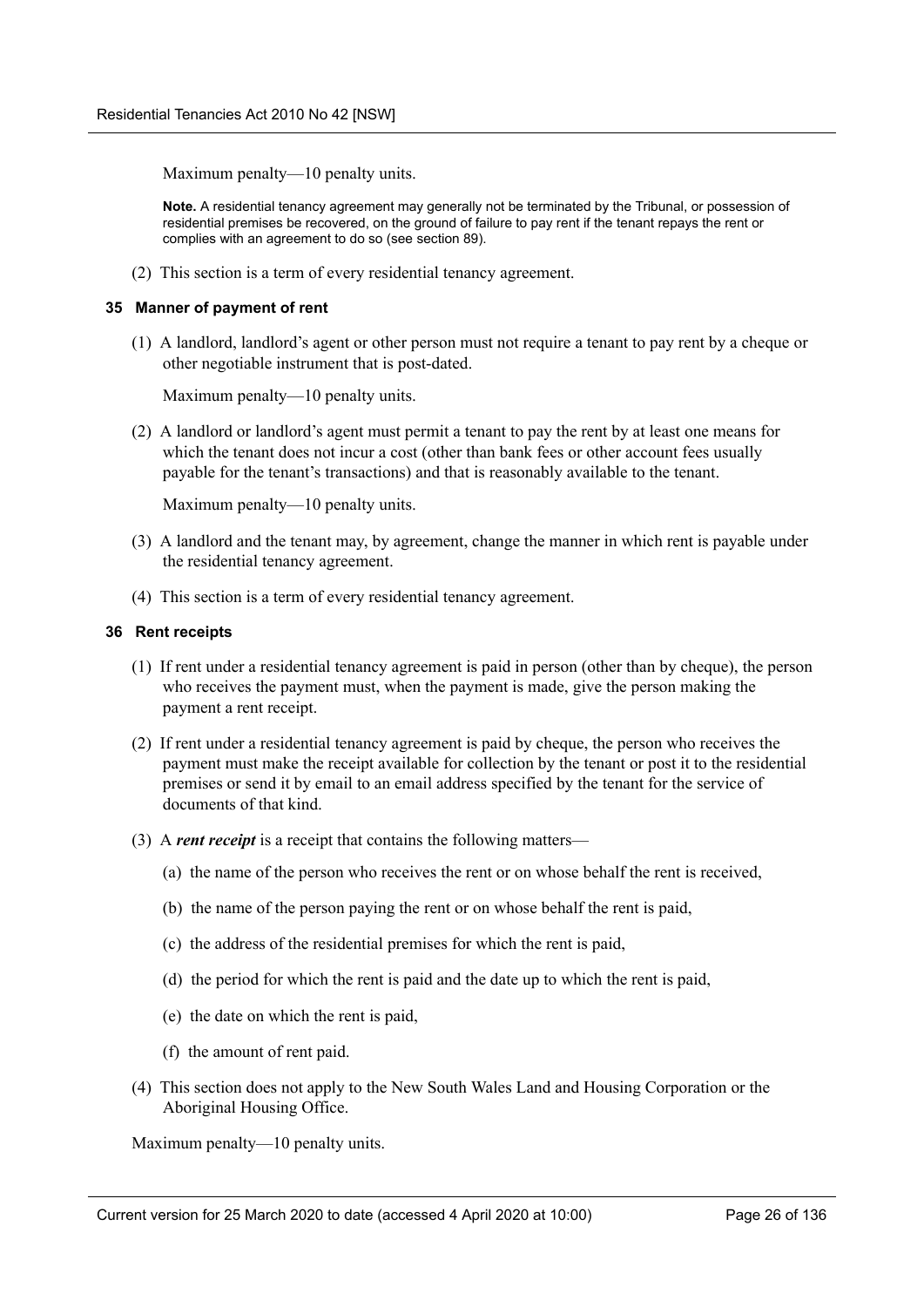#### <span id="page-26-0"></span>**37 Rent records**

- (1) A landlord or landlord's agent must keep a record of rent received under a residential tenancy agreement (a *rent record*).
- (2) A rent record may be kept in any form, and must contain any particulars, prescribed by the regulations for the purposes of this section.
- (3) A landlord or landlord's agent must, within 7 days of a written request by the tenant, provide a written statement setting out the particulars of the rent record for a specified period.
- (4) This section does not require a landlord or landlord's agent to provide a written statement for a period to a person if the landlord or agent has previously provided a written statement for the same period to the person.
- (5) Subsections (3) and (4) are terms of every residential tenancy agreement.

#### <span id="page-26-1"></span>**38 Utility charges payable by tenant**

- (1) A tenant must pay the following charges for the residential premises—
	- (a) all charges for the supply of electricity, gas (except bottled gas) or oil to the tenant at the residential premises if the premises are separately metered,
	- (b) all charges for the supply of bottled gas to the tenant at the residential premises,
	- (c) all charges for pumping out a septic system used for the residential premises,
	- (d) any excess garbage charges relating to the tenant's use of the residential premises,
	- (e) any other charges prescribed by the regulations.
- (1A) The regulations may exempt a tenant, or class of tenants, in specified circumstances, from the requirement to pay a charge under this section.
- (2) This section is a term of every residential tenancy agreement.

#### <span id="page-26-2"></span>**39 Water usage charges payable by tenant**

- (1) A tenant must pay the water usage charges for the residential premises, but only if—
	- (a) the premises are separately metered or the premises are not connected to a water supply service and water is delivered to the premises by vehicle, and
	- (b) the premises contain water efficiency measures prescribed by the regulations for the purposes of this section, and
	- (c) the charges do not exceed the amount payable by the landlord for water used by the tenant.
- (2) A tenant is not required to pay the water usage charges unless the landlord gives the tenant a copy of the part of the water supply authority's bill setting out the charges, or other evidence of the cost of water used by the tenant.
- (3) A landlord must give the tenant not less than 21 days to pay the water usage charges.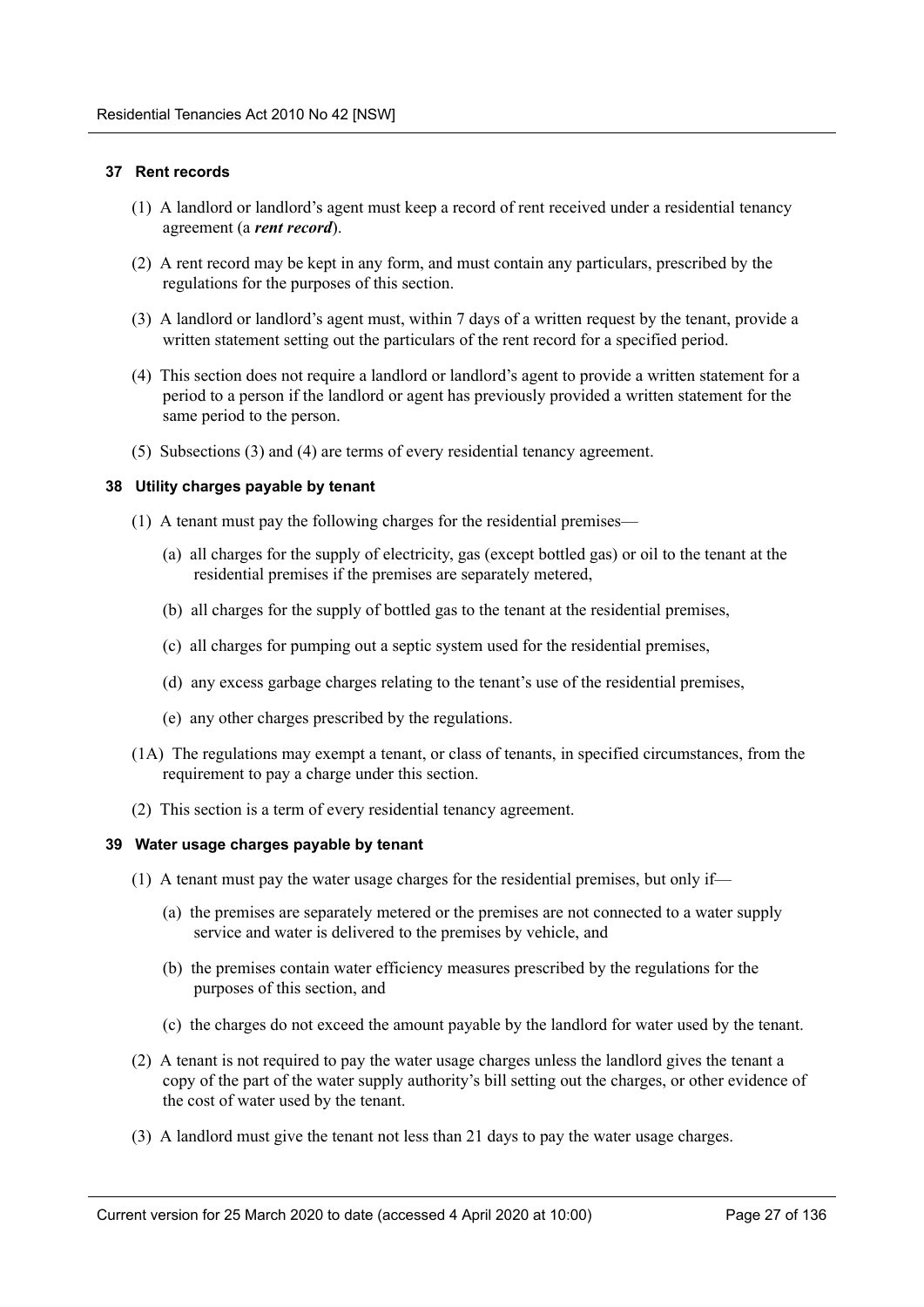- (4) A tenant is not required to pay the water usage charges if the landlord fails to request payment from the tenant within 3 months of the issue of the bill for those charges by the water supply authority.
- (5) Subsection (4) does not prevent a landlord from taking action to recover an amount of water usage charges later than 3 months after the issue of a bill for those charges, if the landlord first sought payment of the amount within 3 months after the issue of the bill.
- (6) A landlord must ensure that the tenant receives the benefit of, or an amount equivalent to, any rebate received by the landlord in respect of any water usage charges payable or paid by the tenant.

**Note.** Tenants under social housing tenancy agreements may be subject to different provisions in relation to the payment of charges for water usage (see Division 3 of Part 7).

(7) This section is a term of every residential tenancy agreement.

#### <span id="page-27-0"></span>**40 Payment of rates, taxes and certain utility charges by landlord**

- (1) A landlord must pay the following charges for the residential premises—
	- (a) rates, taxes or charges payable under any Act (other than charges payable by the tenant under this Division),
	- (b) the installation costs and charges for initial connection to the residential premises of an electricity, water, gas, bottled gas or oil supply service,
	- (c) all charges for the supply of electricity, gas (except bottled gas) or oil to the tenant at the residential premises that are not separately metered,
	- (d) the costs and charges for the supply or hire of gas bottles for the supply of bottled gas at the commencement of the tenancy,
	- (e) all charges (other than water usage charges) in connection with a water supply service to separately metered residential premises,
	- (f) all charges in connection with a water supply service to residential premises that are not separately metered,
	- (g) all charges for the supply of sewerage services (other than for pump out septic services) or the supply or use of drainage services to the residential premises,
	- (h) any other charges prescribed by the regulations.
- (1A) The regulations may exempt a landlord, or class of landlords, in specified circumstances, from the requirement to pay a charge under this section.
- (2) This section is a term of every residential tenancy agreement.

#### <span id="page-27-1"></span>**41 Rent increases**

- (1) The rent payable under a residential tenancy agreement may be increased only if—
	- (a) the tenant is given a written notice by the landlord or the landlord's agent specifying the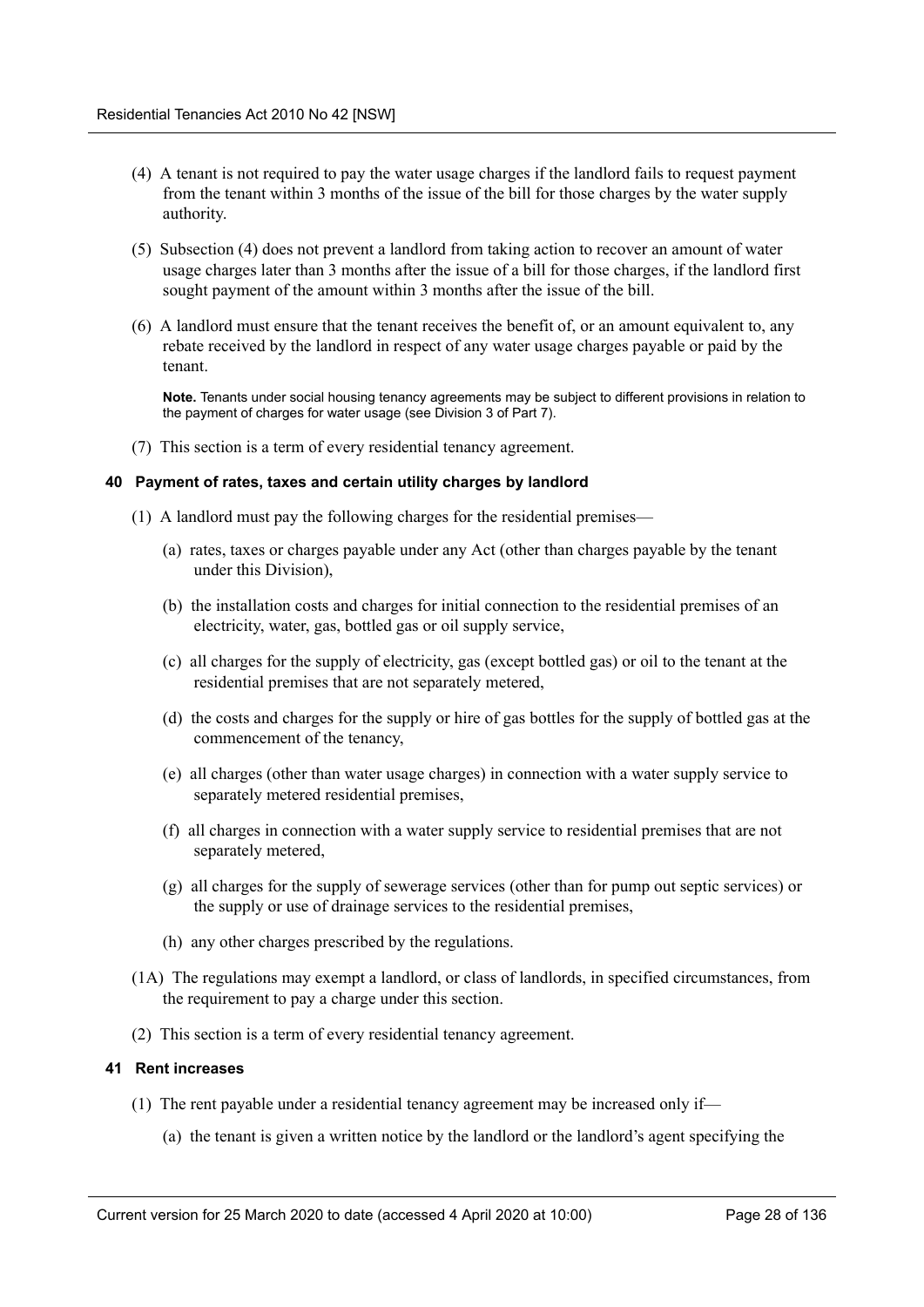increased rent and the day from which it is payable, and

- (b) the notice is given at least 60 days before the increased rent is payable.
- (1A) Subsection (1) does not apply to a fixed term agreement for a fixed term of less than 2 years that specifies the date on which, and the amount by which, the rent payable under that agreement will be increased. This subsection does not affect the operation of subsection (2) in relation to the renewal of a fixed term agreement.
- (1B) The rent payable under a periodic agreement may not be increased more than once in any period of 12 months.
- (2) This section extends to an increase in the rent payable under a residential tenancy agreement on renewal of the agreement as if the increase were an increase during the term of the agreement.

**Note.** Notice of a rent increase on renewal is required under subsection (1) before the lease is renewed.

- (3) A rent increase is not payable by a tenant unless the rent is increased in accordance with this section or the rent is increased by the Tribunal.
- (4) The residential tenancy agreement is varied to specify the increased rent from the date the rent is increased in accordance with this section.
- (5) Notice of a rent increase must be given by a landlord or landlord's agent in accordance with this section even if details of the rent increase are set out in the residential tenancy agreement.
- (6) Notice of a rent increase may be cancelled or varied (so as to reduce the increase) by a subsequent written notice given to the tenant by or on behalf of the landlord. Any such later notice takes effect from the date on which the earlier notice was to take effect.
- (7) Notice of a rent increase is not required to be given by a landlord or landlord's agent if the increase arises because of the end of, or a reduction in, a rent reduction.
- (8) Subsections (1)–(7) are terms of every residential tenancy agreement.
- (9) A landlord or landlord's agent must not contravene this section.

Maximum penalty—20 penalty units.

(10) The Tribunal must not make an order that a rent increase is not payable because this section has not been complied with unless the application for the order is made not later than 12 months after the rent is increased. If an application has not been made within that 12-month period, the rent increase is taken to comply with this section.

#### <span id="page-28-0"></span>**42 Rent increases under fixed term agreements**

- (1) The rent payable under a fixed term agreement for a fixed term of less than 2 years must not be increased during the fixed term unless the agreement specifies the increased rent or the method of calculating the increase.
- (2) The rent payable under a fixed term agreement for a fixed term of 2 years or more—
	- (a) must not be increased more than once in any period of 12 months, and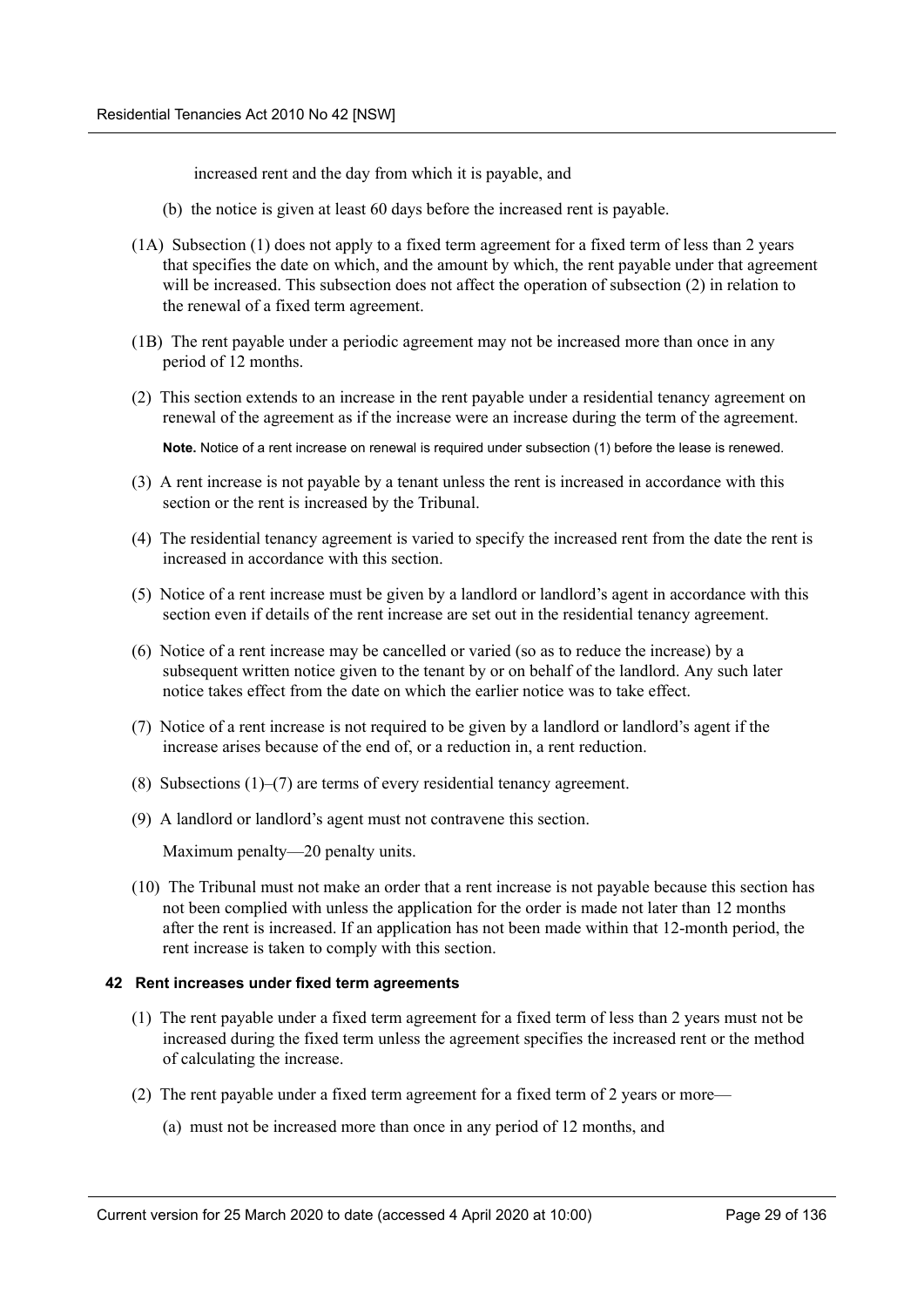- (b) may be increased whether or not the agreement specifies the increased rent or the method of calculating the increase.
- (3) A landlord or landlord's agent must not increase the rent payable under a fixed term agreement in contravention of this section.

Maximum penalty—20 penalty units.

#### <span id="page-29-0"></span>**43 Rent reductions**

- (1) **Reduction in goods, services or facilities** The tenant may make a written request to the landlord at any time for a reduction in rent if the landlord reduces or withdraws any goods, services or facilities provided with the residential premises, even if those goods, services or facilities are provided under a separate or a previous contract, agreement or arrangement.
- (2) **Premises unusable** The rent payable under a residential tenancy agreement abates if residential premises under a residential tenancy agreement are—
	- (a) otherwise than as a result of a breach of an agreement, destroyed or become wholly or partly uninhabitable, or
	- (b) cease to be lawfully usable as a residence, or
	- (c) appropriated or acquired by any authority by compulsory process.
- (3) **Access to purchasers** The landlord and tenant may agree to reduce the rent payable for premises during periods when access to the residential premises is required to be given to prospective purchasers of the premises.
- (4) **Effect of section** This section does not limit the rights of landlords and tenants to agree to reduce the rent payable under a residential tenancy agreement.
- (5) This section is a term of every residential tenancy agreement.

#### <span id="page-29-1"></span>**44 Tenant's remedies for excessive rent**

- (1) **Excessive rent orders** The Tribunal may, on the application of a tenant, make any of the following orders—
	- (a) an order that a rent increase under an existing or proposed residential tenancy agreement is excessive and that, from a specified day, the rent for residential premises must not exceed a specified amount,
	- (b) an order that rent payable under an existing or proposed residential tenancy agreement is excessive, having regard to the reduction or withdrawal by the landlord of any goods, services or facilities provided with the residential premises and that, from a specified day, the rent for residential premises must not exceed a specified amount.
- (2) **Time limit for excessive rent increase applications** An application for an order that a rent increase is excessive must be made within the period prescribed by the regulations after notice of the increase is given.
- (3) **Applications on withdrawal of goods or services** A tenant may, before the end of a tenancy, make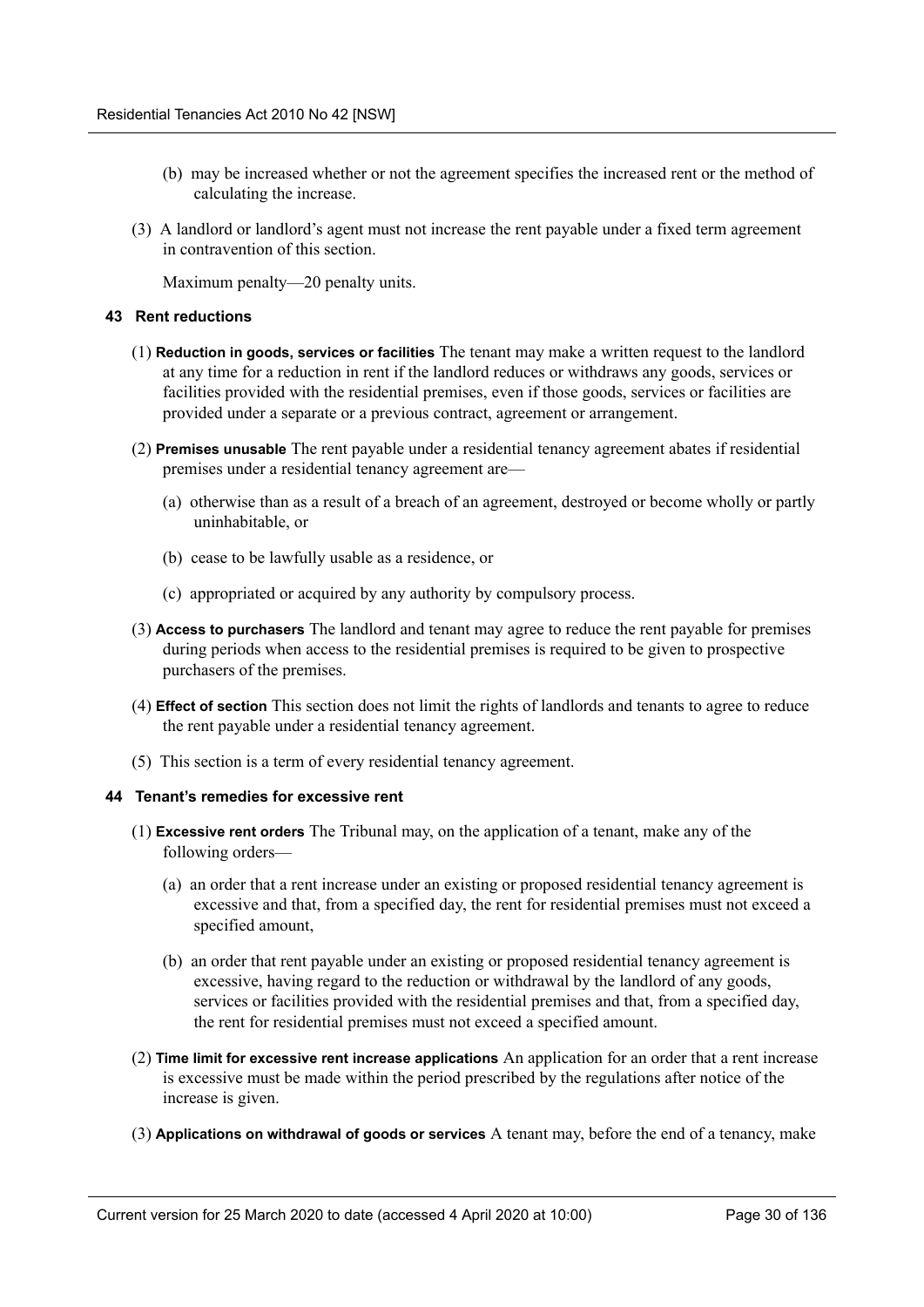an application that the rent is excessive, having regard to the reduction or withdrawal of any goods, services or facilities provided with the residential premises, even if those goods, services or facilities were provided under a separate or a previous contract, agreement or arrangement.

- (4) **Determination of excessive rent** For the purposes of making an order under this section, the Tribunal may declare that amounts payable under a contract, agreement or arrangement under which goods, services or facilities are provided to the tenant are rent.
- (5) The Tribunal may have regard to the following in determining whether a rent increase or rent is excessive—
	- (a) the general market level of rents for comparable premises in the locality or a similar locality,
	- (b) the landlord's outgoings under the residential tenancy agreement or proposed agreement,
	- (c) any fittings, appliances or other goods, services or facilities provided with the residential premises,
	- (d) the state of repair of the residential premises,
	- (e) the accommodation and amenities provided in the residential premises,
	- (f) any work done to the residential premises by or on behalf of the tenant,
	- (g) when the last increase occurred,
	- (h) any other matter it considers relevant (other than the income of the tenant or the tenant's ability to afford the rent increase or rent).
- (6) **Effect of excessive rent order** An order by the Tribunal specifying a maximum amount of rent—
	- (a) has effect for the period (of not more than 12 months) specified by the Tribunal, and
	- (b) binds only the landlord and tenant under the residential tenancy agreement or proposed residential tenancy agreement under which the rent is payable.

**Note.** A tenant under a social housing tenancy agreement may also apply for an order that rent is excessive if a rent rebate is cancelled (see section 141 (1)).

#### <span id="page-30-0"></span>**45 Remedies for reduction of rent on frustration of residential tenancy agreement**

- (1) The Tribunal may, on application by the landlord or tenant, make an order determining the amount of rent payable if the rent is abated under section 43 (2).
- (2) The Tribunal may order that—
	- (a) from a specified day, the rent for the residential premises must not exceed a specified amount, and
	- (b) the landlord must repay to the tenant any rent paid by the tenant since the specified day that is in excess of the specified amount.

**Note.** The residential tenancy agreement may also be terminated in these circumstances (see section 109).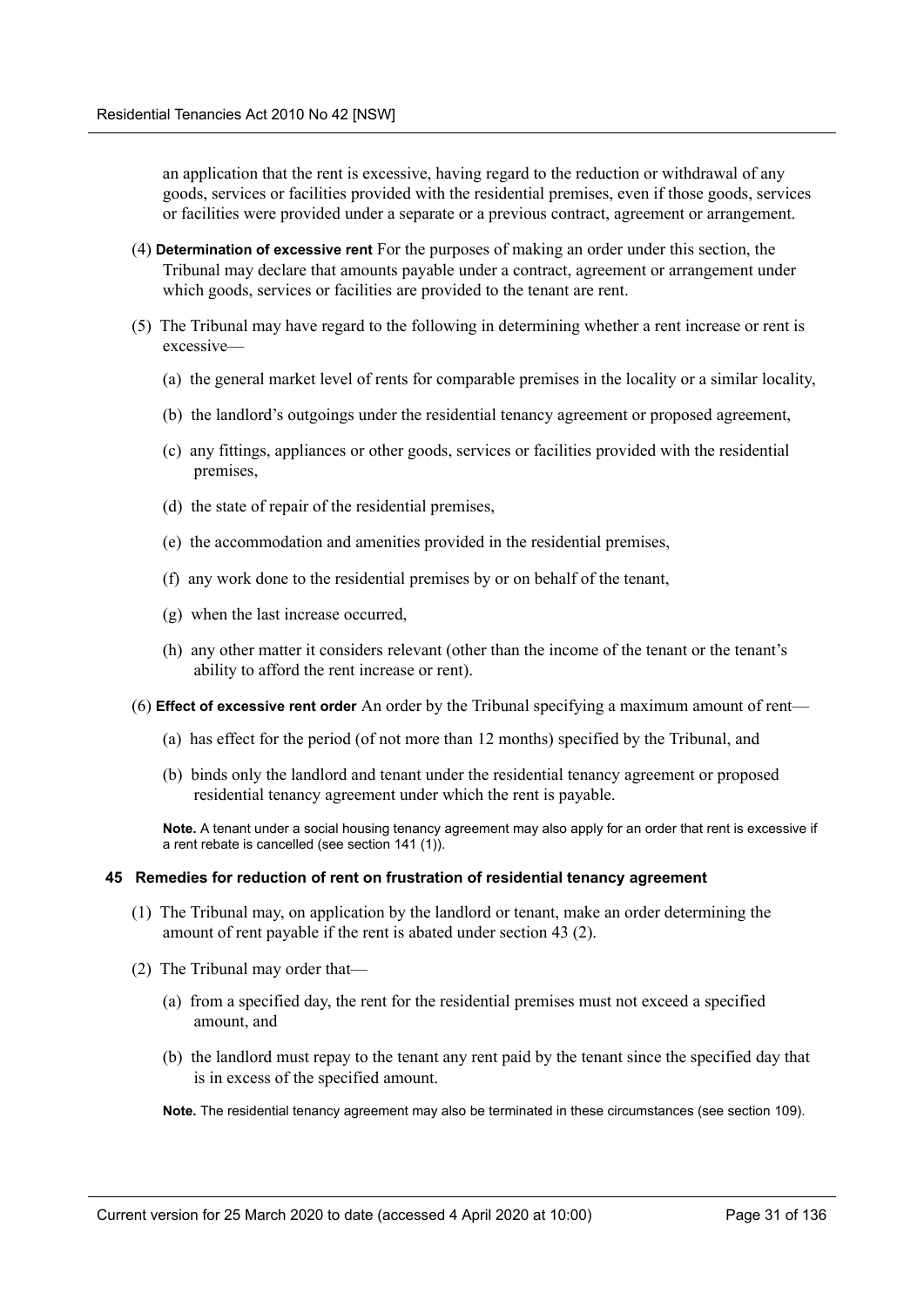#### <span id="page-31-0"></span>**46 Contraventions of rent order**

(1) A person must not demand, require or receive any rent from a tenant exceeding an amount specified by the Tribunal.

Maximum penalty—20 penalty units.

(2) A court before which proceedings for an offence under this section have been brought, or the Tribunal, on application by a tenant, may (in addition to any other penalty) order the person who committed the offence or any person on whose behalf that person acted to pay to the tenant against whom the offence was committed an amount equal to the amount of any rent unlawfully received from the tenant.

#### <span id="page-31-1"></span>**47 Tenant's remedies for repayment of rent and excess charges**

- (1) **Requests to landlord** A tenant may make a written request to the landlord that the landlord repay to the tenant any rent, or other amounts, paid by the tenant that are not required to be paid under this Act or the residential tenancy agreement.
- (2) A request may be made during or after the termination of a residential tenancy agreement.
- (3) A landlord must, within 14 days of a written request by a tenant, repay to the tenant the amount of any rent or other amount paid in excess of the amount payable by the tenant under this Act or the residential tenancy agreement.
- (4) **Tribunal orders** A tenant may apply to the Tribunal for an order for the repayment of rent or any other amount paid by the tenant if a written request by the tenant for payment is not complied with by the landlord within 14 days.
- (5) The Tribunal may order that rent or any other amount be repaid to the tenant if it finds that the rent or amount was not required to be paid by the tenant under this Act or the residential tenancy agreement.

#### <span id="page-31-2"></span>**48 Landlord may recover certain rent expenses**

- (1) A tenant must, at the written request of the landlord, pay to the landlord the following amounts—
	- (a) the cost of replacing rent deposit books or rent cards lost by the tenant,
	- (b) the amount of any fees paid to an authorised deposit-taking institution by the landlord as a result of funds of the tenant not being available for rent payment on the due date (such as fees for dishonoured cheques or other account fees).
- (2) This section has effect despite any other provision of this Division.
- (3) This section is a term of every residential tenancy agreement.

## <span id="page-31-3"></span>**Division 3 Occupation and use of residential premises**

#### <span id="page-31-4"></span>**49 Occupation of residential premises as residence**

(1) A landlord must take all reasonable steps to ensure that, at the time of entering into the residential tenancy agreement, there is no legal impediment to the occupation of the residential premises as a residence for the period of the tenancy.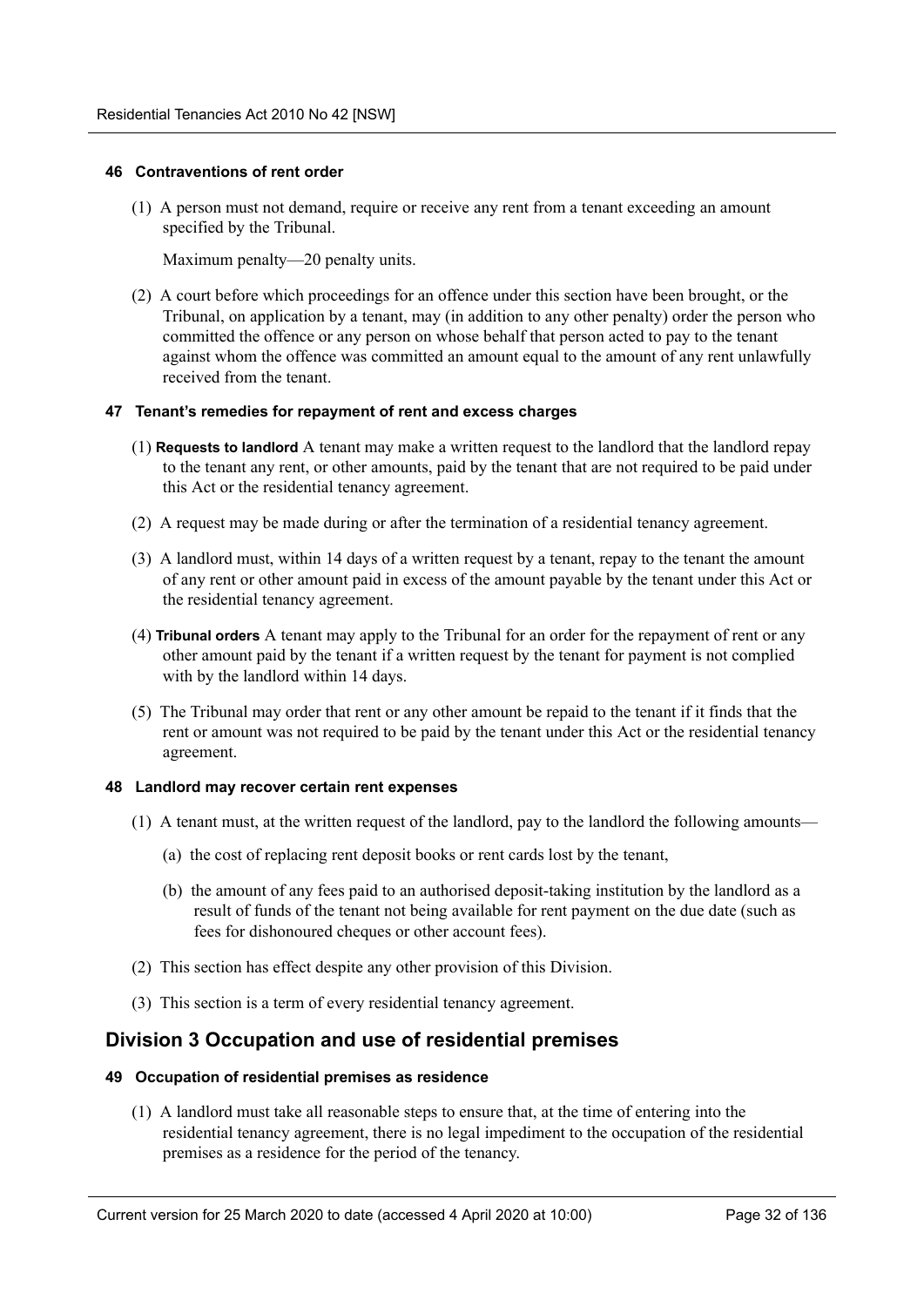- (2) A landlord must ensure that the tenant has vacant possession of any part of the residential premises to which the tenant has a right of exclusive possession on the day on which the tenant is entitled to occupy those premises under the residential tenancy agreement.
- (3) This section is a term of every residential tenancy agreement.

#### <span id="page-32-0"></span>**50 Tenant's right to quiet enjoyment**

- (1) A tenant is entitled to quiet enjoyment of the residential premises without interruption by the landlord or any person claiming by, through or under the landlord or having superior title (such as a head landlord) to that of the landlord.
- (2) A landlord or landlord's agent must not interfere with, or cause or permit any interference with, the reasonable peace, comfort or privacy of the tenant in using the residential premises.

Maximum penalty—10 penalty units.

- (3) A landlord or landlord's agent must take all reasonable steps to ensure that the landlord's other neighbouring tenants do not interfere with the reasonable peace, comfort or privacy of the tenant in using the residential premises.
- (4) This section is a term of every residential tenancy agreement.

#### <span id="page-32-1"></span>**51 Use of premises by tenant**

- (1) A tenant must not do any of the following—
	- (a) use the residential premises, or cause or permit the premises to be used, for any illegal purpose,
	- (b) cause or permit a nuisance,
	- (c) interfere, or cause or permit any interference, with the reasonable peace, comfort or privacy of any neighbour of the tenant,
	- (d) intentionally or negligently cause or permit any damage to the residential premises,
	- (e) cause or permit a number of persons to reside in the residential premises that exceeds any number specified in the residential tenancy agreement.
- (2) A tenant must do the following—
	- (a) keep the residential premises in a reasonable state of cleanliness, having regard to the condition of the premises at the commencement of the tenancy,
	- (b) notify the landlord of any damage to the residential premises as soon as practicable after becoming aware of the damage.
- (3) On giving vacant possession of the residential premises, the tenant must do the following—
	- (a) remove all the tenant's goods from the residential premises,
	- (b) leave the residential premises as nearly as possible in the same condition, fair wear and tear excepted, and, if there is a condition report, as set out in the condition report applicable to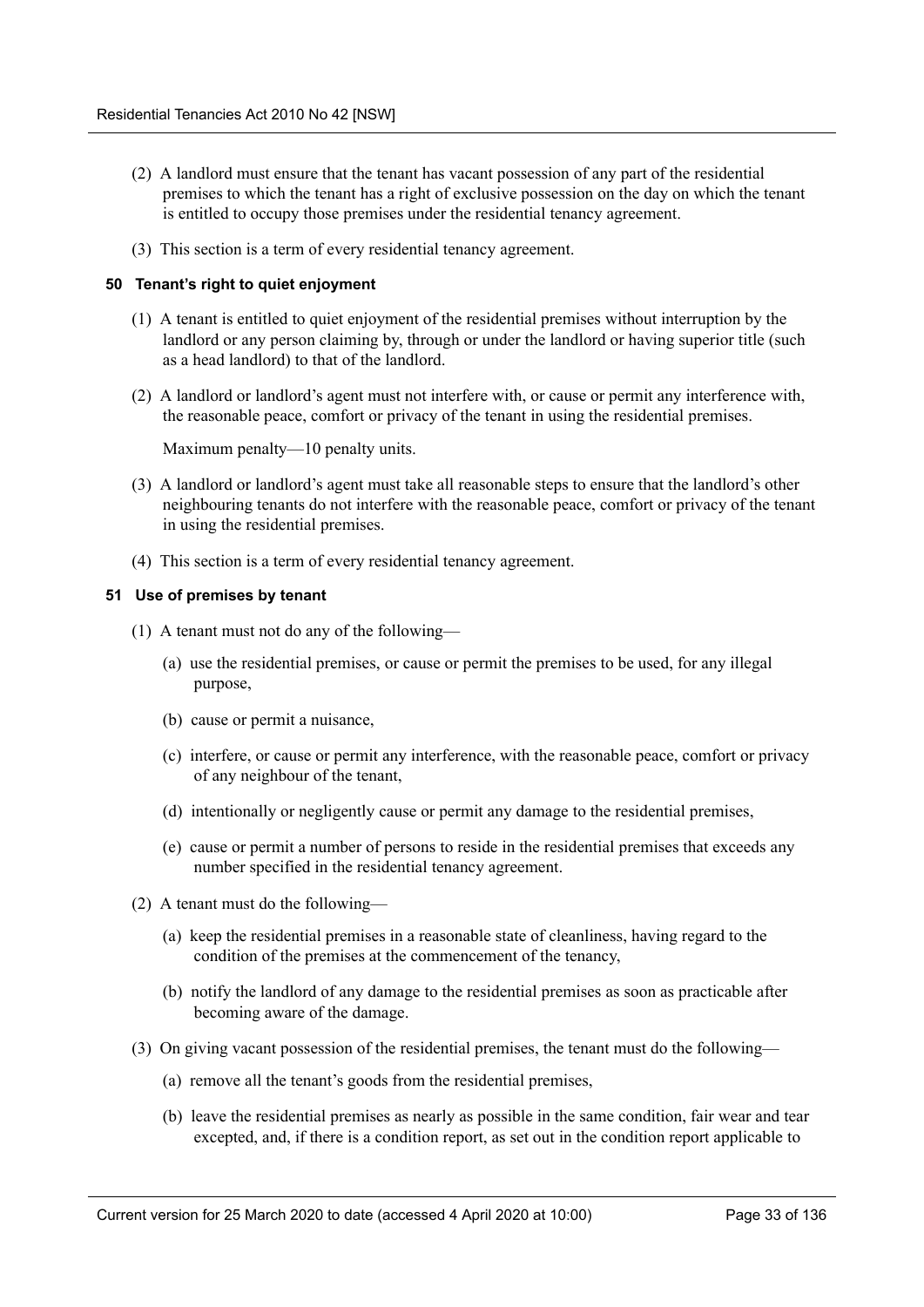the premises when the agreement was entered into,

- (c) leave the residential premises in a reasonable state of cleanliness, having regard to the condition of the premises at the commencement of the tenancy,
- (d) remove or arrange for the removal from the residential premises of all rubbish, having regard to the condition of the premises at the commencement of the tenancy,
- (e) return to the landlord all keys, and other opening devices or similar devices, provided by the landlord to the tenant.
- (4) In this section—

*residential premises* includes everything provided with the residential premises (whether under the residential tenancy agreement or not) for use by the tenant.

(5) This section is a term of every residential tenancy agreement.

#### <span id="page-33-0"></span>**52 Landlord's general obligations for residential premises**

- (1) A landlord must provide the residential premises in a reasonable state of cleanliness and fit for habitation by the tenant.
- (1A) Without limiting the circumstances in which residential premises are not fit for habitation, residential premises are not fit for habitation unless the residential premises—
	- (a) are structurally sound, and
	- (b) have adequate natural light or artificial lighting in each room of the premises other than a room that is intended to be used only for the purposes of storage or a garage, and
	- (c) have adequate ventilation, and
	- (d) are supplied with electricity or gas and have an adequate number of electricity outlet sockets or gas outlet sockets for the supply of lighting and heating to, and use of appliances in, the premises, and
	- (e) have adequate plumbing and drainage, and
	- (f) are connected to a water supply service or infrastructure that supplies water (including, but not limited to, a water bore or water tank) that is able to supply to the premises hot and cold water for drinking and ablution and cleaning activities, and
	- (g) contain bathroom facilities, including toilet and washing facilities, that allow privacy for the user.
- (1B) For the purposes of subsection (1A) (a), residential premises are structurally sound only if the floors, ceilings, walls, supporting structures (including foundations), doors, windows, roof, stairs, balconies, balustrades and railings—
	- (a) are in a reasonable state of repair, and
	- (b) with respect to the floors, ceilings, walls and supporting structures—are not subject to significant dampness, and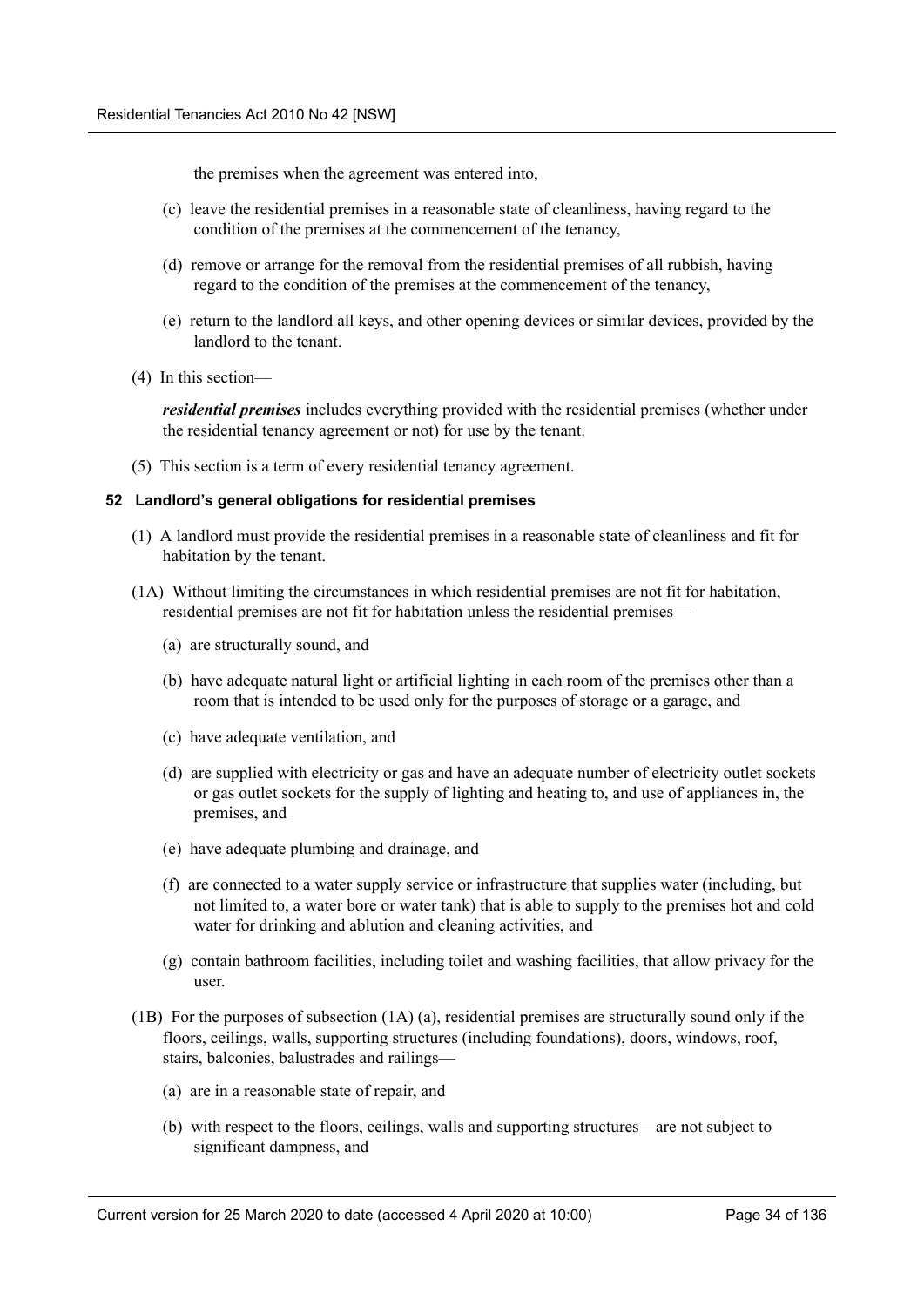- (c) with respect to the roof, ceilings and windows—do not allow water penetration into the premises, and
- (d) are not liable to collapse because they are rotted or otherwise defective.
- (1C) The Secretary may exempt any specified premises or any specified class of premises from the operation of all or any part of this section. An exemption may be unconditional or subject to conditions.
- (2) A landlord must not interfere with the supply of gas, electricity, water, telecommunications services or other services to the residential premises unless the interference is necessary to avoid danger to any person or to enable maintenance or repairs to be carried out.
- (3) A landlord must comply with the landlord's statutory obligations relating to the health or safety of the residential premises.

**Note.** Such obligations include obligations relating to swimming pools under the *Swimming Pools Act 1992*.

(4) This section is a term of every residential tenancy agreement.

#### <span id="page-34-0"></span>**53 Sale of residential premises**

- (1) A landlord must give the tenant written notice of the landlord's intention to sell the residential premises not later than 14 days before the premises are first made available for inspection by prospective purchasers.
- (2) A landlord or the agent of the landlord for the sale of the residential premises must make all reasonable efforts to agree with the tenant as to the days and times when the residential premises are to be periodically available for inspection by prospective purchasers.
- (3) A tenant must not unreasonably refuse to agree to days and times when the residential premises are to be periodically available for inspection by prospective purchasers.
- (4) A tenant is not required to agree to the residential premises being available for inspection by prospective purchasers more than twice a week.
- (5) This section is a term of every residential tenancy agreement.

#### <span id="page-34-1"></span>**54 Liability of tenant for actions of others**

- (1) A tenant is vicariously responsible to the landlord for any act or omission by any other person who is lawfully on the residential premises (other than a person who has a right of entry without the tenant's consent) that would have been a breach of the residential tenancy agreement if it had been an act or omission by the tenant.
- (1A) Subsection (1) does not apply to a tenant who is the victim of a domestic violence offence, or an exempted co-tenant, if the relevant act or omission constitutes or resulted in damage to the residential premises and occurred during the commission of the domestic violence offence.
- (1B) In this section, an *exempted co-tenant* means a tenant under the same residential tenancy agreement as the tenant referred to subsection (1A) who is not a relevant domestic violence offender (within the meaning of Division 3A of Part 5) nominated in a document referred to in section 105C (2) and annexed to a domestic violence termination notice (within the meaning of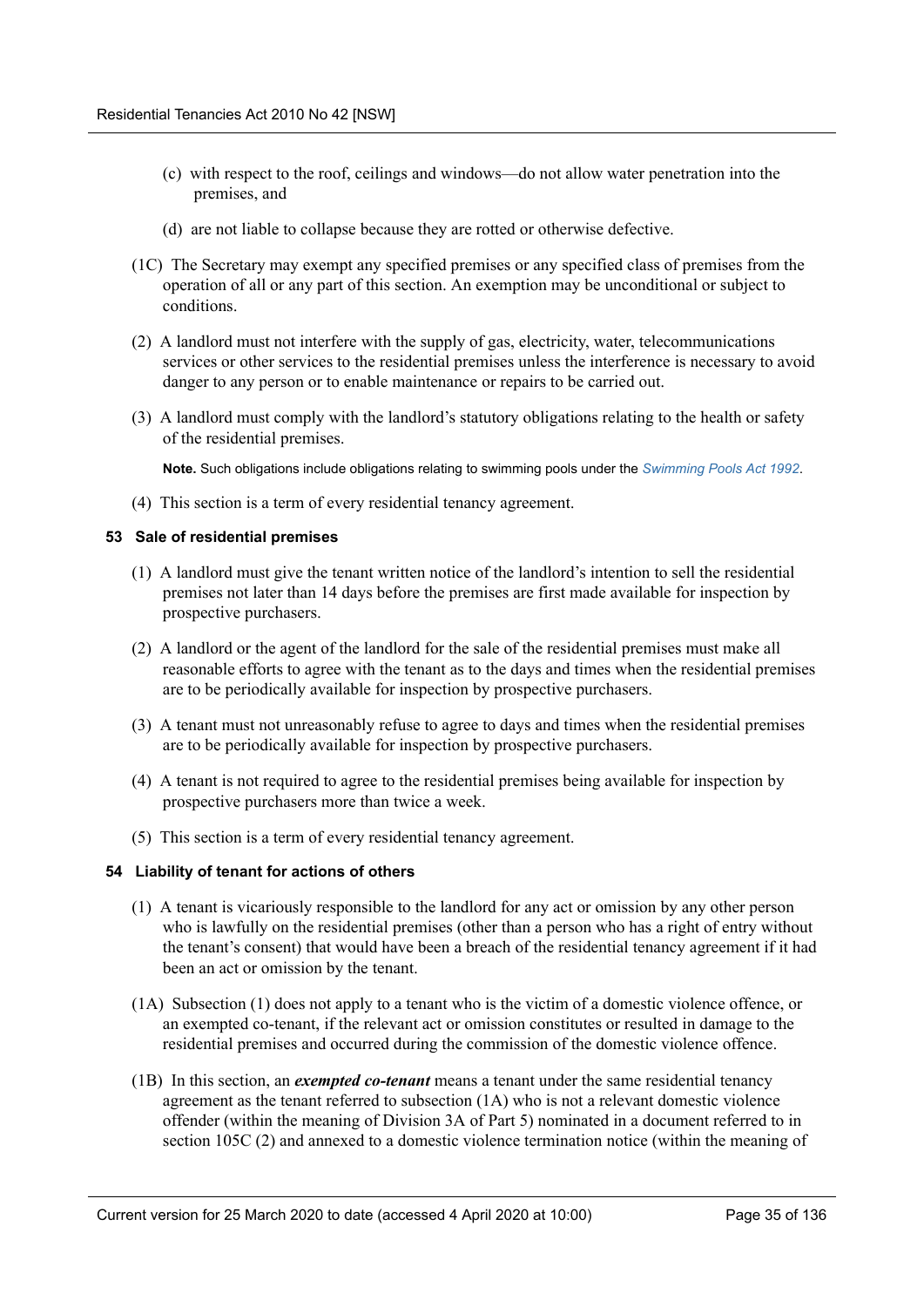section 105A) for the residential tenancy agreement.

(2) This section is a term of every residential tenancy agreement.

#### <span id="page-35-0"></span>**54A Limit on liability of tenant for actions of other tenants occurring during domestic violence offences**

- (1) A tenant (the *exempted tenant*) is not responsible to the landlord for any act or omission by a cotenant that is a breach of the residential tenancy agreement if—
	- (a) the act or omission—
		- (i) constitutes or resulted in damage to the residential premises, and
		- (ii) occurred during the commission of a domestic violence offence, and
	- (b) the exempted tenant is—
		- (i) the victim of the domestic violence offence, or
		- (ii) an exempted co-tenant.
- (2) In this section—

#### *exempted co-tenant* means a person who—

- (a) is a tenant under the same residential tenancy agreement as the tenant who is the victim of the domestic violence offence, and
- (b) is not a relevant domestic violence offender (within the meaning of Division 3A of Part 5) nominated in a document referred to in section 105C(2) and annexed to a domestic violence termination notice (within the meaning of section 105A) for the residential tenancy agreement.
- (3) This section is a term of every residential tenancy agreement.

## <span id="page-35-1"></span>**Division 4 Landlord's rights to enter residential premises**

#### <span id="page-35-2"></span>**55 Access generally by landlord to residential premises without consent**

- (1) A landlord, the landlord's agent or any other person authorised by the landlord may enter residential premises during a residential tenancy agreement without the consent of the tenant, and without giving notice to the tenant, only in the following circumstances—
	- (a) in an emergency,
	- (b) to carry out urgent repairs,
	- (c) if the landlord, landlord's agent or person has made a reasonable attempt to obtain entry with consent and has reasonable cause for serious concern about the health or safety of the tenant or any other person that the landlord, landlord's agent or person believes is on the residential premises,
	- (d) if the landlord forms a reasonable belief that the residential premises have been abandoned,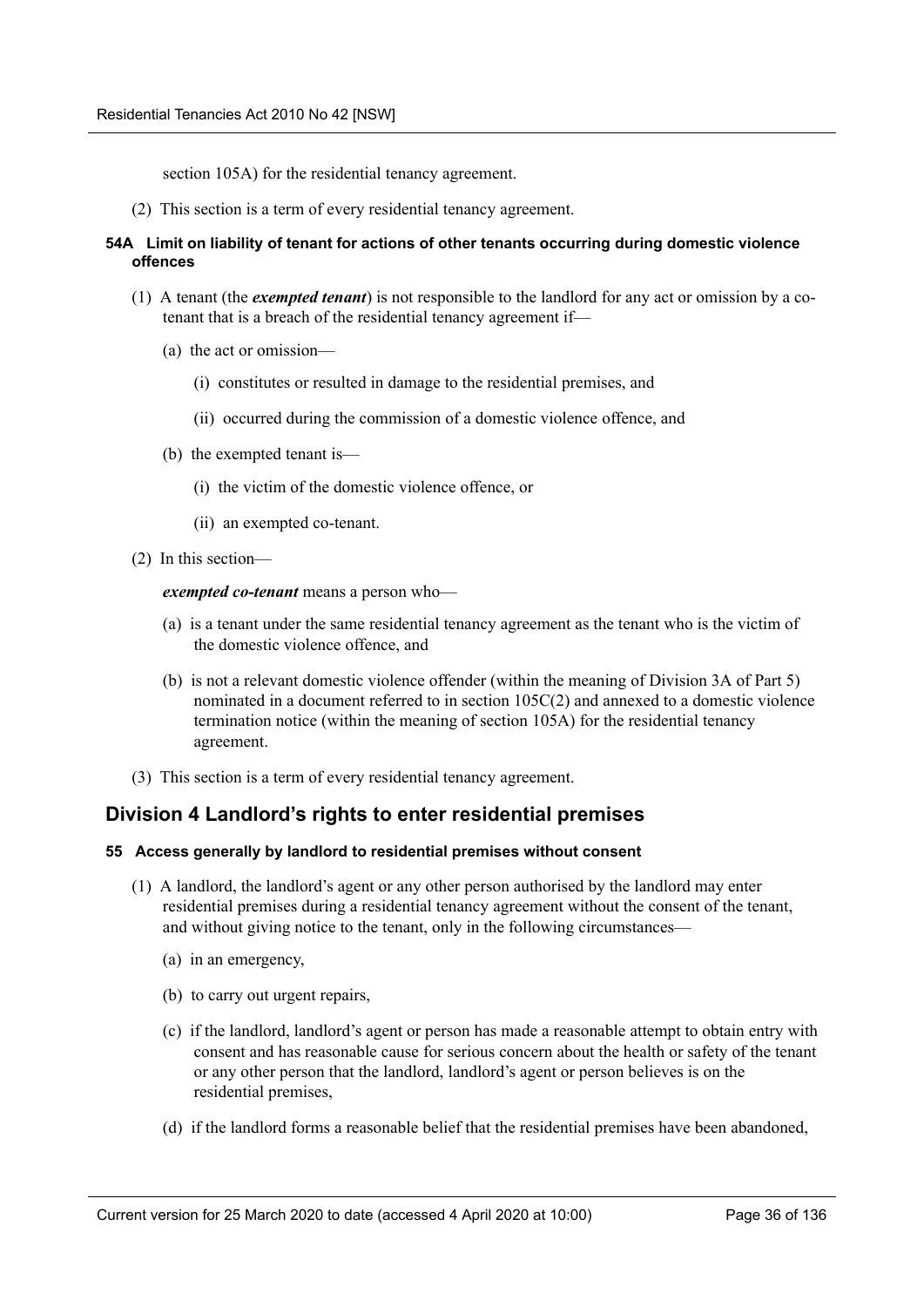- (e) in accordance with an order of the Tribunal.
- (2) A landlord, the landlord's agent or any other person authorised by the landlord may enter residential premises during a residential tenancy agreement without the consent of the tenant, after giving notice to the tenant, only in the following circumstances—
	- (a) to inspect the residential premises, not more than 4 times in any period of 12 months, if the tenant has been given not less than 7 days written notice each time,
	- (b) to carry out or assess the need for necessary repairs (other than urgent repairs) to, or maintenance of, the residential premises, if the tenant has been given not less than 2 days notice each time,
	- (c) to carry out, inspect or assess the need for work for the purpose of compliance with the landlord's statutory obligations relating to the health or safety of the residential premises, if the tenant has been given not less than 2 days notice each time,
	- (c1) to carry out, inspect or assess the need for repairs to, or replacement of, a smoke alarm installed at the residential premises if the tenant has been given notice in accordance with the regulations,
	- (d) to value the property, not more than once in any period of 12 months, if the tenant is given not less than 7 days notice each time,
	- (d1) to take photographs, or make a visual recording, of the interior of the premises for the purposes of advertising the residential premises for sale or lease not more than once in the period of 28 days preceding the commencement of marketing the residential premises for sale or lease or the termination of the agreement, if the tenant is given—
		- (i) reasonable notice, and
		- (ii) a reasonable opportunity to move any of the tenant's possessions that can reasonably be moved out of the frame of the photograph or the scope of the recording,
	- (e) to show the premises to prospective tenants, a reasonable number of times during the period of 14 days preceding the termination of the agreement, if the tenant is given reasonable notice each time,
	- (f) if the landlord and tenant fail to agree under section 53 to show the premises to prospective purchasers, not more than twice in any period of a week, if the tenant is given not less than 48 hours notice each time.
- (3) This section does not apply to any part of premises to which the tenant does not have the right of exclusive occupation.
- (4) This section is a term of every residential tenancy agreement.

### **55A Publishing photographs of residential premises with tenant's consent**

(1) A landlord or landlord's agent must not publish any photograph taken or visual recording made of the interior of residential premises in which any of the tenant's possessions are visible without first obtaining the written consent of the tenant.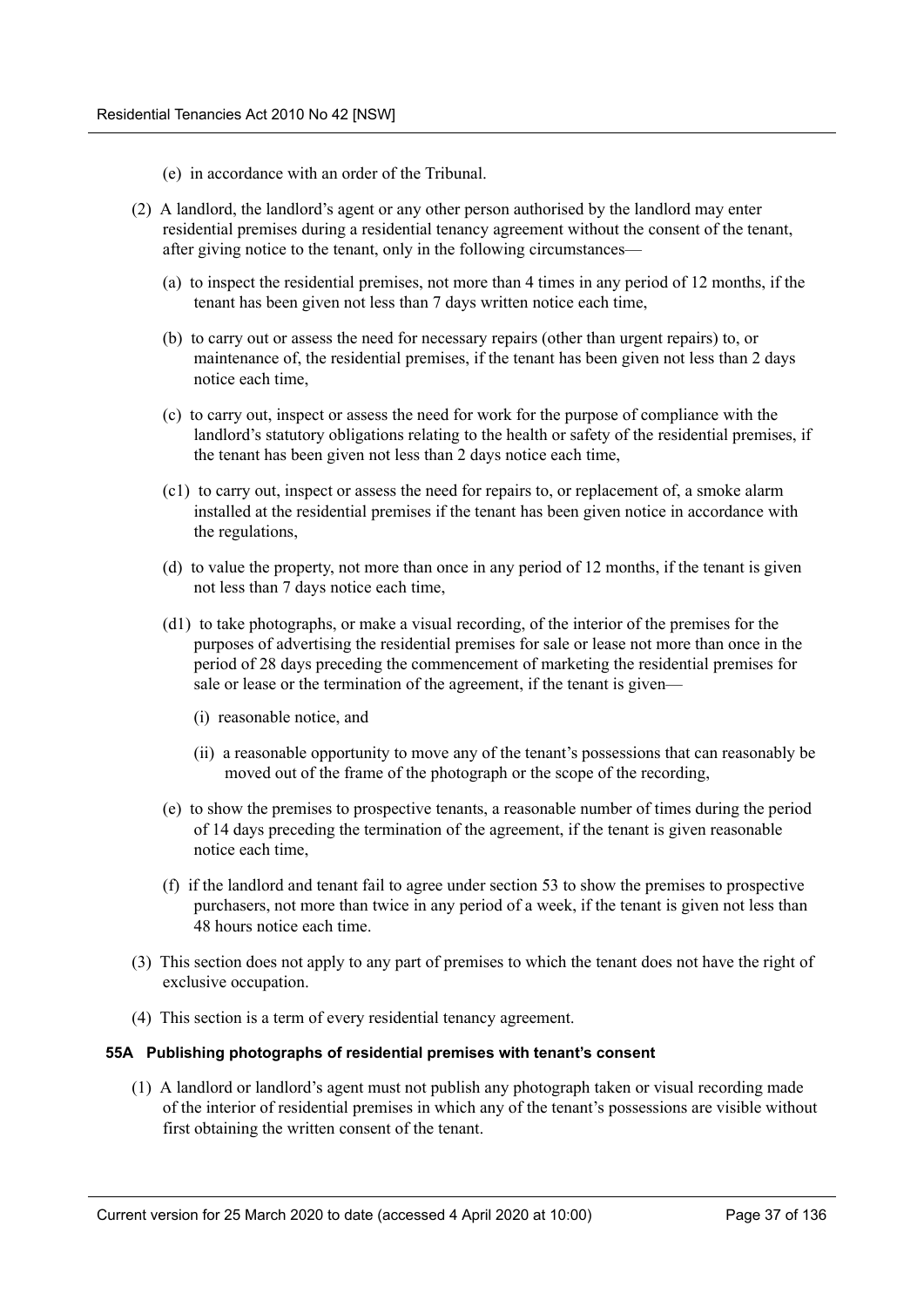Maximum penalty—20 penalty units.

- (2) A tenant must not unreasonably withhold consent required to be obtained under this section.
- (3) Without limiting subsection (2), it is not unreasonable for the tenant to withhold consent if the tenant is in circumstances of domestic violence, within the meaning of section 105B.
- (4) In this section, a photograph or visual recording is *published* if it is—
	- (a) publicly exhibited in, on, over or under any building, vehicle or place (whether or not a public place and whether on land or water), or in the air in view of persons being in any street or public place, or
	- (b) disseminated by means of a website, email or other electronic communication, or
	- (c) in the case of a photograph—
		- (i) inserted in any newspaper, periodical publication or other publication, or
		- (ii) contained in any flyer or other document sent or delivered to any person or thrown or left on premises occupied by any person.
- (5) A photograph or visual recording is not published if it is disseminated solely between the landlord and the landlord's agent for purposes relating to carrying out an inspection of the residential premises, maintenance or repairs.
- (6) This section is a term of every residential tenancy agreement.

### **56 Entry with tenant's consent**

- (1) The landlord, the landlord's agent or any other person authorised by the landlord may enter the residential premises at any time during the residential tenancy agreement with the consent of the tenant.
- (2) This section is a term of every residential tenancy agreement.

### **57 Limits on entry by landlord or others without consent**

- (1) A landlord, the landlord's agent or other person who enters residential premises under a right to enter the premises without the consent of the tenant—
	- (a) must enter the premises between the hours of 8.00 am and 8.00 pm, and
	- (b) must not enter on a Sunday or a public holiday, and
	- (c) must not stay on the residential premises longer than is necessary to achieve the purpose of the entry to the residential premises, and
	- (d) must, if practicable, notify the tenant of the proposed time and day of entry.
- (2) A person authorised by the landlord or landlord's agent must not enter residential premises under a right to enter the premises without the consent of the tenant unless—
	- (a) the person first obtains the written consent of the landlord or landlord's agent, and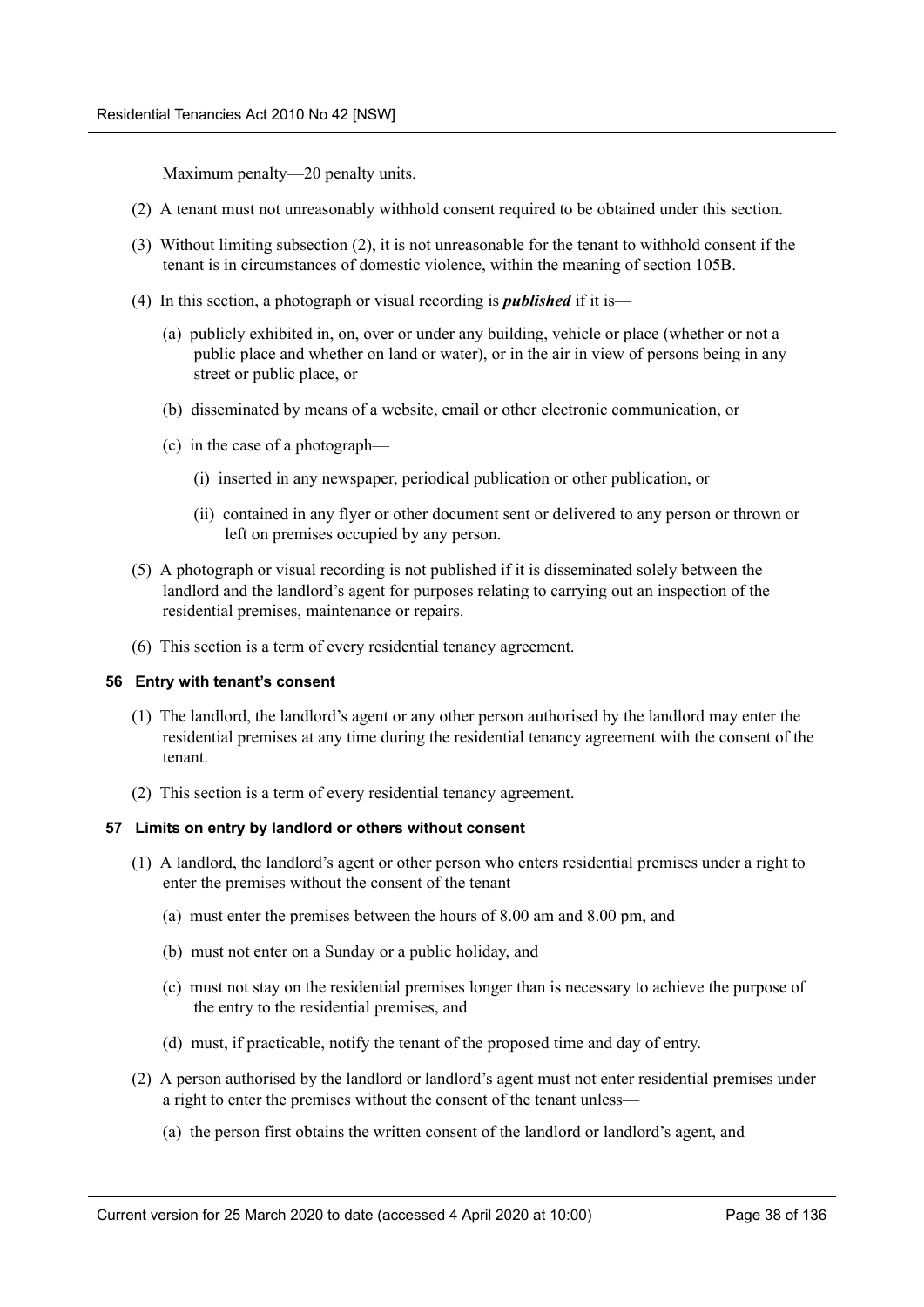- (b) the person produces the consent to the tenant if the tenant is at the premises.
- (3) This section does not apply to entry—
	- (a) as agreed with the tenant, or
	- (b) in an emergency, or
	- (c) to carry out urgent repairs, or
	- (d) if the landlord forms a reasonable belief that the premises have been abandoned, or
	- (e) in accordance with an order of the Tribunal.
- (4) This section is a term of every residential tenancy agreement.

### **58 Duty of tenant to give access to residential premises**

- (1) A tenant must permit a landlord, landlord's agent or other person exercising a right of access to the residential premises in accordance with this Division to have access to the premises.
- (2) This section is a term of every residential tenancy agreement.

### **59 Landlord must only enter premises in accordance with Division**

(1) A landlord, the landlord's agent or other person authorised by the landlord must not enter the residential premises during the residential tenancy agreement, except in accordance with this Division.

Maximum penalty—20 penalty units.

(2) This section is a term of every residential tenancy agreement.

### **60 Landlord's remedies relating to access to premises**

- (1) The Tribunal may, on application by a landlord, make any of the following orders—
	- (a) an order authorising the landlord or any other person to enter the residential premises for a purpose permitted under this Division,
	- (b) an order authorising the landlord or any other person to enter the residential premises for the purposes of showing the residential premises to prospective purchasers on a periodic basis,
	- (c) an order authorising the landlord or any other person to enter the residential premises for the purpose of determining whether the tenant has breached a term of the residential tenancy agreement.
- (2) The order may specify the days and times, and purposes for which, entry to the residential premises is authorised.

### **61 Tenant's remedies relating to access to premises**

(1) The Tribunal may, on application by a tenant, make an order specifying or limiting the days and times, and purposes for which, entry to the residential premises by a landlord, landlord's agent, agent for the sale of the residential premises or other persons is authorised.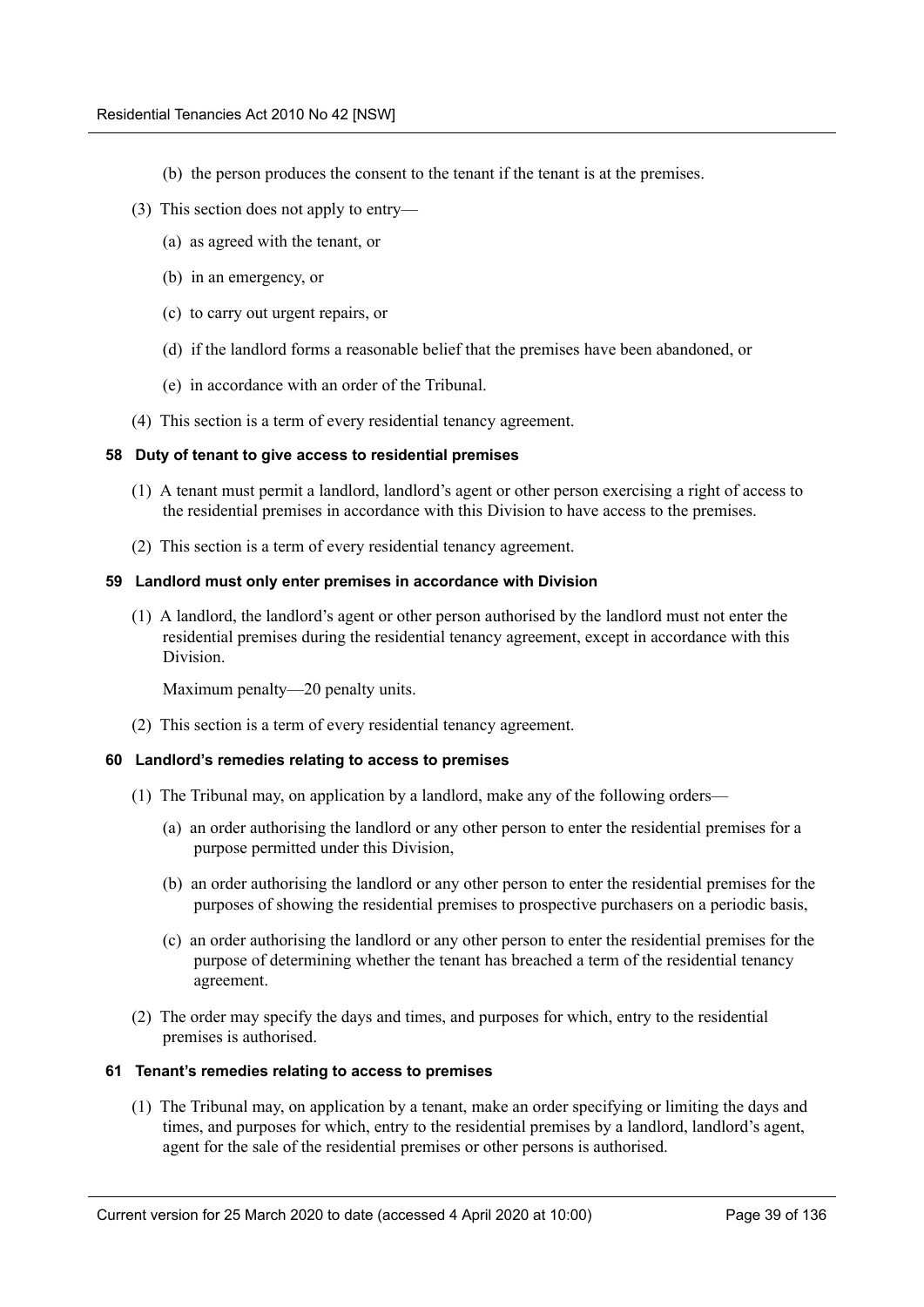(2) The Tribunal may, on application by a tenant, order the landlord or the landlord's agent to pay compensation to the tenant for damage to or loss of the tenant's goods caused by any person in the exercise of a power of the landlord or landlord's agent to enter residential premises under this Act or the residential tenancy agreement.

# **Division 5 Repairs to premises**

## **62 Definitions**

In this Division—

*residential premises* includes everything provided with the premises (whether under the residential tenancy agreement or not) for use by the tenant.

*urgent repairs* means any work needed to repair any one or more of the following—

- (a) a burst water service,
- (b) an appliance, fitting or fixture that uses water or is used to supply water that is broken or not functioning properly, so that a substantial amount of water is being wasted,
- (c) a blocked or broken lavatory system,
- (d) a serious roof leak,
- (e) a gas leak,
- (f) a dangerous electrical fault,
- (g) flooding or serious flood damage,
- (h) serious storm or fire damage,
- (i) a failure or breakdown of the gas, electricity or water supply to the residential premises,
- (j) a failure or breakdown of any essential service on the residential premises for hot water, cooking, heating, cooling or laundering,
- (k) any fault or damage that causes the residential premises to be unsafe or insecure,
- (l) any other damage prescribed by the regulations,

but does not include work needed to repair premises that are owned by a person other than the landlord or a person having superior title (such as a head landlord) to the landlord.

### **63 Landlord's general obligation**

- (1) A landlord must provide and maintain the residential premises in a reasonable state of repair, having regard to the age of, rent payable for and prospective life of the premises.
- (2) A landlord's obligation to provide and maintain the residential premises in a reasonable state of repair applies even though the tenant had notice of the state of disrepair before entering into occupation of the residential premises.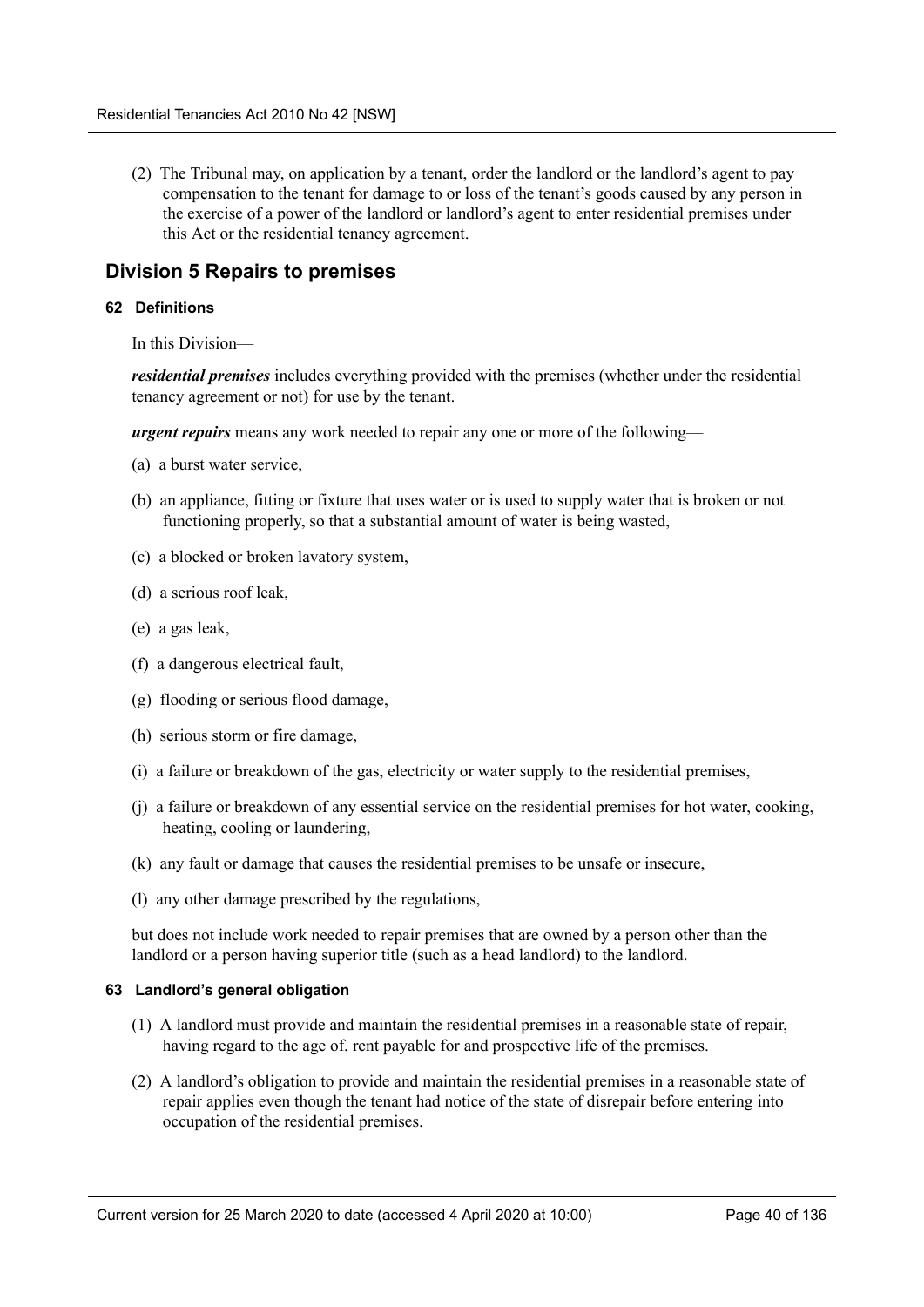- (3) A landlord is not in breach of the obligation to provide and maintain the residential premises in a reasonable state of repair if the state of disrepair is caused by the tenant's breach of this Part.
- (4) This section is a term of every residential tenancy agreement.

## **64 Urgent repairs to residential premises**

- (1) A landlord must, not later than 14 days after being given a written notice from the tenant, reimburse the tenant for the reasonable costs of making urgent repairs to the residential premises.
- (2) A landlord is required to reimburse the costs only if—
	- (a) the state of disrepair did not result from a breach of the residential tenancy agreement by the tenant, and
	- (b) the tenant gave the landlord or the landlord's agent notice of the state of disrepair or made a reasonable attempt to do so, and
	- (c) the tenant gave the landlord or landlord's agent a reasonable opportunity to make the repairs, if notice was given, and
	- (d) the tenant has made a reasonable attempt to arrange for a licensed or otherwise properly qualified person nominated in the residential tenancy agreement to carry out the repairs, if such a person is so nominated, and
	- (e) the repairs were carried out, if appropriate, by licensed or otherwise properly qualified persons, and
	- (f) as soon as practicable after the repairs were carried out, the tenant gave the landlord or landlord's agent, or made a reasonable attempt to give the landlord or landlord's agent, a written notice setting out details of the repairs and the costs of the repairs, together with the receipts or copies of receipts for costs paid by the tenant.
- (3) The maximum amount that a tenant is entitled to be reimbursed under this section is \$1,000 or such other amount as may be prescribed by the regulations.
- (4) Nothing in this section prevents a tenant, with the consent of the landlord, from making repairs to the residential premises and being reimbursed for the costs of those repairs.
- (5) This section is a term of every residential tenancy agreement.

### **64A Carrying out repairs to smoke alarms as a matter of urgency**

(1) A landlord must ensure that a smoke alarm installed in the residential premises is repaired or replaced in accordance with the regulations.

Maximum penalty—20 penalty units.

- (2) Without limiting subsection (1), the regulations may prescribe the following—
	- (a) the circumstances in which a particular person, or class of persons, must repair or replace a smoke alarm,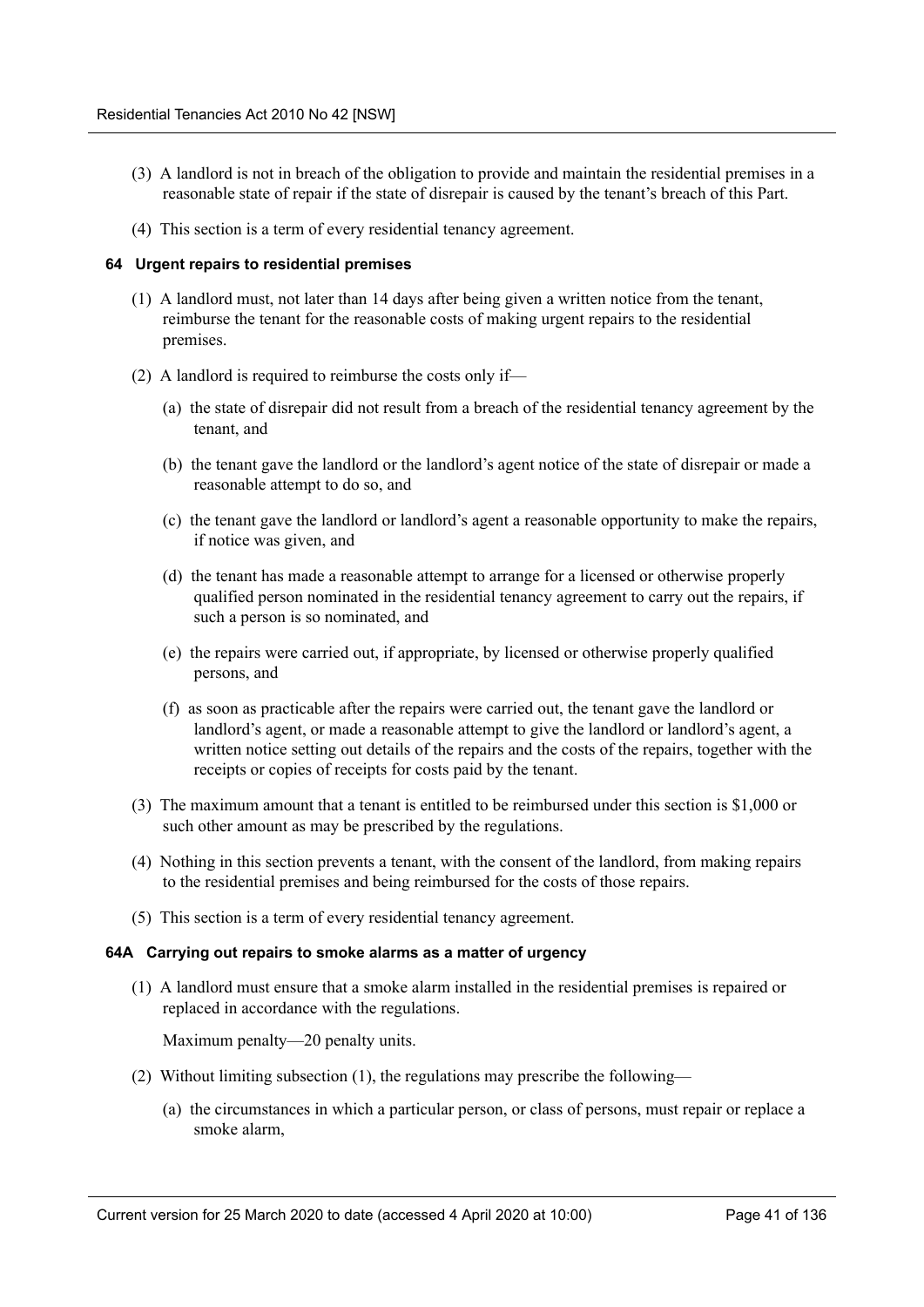- (b) the circumstances in which a person, or class of persons, may repair or replace a smoke alarm,
- (c) the time period within which the person must repair or replace a smoke alarm.
- (3) A tenant who repairs or replaces a smoke alarm installed in the residential premises under this section is entitled to reimbursement in accordance with the regulations.
- (4) This section is a term of every residential tenancy agreement.
- (5) In this section—

*repair* a smoke alarm includes maintaining the smoke alarm in working order by installing or replacing a battery in the smoke alarm.

*smoke alarm* includes a heat alarm.

### **65 Tenants' remedies for repairs—Tribunal orders**

- (1) **Orders for which tenant may apply** The Tribunal may, on application by a tenant, make any of the following orders—
	- (a) an order that the landlord carry out specified repairs,
	- (b) an order that the landlord reimburse the tenant an amount for urgent repairs carried out by the tenant,
	- (c) an order that the landlord reimburse the tenant an amount for repairs to a smoke alarm carried out by the tenant under section 64A (3).
- (2) **Orders for repairs** The Tribunal may make an order that the landlord carry out specified repairs only if it determines that the landlord has breached the obligation under this Act to maintain the residential premises in a reasonable state of repair, having regard to the age of, rent payable for and prospective life of the premises.
- (3) In deciding whether to make an order under this section, the Tribunal—
	- (a) must take into consideration the regulations, if any, made under subsection (6), and
	- (b) may take into consideration whether the landlord failed to act with reasonable diligence to have the repair carried out.
- (3A) The Tribunal must not determine that a landlord has breached the obligation unless it is satisfied that the landlord had notice of the need for the repair or ought reasonably to have known of the need for the repair.
- (4) **Reimbursement for urgent repairs** The Tribunal may order that the landlord reimburse the tenant an amount for urgent repairs carried out by the tenant if it is satisfied that the landlord has failed to reimburse the tenant for the costs in accordance with this Division.
- (5) **Payment of rent into Tribunal** The Tribunal may order that all or part of the rent payable under a residential tenancy agreement be paid into the Tribunal until an order under this section has been complied with.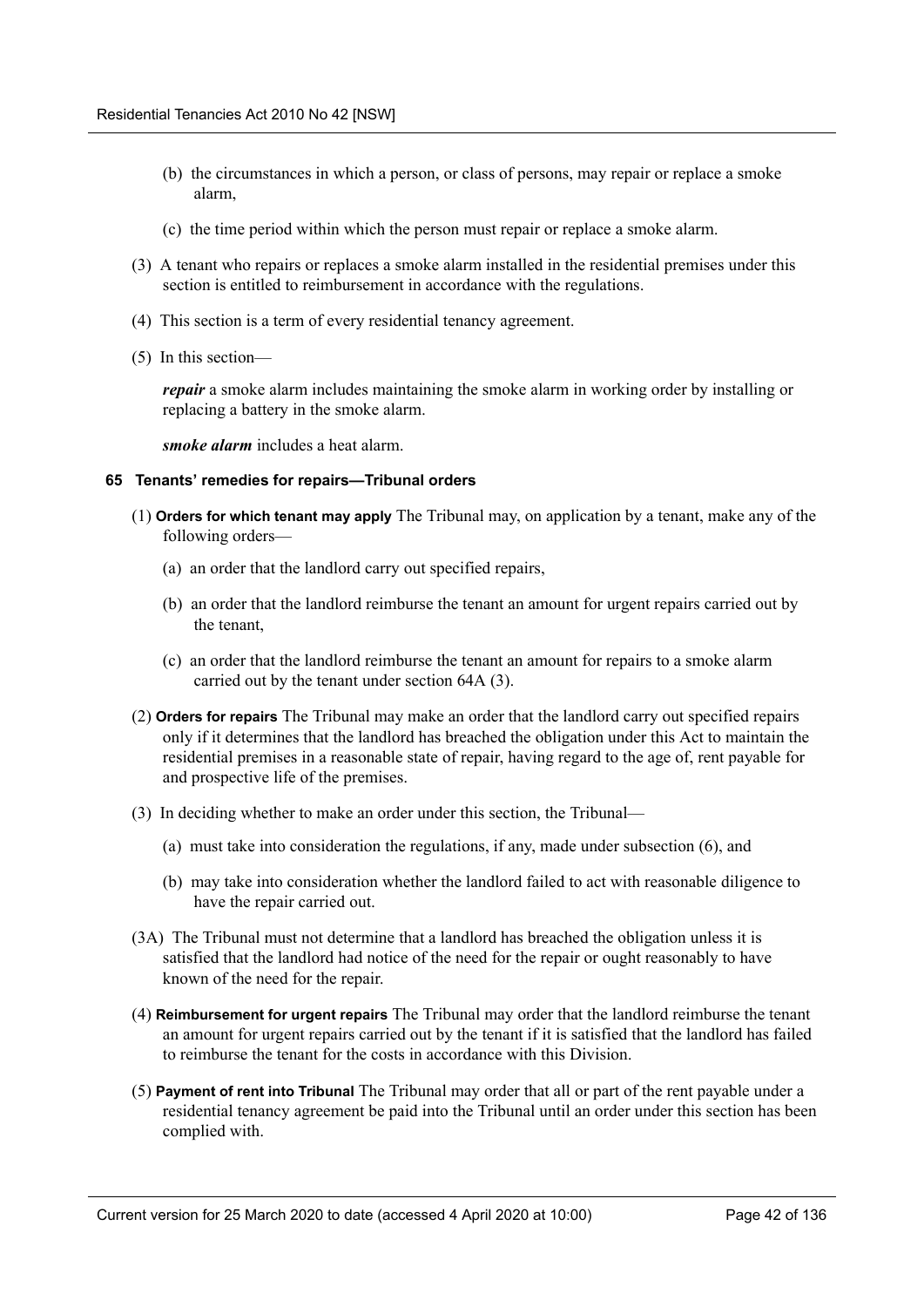(6) **Guidelines relating to reasonable time for repairs** The regulations may provide for guidelines relating to reasonable times within which repairs to, and maintenance of, residential premises required to be carried out by the landlord under the residential tenancy agreement, this Act or any other Act or law should be carried out.

# **Division 5A Rectification orders**

## **65A Definitions**

In this Division—

*landlord rectification order*—see section 65C.

*rectification order* means a tenant rectification order or a landlord rectification order.

*tenant rectification order*—see section 65B.

### **65B Damage to premises—investigation by Secretary**

- (1) On application in writing by a landlord, the Secretary may cause an investigator to investigate whether the tenant—
	- (a) has intentionally or negligently caused or permitted damage to the residential premises, and
	- (b) without reasonable excuse, has refused or failed to repair, or satisfactorily repair, the damage.
- (2) An application may only be made under this section if—
	- (a) the landlord has requested the tenant by notice in writing to repair damage to the residential premises intentionally or negligently caused or permitted by the tenant, and
	- (b) the written notice contains particulars of the damage, and
	- (c) the tenant has, without reasonable excuse, refused or failed to repair, or satisfactorily repair, the damage, and
	- (d) the application is accompanied by the fee (if any) prescribed by the regulations.
- (3) An investigation may be carried out only if the tenant has consented to the investigation within 7 days of being requested by the Secretary to do so.
- (4) If, after an investigation is completed, the Secretary is satisfied that the tenant—
	- (a) has intentionally or negligently caused or permitted damage to the residential premises and, in doing so, has breached the residential tenancy agreement, and
	- (b) has, without reasonable excuse, refused or failed to repair, or satisfactorily repair, the damage,

the Secretary may, by notice in writing, order the tenant to take the steps specified in the order to ensure that the repairs specified in the order are carried out, rectified or completed (a *tenant rectification order*).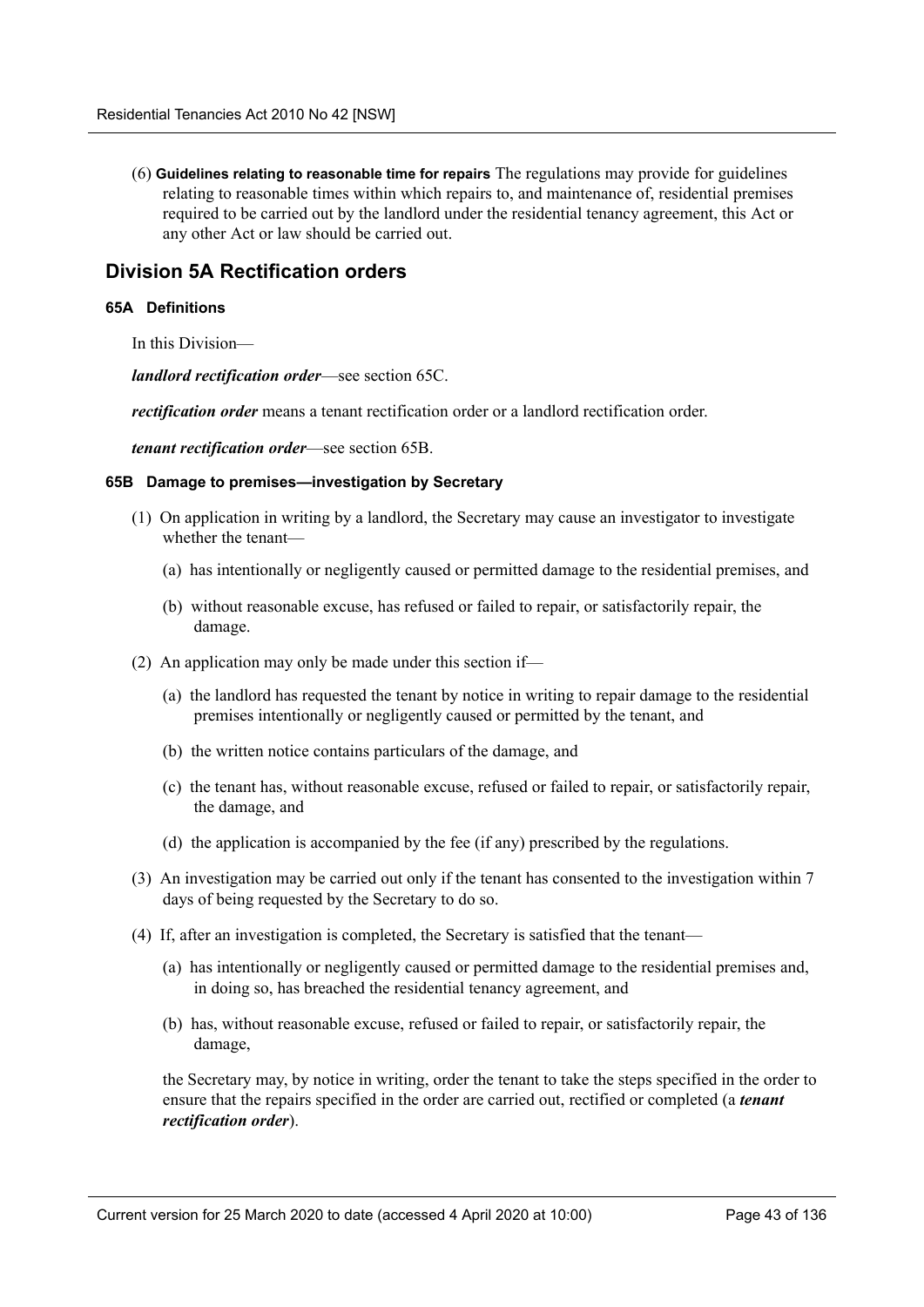- (5) The tenant rectification order—
	- (a) may specify conditions to be complied with by the landlord before the requirements of the order must be complied with, and
	- (b) may specify stages in which the requirements of the order must be complied with, and
	- (c) must specify a date by which the requirements of the order must be complied with or a date by which the requirements of any stage of the order must be complied with, subject to the landlord's compliance with any condition referred to in paragraph (a), and
	- (d) must state the reasons for the Secretary's decision to make a tenant rectification order, including particulars of the results of the investigation, and
	- (e) must indicate that the tenant and the landlord each has a right to apply—
		- (i) to the Secretary for a review of the Secretary's decision to issue a tenant rectification order or the terms of the tenant rectification order, or
		- (ii) to the Tribunal in respect of the matter giving rise to the making of the tenant rectification order, and
	- (f) must indicate that the order will be suspended if the matter giving rise to the order becomes the subject of an application by the tenant or landlord to the Secretary or Tribunal.
- (6) The Secretary must give the landlord a copy of the tenant rectification order.
- (7) The tenant rectification order may be amended by a further order of the Secretary on the application of the landlord or tenant made within 7 days of the date on which the tenant was given the tenant rectification order.
- (8) If an application is made under subsection (7), the tenant rectification order is suspended until the Secretary determines the application.
- (9) This section does not apply to a tenant or co-tenant who has immunity from liability for damage given under section 54 (1A) or (1B).
- (10) This section does not affect any other rights of the tenant or landlord under this Act for breaches of the residential tenancy agreement.

### **65C Breaches of landlord's general obligation—investigation by Secretary**

- (1) On application in writing by a tenant, the Secretary may cause an investigator to investigate whether the landlord in respect of those premises has breached the landlord's obligations under section 63.
- (2) An application may be made under this section only if—
	- (a) the tenant has requested the landlord by notice in writing to carry out repairs to the residential premises necessary to provide and maintain the residential premises in a reasonable state of repair, and
	- (b) the written notice contains particulars of the repairs, and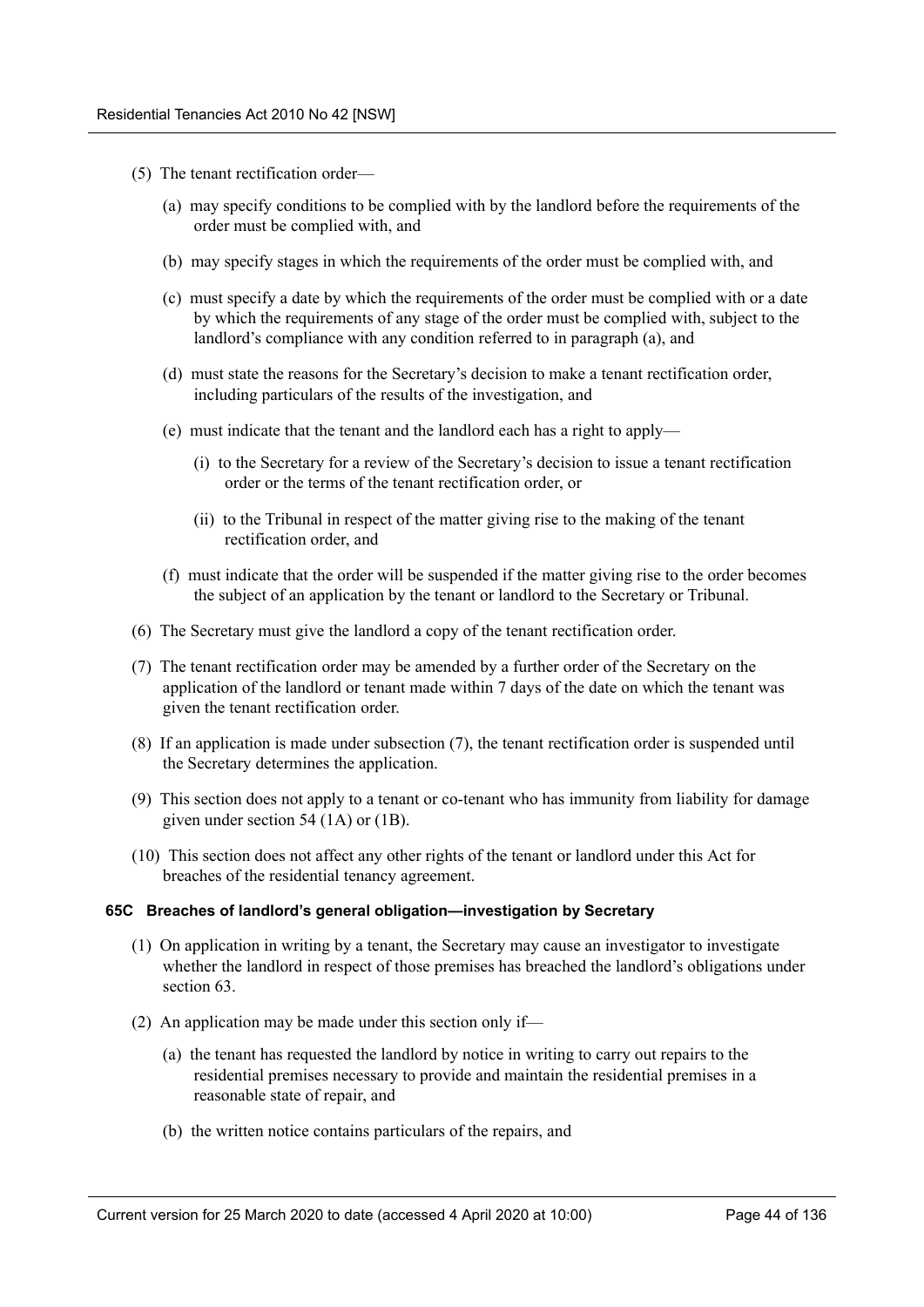- (c) the landlord has, without reasonable excuse, refused or failed to carry out, or carry out satisfactorily, the repairs, and
- (d) the application is accompanied by the fee (if any) prescribed by the regulations.
- (3) If, after an investigation is completed, the Secretary is satisfied that the landlord has breached the landlord's obligations under section 63, the Secretary may, by notice in writing, order the landlord to take the steps specified in the order to ensure that the repairs specified in the order are carried out, rectified or completed (a *landlord rectification order*).
- (4) A landlord rectification order—
	- (a) may specify conditions to be complied with by the tenant before the requirements of the order must be complied with, and
	- (b) may specify stages in which the requirements of the order must be complied with, and
	- (c) must specify a date by which the requirements of the order must be complied with or a date by which the requirements of any stage of the order must be complied with, subject to the tenant's compliance with any condition referred to in paragraph (a), and
	- (d) must state the reasons for the Secretary's decision to make a landlord rectification order, including particulars of the results of the investigation, and
	- (e) must indicate that the tenant and the landlord each has a right to apply—
		- (i) to the Secretary for a review of the Secretary's decision to issue a landlord rectification order or the terms of the landlord rectification order, or
		- (ii) to the Tribunal in respect of the matter giving rise to the making of the landlord rectification order, and
	- (f) must indicate that the order will be suspended if the matter giving rise to the order becomes the subject of an application by the tenant or landlord to the Secretary or Tribunal.
- (5) The Secretary must provide the tenant with a copy of the landlord rectification order.
- (6) A landlord rectification order may be amended by a further order of the Secretary on the application of the landlord or tenant made within 7 days of the date of the landlord rectification order.
- (7) If an application is made under subsection (6), the landlord rectification order is suspended until the Secretary determines the application.
- (8) The landlord must comply with the requirements of a landlord rectification order.

Maximum penalty—20 penalty units.

(9) This section does not affect any other rights of the tenant or landlord under this Act for breaches of the residential tenancy agreement.

## **65D Application to Tribunal**

(1) A landlord or tenant may make an application to the Tribunal in respect of the matter giving rise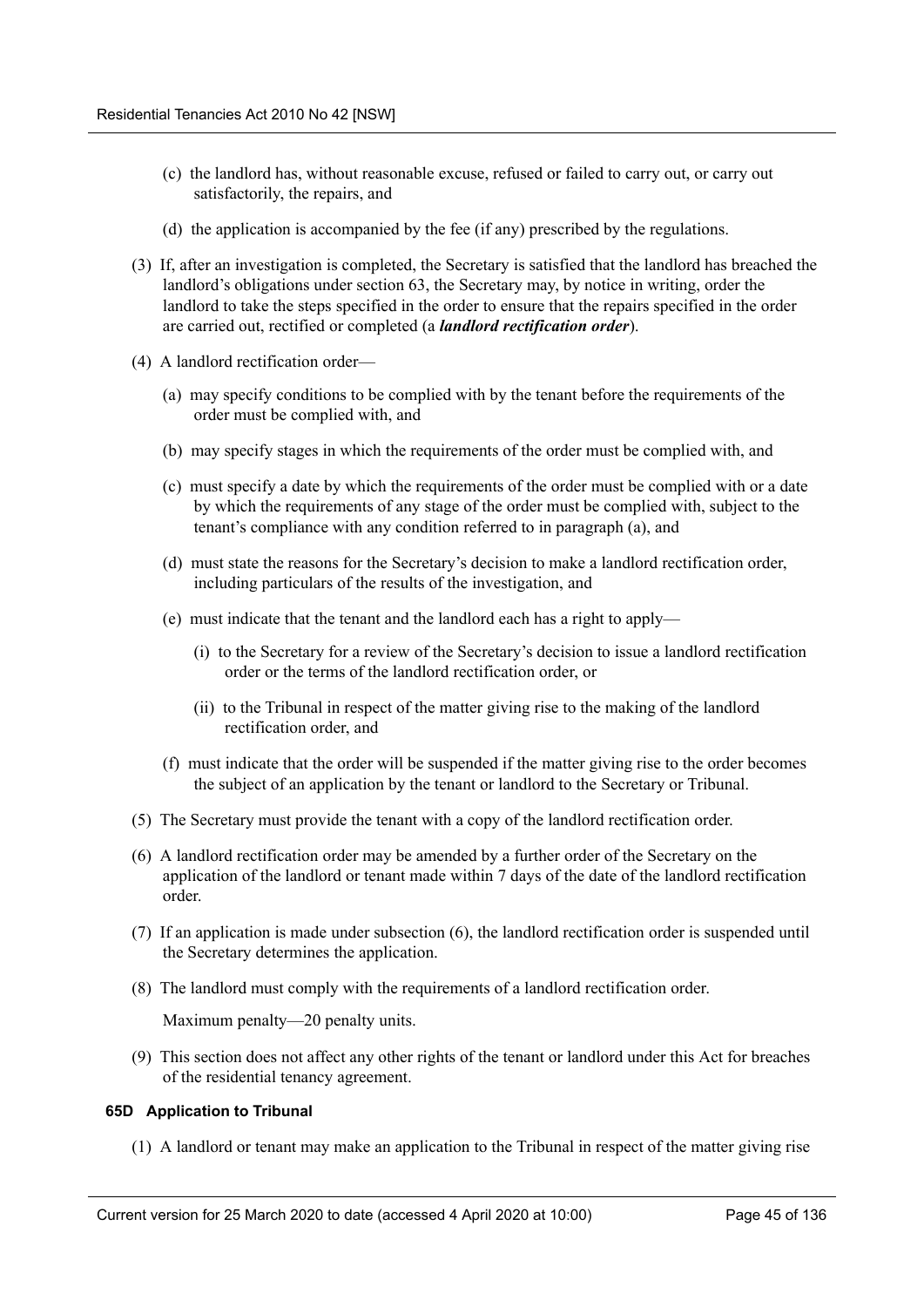to the making of a rectification order (the *relevant rectification order*) within 14 days of the date of the relevant rectification order or, if the relevant rectification order is amended, the date of the amended relevant rectification order.

- (2) If a landlord or tenant makes an application under this section, the operation of the relevant rectification order is suspended—
	- (a) pending the determination of the application by the Tribunal, or
	- (b) if the application is withdrawn—until the date of the withdrawal.
- (3) The relevant rectification order ceases to have effect on the day on which the Tribunal makes an order under this section.

# **Division 6 Alterations and additions to residential premises**

## **66 Tenant must not make alterations to premises without consent**

- (1) A tenant must not, without the landlord's written consent or unless the residential tenancy agreement otherwise permits, install or cause to be installed a fixture or make or cause to be made any renovation, alteration or addition to the residential premises.
- (2) A landlord must not unreasonably withhold consent to a fixture, or to an alteration, addition or renovation that is of a minor nature.
- (2A) The regulations may make provision for or with respect to the following—
	- (a) the kinds of fixtures, or alterations, additions or renovations that are of a minor nature in relation to which it would be unreasonable for a landlord to withhold consent,
	- (b) the circumstances in which the giving of consent by the landlord to the fixture, alteration, addition or renovation may be conditional on the fixture only being installed, or the alteration, addition or renovation only being carried out, by a person appropriately qualified to install a fixture, or carry out alterations, additions or renovations, of that kind.
- (3) A landlord may withhold consent to any other action by the tenant that is permitted under this section whether or not it is reasonable to do so.
- (4) A fixture installed by or on behalf of the tenant, or any renovation, alteration or addition to the residential premises by or on behalf of the tenant, is to be at the cost of the tenant, unless the landlord otherwise agrees.
- (5) This section is a term of every residential tenancy agreement.

## **67 Removal of fixtures installed by tenant**

- (1) A tenant may, at the tenant's cost and before the tenant gives vacant possession of the residential premises, remove any fixture that was installed by the tenant in accordance with this Act or the residential tenancy agreement.
- (2) A tenant must notify the landlord of any damage caused by removing a fixture and must repair the damage or compensate the landlord for the landlord's reasonable expenses of repairing the damage.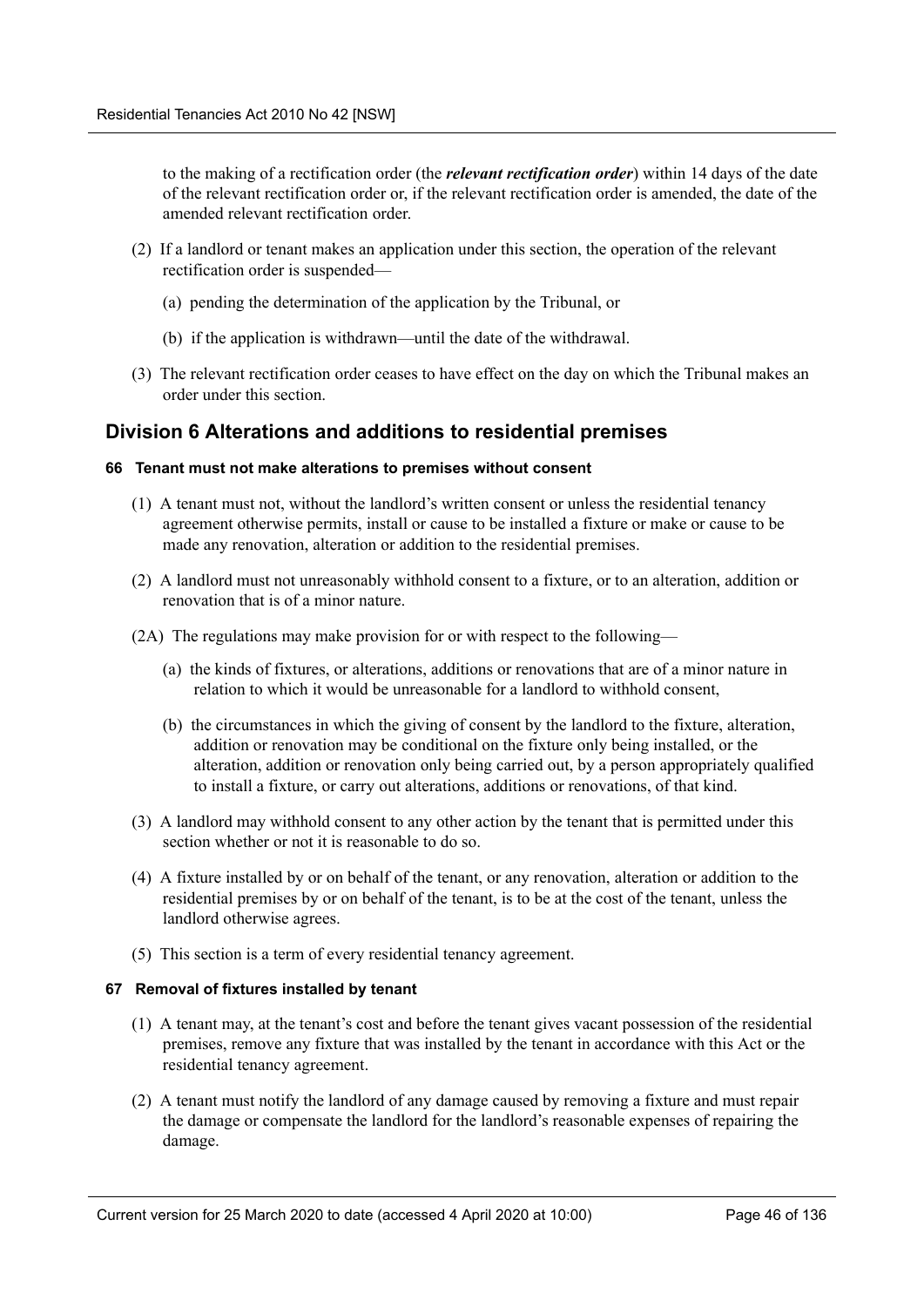- (3) Despite subsection (1), a tenant is not entitled to remove a fixture without the consent of the landlord if the fixture was installed at the landlord's expense or the landlord provided the tenant with a benefit equivalent to the cost of the fixture.
- (4) This section is a term of every residential tenancy agreement.

## **68 Tenants' remedies for alterations**

- (1) The Tribunal may, on application by a tenant, make any of the following orders, if the landlord fails to consent—
	- (a) an order that the tenant may install a fixture or make a renovation, alteration or addition to the residential premises,
	- (b) an order that the tenant is entitled to remove a fixture installed by the tenant.
- (2) The Tribunal may order that the tenant may install a fixture or make a renovation, alteration or addition to the residential premises only if it is satisfied—
	- (a) that the landlord's failure to give consent is unreasonable, and
	- (b) if the consent is to a renovation, alteration or addition, that it is of a minor nature.
- (3) The Tribunal may determine that a landlord's failure to consent is reasonable in any of the following circumstances (but is not limited to those circumstances for such a determination)—
	- (a) if the work involves structural changes,
	- (b) if the work involves work that would not be reasonably capable of rectification, repair or removal,
	- (c) if the work involves internal or external painting of the residential premises,
	- (d) if the work is prohibited under any other law,
	- (e) if the work is not consistent with the nature of the property.

## **69 Landlords' remedies for alterations**

- (1) The Tribunal may, on application by a landlord, make any of the following orders—
	- (a) an order prohibiting the tenant from removing a fixture,
	- (b) an order that the tenant compensate the landlord for the cost of rectifying work done by or on behalf of the tenant on the residential premises.
- (2) The Tribunal may make an order under subsection (1) (b) only if the Tribunal is satisfied that—
	- (a) the work was not done to a satisfactory standard, or
	- (b) the work, if not rectified, is likely to adversely affect the landlord's ability to let the residential premises to other tenants.
- (3) The Tribunal may make an order that the tenant compensate the landlord for the cost of rectifying work done by or on behalf of the tenant whether or not the landlord consented to the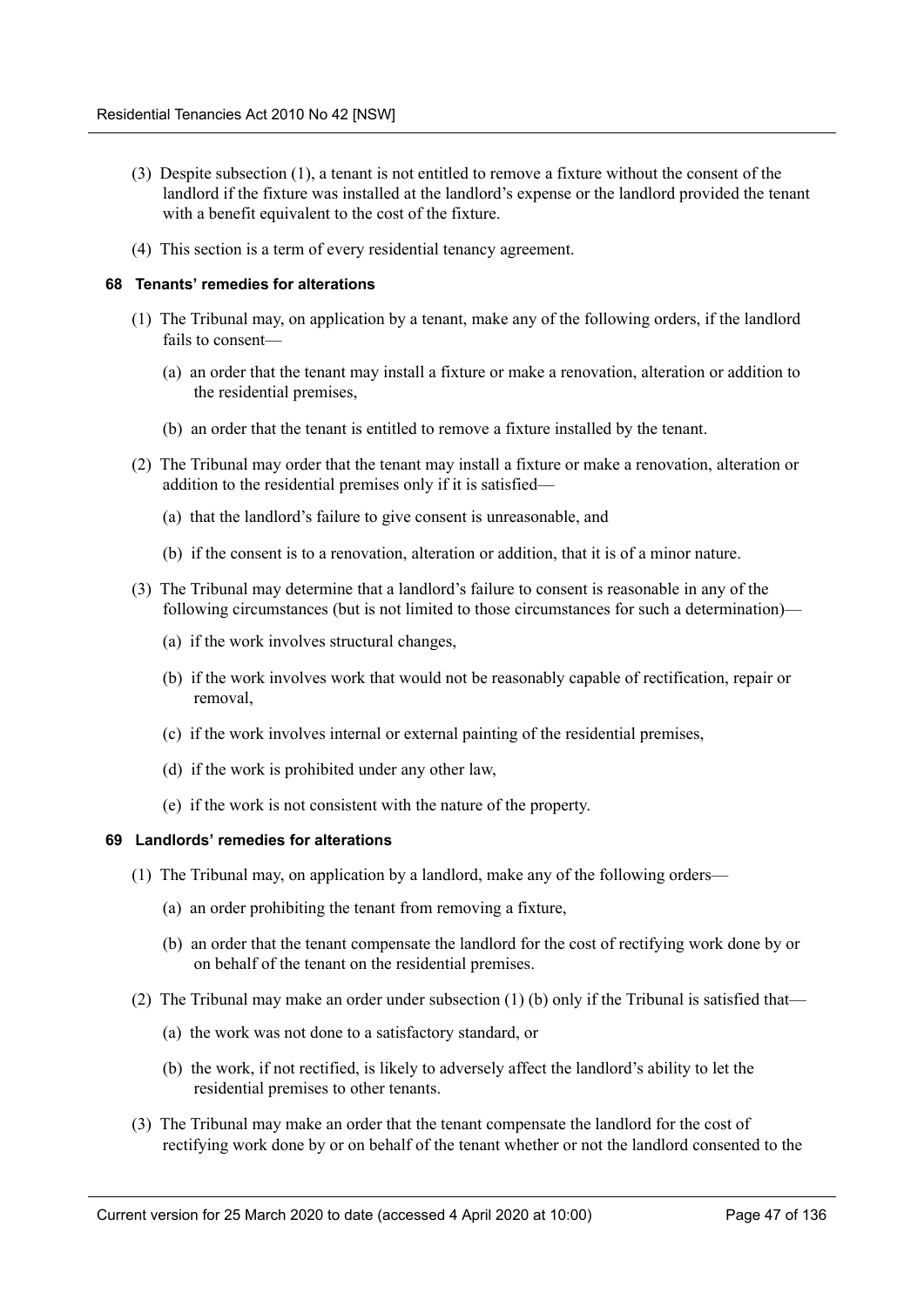carrying out of the work.

# **Division 7 Security and safety of residential premises**

## **70 Locks and other security devices**

- (1) A landlord must provide and maintain the locks or other security devices necessary to ensure that the residential premises are reasonably secure.
- (2) A landlord or landlord's agent must give to each tenant named in the residential tenancy agreement a copy of the key or any other opening device or information required to open a lock or security device for the residential premises or common property to which the tenant is entitled to have access.
- (3) The initial copies are to be provided free of charge but the landlord may recover from a tenant the cost of providing replacement or additional copies.
- (4) This section is a term of every residential tenancy agreement.

**Note.** Section 191 provides for matters to be considered by the Tribunal when determining an action for a breach of this Division.

## **71 Changes of locks and other security devices**

- (1) A landlord or tenant may alter, remove or add or cause or permit the alteration, removal or addition of a lock or other security device for the residential premises only if—
	- (a) the other party agrees, or
	- (b) with a reasonable excuse.
- (2) Without limiting what is a reasonable excuse, it is a reasonable excuse that a lock or other security device was altered, removed or added—
	- (a) in an emergency, or
	- (b) in accordance with an order of the Tribunal, or
	- (c) after the tenancy of a co-tenant was terminated, or
	- (d) after a tenant or occupant of residential premises was prohibited from having access to the residential premises by an apprehended violence order.
- (3) If a lock or other security device is altered, removed or added by a landlord or the tenant without the consent of the other party, it is presumed, in the absence of evidence to the contrary, that it was altered, removed or added by the landlord or tenant without reasonable excuse.
- (4) A landlord or tenant who contravenes subsection (1) is guilty of an offence.

Maximum penalty—20 penalty units.

(5) This section is a term of every residential tenancy agreement.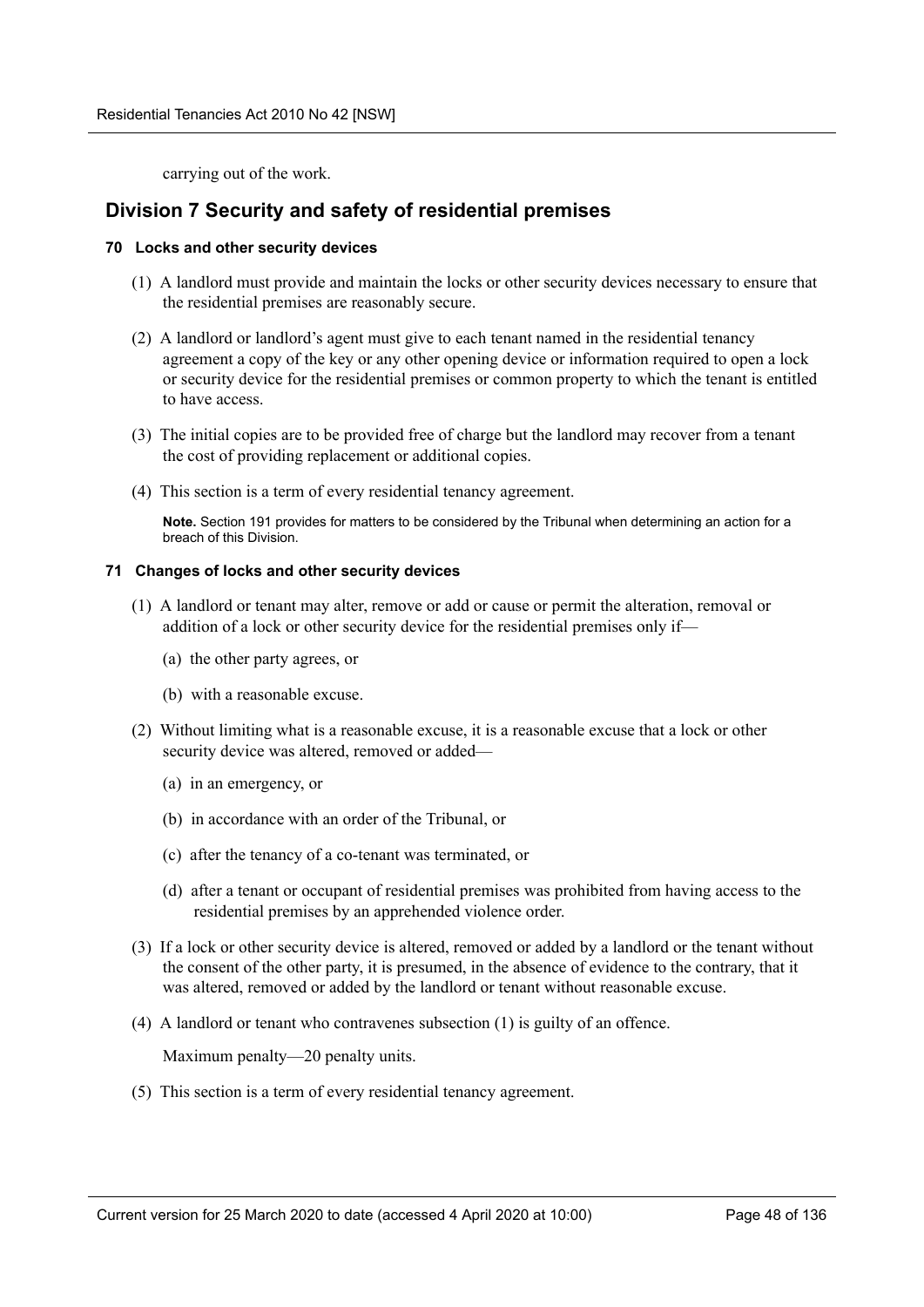## **72 Copies of changed locks and other security devices to be given to other party**

- (1) A copy of the key or any other opening device or information required to open a lock or other security device that is altered, added or removed by a landlord or tenant must be given to the other party not later than 7 days after it is altered, added or removed, unless—
	- (a) the other party agrees, or
	- (b) the Tribunal authorises a copy not to be given.
- (2) This section does not require a copy of a key or other opening device or information to be given to a person who is prohibited from having access to the residential premises by an apprehended violence order.
- (3) This section is a term of every residential tenancy agreement.

## **73 Remedies for security of residential premises**

The Tribunal may, on application by a landlord or tenant, make any of the following orders if it thinks it reasonable in the circumstances to do so—

- (a) an order authorising the landlord or tenant to alter, remove or add or cause or permit the alteration, removal or addition of a lock or other security device,
- (b) an order authorising the landlord or tenant to refuse to give to the other party a copy of a key or any other opening device or information,
- (c) an order requiring a copy of a key or any other opening device or information to be given to the landlord or tenant.

# **Part 4 Changes of tenant and landlord**

### **74 Transfer of tenancy or sub-letting by tenant**

- (1) A tenant may transfer the tenancy under a residential tenancy agreement to another person or sub-let the premises to another person, if the landlord gives written consent to the transfer or sub-letting.
- (2) The landlord must not charge for giving consent to a transfer or sub-letting, other than for the reasonable expenses of giving consent.
- (3) This section is a term of every residential tenancy agreement.

### **75 Consent to transfer of tenancy or sub-letting**

- (1) **No requirement for reasonable refusal for whole transfer or sub-letting** The landlord may withhold consent to a transfer or sub-letting relating to the whole tenancy or residential premises whether or not it is reasonable to do so.
- (2) **Consent must not be unreasonably withheld for partial transfer or sub-letting** The landlord must not unreasonably withhold consent to a transfer of a tenancy or sub-letting of premises if the transfer results only in one or more tenants in addition to an original tenant under the residential tenancy agreement or the partial sub-letting of the residential premises occupied by the tenant.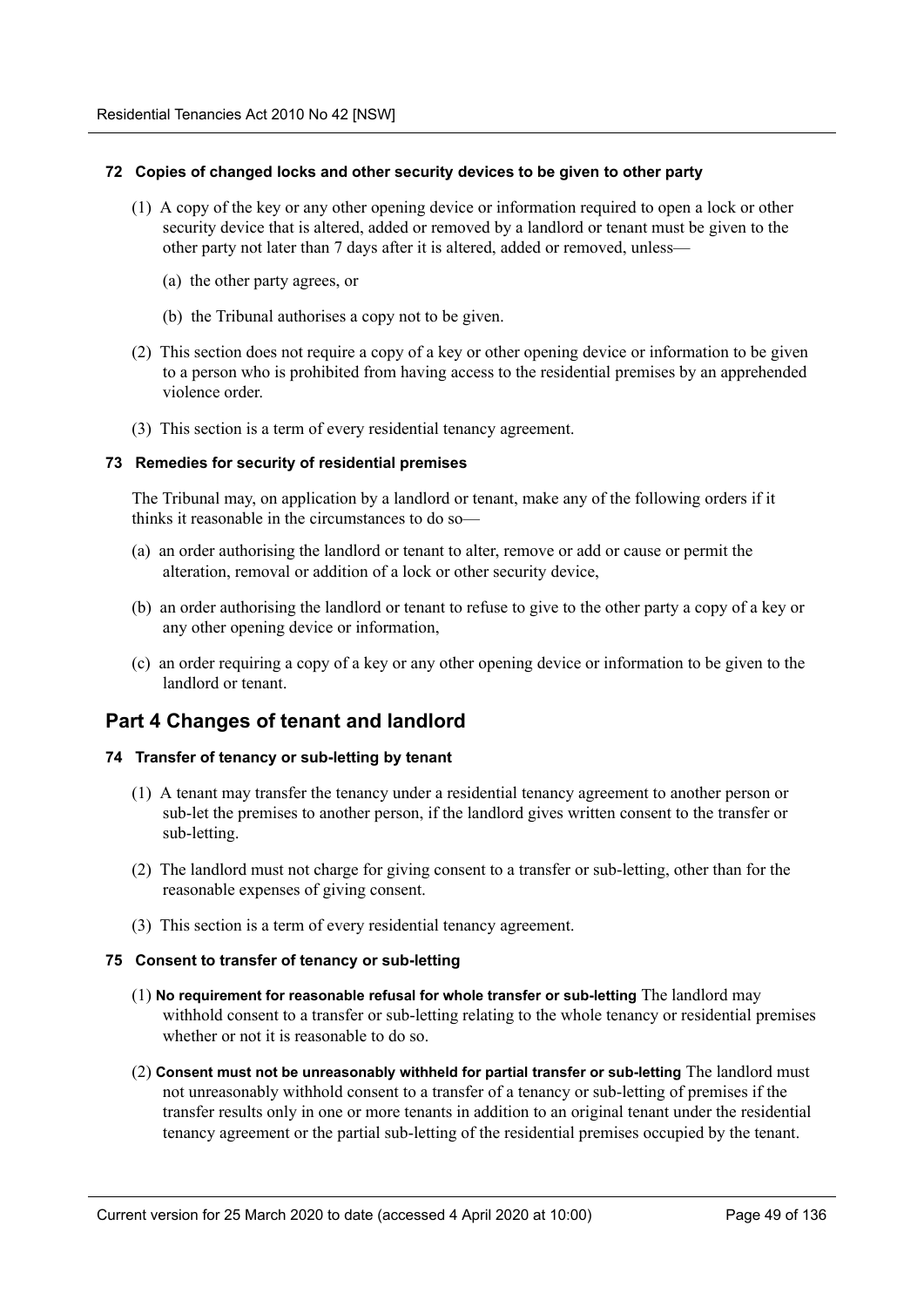- (3) Without limiting subsection (2), the landlord is entitled to withhold consent if—
	- (a) the number of proposed occupants is more than the number permitted by the residential tenancy agreement or any applicable consent or approval under the *Environmental Planning and Assessment Act 1979*, or
	- (b) the proposed tenant or sub-tenant is listed on a residential tenancy database in accordance with this Act, or
	- (c) the landlord is reasonably of the opinion that the transfer or sub-letting would result in the residential premises being overcrowded.
- (4) Subsections (1)–(3) are terms of every residential tenancy agreement. Subsections (2) and (3) do not apply if the landlord is a social housing provider.
- (5) **Remedy if landlord refuses consent** The Tribunal may, on application by a tenant, order that the tenant may transfer a tenancy or sub-let residential premises as referred to in subsection (2) if the Tribunal is of the opinion that the landlord's failure to consent is unreasonable.

### **76 Notice of sale of residential premises by landlord**

- (1) This section applies if residential premises subject to a tenancy are sold.
- (2) The landlord, landlord's agent or other person authorised by the landlord must give the tenant a notice of the sale containing the following—
	- (a) the name of the purchaser,
	- (b) a direction that the tenant pay all future rent to the purchaser.

**Note.** For the effect of such a notice on requirements at law for an attornment, see section 125 of the *Conveyancing Act 1919*.

### **77 Recognition of certain persons as tenants**

- (1) The Tribunal may, on application by a person who is occupying residential premises, make an order recognising the person as a tenant under a residential tenancy agreement or join the person as a party to any proceedings relating to the premises, or both.
- (2) The Tribunal may make an order if—
	- (a) the sole tenant under the residential tenancy agreement to which the premises are subject has died, or
	- (b) the tenant no longer occupies the premises.
- (3) An order under this section may—
	- (a) vest a tenancy over the residential premises in the occupant on such of the terms of the previous residential tenancy agreement as the Tribunal thinks appropriate, having regard to the circumstances of the case, and
	- (b) vest the tenancy from a date that is earlier than the order.
- (4) An application for an order under this section may be made at the same time as any other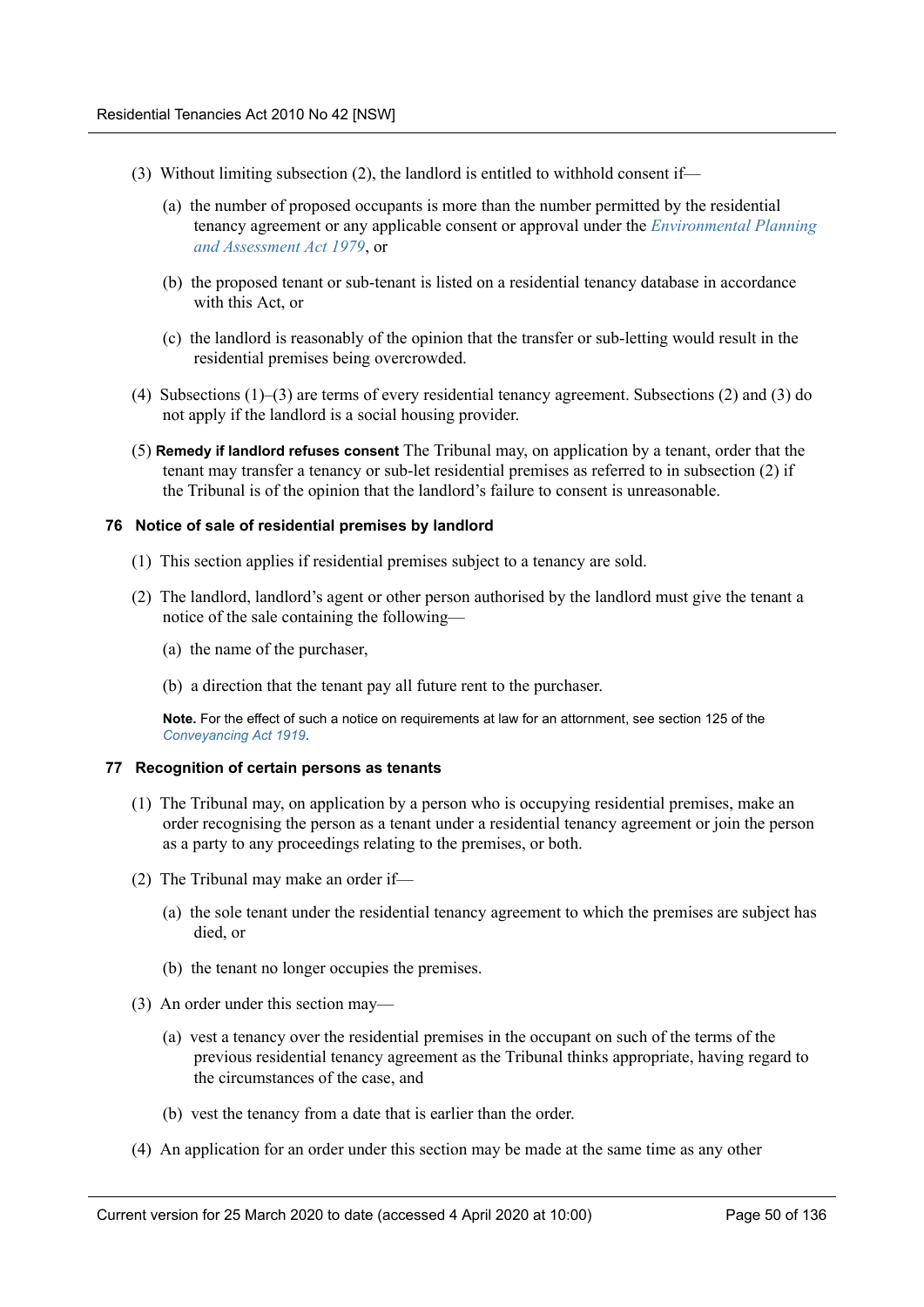application or during proceedings before the Tribunal or independently of any such other application or proceedings.

(5) This section does not apply if the landlord is a social housing provider.

## **78 Death of co-tenant**

- (1) On the death of a co-tenant leaving one or more other co-tenants under a residential tenancy agreement, the remaining co-tenants may continue the tenancy or give the landlord a termination notice that has a termination date not earlier than 21 days after the day on which the notice is given.
- (2) If a tenancy is continued under this section, the remaining co-tenants are taken to be the only tenants under the residential tenancy agreement on and from the death of the deceased tenant.
- (3) This section applies whether or not the fixed term of the residential tenancy agreement has ended if it is a fixed term agreement.

## **79 Change of tenants after AVO**

- (1) **Termination of tenancy** On the making of a final apprehended violence order that prohibits a cotenant or a tenant from having access to the residential premises, the tenancy of that co-tenant or tenant under the residential tenancy agreement is terminated. Such a termination does not affect the tenancy of any co-tenant not subject to the order.
- (2) **Tribunal may recognise occupant as tenant after AVO** The Tribunal may, on application by a remaining occupant or co-tenant, make an order recognising the remaining occupant as a tenant under the residential tenancy agreement, if the tenant, or a co-tenant or a former tenant or cotenant is prohibited by a final apprehended violence order from having access to the residential premises.
- (3) **Orders** An order under this section may vest a tenancy over the residential premises in an occupant on such of the terms of the previous residential tenancy agreement as the Tribunal thinks appropriate having regard to the circumstances of the case.
- (4) An application for an order under this section may be made at the same time as any other application or during proceedings before the Tribunal or independently of any such other application or proceedings.
- (5) A Tribunal may not make an order under this section in respect of a social housing tenancy agreement unless the remaining occupant meets any applicable eligibility requirements of the social housing provider for tenancy of the premises.

# **Part 5 Termination of residential tenancy agreements**

# **Division 1 Termination of residential tenancy agreements generally**

## **80 Definitions**

In this Part—

*employee or caretaker residential tenancy agreement* means an agreement or arrangement taken to be a residential tenancy agreement under section 9.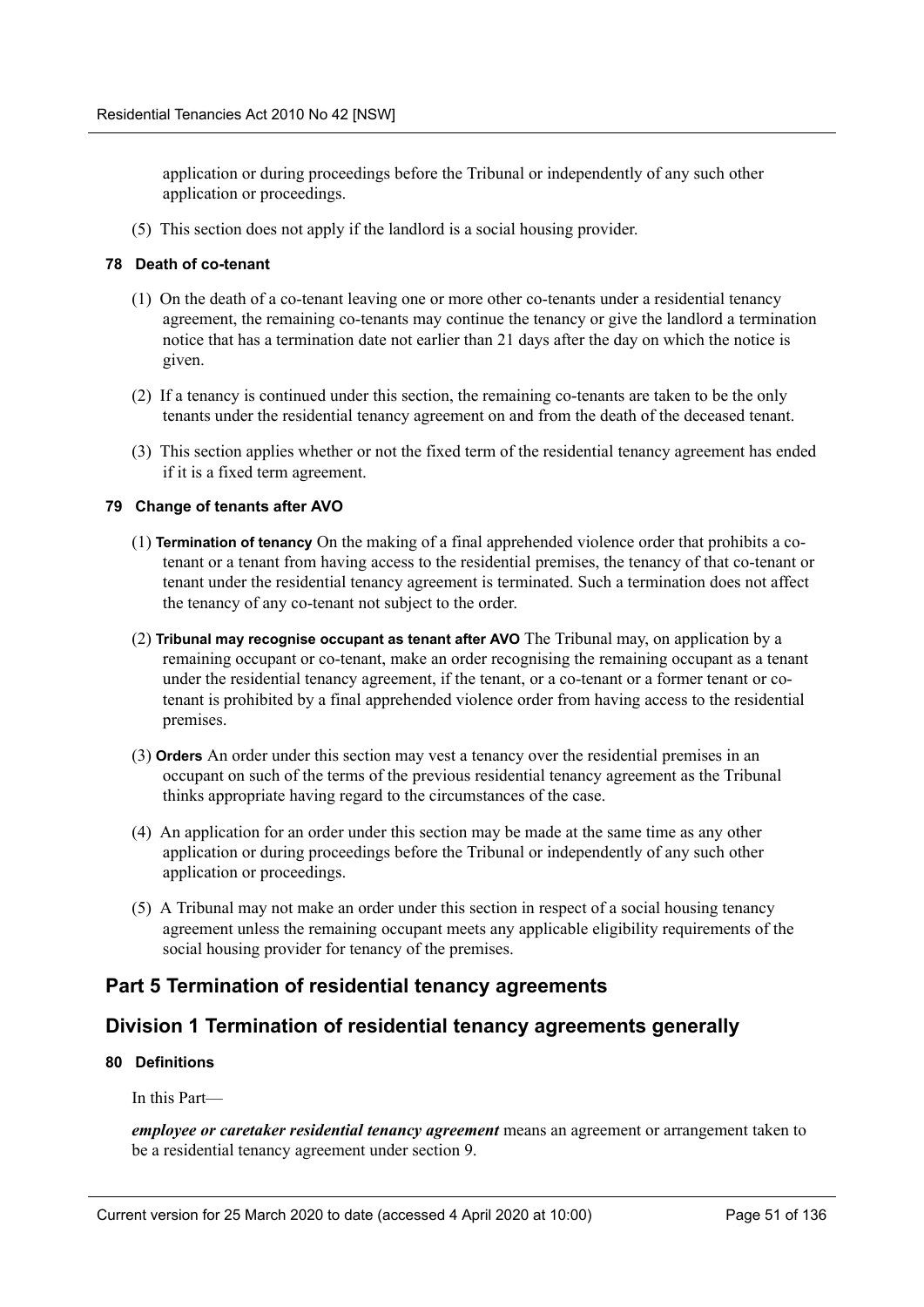*non-payment termination notice*—see section 88.

*termination date* means the day specified in a termination notice as the day on which the residential tenancy agreement is terminated and by which vacant possession of the residential premises is to be given.

*termination notice* means a notice terminating a residential tenancy agreement.

*termination order* means an order terminating a residential tenancy agreement together with an order for possession of the residential premises.

## **81 Circumstances of termination of residential tenancies**

- (1) **Termination only as set out in Act** A residential tenancy agreement terminates only in the circumstances set out in this Act.
- (2) **Termination by notice and vacant possession** A residential tenancy agreement terminates if a landlord or tenant gives a termination notice in accordance with this Act and the tenant gives vacant possession of the residential premises.
- (3) **Termination by order of Tribunal** A residential tenancy agreement terminates if the Tribunal makes an order terminating the agreement under this Act.
- (4) **Other legal reasons for termination** A residential tenancy agreement terminates if any of the following occurs—
	- (a) a person having superior title (such as a head landlord) to that of the landlord becomes entitled to possession of the residential premises,
	- (b) a mortgagee of the residential premises becomes entitled to possession of the premises to the exclusion of the tenant
	- (c) a person who succeeds to the title of the landlord becomes entitled to possession of the residential premises to the exclusion of the tenant,
	- (d) the tenant abandons the residential premises,
	- (e) the tenant gives up possession of the residential premises with the landlord's consent, whether or not that consent is subsequently withdrawn,
	- (f) the interests of the landlord and tenant become vested in the one person (merger),
	- (g) disclaimer occurs (such as when the tenant's repudiation of the tenancy is accepted by the landlord).

### **82 Termination notices**

- (1) A termination notice must set out the following matters—
	- (a) the residential premises concerned,
	- (b) the day on which the residential tenancy agreement is terminated and by which vacant possession of the premises is to be given,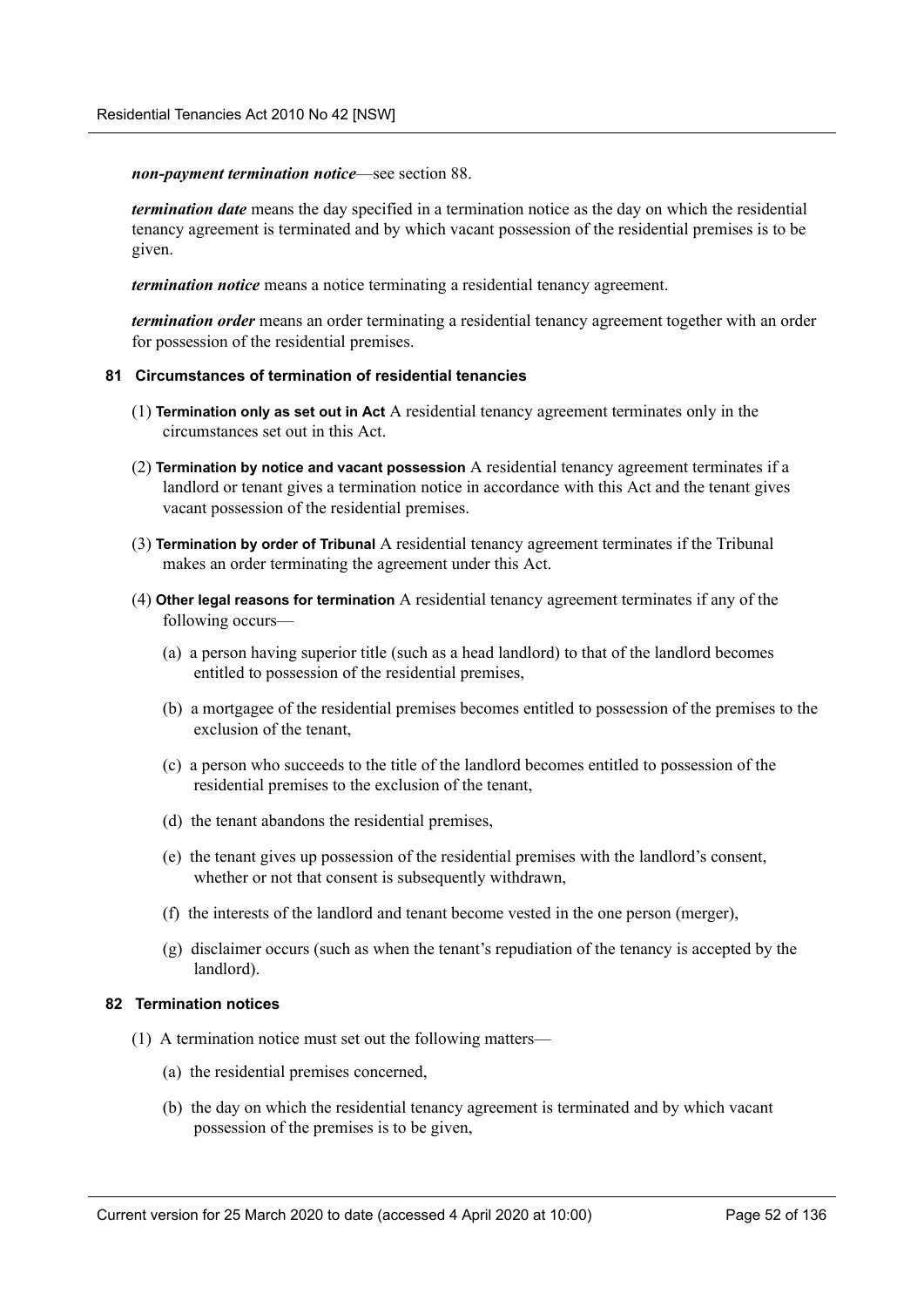- (c) if the notice is not given under section 84, 85, 96 or 97, the ground for the notice,
- (d) any other matters prescribed by the regulations.
- (2) A termination notice must be in writing and be signed by the party giving the notice or the party's agent.
- (3) A termination notice for a periodic agreement may specify a day other than the last day of a period for the payment of rent as the termination date.

## **83 Termination orders**

- (1) If the Tribunal makes an order terminating a residential tenancy agreement under this Act, it must also make an order for possession of the residential premises specifying the day on which the order takes or took effect.
- (2) An application to the Tribunal by a landlord for a termination order—
	- (a) must be made after the termination date specified in the relevant termination notice and within the period prescribed by the regulations, and
	- (b) must be made only if vacant possession of the premises is not given as required by the notice.

# **Division 2 Termination by landlord**

### **84 End of residential tenancy agreement at end of fixed term tenancy**

- (1) A landlord may, at any time before the end of the fixed term of a fixed term agreement, give a termination notice for the agreement that is to take effect on or after the end of the fixed term.
- (2) The termination notice must specify a termination date that is on or after the end of the fixed term and not earlier than 30 days after the day on which the notice is given.
- (3) The Tribunal must, on application by a landlord, make a termination order if it is satisfied that a termination notice was given in accordance with this section and the tenant has not vacated the premises as required by the notice.
- (4) This section does not apply to a residential tenancy agreement if the tenant has been in continual possession of the same residential premises for a period of 20 years or more and the fixed term of the original fixed term agreement has ended.

### **85 Termination of periodic agreement—no grounds required to be given**

- (1) A landlord may, at any time, give a termination notice for a periodic agreement.
- (2) The termination notice must specify a termination date that is not earlier than 90 days after the day on which the notice is given.
- (2A) Despite subsection (2), in the case of an employee or caretaker residential tenancy agreement, the termination notice must specify a termination date that is—
	- (a) on or after the end of the period of notice for termination agreed to by the landlord and the employee or caretaker in that agreement or arrangement, or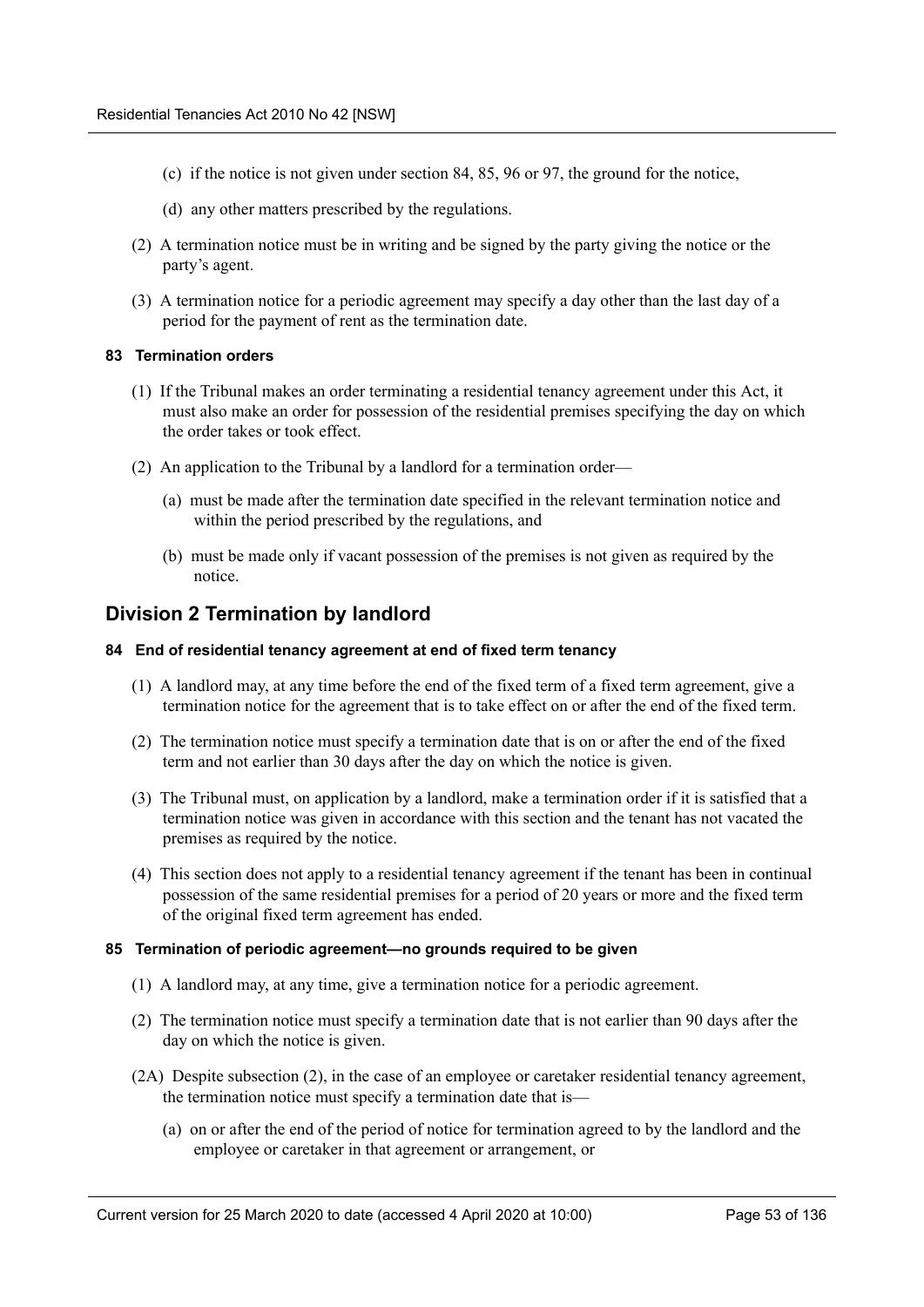(b) not earlier than 28 days after the day on which the notice is given,

whichever is the later date.

- (3) The Tribunal must, on application by a landlord, make a termination order if it is satisfied that a termination notice was given in accordance with this section and the tenant has not vacated the premises as required by the notice.
- (4) This section does not apply to a residential tenancy agreement if the tenant has been in continual possession of the same residential premises for a period of 20 years or more.

### **86 Sale of premises**

- (1) A landlord may give a termination notice on the ground that the landlord has entered into a contract for the sale of the residential premises under which the landlord is required to give vacant possession of the premises.
- (2) The termination notice must specify a termination date that is not earlier than 30 days after the day on which the notice is given.
- (3) The landlord must not give a termination notice under this section that specifies a termination date that is before the end of the fixed term if the residential tenancy agreement is a fixed term agreement.
- (4) The Tribunal may, on application by a landlord, make a termination order if it is satisfied that—
	- (a) the landlord has entered into a contract for the sale of the residential premises that is proceeding under which the landlord is required to give vacant possession of the premises, and
	- (b) a termination notice was given in accordance with this section and the tenant has not vacated the premises as required by the notice.

### **87 Breach of agreement**

- (1) A landlord may give a termination notice on the ground that the tenant has breached the residential tenancy agreement.
- (2) The termination notice must specify a termination date that is not earlier than 14 days after the day on which the notice is given.
- (3) The termination notice may specify a termination date that is before the end of the fixed term of the residential tenancy agreement if it is a fixed term agreement.
- (4) The Tribunal may, on application by a landlord, make a termination order if it is satisfied that—
	- (a) the tenant has breached the residential tenancy agreement, and
	- (b) the breach is, in the circumstances of the case, sufficient to justify termination of the agreement, and
	- (c) the termination notice was given in accordance with this section and the tenant has not vacated the premises as required by the notice.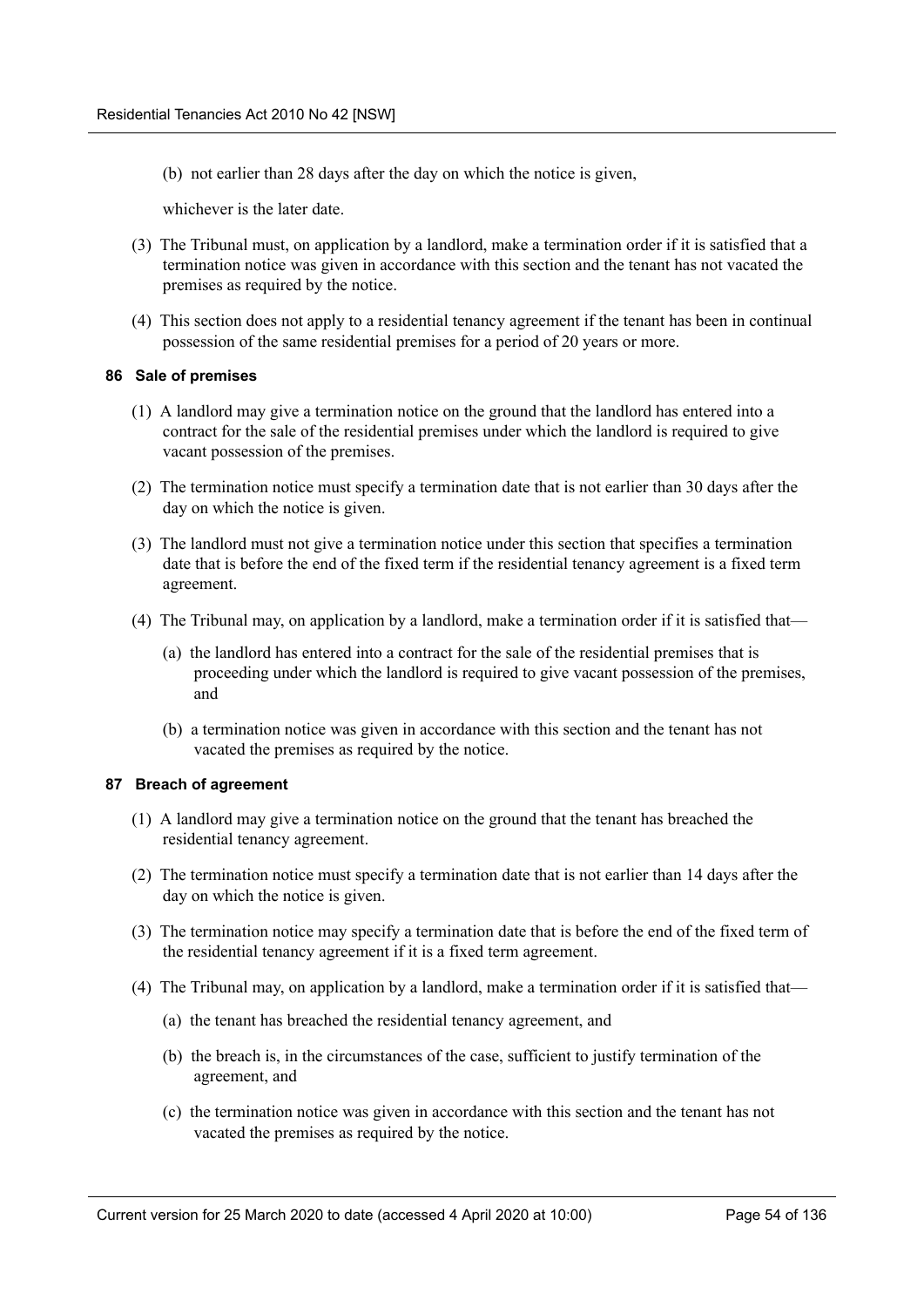- (5) In considering the circumstances of the case, the Tribunal may consider (but is not limited to considering) the following—
	- (a) the nature of the breach,
	- (b) any previous breaches,
	- (c) any steps taken by the tenant to remedy the breach,
	- (d) any steps taken by the landlord about the breach,
	- (e) the previous history of the tenancy.
- (6) The Tribunal may refuse to make a termination order if it is satisfied that the tenant has remedied the breach.

**Note.** Section 154E sets out additional matters to be considered if the residential tenancy agreement is a social housing tenancy agreement.

### **88 Termination notices for non-payment of rent or charges**

- (1) A termination notice given by a landlord on the ground of a breach of the residential tenancy agreement arising solely from a failure to pay—
	- (a) rent, or
	- (b) water usage charges, or
	- (c) charges for the supply of electricity, gas or oil (*utility charges*),

payable by the tenant (a *non-payment termination notice*) has no effect unless the rent has, or the water usage charges or utility charges have, remained unpaid in breach of the agreement for not less than 14 days before the non-payment termination notice is given.

- (2) A non-payment termination notice is not ineffective merely because of any failure of the landlord or the landlord's agent to make a prior formal demand for payment of the rent, water usage charges or utility charges.
- (3) A non-payment termination notice must inform the tenant that the tenant is not required to vacate the residential premises if the tenant pays all the rent, water usage charges or utility charges owing or enters into, and fully complies with, a repayment plan agreed with the landlord, unless the Tribunal makes a termination order on the basis that the tenant has frequently failed to pay rent, water usage charges or utility charges on time.
- (4) Despite any other provision of this Part, a landlord may apply to the Tribunal for a termination order before the termination date specified in a non-payment termination notice. The Tribunal must not consider any such application until after the termination date.

### **89 Repayment of rent and charges owing following issue of non-payment termination notice**

- (1) This section applies if a landlord gives a tenant a non-payment termination notice.
- (2) The Tribunal must not make a termination order on the ground set out in the notice if the tenant pays all the rent, water usage charges or charges for the supply of electricity, gas or oil (*utility*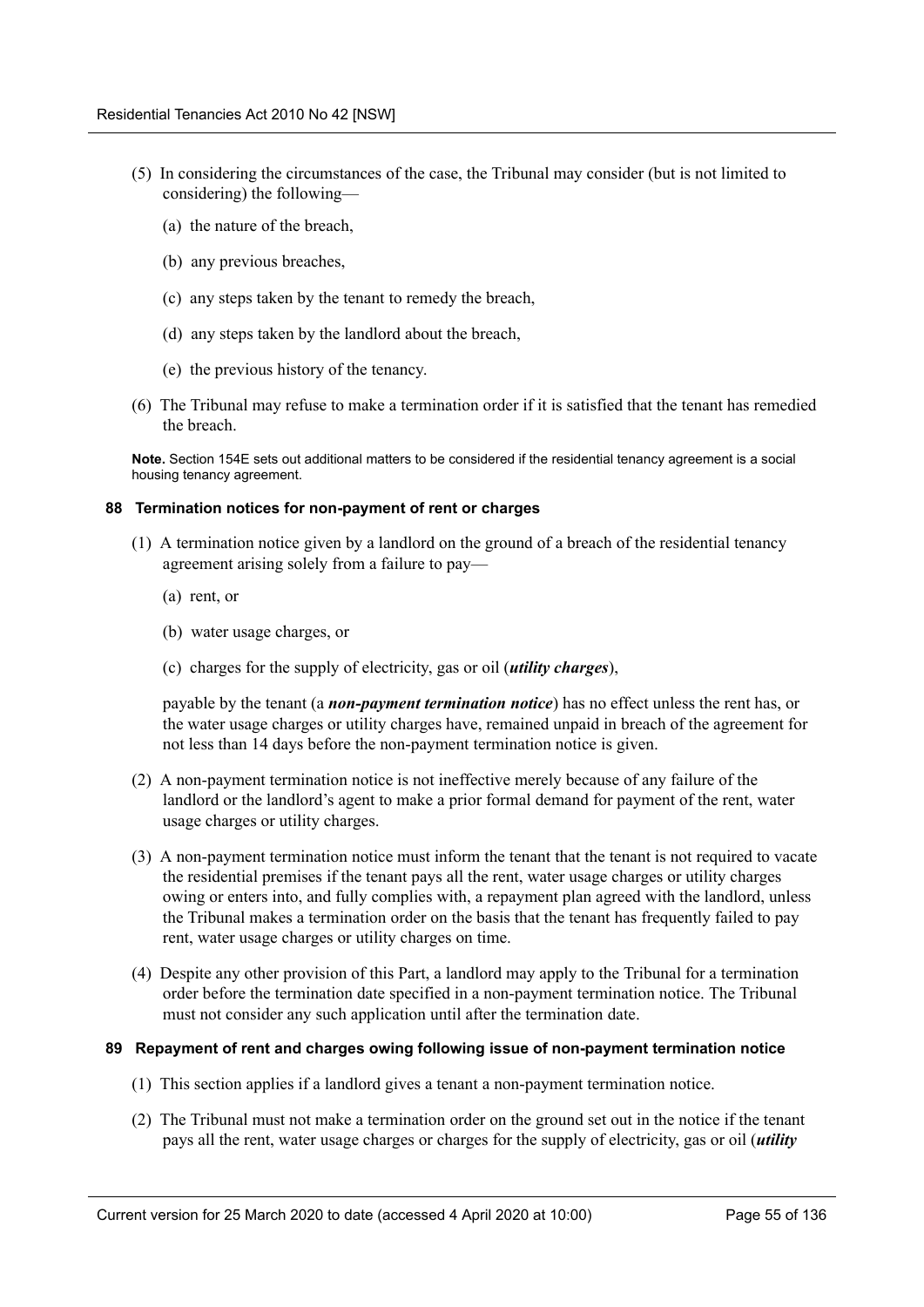*charges*) owing or enters into, and fully complies with, a repayment plan agreed with the landlord.

- (3) A termination of the residential tenancy agreement solely on the ground of non-payment of rent, water usage charges or utility charges, and any warrant for possession issued as a result of any order for possession, cease to have effect if the tenant pays all the rent, water usage charges or utility charges owing or enters into, and fully complies with, a repayment plan agreed with the landlord and the tenant has not vacated the residential premises.
- (4) If a tenant repays all the rent, water usage charges or utility charges owing or enters into, and fully complies with, a repayment plan agreed with the landlord, the landlord must notify—
	- (a) the Tribunal, if the landlord has applied to the Tribunal for a termination order on the ground of non-payment of rent, water usage charges or utility charges and the application has not been finally dealt with, or
	- (b) the Sheriff, if a termination order has been made and a warrant for possession of the residential premises has been issued but has not been enforced by the Sheriff.

Maximum penalty—20 penalty units.

- (5) The Tribunal may, on application by a landlord, make a termination order despite subsection (2) or (3) if it is satisfied that the tenant has frequently failed to pay either or both of the following amounts owing to the landlord for the residential premises—
	- (a) rent, on or before the day set out in the residential tenancy agreement,
	- (b) water usage charges in accordance with section 39.
- (5A) The Tribunal may make a termination order under subsection (5) on the grounds set out in subsection (5) (b) only if the landlord has, on each relevant occasion, requested payment from the tenant within 3 months of the issue of the bill for those charges by the water supply authority.
- (6) If the Tribunal makes a termination order as referred to in subsection (5), a warrant for possession may be issued as a result of that order, even if the tenant has paid all rent, water usage charges or utility charges owing or complied with a repayment plan.

### **90 Serious damage or injury by tenant or other occupant**

- (1) The Tribunal may, on application by a landlord, make a termination order if it is satisfied that the tenant, or any person who although not a tenant is occupying or jointly occupying the residential premises, has intentionally or recklessly caused or permitted—
	- (a) serious damage to the residential premises or any neighbouring property (including any property available for use by the tenant in common with others), or
	- (b) injury to the landlord, the landlord's agent, an employee or contractor of the landlord or the landlord's agent, or an occupier or person on neighbouring property or premises used in common with the tenant.
- (2) The termination order may specify that the order for possession takes effect immediately.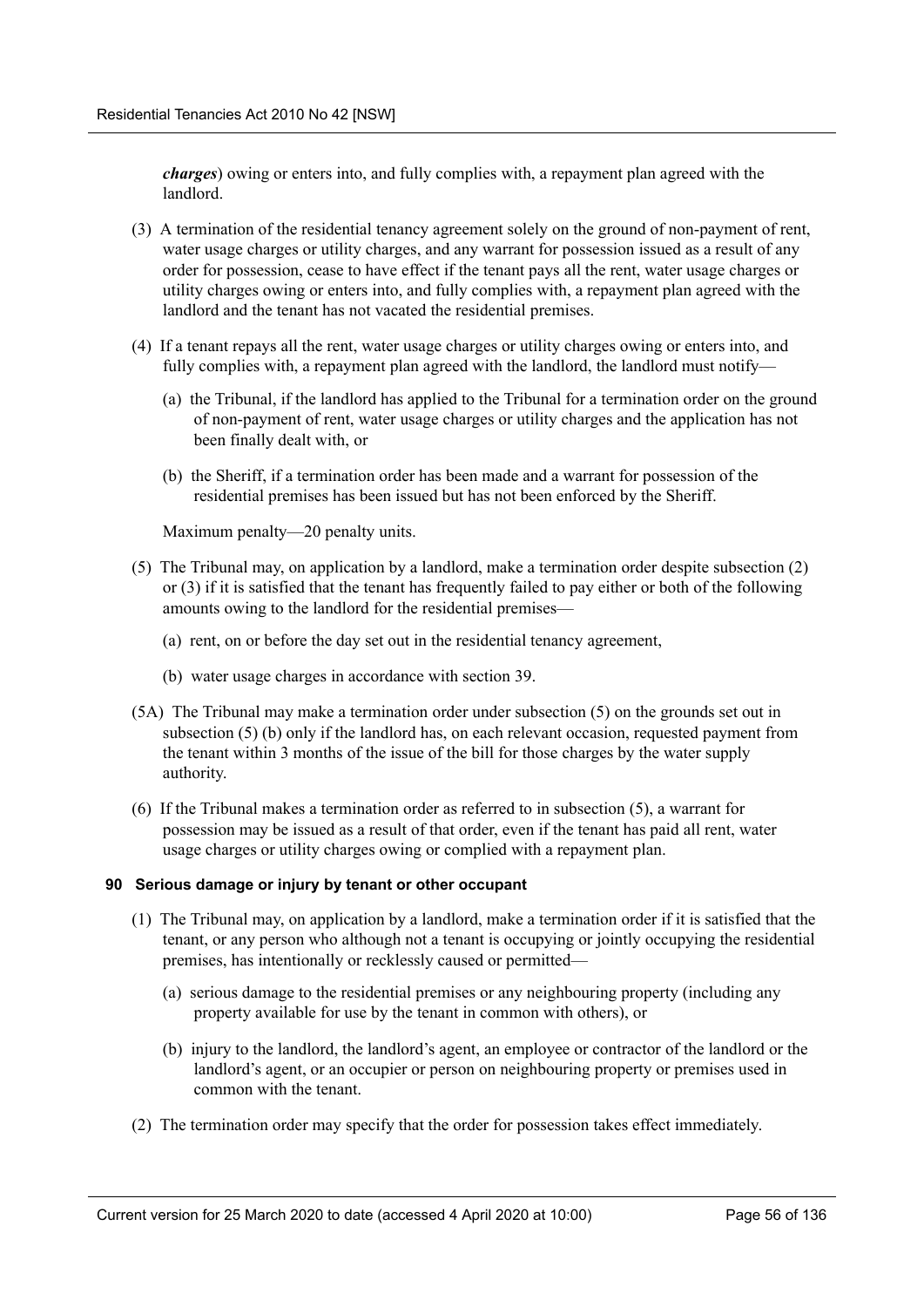- (3) A landlord may make an application under this section without giving the tenant a termination notice.
- (4) The Tribunal may make a termination order under this section that takes effect before the end of the fixed term if the residential tenancy agreement is a fixed term agreement.
- (5) In this section—

## *neighbouring property* means—

- (a) property adjoining or adjacent to the residential premises, or
- (b) property owned by the landlord in the general locality of the residential premises.

## **91 Use of premises for illegal purposes**

- (1) The Tribunal may, on application by a landlord, make a termination order if it is satisfied that the tenant, or any person who although not a tenant is occupying or jointly occupying the residential premises, has intentionally or recklessly caused or permitted—
	- (a) the use of the residential premises or any property adjoining or adjacent to the premises (including any property that is available for use by the tenant in common with others) for the purposes of the manufacture, sale, cultivation or supply of any prohibited drug within the meaning of the *Drug Misuse and Trafficking Act 1985*, or
	- (b) the use of the residential premises for any other unlawful purpose and that the use is sufficient to justify the termination.
- (2) In considering whether to make a termination order on the ground specified in subsection (1) (b), the Tribunal may consider (but is not limited to considering) the following—
	- (a) the nature of the unlawful use,
	- (b) any previous unlawful uses,
	- (c) the previous history of the tenancy.
- (3) The termination order may specify that the order for possession takes effect immediately.
- (4) A landlord may make an application under this section without giving the tenant a termination notice.
- (5) The Tribunal may make a termination order under this section that takes effect before the end of the fixed term if the residential tenancy agreement is a fixed term agreement.

## **92 Tribunal may terminate residential tenancy agreement for threat, abuse, intimidation or harassment**

- (1) The Tribunal may, on application by a landlord, make a termination order if it is satisfied that the tenant, or any person who although not a tenant is occupying or jointly occupying the residential premises, has—
	- (a) seriously or persistently threatened or abused the landlord, the landlord's agent or any employee or contractor of the landlord or landlord's agent, or caused or permitted any such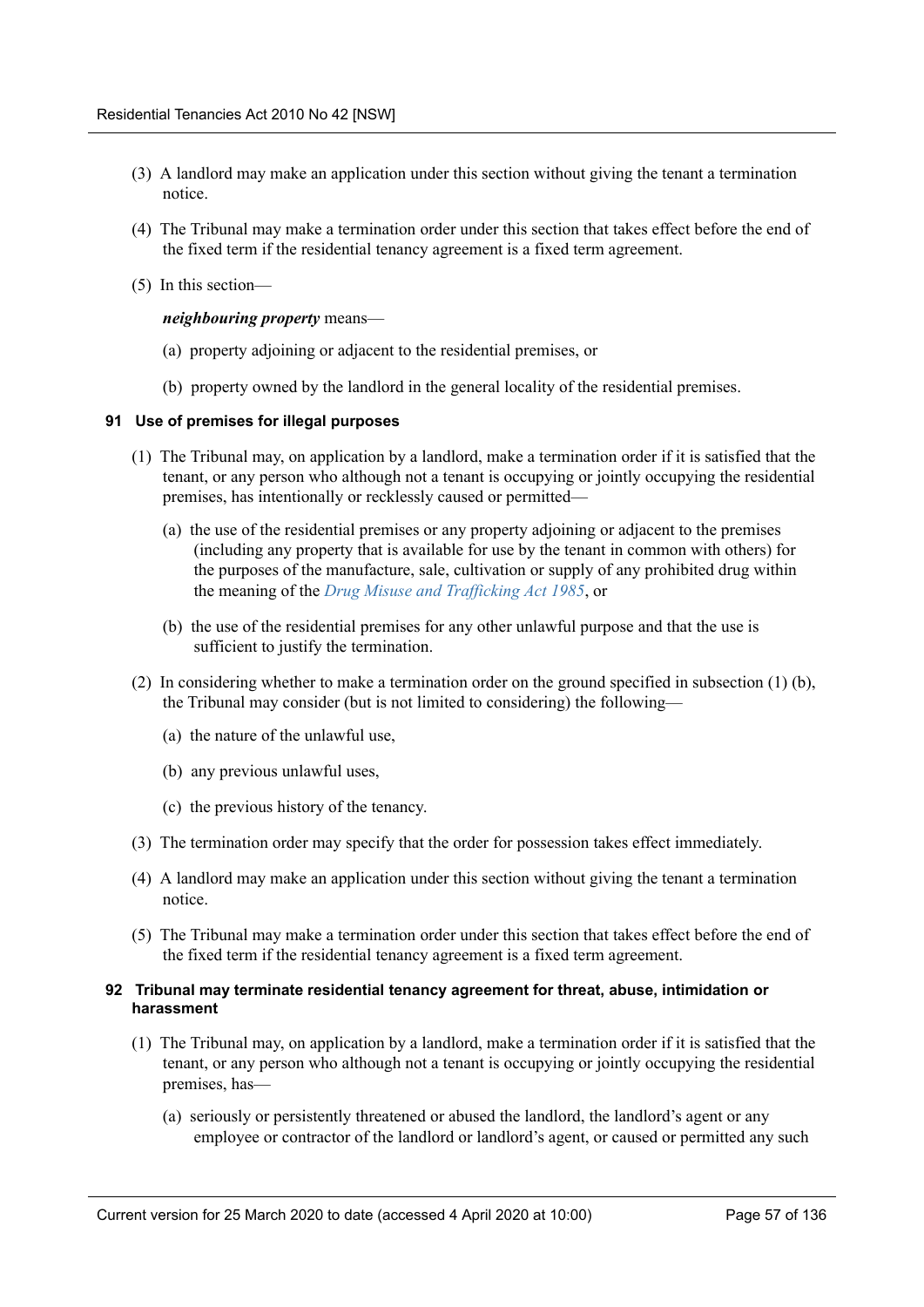threats, abuse or conduct, or

- (b) intentionally engaged, or intentionally caused or permitted another person to engage, in conduct in relation to any such person that would be reasonably likely to cause the person to be intimidated or harassed (whether or not any abusive language or threat has been directed towards the person).
- (2) The termination order may specify that the order for possession takes effect immediately.
- (3) A landlord may make an application under this section without giving the tenant a termination notice.
- (4) The Tribunal may make a termination order under this section that takes effect before the end of the fixed term if the residential tenancy agreement is a fixed term agreement.

## **92A Termination by Tribunal—tenant rectification orders**

- (1) The Tribunal may, on application by a landlord, make a termination order if it is satisfied that—
	- (a) a tenant rectification order was given to a tenant in accordance with section 65B, and
	- (b) the tenant has failed to comply with the tenant rectification order.
- (2) The Tribunal must not make the order if the tenant satisfies the Tribunal that there are exceptional circumstances that justify the order not being made.
- (3) Subsection (1) does not limit any other order the Tribunal may make on an application under Division 5A of Part 3.

## **93 Hardship to landlord**

- (1) The Tribunal may, on application by a landlord, make a termination order if it is satisfied that the landlord would, in the special circumstances of the case, suffer undue hardship if the residential tenancy agreement were not terminated.
- (2) The Tribunal may, if it thinks fit, also order the landlord to pay compensation to the tenant for the tenant's loss of the tenancy.
- (3) The tenant must take all reasonable steps to mitigate the loss and is not entitled to compensation for any loss that could have been reasonably avoided by the tenant.
- (4) A landlord may make an application under this section without giving the tenant a termination notice.
- (5) The Tribunal may make a termination order under this section that takes effect before the end of the fixed term if the residential tenancy agreement is a fixed term agreement.

## **94 Termination of long term tenancies**

- (1) The Tribunal may, on application by a landlord, make a termination order for a residential tenancy agreement—
	- (a) if the tenant has been in continual possession of the same residential premises for a period of 20 years or more, and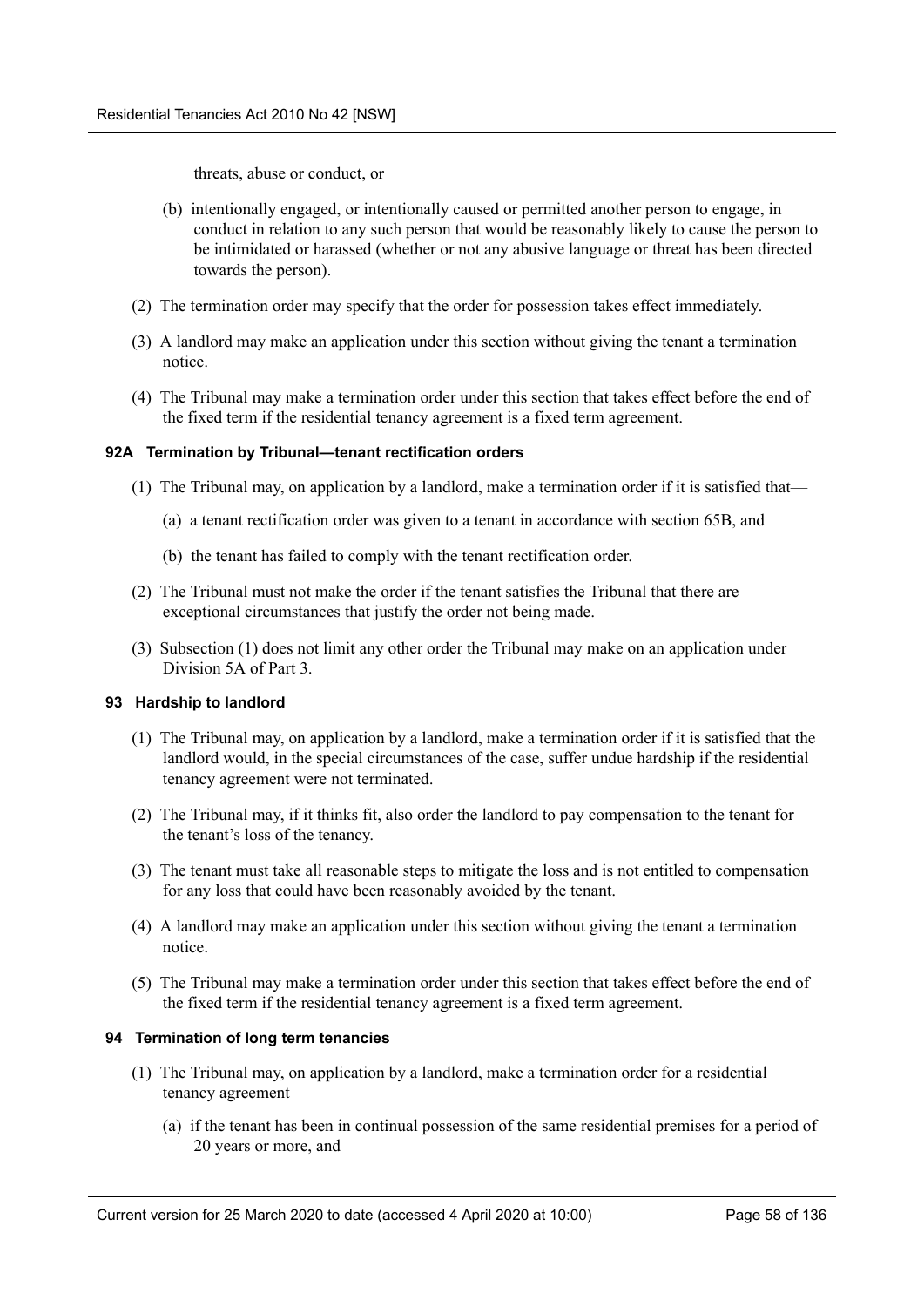- (b) if the tenant occupied the premises under a fixed term agreement, the fixed term of the original agreement has expired, and
- (c) if the Tribunal is satisfied that it is appropriate to do so in the circumstances of the case.
- (2) A landlord may make an application under this section without giving the tenant a termination notice.
- (3) The Tribunal must not make a termination order under this section that specifies a termination date that is before the end of the fixed term if the residential tenancy agreement is a fixed term agreement.
- (4) The Tribunal, in determining the day on which vacant possession of the residential premises is to be given to the landlord, must not order that vacant possession be given earlier than 90 days after the order is made.

## **95 Occupants remaining in residential premises**

- (1) This section applies if the tenant under a residential tenancy agreement who occupied or partly occupied the residential premises with another occupant no longer resides in the residential premises and the residential tenancy agreement has been terminated.
- (2) The landlord may give any remaining occupant of the residential premises a notice requiring the occupant to give vacant possession of the premises within a period of not less than 14 days.
- (3) The Tribunal may, on application by a landlord, make an order for possession of the residential premises specifying the day on which the order for possession takes effect if it is satisfied that—
	- (a) notice was given in accordance with this section, and
	- (b) the occupant has not vacated the premises, and
	- (c) the tenant no longer resides in the premises.
- (4) The Tribunal is not to make an order for possession of the residential premises if the tenant is prohibited by an apprehended violence order from having access to the residential premises while the occupant resides in the premises and the occupant has not had a reasonable opportunity to obtain a final apprehended violence order and to apply to the Tribunal for an order under section 79.

# **Division 3 Termination by tenant**

### **96 End of fixed term agreement**

- (1) A tenant may, at any time before the end of the fixed term of a fixed term agreement, give a termination notice for the agreement that is to take effect on or after the end of the fixed term.
- (2) The termination notice must specify a termination date that is on or after the end of the fixed term and is not earlier than 14 days after the day on which the notice is given.

### **97 Termination of periodic agreement by tenant**

(1) A tenant may, at any time, give a termination notice for a periodic agreement.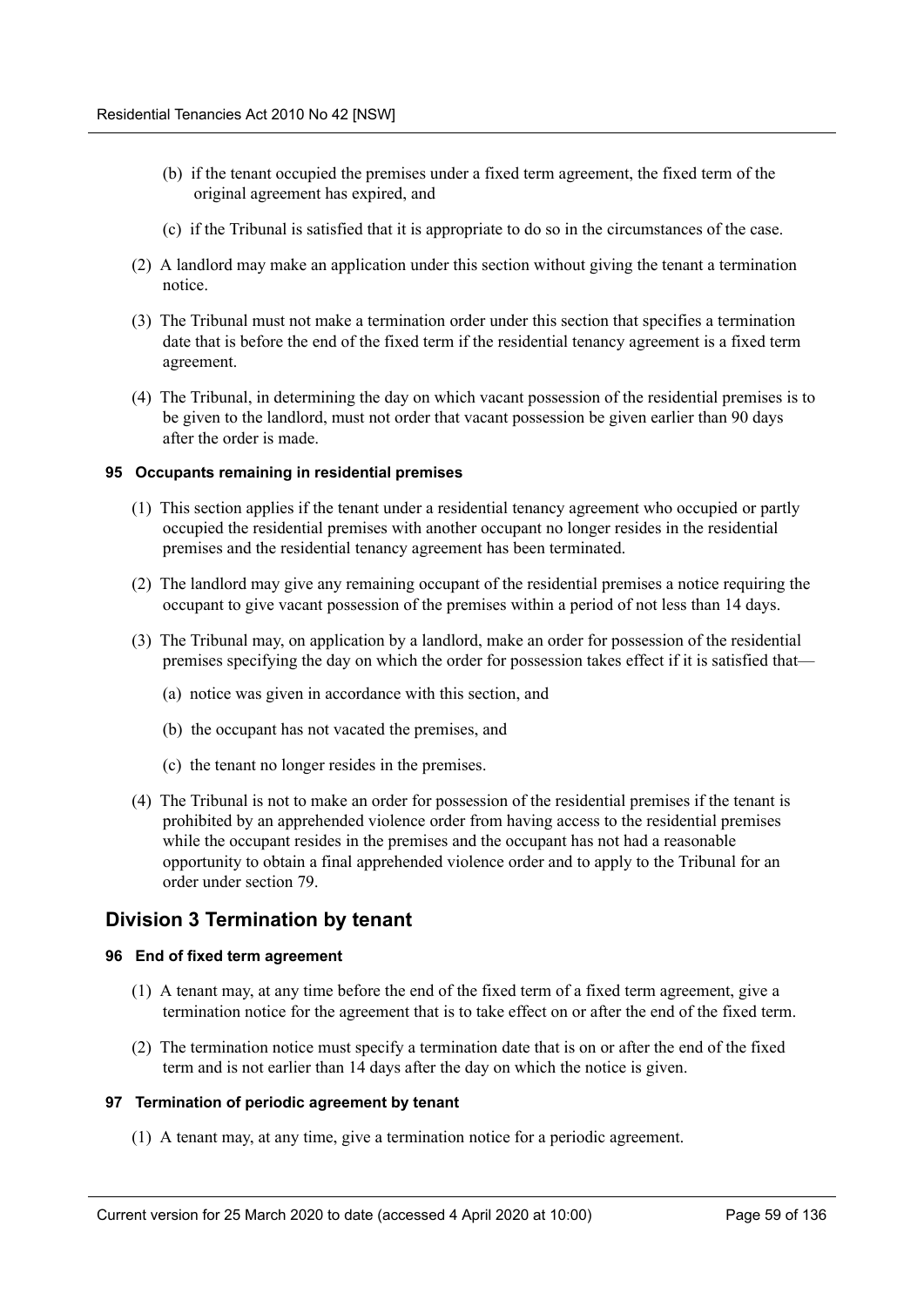(2) The termination notice must specify a termination date that is not earlier than 21 days after the day on which the notice is given.

## **98 Breach of agreement—termination notice by tenant**

- (1) A tenant may give a termination notice on the ground that the landlord has breached the residential tenancy agreement.
- (2) The termination notice must specify a termination date that is not earlier than 14 days after the day on which the notice is given.
- (3) The termination notice may specify a termination date that is before the end of the fixed term of the residential tenancy agreement if it is a fixed term agreement.
- (4) The Tribunal may, on application by a landlord made before the termination date and within the period prescribed by the regulations, revoke a termination notice by a tenant if satisfied that the landlord has remedied the breach and that it is appropriate, in the circumstances of the case, to continue the tenancy.

**Note.** The tenant may apply directly to the Tribunal on the ground of breach by the landlord for a termination order without first giving notice (see section 103).

## **98A Contravention by landlord of information disclosure provisions—termination notice by tenant**

- (1) A tenant may give a termination notice on the ground that the landlord has contravened section 26.
- (2) The termination notice must specify a termination date that is not earlier than 14 days after the day on which the notice is given.
- (3) The termination notice may specify a termination date that is before the end of the fixed term of the residential tenancy agreement if it is a fixed term agreement.
- (4) The Tribunal may, on application by a landlord made before the termination date, revoke a termination notice by a tenant if satisfied that it is appropriate, in the circumstances of the case, to continue the tenancy.

### **99 Rent increases during long-term fixed term leases—termination notice by tenant**

- (1) This section applies to a fixed term agreement for a fixed term of 2 years or more.
- (2) A tenant may give a termination notice on the ground that the rent has been increased.
- (3) The termination notice must specify a termination date that is not earlier than 21 days after the day on which the notice is given and must be given before the rent increase takes effect.
- (4) The termination notice may specify a termination date that is before the end of the fixed term.
- (5) The tenant is not liable to pay any compensation or other additional amount for the early termination of the agreement.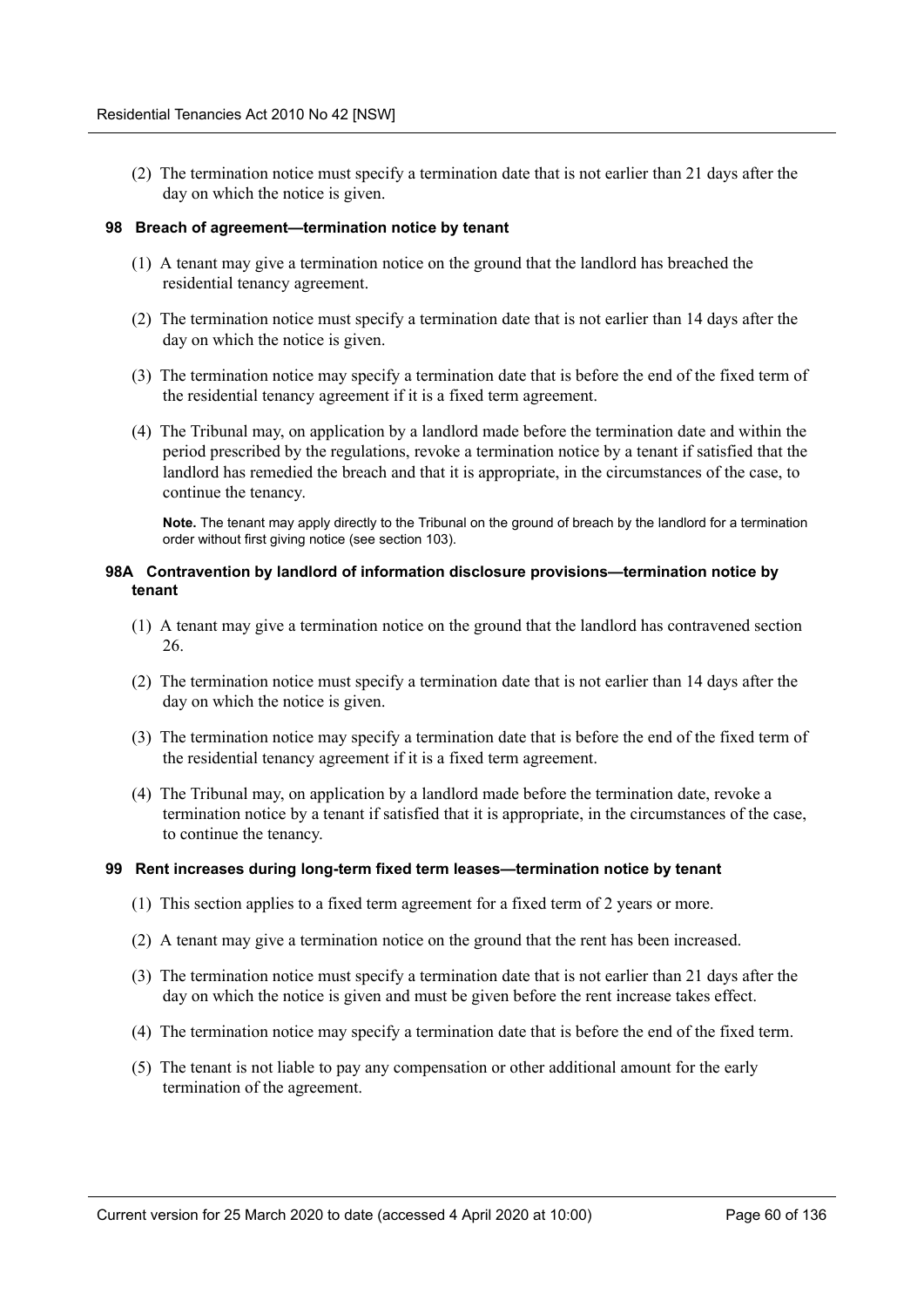### **100 Early termination without compensation to landlord**

- (1) A tenant may give a termination notice for a fixed term agreement on any of the following grounds—
	- (a) that the tenant has been offered, and accepted, accommodation in social housing premises,
	- (b) that the tenant has accepted a place in an aged care facility or requires care in such a facility,
	- (b1) that the residential premises—
		- (i) have been listed on the LFAI Register during the term of the residential tenancy agreement, or
		- (ii) were listed on the LFAI Register prior to the agreement being entered into and that fact was not disclosed to the tenant,
	- (c) that the landlord has notified the tenant of the landlord's intention to sell the residential premises, unless the landlord disclosed the proposed sale of the premises before entering into the residential tenancy agreement as required by section 26.
	- (d) (Repealed)
- (2) The termination notice must specify a termination date that is not earlier than 14 days after the day on which the notice is given.
- (3) The termination notice may specify a termination date that is before the end of the fixed term of the residential tenancy agreement.
- (4) The tenant is not liable to pay any compensation or other additional amount for the early termination of the agreement.
- (5) In this section, *LFAI Register* means the register of residential premises that contain or have contained loose-fill asbestos insulation that is required to be maintained under Division 1A of Part 8 of the *Home Building Act 1989*.

### **101 Termination by co-tenant of own tenancy**

- (1) A co-tenant may give a termination notice to the landlord and each other co-tenant if the fixed term of the residential tenancy agreement has ended or the agreement is a periodic agreement.
- (2) The termination notice must specify a termination date that is not earlier than 21 days after the day on which the notice is given.
- (3) A co-tenant ceases to be a tenant under the residential tenancy agreement on the termination date if the co-tenant gives a termination notice in accordance with this section and vacates the residential premises.
- (4) The Tribunal may, on application by a co-tenant, make a termination order for the residential tenancy agreement if it is satisfied that a termination notice was given by another co-tenant in accordance with this section.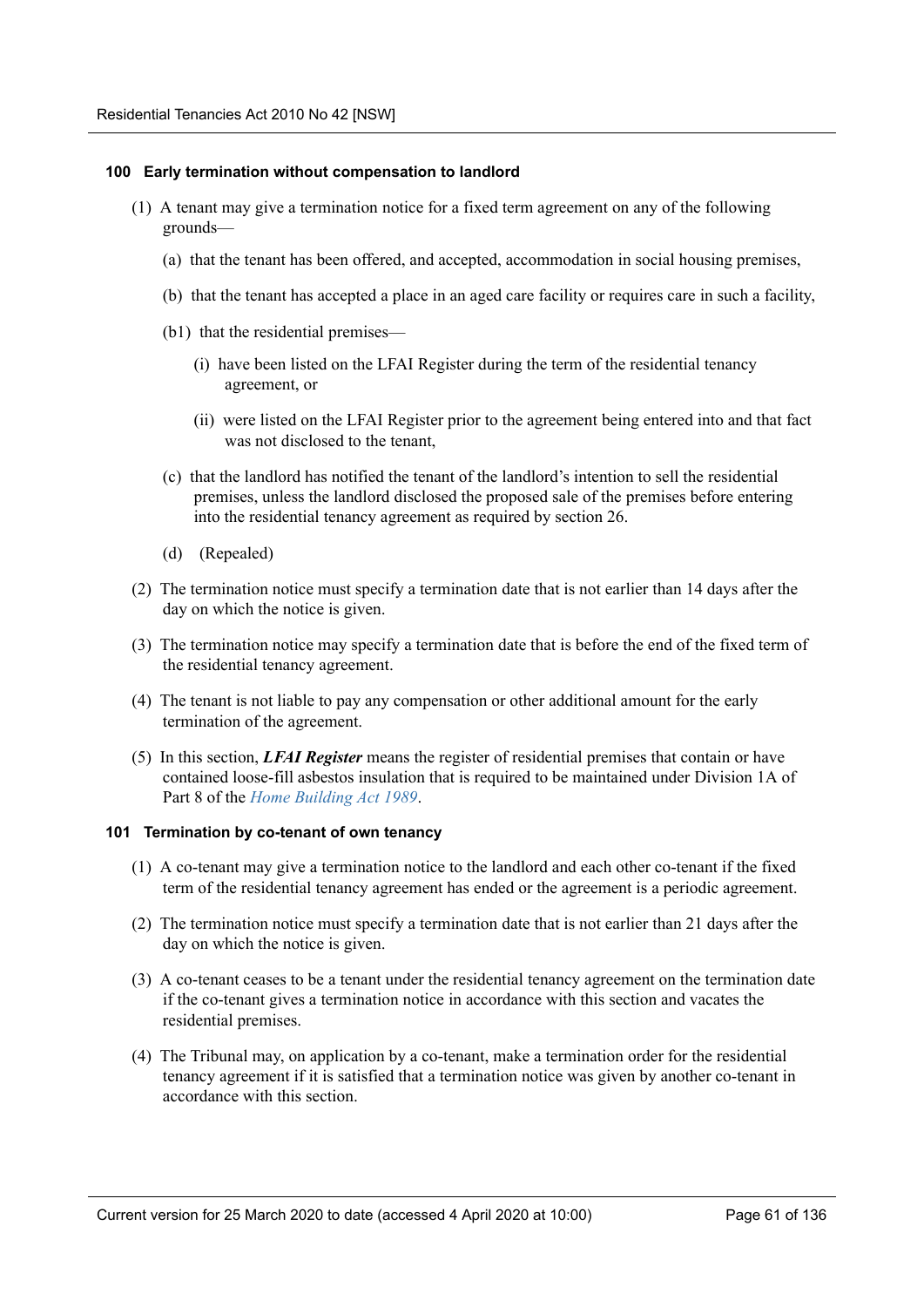### **102 Termination of agreement or co-tenancies by Tribunal**

- (1) The Tribunal may, on application by a co-tenant, make any of the following orders—
	- (a) an order terminating the tenancy of the co-tenant or another co-tenant under the residential tenancy agreement from a date specified in the order,
	- (b) an order terminating the residential tenancy agreement,
	- (c) any necessary ancillary orders relating to the residential tenancy agreement or liabilities under that agreement.
- (2) The Tribunal may make an order under this section if it is of the opinion that it is appropriate to do so in the special circumstances of the case.
- (3) If the Tribunal terminates the tenancy of one or more, but not all, of the co-tenants under the residential tenancy agreement, the Tribunal must, in the order terminating the tenancy, specify the day on which the tenants whose tenancies are terminated must vacate the residential premises.
- (3A) Such an order is taken to be an order for possession of the residential premises in favour of the remaining tenant or co-tenants.

**Note.** Section 121 provides that a warrant for possession may be issued on the application of a person in whose favour an order for possession is made.

- (4) The Tribunal may order a co-tenant under a residential tenancy agreement that is terminated under this section before the end of the fixed term of a fixed term agreement to pay an amount, not exceeding the applicable break fee for the tenancy specified in section 107.
- (5) The Tribunal may make a termination order under this section that takes effect before the end of the fixed term if the residential tenancy agreement is a fixed term agreement.
- (6) The Tribunal must give the landlord notice of an application under this section. The landlord has a right to be heard in the proceedings.
- (7) An application may be made under this section whether or not a termination notice has been given under section 101.

### **103 Breach of agreement—termination by Tribunal**

- (1) The Tribunal may, on application by a tenant, make a termination order if it is satisfied that—
	- (a) the landlord has breached the residential tenancy agreement, and
	- (b) the breach is, in the circumstances of the case, sufficient to justify termination of the agreement.
- (2) In considering the circumstances of the case, the Tribunal may consider (but is not limited to considering) the following—
	- (a) the nature of the breach,
	- (b) any previous breaches,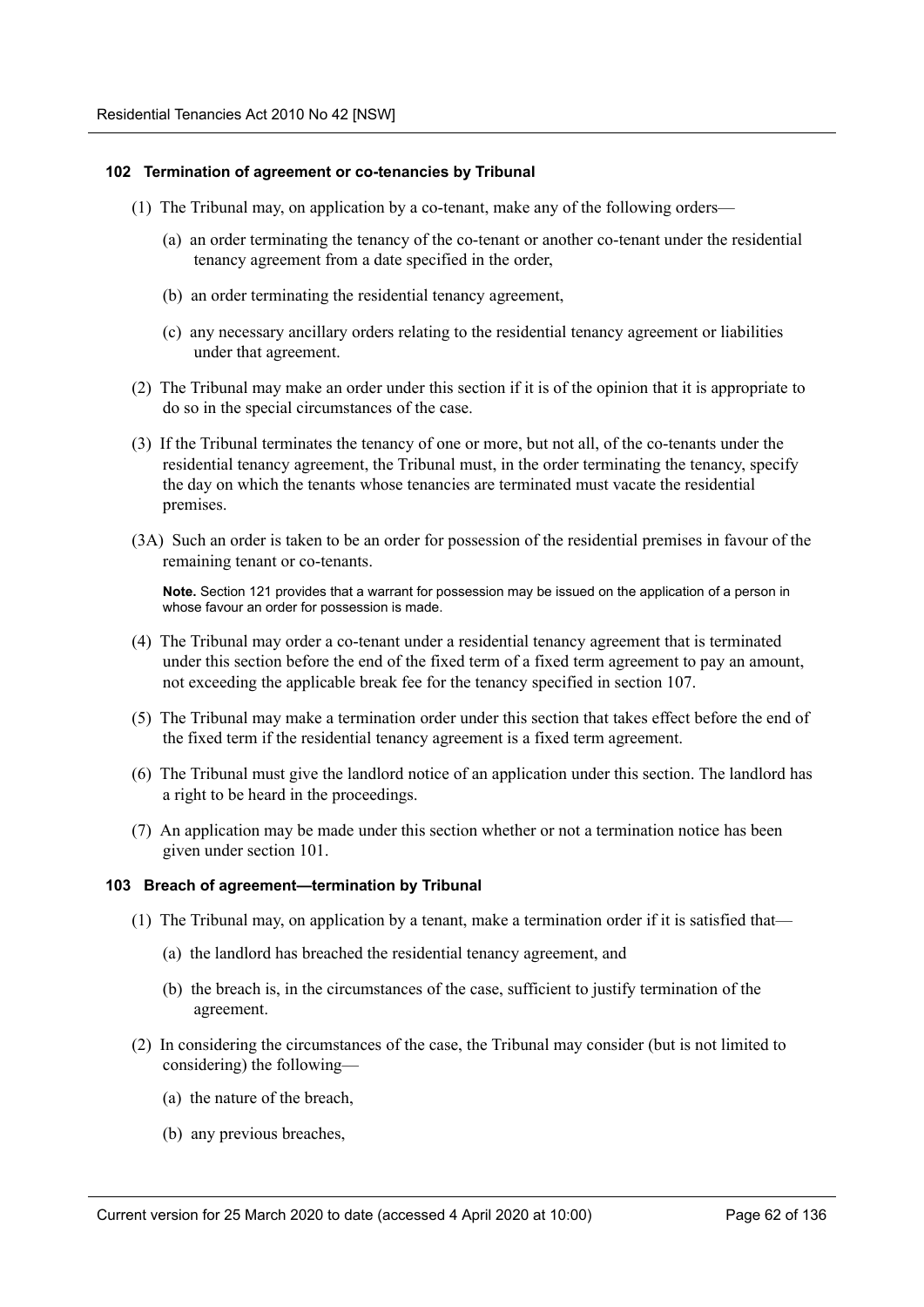- (c) any steps taken by the landlord to remedy the breach,
- (d) any steps taken by the tenant about the breach,
- (e) the previous history of the tenancy.
- (3) The Tribunal may refuse to make a termination order if it is satisfied that the landlord has remedied the breach.
- (4) A tenant may make an application under this section without giving the landlord a termination notice.
- (5) The Tribunal may make a termination order under this section that takes effect before the end of the fixed term if the residential tenancy agreement is a fixed term agreement.

### **103A Contravention by landlord of information disclosure provisions—termination by Tribunal**

- (1) The Tribunal may, on application by a tenant, make a termination order if it is satisfied that—
	- (a) the landlord has contravened section 26, and
	- (b) the contravention is, in the circumstances of the case, sufficient to justify termination of the agreement.
- (2) A tenant may make an application under this section without giving the landlord a termination notice.
- (3) The Tribunal may make a termination order under this section that takes effect before the end of the fixed term if the residential tenancy agreement is a fixed term agreement.
- (4) The Tribunal may order the landlord to compensate the tenant for any costs incurred by the tenant as a result of the termination of the residential tenancy agreement under this section.

### **104 Hardship to tenant—fixed term agreements**

- (1) The Tribunal may, on application by a tenant, make a termination order for a fixed term agreement if it is satisfied that the tenant would, in the special circumstances of the case, suffer undue hardship if the residential tenancy agreement were not terminated.
- (2) The Tribunal may, if it thinks fit, also order the tenant to pay compensation to the landlord for the landlord's loss of the tenancy. The amount of compensation must not exceed the amount specified as the applicable break fee for the tenancy under section 107.
- (3) The landlord must take all reasonable steps to mitigate the loss and is not entitled to compensation for any loss that could have been reasonably avoided by the landlord.
- (4) A tenant may make an application under this section without giving the landlord a termination notice.
- (5) The Tribunal may make a termination order under this section that takes effect before the end of the fixed term if the residential tenancy agreement is a fixed term agreement.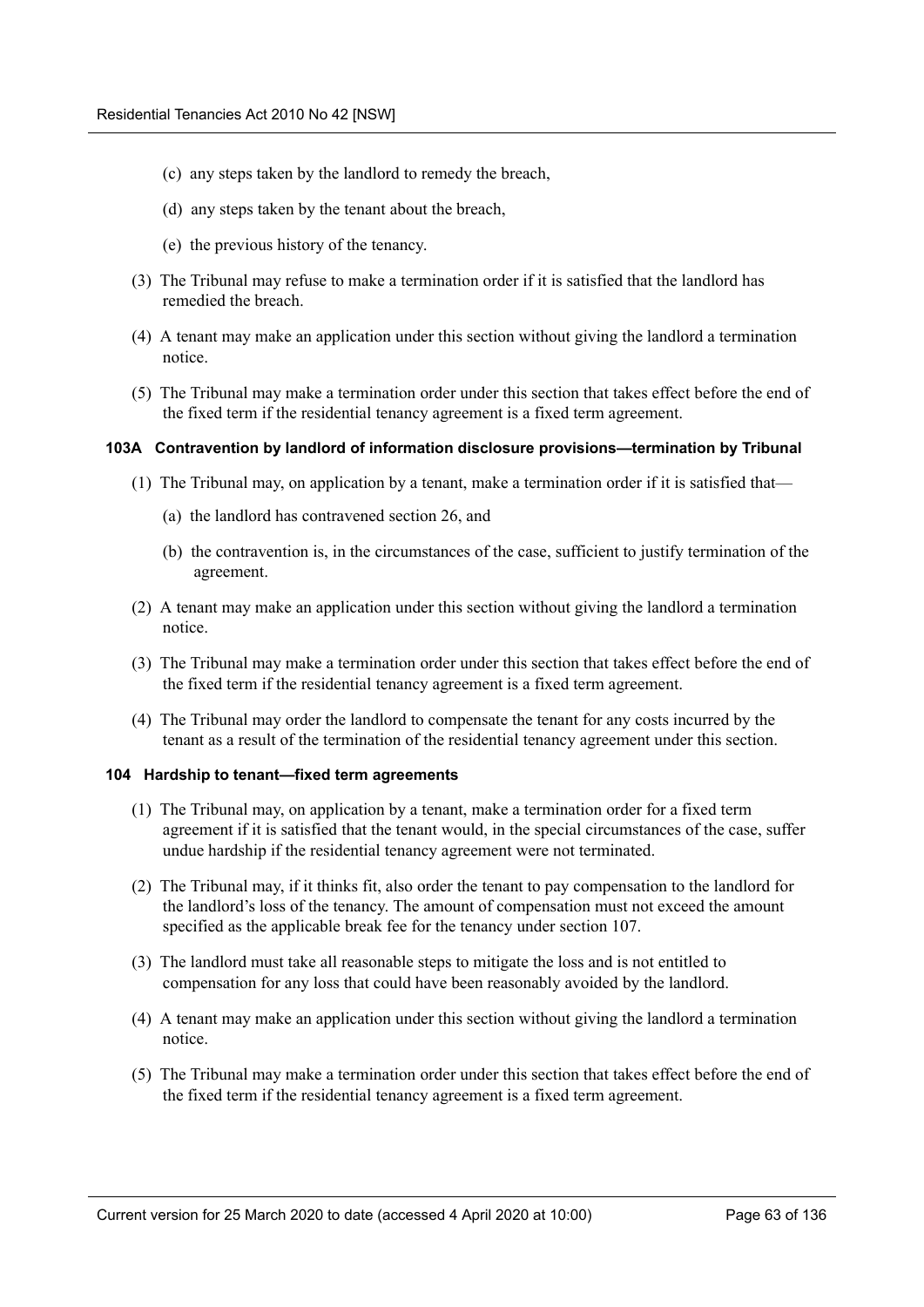## **105 Termination by Tribunal on landlord's application after termination notice given by tenant**

The Tribunal may, on application by a landlord, make a termination order if it is satisfied that—

- (a) a termination notice was given by a tenant in accordance with this Division, and
- (b) the tenant did not revoke the termination notice before the termination date, and
- (c) the tenant has not vacated the residential premises as required by the notice.

## **Division 3A Termination by tenant—circumstances of domestic violence**

## **105A Definitions**

In this Division—

*competent person* means a medical practitioner within the meaning of the *Health Practitioner Regulation National Law (NSW)*.

*dependent child*, of a tenant, means an occupant (whether in permanent occupation or occupation from time to time) who is a child and is wholly or partly dependent for support on the tenant.

*domestic violence termination notice* means a termination notice given by a tenant under section 105B(1).

*DVO* means an order that is in force that is—

- (a) a local DVO, within the meaning of Part 13B of the *Crimes (Domestic and Personal Violence) Act 2007*, or
- (b) an interstate DVO, within the meaning of Part 13B of the *Crimes (Domestic and Personal Violence) Act 2007*, or
- (c) a foreign order, within the meaning of Part 13B of the *Crimes (Domestic and Personal Violence) Act 2007*.

*family violence* has the same meaning as it has in the *Family Law Act 1975* of the Commonwealth.

*relevant domestic violence offender* means—

- (a) a co-tenant or occupant or former co-tenant or former occupant, or
- (b) a person with whom a tenant or co-tenant giving a domestic violence termination notice has or has had a domestic relationship, within the meaning of the *Crimes (Domestic and Personal Violence) Act 2007*.

### **Note.**

The definition of *relevant domestic violence offender* is only for the purposes of establishing when a person is in circumstances of domestic violence (see section 105B) and when, and by whom, a domestic violence termination notice can be issued (see section 105C) and is intended to be read in the context of this Division as a whole.

## **105B Right of early termination**

(1) A tenant may give a termination notice to the landlord and each co-tenant, if any, for a residential tenancy agreement if the tenant or a dependent child of the tenant is in circumstances of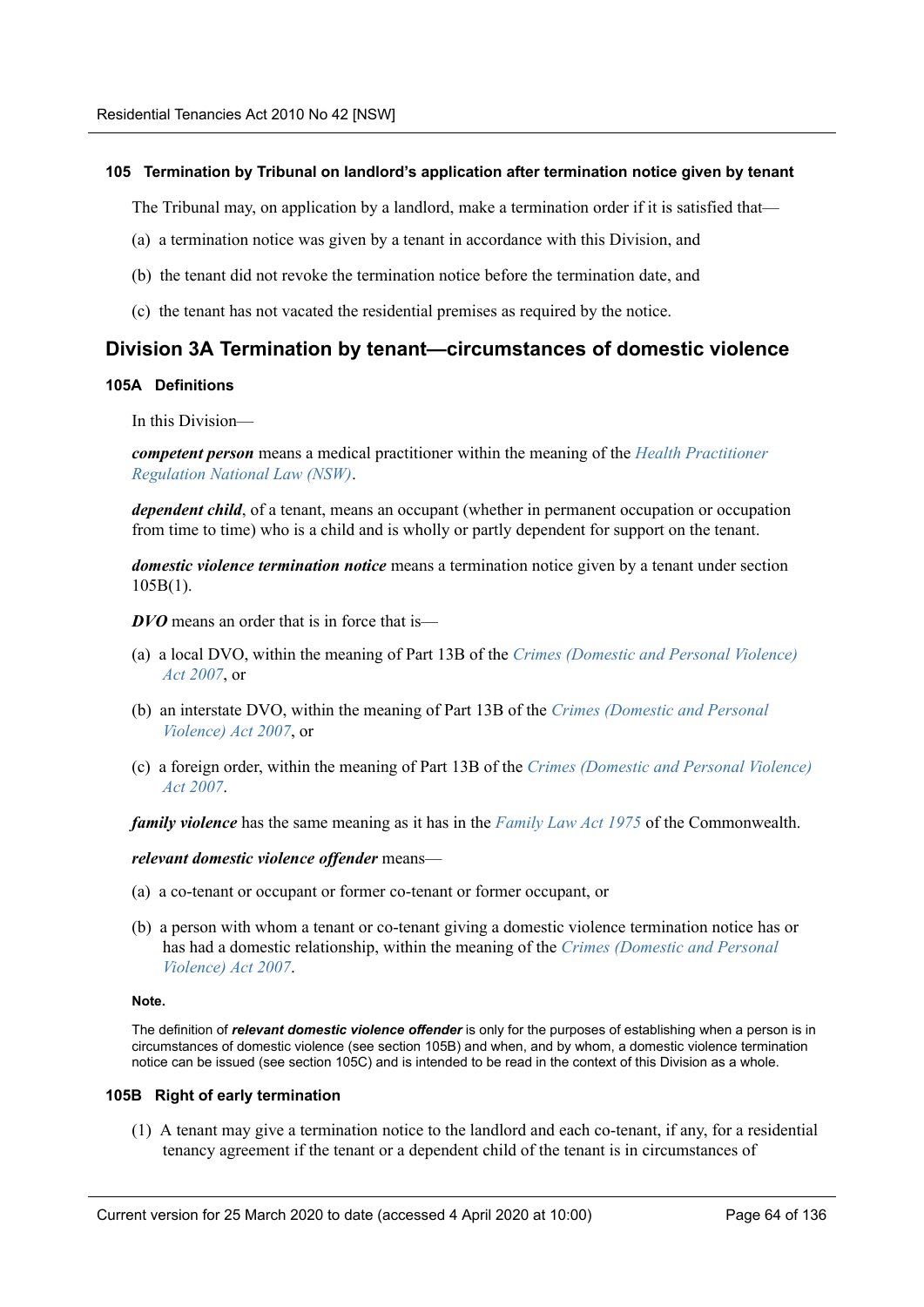domestic violence.

- (2) A person is in *circumstances of domestic violence* if the person—
	- (a) has been the victim of a domestic violence offence while a tenant of, or a dependent child of a tenant of, the residential premises and a relevant domestic violence offender has been found guilty of that offence, or
	- (b) is the person for whose protection a DVO has been made against a relevant domestic violence offender and the DVO is in force, or
	- (c) is the person for whose protection an injunction under section 68B or 114 of the *Family Law Act 1975* of the Commonwealth has been granted on the basis of evidence of family violence in proceedings against a relevant domestic violence offender and the injunction is in force, or
	- (d) has been declared by a competent person to be a victim of domestic violence perpetrated by the relevant domestic violence offender during the currency of the residential tenancy agreement.
- (3) A declaration made by a competent person under subsection (2) (d) must be in the form prescribed by the regulations.

## **105C Domestic violence termination notice**

- (1) A domestic violence termination notice must specify a termination date that is on or after the day on which the notice is given and, in the case of a fixed term agreement, may specify a day before the end of the fixed term.
- (2) A domestic violence termination notice given to the landlord must have annexed to it one of the following documents relating to the relevant domestic violence offender—
	- (a) a copy of the certificate of conviction in proceedings against the relevant domestic violence offender for the domestic violence offence,
	- (b) a copy of the relevant DVO made against the relevant domestic violence offender,
	- (c) a copy of the relevant injunction granted under section 68B or 114 of the *Family Law Act 1975* of the Commonwealth in favour of the tenant or co-tenant in proceedings against the relevant domestic violence offender,
	- (d) a declaration made by a competent person that—
		- (i) is in the form prescribed by the regulations, and
		- (ii) contains the matters prescribed by the regulations.
- (2A) A competent person is authorised to collect, hold, use and disclose personal information about a relevant domestic violence offender that the competent person requires for the purposes of making a declaration under subsection (2)(d).
- (3) A person must not, at any time, use or disclose any document, or any information contained in any document, referred to in subsection (2) except in accordance with this Division, unless the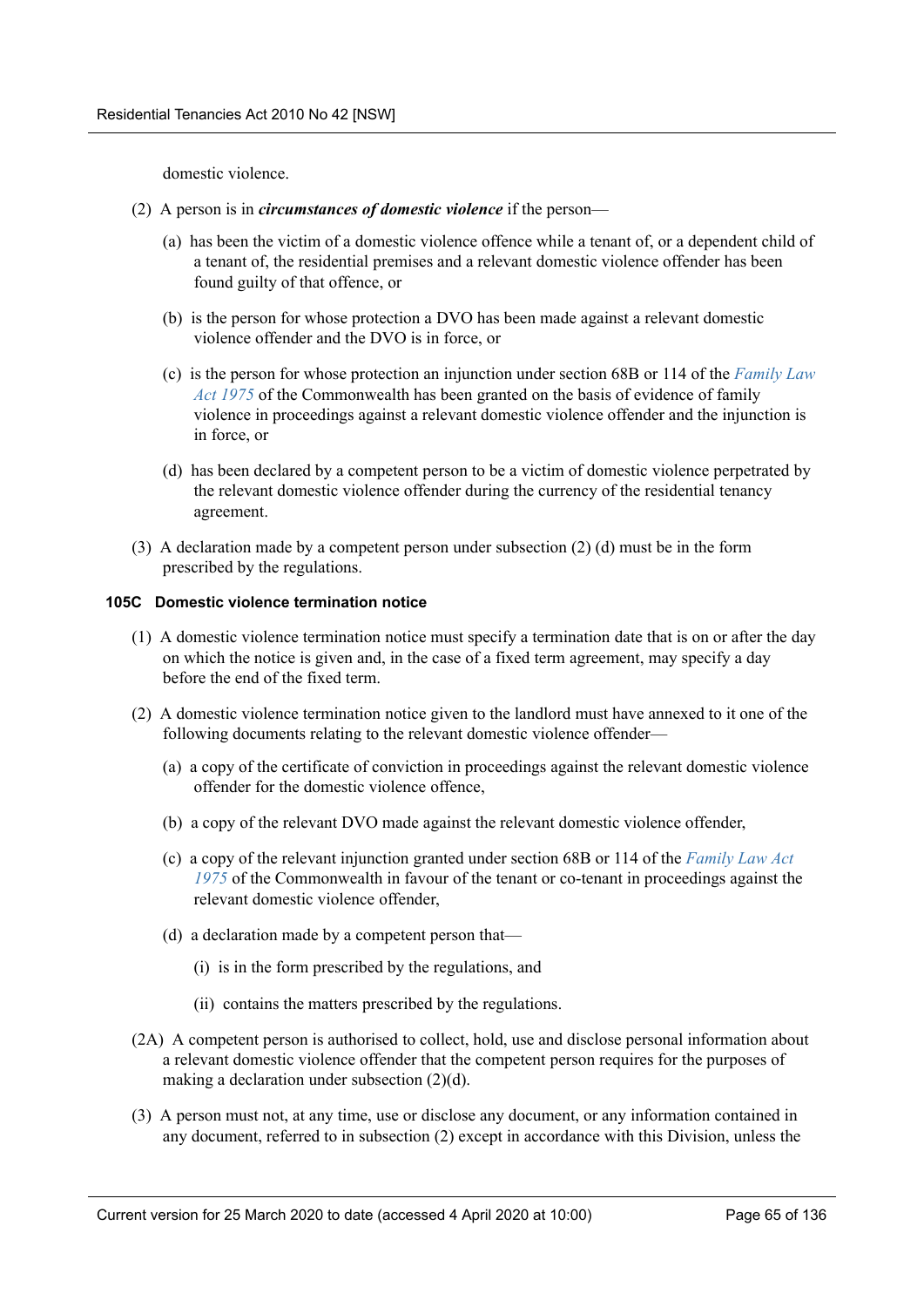person is permitted or compelled by law to disclose the document or information.

Maximum penalty—20 penalty units.

- (4) A person who has in the person's possession pursuant to this Division a document referred to in subsection (2) must ensure that the document is stored and disposed of securely.
- (5) The competent person who gives a declaration under subsection (2) (d) must be a person with whom the tenant or co-tenant giving the domestic violence termination notice, or a dependent child, has consulted in the course of the competent person's professional practice.

## **105D Effect of giving domestic violence termination notice**

- (1) A tenant is not liable to pay any compensation or other additional amount for the early termination of a fixed term agreement under section 105B.
- (2) A co-tenant ceases to be a tenant under the residential tenancy agreement on the termination date specified in a domestic violence termination notice if the co-tenant gives the domestic violence termination notice in accordance with this Division and vacates the residential premises.
- (3) A co-tenant who is not a relevant domestic violence offender and who continues to occupy the residential premises after a domestic violence termination notice is given is not liable to pay more than the amount of rent calculated in accordance with subsection (4) for a period of 2 weeks commencing on the date on which the domestic violence termination notice was given.
- (4) The amount of rent payable by each co-tenant under subsection (3) is equal to the rent that was payable under the residential tenancy agreement relating to the premises immediately before the domestic violence termination notice was given divided by the number of tenants under the residential tenancy agreement before the domestic violence termination notice was given.
- (5) In any proceedings before the Tribunal in respect of the payment of rent under this section, the Tribunal may order the payment of an amount that differs from the amount calculated in accordance with subsection (4).

## **105E Orders of Tribunal**

The Tribunal may, on application by a co-tenant, make a termination order for the residential tenancy agreement if it is satisfied that a domestic violence termination notice was given by another co-tenant in accordance with this Division.

### **105F Contents of declaration by competent person not reviewable**

In any proceedings before the Tribunal, the contents of any declaration made by a competent person under section 105C (2) (d) are not reviewable.

### **105G Right to terminate in addition to other rights**

A right to terminate a residential tenancy agreement or a co-tenancy under this Division is in addition to any right of a tenant to terminate a residential tenancy agreement or any right of a co-tenant to terminate a co-tenancy under this Act and does not affect the rights of any co-tenant or occupant under any other provision of this Act.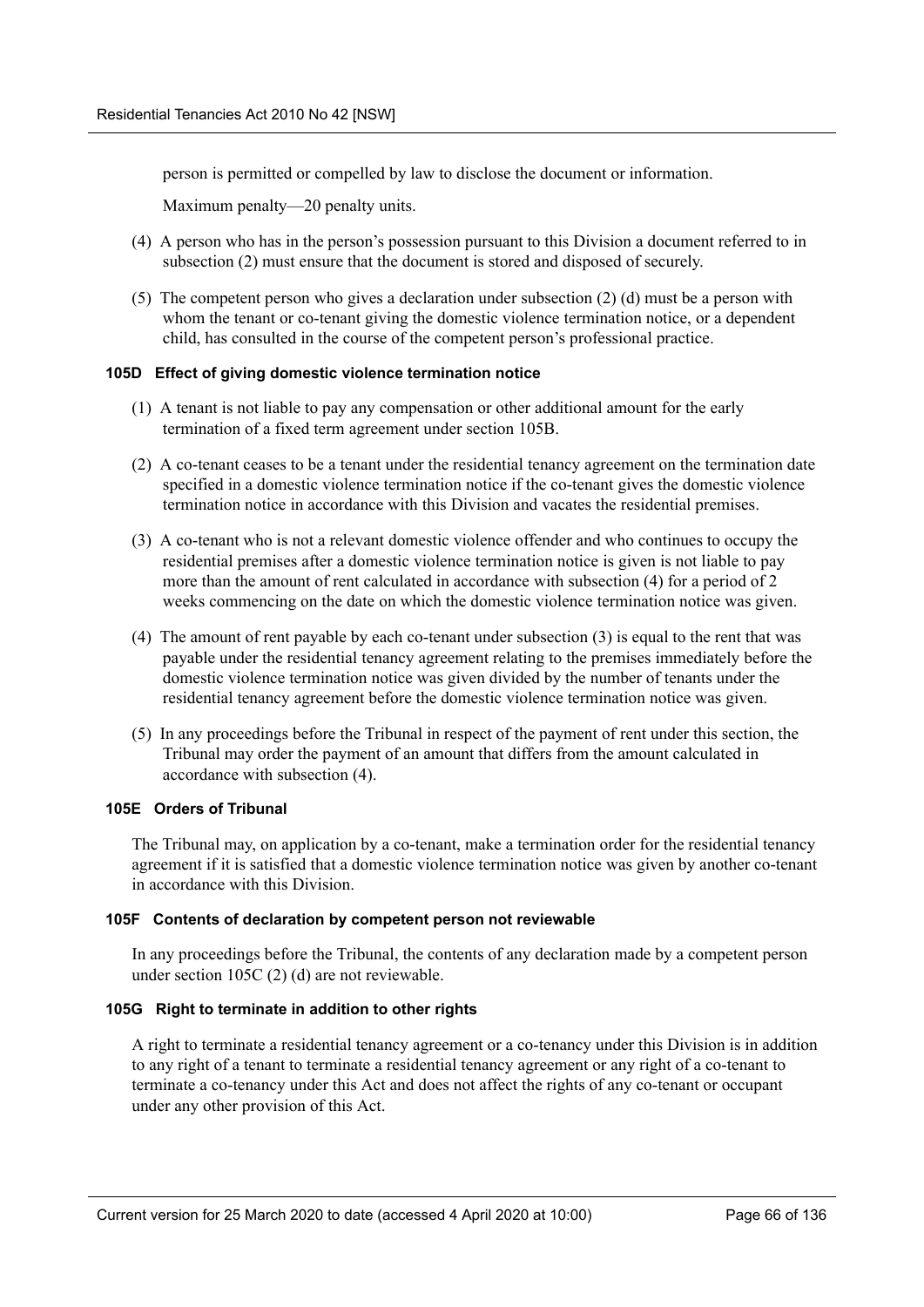### **105H False or misleading information**

(1) A person who furnishes any information or does any other thing in purported compliance with a requirement under section 105C (2) (d), knowing at the time of furnishing the information or the doing of any other thing, that it is false or misleading in a material particular, is guilty of an offence.

Maximum penalty—100 penalty units or imprisonment for 2 years, or both.

(2) A person must not give a competent person information that the person knows, at the time of providing the information, is false or misleading in a material particular for the purposes of the competent person making a declaration under section 105C(2)(d).

Maximum penalty—100 penalty units or imprisonment for 2 years, or both.

### **105I Review of this Division and other provisions**

- (1) The Minister is to ensure that the operation of this Division and sections 54 (1A) and (1B) and 213A during the 3 years after the commencement of those provisions is reviewed and that a report on the outcome of the review is made publicly available within 12 months after the end of that 3 year period.
- (2) At the same time as conducting the review under subsection (1), the Minister is to ensure that sections 54A, 55A (3), 71, 72, 79, 95, 174, 175, 187 and 202 are reviewed and a report on the outcome of that review is to be included in the report referred to in subsection (1).
- (3) The review of sections 71, 72, 95, 174 and 175 is limited to a review of the application of those sections to the rights and obligations of landlords, tenants, and co-tenants in cases where a domestic violence termination notice has been given.
- (4) The review of sections 187 and 202 is limited to a review of the application of those sections to proceedings brought under this Division or proceedings in which a party to the proceedings is in circumstances of domestic violence.

**Note.** Sections 54 (1A) and (1B), 54A, 55A (3), 71, 72, 79, 95, 174, 175, 187, 202 and 213A are provisions that relate to, or have relevance for, the rights and obligations of landlords, tenants and co-tenants in the context of a tenant, co-tenant, occupant or dependent child being a victim of domestic violence.

# **Division 4 Abandonment of residential premises**

## **106 Abandoned premises**

- (1) The Tribunal may, on application by a landlord, make an order declaring that the tenant abandoned the residential premises on a specified day.
- (2) The tenant is taken to have abandoned the residential premises on the specified day.
- (3) The landlord may take immediate possession of residential premises that have been abandoned by the tenant if there are no remaining occupants.

**Note.** The residential tenancy agreement is terminated if a tenant abandons the residential premises (see section 81 (4) (d)).

(4) In determining whether a tenant has abandoned the residential premises the Tribunal may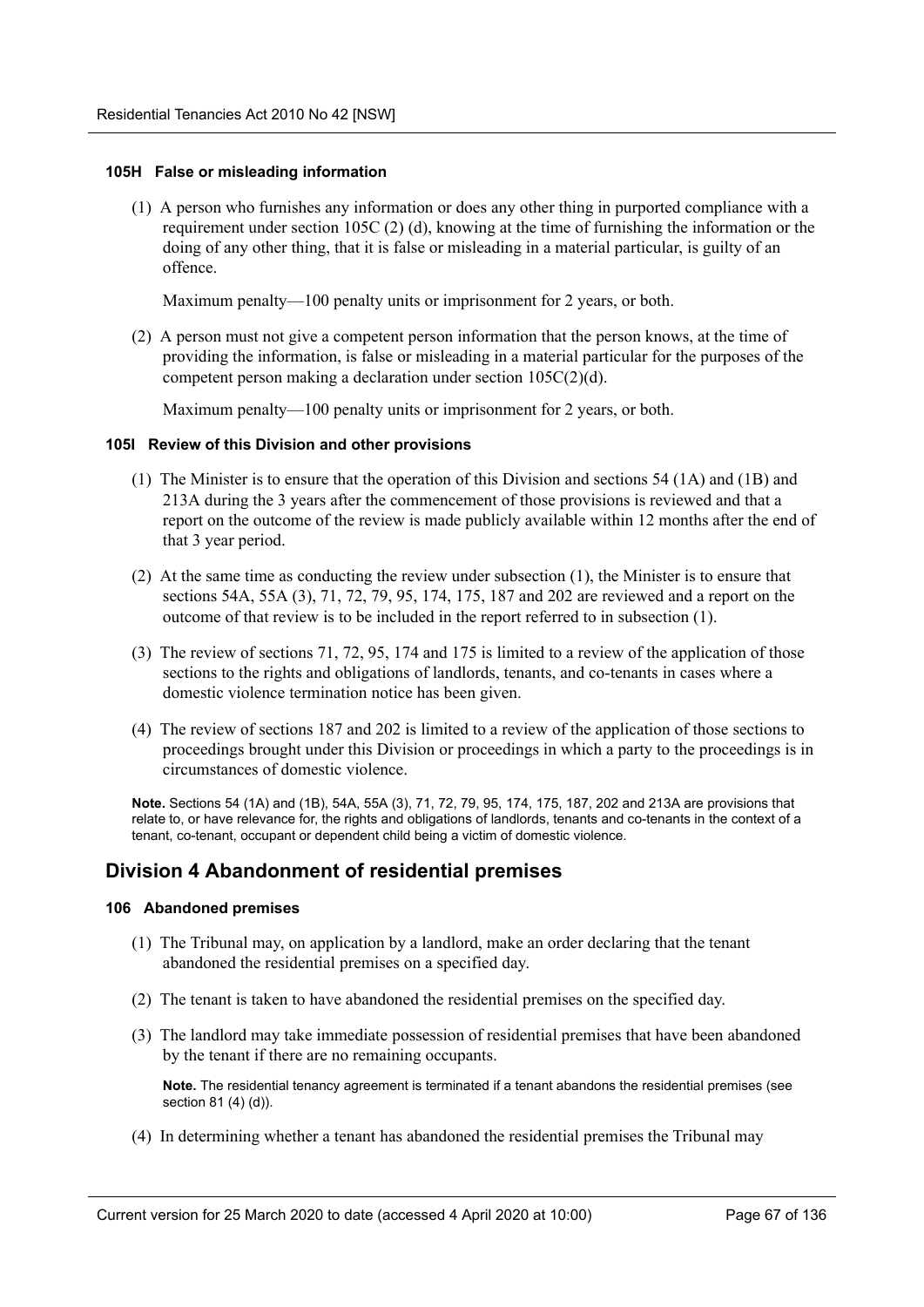consider (but is not limited to considering) the following—

- (a) the failure by the tenant to pay rent under the residential tenancy agreement,
- (b) any evidence that the tenant no longer resides at the premises,
- (c) any failure by the tenant to carry out any obligations relating to the residential premises under the residential tenancy agreement.

## **107 Landlord's remedies on abandonment**

- (1) The Tribunal may, on application by a landlord, order a tenant to pay compensation to the landlord for any loss (including loss of rent) caused by the abandonment of the residential premises by the tenant.
- (2) The landlord must take all reasonable steps to mitigate the loss and is not entitled to compensation for any loss that could have been avoided by taking those steps. This subsection does not apply in the case of a fixed term agreement for a fixed term of not more than 3 years.
- (3) The compensation payable by a tenant under this section in respect of a fixed term agreement for a fixed term of not more than 3 years is the amount of the applicable break fee for the tenancy calculated under subsection (4).
- (4) The *break fee* for a fixed term agreement for a fixed term of not more than 3 years is—
	- (a) if less than 25% of the fixed term had expired when the premises were abandoned—an amount equal to 4 weeks rent, or
	- (b) if 25% or more but less than 50% of the fixed term had expired when the premises were abandoned—an amount equal to 3 weeks rent, or
	- (c) if 50% or more but less than 75% of the fixed term had expired when the premises were abandoned—an amount equal to 2 weeks rent, or
	- (d) if 75% or more of the fixed term had expired when the premises were abandoned—an amount equal to 1 week's rent.
- (5) The amount of any money paid to a landlord by a tenant on terminating a fixed term agreement before the end of the fixed term or before otherwise abandoning the premises (other than money previously due to the landlord under the residential tenancy agreement) is to be deducted from any amount payable to the landlord under this section.
- (6) This section does not prevent a landlord from obtaining an occupation fee under Division 2 of Part 6 for goods left on the residential premises.

# **Division 5 Termination by events**

## **108 Death of tenant**

- (1) On the death of the sole tenant under a residential tenancy agreement, either the landlord or the legal personal representative of the tenant may give a termination notice to the other person.
- (2) The termination notice may specify a termination date that is before the end of any fixed term of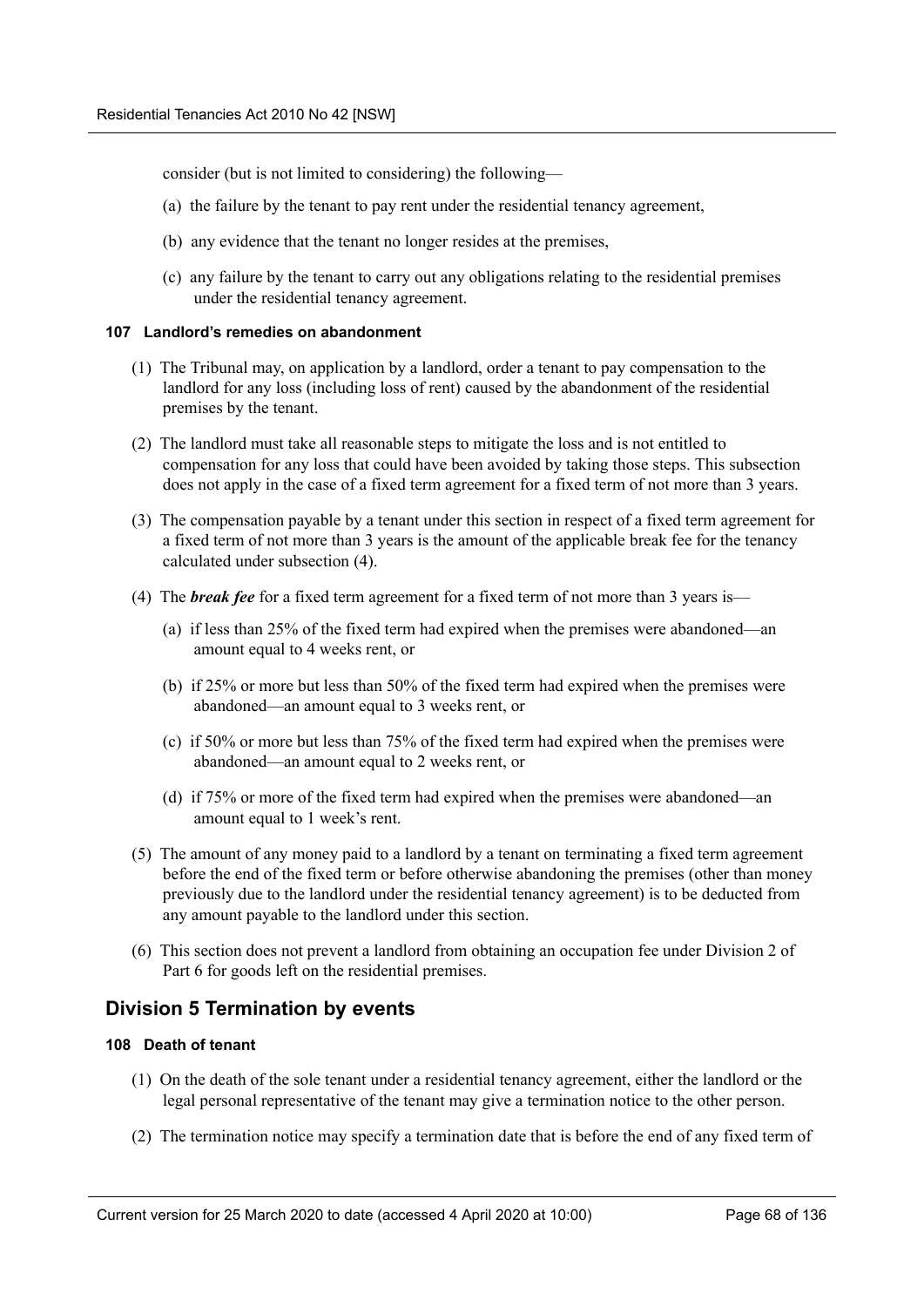the residential tenancy agreement if it is a fixed term agreement.

- (3) The Tribunal may, on application by a landlord or the legal personal representative of the deceased tenant, make a termination order if it is satisfied that a termination notice was given in accordance with this section and that vacant possession of the residential premises has not been given as required by the notice.
- (4) The legal personal representative of a deceased tenant who is given a termination notice by the landlord may give vacant possession of the residential premises at any time before the termination date specified in the termination notice.
- (5) The estate of the deceased tenant is not liable to pay any rent for any period after the legal personal representative gives vacant possession of the residential premises and before the termination date.

## **109 Agreement frustrated—destruction of, or uninhabitable, premises**

- (1) This section applies if residential premises under a residential tenancy agreement are, otherwise than as a result of a breach of an agreement, destroyed or become wholly or partly uninhabitable or cease to be lawfully usable as a residence or are appropriated or acquired by any authority by compulsory process.
- (2) The landlord or the tenant may give the other party a termination notice.
- (3) The termination notice may end the residential tenancy agreement on the date that the notice is given.
- (4) The termination notice may specify a termination date that is before the end of the fixed term of the residential tenancy agreement if it is a fixed term agreement.
- (5) The Tribunal may, on application by a landlord or tenant, make a termination order if it is satisfied that a termination notice was given in accordance with this section and that this section applies to the residential premises.

# **Division 6 Miscellaneous**

## **110 Tenant may vacate at any time before termination date specified by landlord**

- (1) A tenant who is given a termination notice by the landlord, or who gives a termination notice, may give vacant possession of the residential premises at any time before the termination date.
- (2) If a termination notice is given by a landlord, the tenant is not liable to pay any rent for any period after the tenant gives vacant possession of the residential premises and before the termination date.
- (3) Subsection (2) does not affect the liability of a tenant under a fixed term agreement to pay rent in respect of a period after the tenant gives vacant possession of the residential premises and before the end of the fixed term, if the termination notice is given by the landlord in accordance with section 84.

## **111 Disputes about termination**

(1) A landlord or tenant may apply to the Tribunal for an order in relation to a dispute about a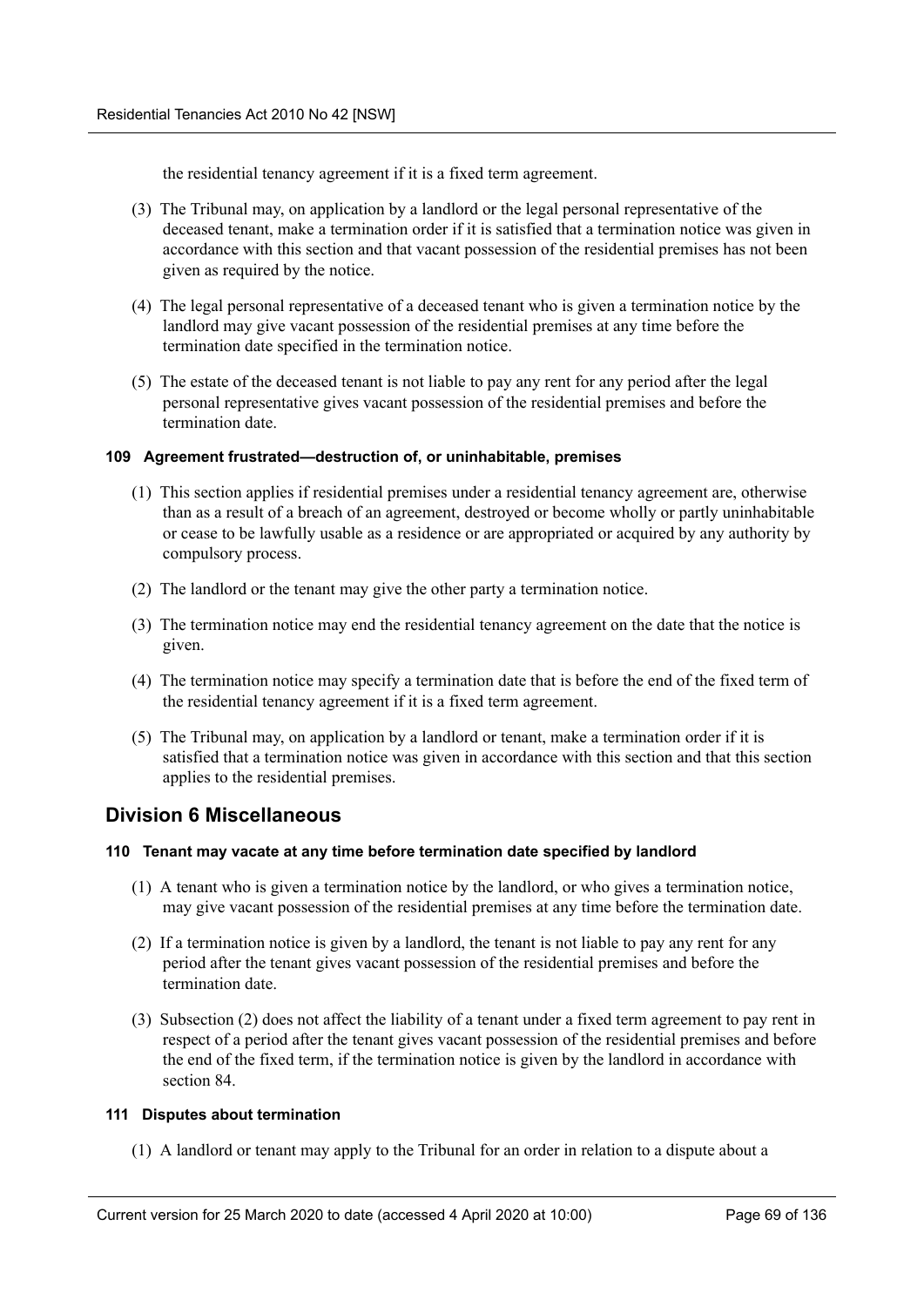termination notice.

- (2) The Tribunal may, on application by a landlord or tenant, declare that a termination notice was or was not given in accordance with this Part.
- (3) Subsection (2) does not limit any other order the Tribunal may make on an application under this section.

## **112 Withdrawal of termination notices**

The party who gives a termination notice may, at any time, revoke the notice with the consent of all other parties to the residential tenancy agreement.

### **113 Defects in termination notices**

The Tribunal may make a termination order for a residential tenancy agreement or any other order even though there is a defect in the relevant termination notice or the manner of service of the notice if—

- (a) it thinks it appropriate to do so in the circumstances of the case, and
- (b) it is satisfied that the person to whom the notice was given has not suffered any disadvantage because of the defect in the notice or service or that any disadvantage has been overcome by the order and any associated order.

## **114 Suspension of possession orders**

- (1) The Tribunal may suspend the operation of an order for possession of residential premises for a specified period if it is satisfied that it is desirable to do so, having regard to the relative hardship likely to be caused to the landlord and tenant by the suspension.
- (2) The Tribunal may impose an obligation on a tenant to pay a specified occupation fee for the period for which the order for possession is suspended.

### **115 Retaliatory evictions**

- (1) The Tribunal may, on application by a tenant or when considering an application for a termination order or in relation to a termination notice—
	- (a) declare that a termination notice has no effect, or
	- (b) refuse to make a termination order,

if it is satisfied that a termination notice given or application made by the landlord was a retaliatory notice or a retaliatory application.

- (2) The Tribunal may find that a termination notice is a retaliatory notice or that an application is a retaliatory application if it is satisfied that the landlord was wholly or partly motivated to give the notice or make the application for any of the following reasons—
	- (a) the tenant had applied or proposed to apply to the Tribunal for an order,
	- (b) the tenant had taken or proposed to take any other action to enforce a right of the tenant under the residential tenancy agreement, this Act or any other law,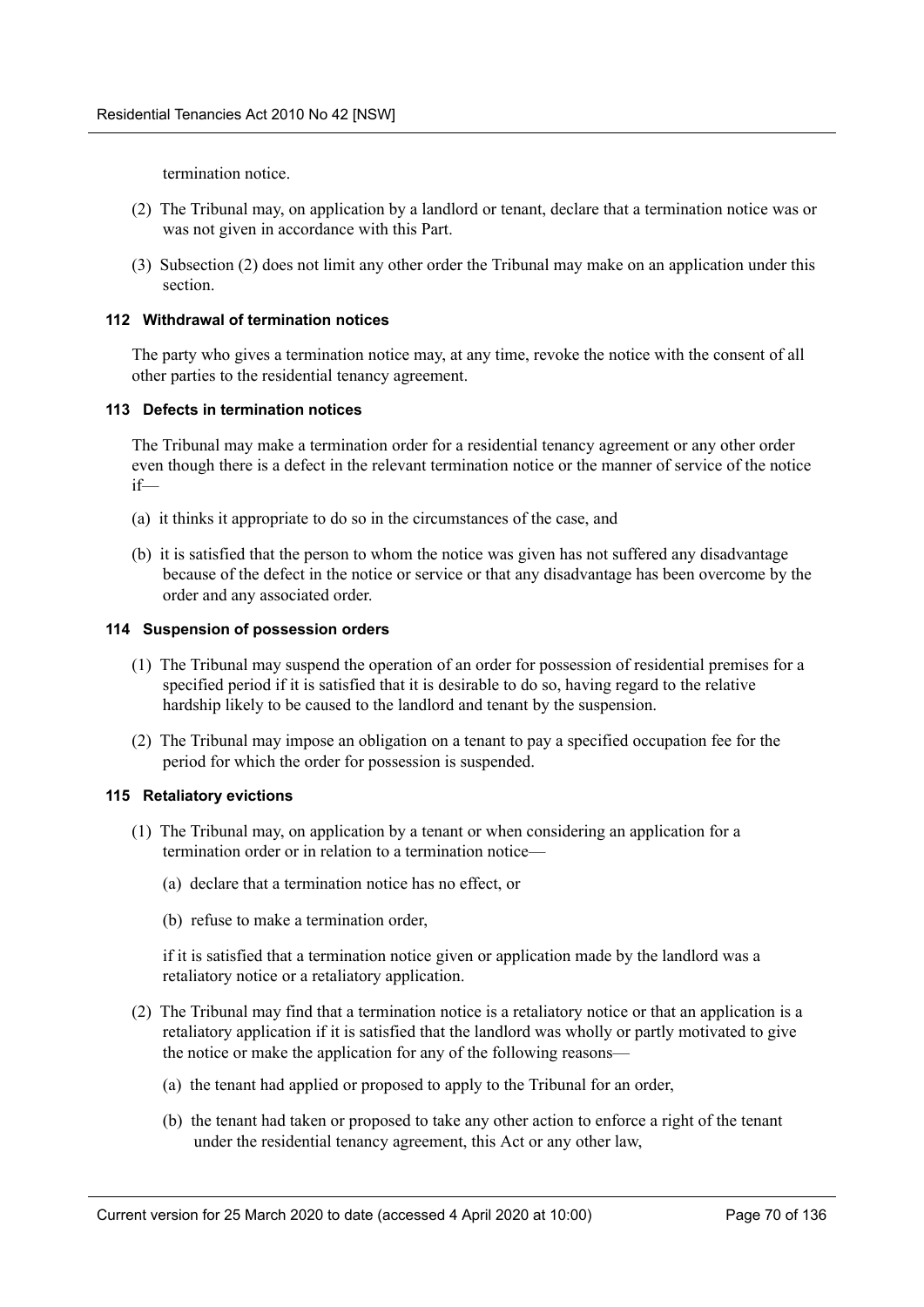- (c) an order of the Tribunal was in force in relation to the landlord and tenant.
- (3) A tenant may make an application to the Tribunal for a declaration under this section before the termination date and within the period prescribed by the regulations after the termination notice is given to the tenant.

## **116 Accrual of rent on termination**

The rent payable under a residential tenancy agreement accrues from day to day and on termination the appropriate amount is payable.

### **117 Acceptance of rent after termination notice**

- (1) A demand for, any proceedings for the recovery of, or acceptance of, rent payable under a residential tenancy agreement by a landlord does not operate as a waiver of any rights with respect to the breach of the agreement or any termination notice by the landlord on the ground of breach of the agreement.
- (2) Any such action by a landlord is not evidence of the creation of a new tenancy.
- (3) This section does not apply to a termination notice given solely on the ground of failure to pay rent.

## **118 Other notices**

To avoid doubt, a landlord or tenant who gives a termination notice may—

- (a) if the notice is revoked, give a further notice on the same or a different ground, or
- (b) if the notice is not revoked, give a further notice on a different ground.

# **Part 6 Recovery of possession of premises**

# **Division 1 Recovery of possession**

### **119 Prohibition on certain recovery proceedings in courts**

A landlord or former landlord must not commence proceedings against a tenant or former tenant of the landlord in the Supreme Court, the District Court or the Local Court to obtain recovery of possession of residential premises subject to a residential tenancy agreement.

## **120 Repossession of residential premises—offences**

- (1) A person must not enter residential premises for the purposes of taking possession of those premises before or after the end of a residential tenancy agreement unless—
	- (a) the person is acting in accordance with a warrant arising out of an order for possession of the Tribunal or a writ or warrant arising out of a judgment or order of a court, or
	- (b) the tenant has abandoned the premises or given vacant possession of the premises.

Maximum penalty—200 penalty units.

**Note.** Under section 106 a landlord may apply to the Tribunal for an order declaring that a tenant has abandoned the residential premises.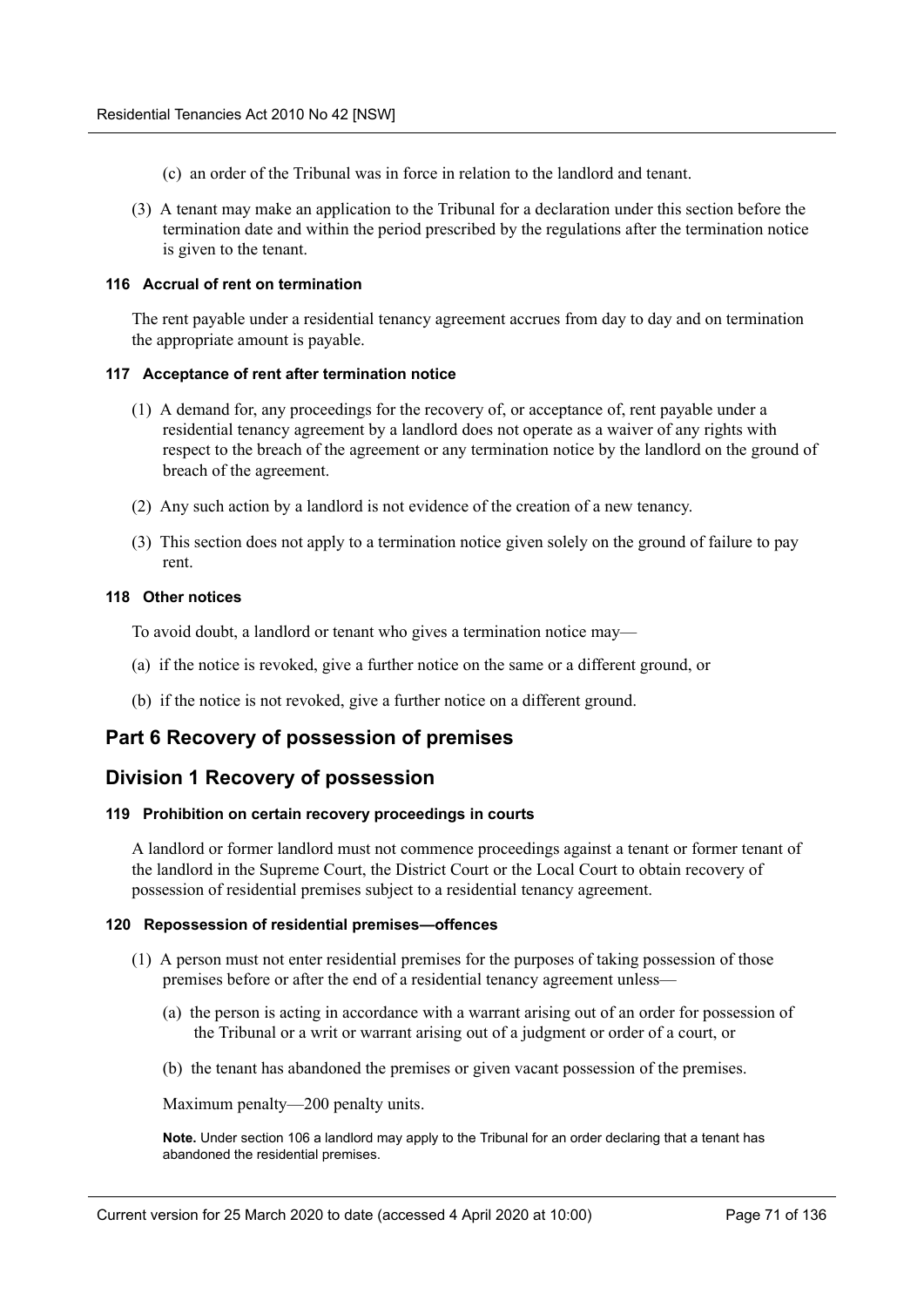- (2) A court that finds an offence under this section proven may, in addition to any other penalty it may impose, order that compensation be paid to the person against whom the offence was committed by the person who committed the offence or on whose behalf the offence was committed.
- (3) This section applies to a person who enters residential premises on his or her own behalf or on behalf of another person.

## **121 Enforcement of orders for possession**

- (1) The principal registrar of the Tribunal may, on the application of a person in whose favour an order for possession was made, issue a warrant for possession of the residential premises concerned if the principal registrar is satisfied that the order or a condition of suspension of the order has not been complied with.
- (2) An application for a warrant for possession may be made immediately, if the order for possession so provides, or not more than 30 days after the date by which vacant possession was required or within such further period as the Tribunal may permit.
- (3) Without limiting subsection (2), the Tribunal may permit an application to be made within a further period if the delay in making the application is attributable to genuine attempts by the applicant to reach agreement with the tenant for reinstatement of the tenancy.
- (4) A warrant for possession is to be in the form approved by the principal registrar of the Tribunal and must authorise a sheriff's officer to enter specified residential premises and to give possession to the person specified in the warrant.

**Note.** See section 7A of the *Sheriff Act 2005* for provisions relating to the enforcement of warrants.

### **122 Mortgagee repossessions of rented properties**

(1) **Application** This section applies if a residential tenancy agreement is terminated because the mortgagee in respect of the residential premises becomes entitled to possession of the premises and the former tenant under that agreement is given notice to vacate the premises by the Sheriff.

**Note.** The Sheriff must give the former tenant not less than 30 days to vacate the residential premises (see section 7A of the *Sheriff Act 2005*).

- (2) **Former tenant may withhold or recoup rent etc** The former tenant who is holding over after termination of the residential tenancy agreement—
	- (a) is not, during the period of 30 days following the date on which the tenant is given the notice to vacate, required to pay any rent, fee or other charge to occupy the residential premises, and
	- (b) is, if the former tenant has paid any rent in advance for any part of that period, entitled to be repaid the amount of that rent.
- (3) **Tribunal may order repayment to former tenant** The Tribunal may, on application by the former tenant, order the repayment to the former tenant of any amount referred to in subsection (2).
- (4) **Inspection of residential premises by prospective purchasers** The mortgagee (or any person acting on behalf of the mortgagee) is, during the period in which the former tenant is holding over after termination of the residential tenancy agreement, entitled to enter the residential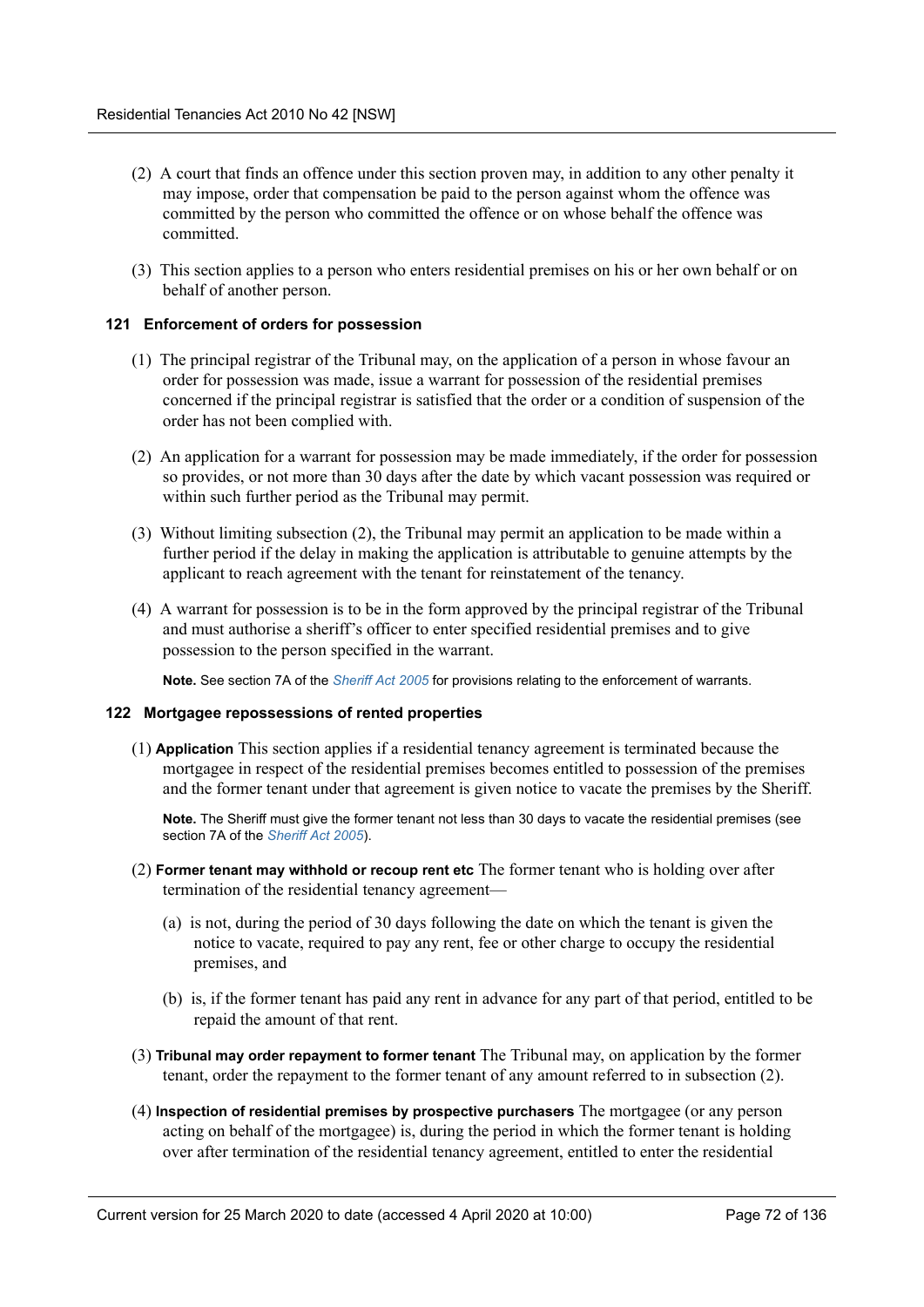premises to show the premises to prospective purchasers on a reasonable number of occasions, but only if the former tenant—

- (a) is given reasonable notice of each such occasion, and
- (b) agrees to the date and time of the inspection.
- (5) **Mortgagee not prevented from doing certain things** This section does not prevent the mortgagee from—
	- (a) taking possession of the residential premises before the date specified in the notice to vacate if the former tenant voluntarily vacates the premises before that date, or
	- (b) changing (by written notice given to the Sheriff and the former tenant) the date specified in the notice to vacate to a later date, or
	- (c) entering into a new residential tenancy agreement with the former tenant in respect of the residential premises.
- (6) **Relationship with other laws** This section has effect despite the terms of any court order, contract or other agreement.

#### **123 Liability of tenant remaining in possession after termination**

- (1) A tenant who fails to comply with an order for possession of the Tribunal is liable to pay an occupation fee to the landlord for the period the tenant remains in possession of the residential premises after the date the tenant is required to vacate the premises.
- (2) The occupation fee payable is an amount equal to the rent that would have been payable for that period if the residential tenancy agreement had not been terminated.
- (3) The amount of the occupation fee may be deducted from the rental bond paid by the tenant for the residential premises.
- (4) The Tribunal may, on application by the landlord, order the tenant to pay to the landlord an amount of occupation fee.

#### **124 Notice of proposed recovery of premises by person with superior title**

- (1) This section applies if proceedings for the recovery of possession of residential premises are commenced before a court or the Tribunal (whether under this Act or otherwise) by a person (the *plaintiff*) who is not the landlord or former landlord under the agreement.
- (2) The court or Tribunal must not give judgment or make an order for possession, unless it is satisfied—
	- (a) as to whether or not there is a person in possession of the residential premises as a tenant under a residential tenancy agreement or a former tenant holding over after termination of a residential tenancy agreement, and
	- (b) that any such person has had reasonable notice of the proceedings brought by the plaintiff.
- (3) Failure to comply with this section does not invalidate or otherwise affect the judgment or order.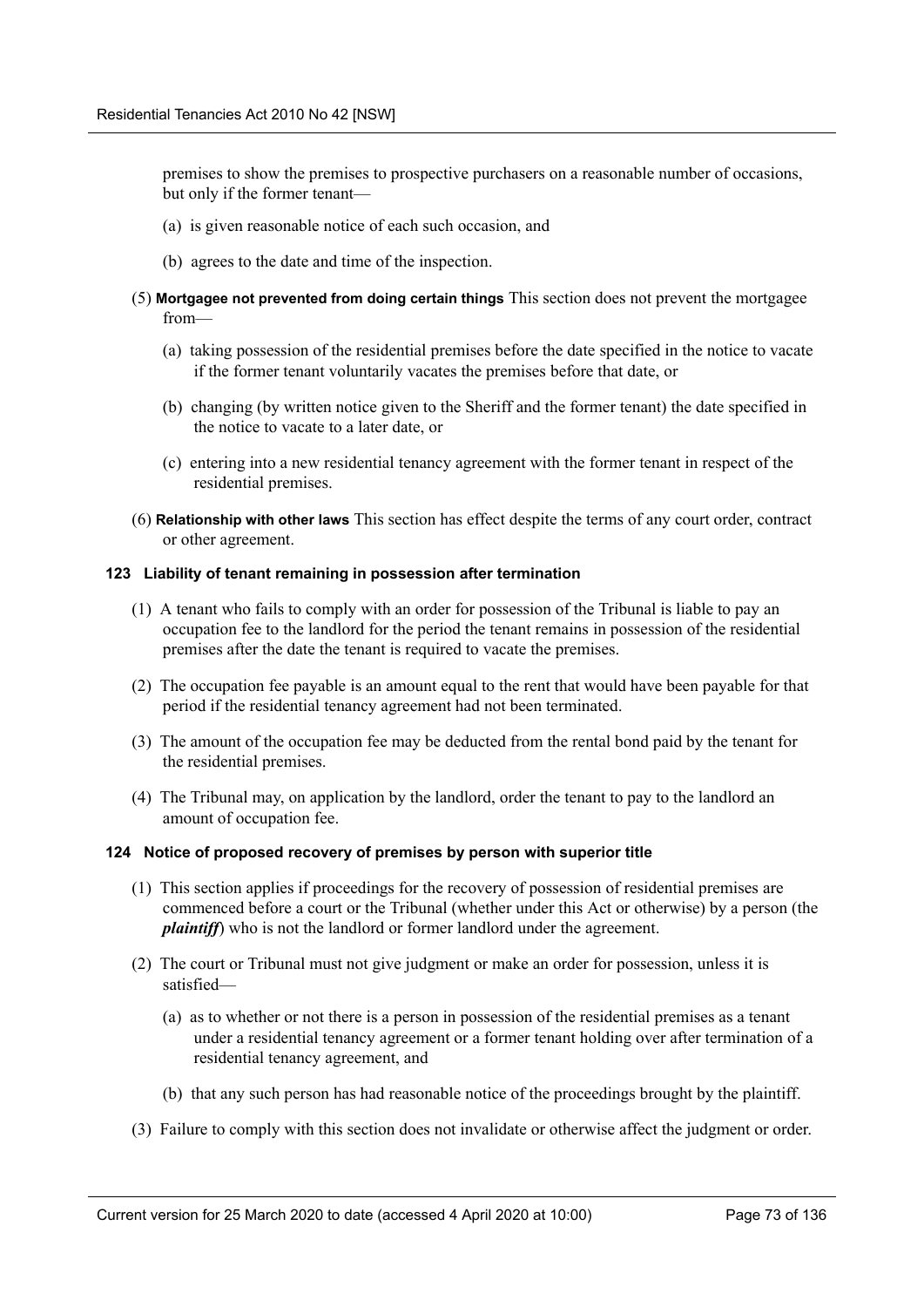#### **125 Order for tenancy against person with superior title**

- (1) This section applies if proceedings for the recovery of possession of residential premises are commenced before a court or the Tribunal (whether under this Act or otherwise) by a person (the *plaintiff*) who is not the landlord or former landlord under the agreement.
- (2) An application may be made under this section by a person who is or was, when the proceedings were commenced, in possession of the residential premises as—
	- (a) a tenant under a residential tenancy agreement, or
	- (b) a former tenant holding over after termination of a residential tenancy agreement.
- (3) The application may be made to—
	- (a) the court or Tribunal before which the proceedings are pending, or
	- (b) if the proceedings have been completed—the Tribunal,

and must be made within the period prescribed by the regulations after the applicant was given notice of the proceedings or (if no notice was given) within a reasonable time after the completion of the proceedings and before possession of the premises is recovered.

- (4) The court or Tribunal may, on such an application, and if it thinks it appropriate to do so in the special circumstances of the case, make an order vesting a tenancy over the residential premises in the applicant.
- (5) The plaintiff is to be the landlord under the tenancy and the tenancy is to be on such terms and conditions as the court or Tribunal thinks fit, having regard to the circumstances of the case.
- (6) Such an application or order may be made before possession of the premises is recovered, even though—
	- (a) notice was not given to the applicant of the proceedings brought by the plaintiff, or
	- (b) the proceedings brought by the plaintiff have been completed.

## **Division 2 Goods left on residential premises**

#### **126 Application and interpretation**

- (1) This Division (other than section 134 (2A)) applies to goods or rubbish left behind on residential premises by a tenant or an occupant of the premises after vacant possession of the premises is obtained or the premises are abandoned.
- (2) In this Division—

*disposal notice* means a notice given under section 127.

*perishable goods* means perishable goods or rubbish to which this Division applies.

#### *personal document* means—

(a) a birth certificate, passport or other identity document, or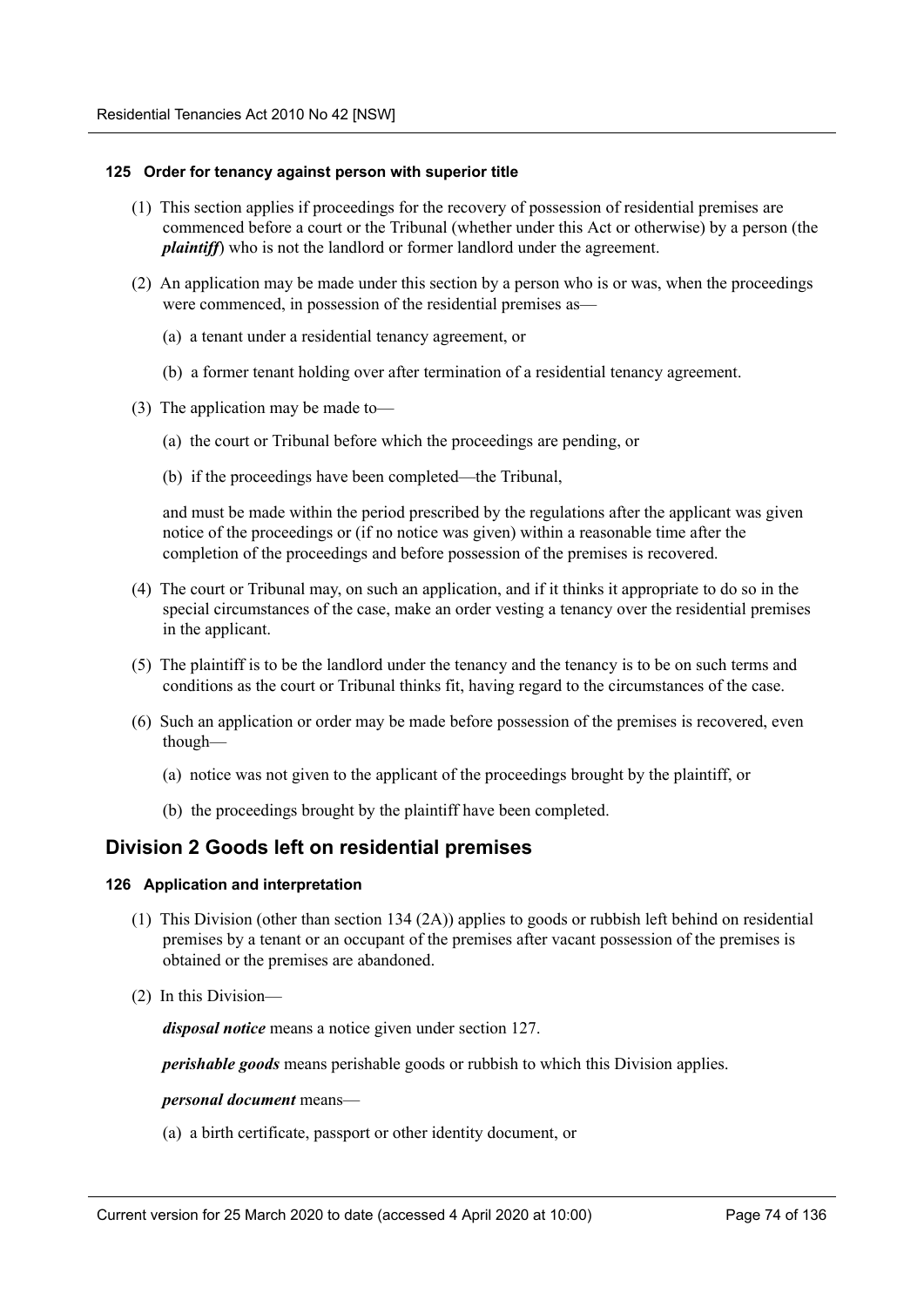- (b) bank books or other financial statements or documents, or
- (c) photographs and other personal memorabilia, or
- (d) licences or other documents conferring authorities, rights or qualifications, or
- (e) any other record, or class of record, prescribed by the regulations for the purposes of this definition.

#### **127 Disposal notices**

- (1) The landlord or landlord's agent must give the former tenant notice that the goods will be disposed of after 14 days (in the case of goods other than personal documents) or 90 days (in the case of personal documents) after the day on which the notice is given unless they are first claimed.
- (2) Notice may be given in any of the following ways—
	- (a) in writing in any manner permitted under this Act,
	- (b) by post to the former tenant or the former tenant's legal personal representative at the last forwarding address known to the landlord,
	- (c) orally in person or by telephoning the former tenant.
- (3) Notice may be given by posting a notice in a prominent position on the residential premises if the landlord is unable (for a period of more than 2 days) to give notice to the former tenant in a manner set out in subsection (2).
- (4) This section does not apply to perishable goods.

### **128 Perishable goods**

A landlord or landlord's agent may remove or otherwise dispose of goods that the landlord or landlord's agent reasonably believes are perishable goods at any time after vacant possession of the residential premises is given or the residential premises are abandoned.

## **129 Storage of goods**

The landlord or landlord's agent may remove goods from residential premises and store them in a safe place pending disposal or collection of the goods in accordance with this Division.

#### **130 Disposal of non-perishable goods (other than personal documents)**

- (1) The landlord or landlord's agent may dispose of goods (other than personal documents) in accordance with this section if the former tenant or other person entitled to possession of the goods fails to collect or make arrangements to collect the goods within 14 days of a disposal notice being given in accordance with this Division or within such further period as may be agreed.
- (2) The landlord or landlord's agent may dispose of any such goods by selling them or in any other lawful manner.
- (3) The landlord or landlord's agent must keep a record of goods disposed of under this section.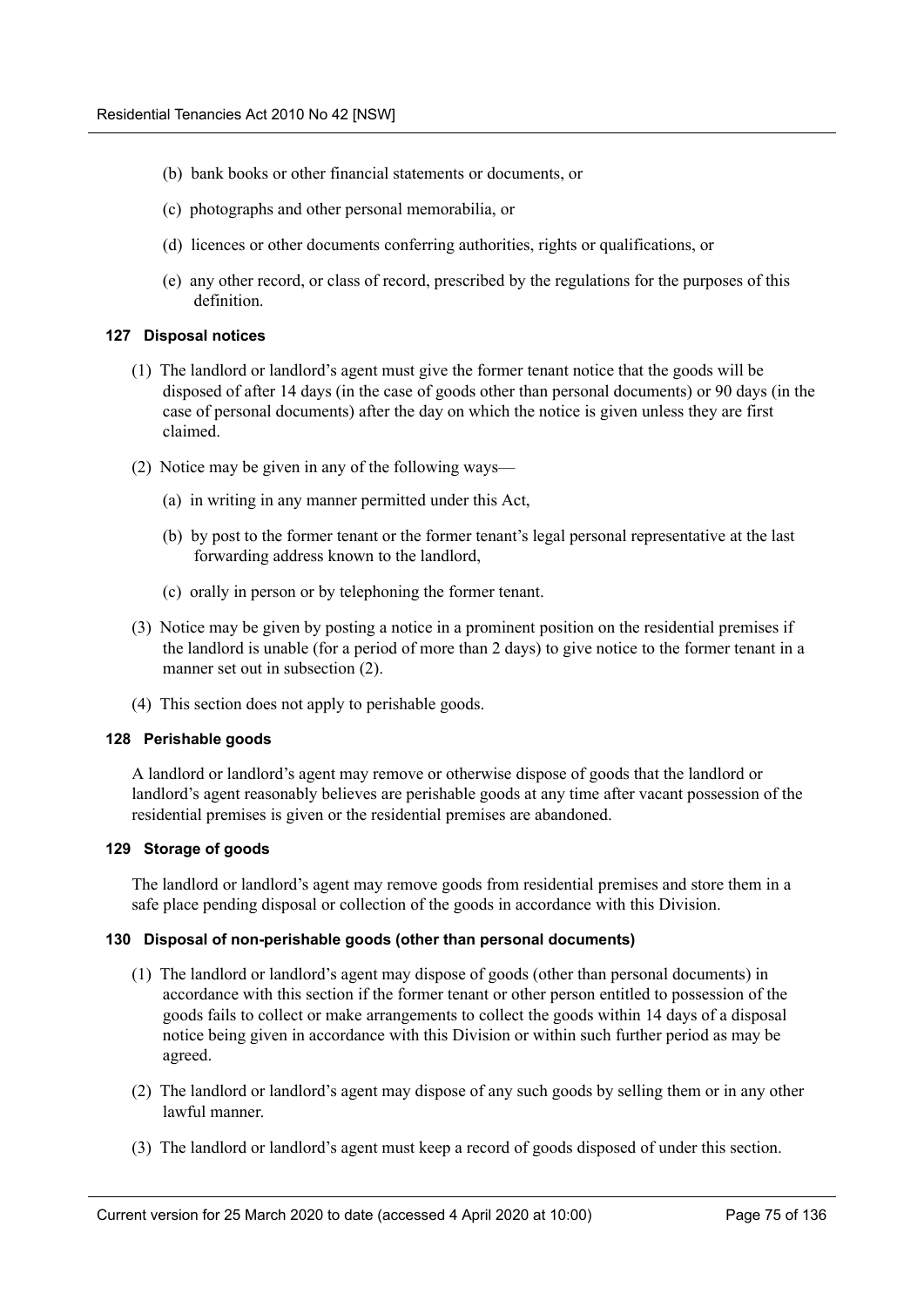- (4) A landlord or landlord's agent who sells goods under this section must, if requested to do so by the former tenant or other person entitled to possession of the goods, pay the sale proceeds to the former tenant or other person. The landlord or landlord's agent may deduct from the proceeds an occupation fee calculated in accordance with section 132 and the reasonable costs of the sale.
- (5) This section does not apply to perishable goods.

## **131 Disposal of personal documents**

- (1) The landlord or landlord's agent may dispose of goods that are personal documents in accordance with this section if the former tenant or other person entitled to possession of the documents fails to collect or make arrangements to collect the documents within 90 days of a disposal notice being given in accordance with this Division or within such further period as may be agreed.
- (2) The landlord or landlord's agent may dispose of personal documents as follows—
	- (a) by returning them to the authority that issued the documents,
	- (b) if it is not reasonably practicable to return them to that authority, in any other lawful manner that the landlord or landlord's agent thinks fit.
- (3) The landlord or landlord's agent must not dispose of personal documents in any manner that results in personal information about a tenant or other person becoming publicly available.

## **132 Collection of goods by former tenants or persons entitled to goods**

- (1) A person who is entitled to possession of goods may claim the goods at any time before they are disposed of.
- (2) The landlord or landlord's agent must deliver up the goods to a person who claims them if the landlord or landlord's agent is satisfied that the person is entitled to the goods.
- (3) The landlord or landlord's agent must not require a person who claims goods to pay any amount to obtain them, other than an occupation fee in accordance with this section.
- (4) The landlord or landlord's agent may require a former tenant or person who claims goods to pay an occupation fee for each day the goods are left on the residential premises or stored by or on behalf of the landlord, if the quantity of goods left on the premises by a former tenant or occupant is sufficient to prevent the landlord from renting the premises.
- (5) The occupation fee payable under this section—
	- (a) must not exceed an amount that is equal to the rent that would have been payable under the residential tenancy agreement for each day the goods are left on the premises or stored, and
	- (b) must not exceed, in total, the amount of rent for 14 days.
- (6) The Tribunal may, on application by a landlord or landlord's agent, order that a former tenant or person who claims goods pay to the landlord or landlord's agent an occupation fee of an amount that does not exceed the maximum amount payable under this section.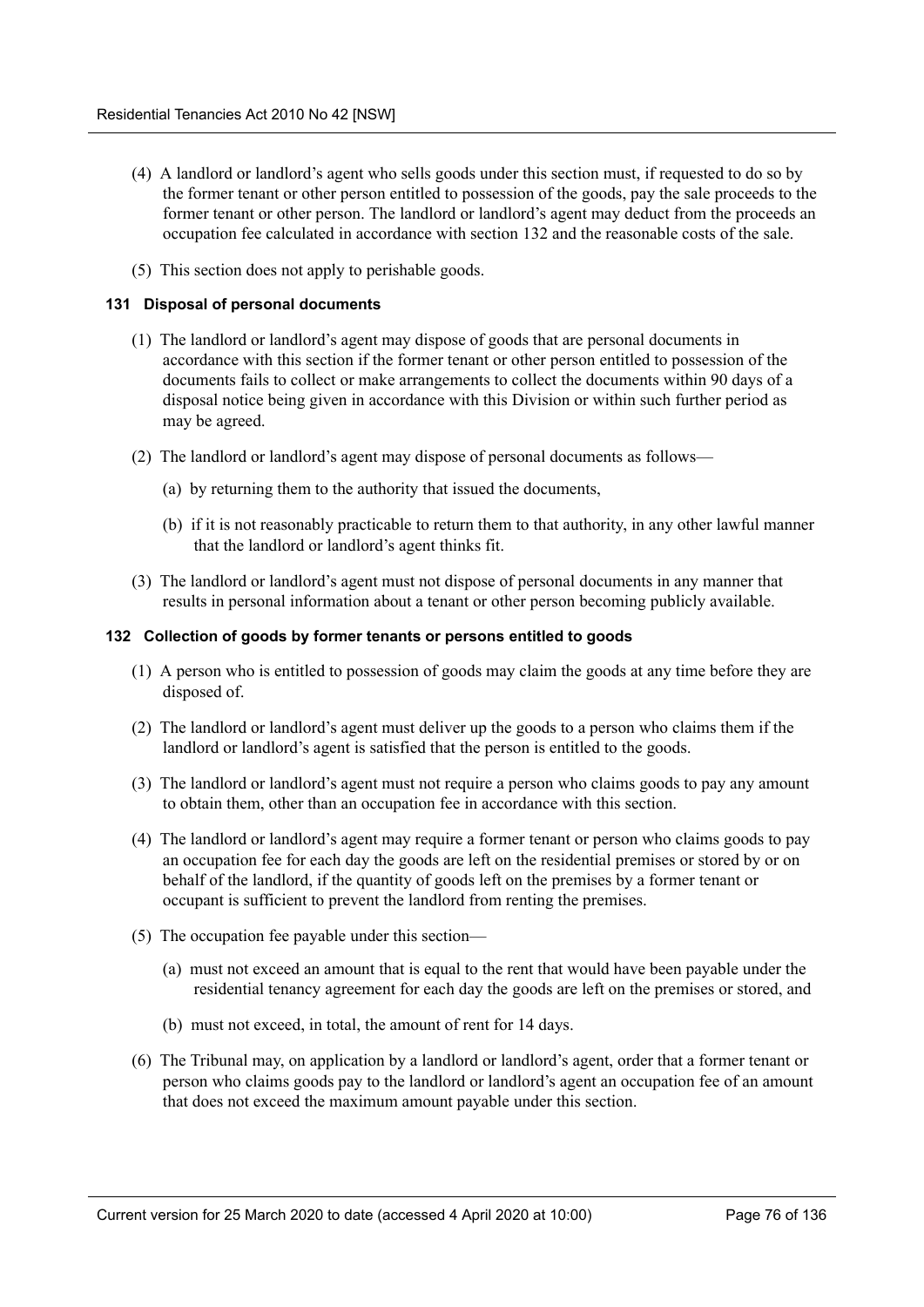#### **133 Landlord may seek Tribunal direction**

- (1) This section applies if the tenant abandons the residential premises or dies.
- (2) The Tribunal may, on application by a landlord, make any one or more of the following orders—
	- (a) an order authorising the removal or other disposal of goods,
	- (b) an order directing that notice of any action or proposed action in relation to goods be given to the former tenant, the legal personal representative of a former tenant or any other person,
	- (c) an order authorising the sale of goods,
	- (d) an order as to the manner of sale of goods,
	- (e) an order as to the payment of the proceeds of sale of goods,
	- (f) any ancillary order that the Tribunal, in the circumstances, thinks appropriate.
- (3) A landlord or landlord's agent must deal with goods in accordance with an order of the Tribunal under this section and not in accordance with the other provisions of this Division relating to disposal of goods.
- (4) This section does not apply to perishable goods.

#### **134 Orders by Tribunal relating to goods**

- (1) The Tribunal may, on application by the former tenant or a person who has an interest in goods, make any of the following orders—
	- (a) an order requiring the landlord to pay compensation for goods disposed of by the landlord or landlord's agent otherwise than in accordance with this Division,
	- (b) an order requiring the landlord to pay compensation for goods damaged after being left on the residential premises and before being claimed by the person entitled to them,
	- (c) an order that the landlord or landlord's agent deliver goods into the former tenant's or other person's possession,
	- (d) an order requiring the landlord or landlord's agent to pay the proceeds of sale, or an amount equivalent to the value of the goods, to the former tenant or person,
	- (e) any ancillary order that the Tribunal, in the circumstances, thinks appropriate.
- (2) The Tribunal may also, on an application under this section or by a landlord, order the tenant or other person to pay an occupation fee of not more than 14 days rent.
- (2A) The Tribunal may, on application by a former co-tenant, make an order requiring a tenant or co-tenant, or a tenant or co-tenant's agent, to deliver goods left behind on residential premises by the former co-tenant after the co-tenant vacated the premises (in circumstances where one or more other tenants or co-tenants continue to occupy the premises) into the former co-tenant's possession.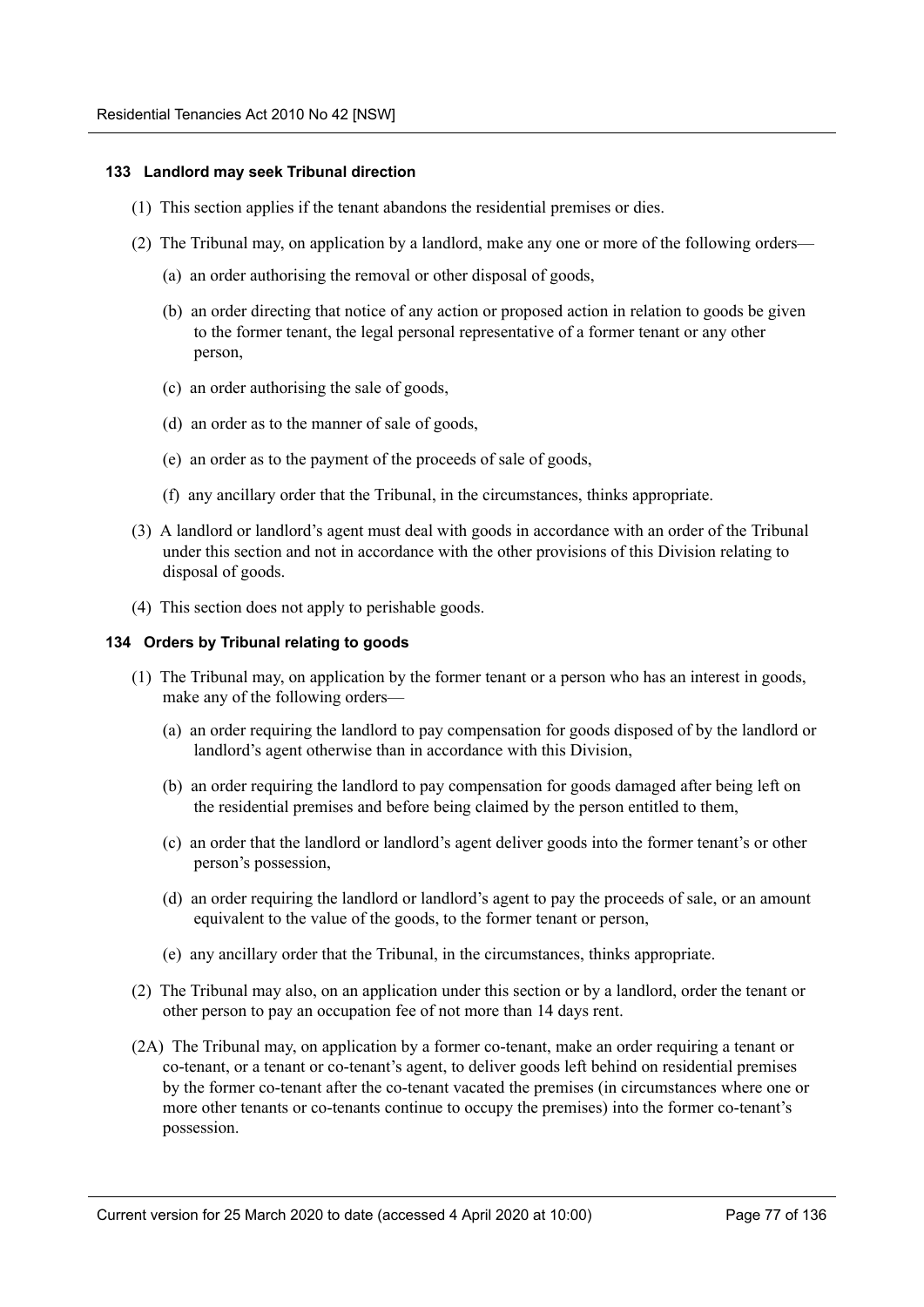(3) An application for an order under this section must be made within the period prescribed by the regulations.

#### **135 Effect of disposal of goods**

- (1) A purchaser of goods sold by a landlord or landlord's agent in accordance with this Division acquires a good title to the goods freed and discharged of any interest of the former tenant or any other person who would otherwise have an interest in the goods.
- (2) A person does not incur any liability in respect of the removal or sale or other disposal of goods in accordance with this Division or in accordance with an order of the Tribunal.

## **Part 7 Social housing tenancy agreements**

## **Division 1 Preliminary**

#### **136 Definitions**

In this Part—

*alternative premises ground* for termination of a social housing tenancy agreement—see section 148.

*appropriate Minister* means, in relation to—

- (a) the Aboriginal Housing Office or an organisation registered under Part 5 of the *Aboriginal Housing Act 1998* or a tenant of the Office or organisation, the Minister administering that Act, or
- (b) any other social housing provider or a tenant of the social housing provider, the Minister administering the *Housing Act 2001*.

*eligibility ground* for termination of a social housing tenancy agreement—see section 143.

*rent rebate* means an amount waived or remitted, in accordance with a rent rebate scheme administered by a social housing provider, from rent payable to a social housing provider.

*social housing premises* means residential premises under a social housing tenancy agreement.

*social housing provider* means any of the following—

- (a) the New South Wales Land and Housing Corporation,
- (b) the Aboriginal Housing Office,
- (c) a registered community housing provider within the meaning of the *Community Housing Providers National Law (NSW)*,
- (d) an organisation for the time being registered under Part 5 of the *Aboriginal Housing Act 1998*,
- (e) an organisation or a member of a class of organisations prescribed by the regulations.

*social housing tenancy agreement* means a residential tenancy agreement where the landlord is a social housing provider.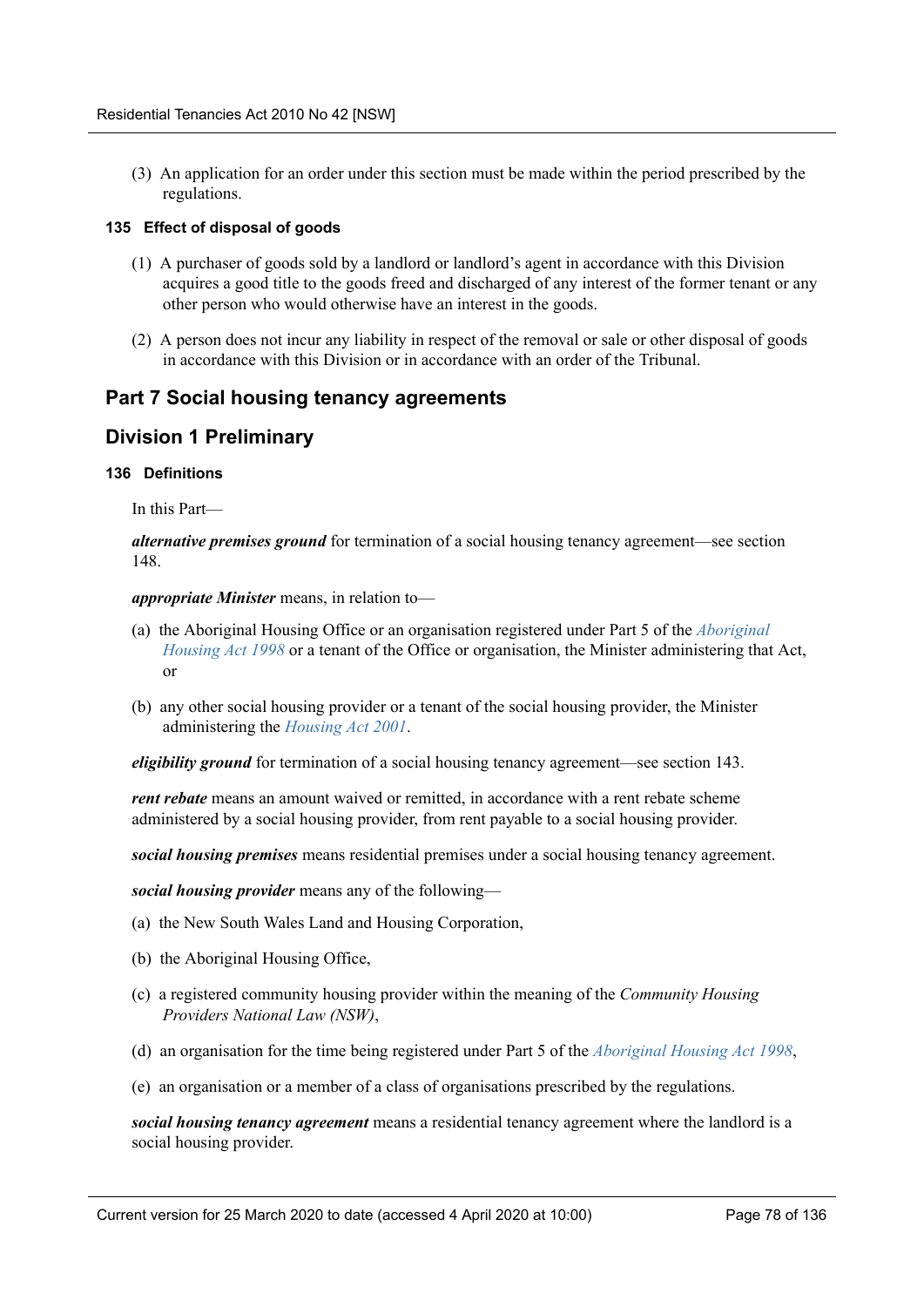## **137 Application of Part**

In the event of any inconsistency between a provision of this Part and any other provision of this Act or the regulations, this Part prevails to the extent of the inconsistency.

## **Division 2 Acceptable behaviour agreements**

#### **138 Acceptable behaviour agreements for tenants**

- (1) The New South Wales Land and Housing Corporation may, by notice in writing given to a tenant under a social housing tenancy agreement under which it is the landlord, request the tenant to give a written undertaking (an *acceptable behaviour agreement*), in the terms specified in the notice, not to engage in specified anti-social behaviour on any of the following—
	- (a) the social housing premises to which the agreement relates,
	- (b) any property adjoining or adjacent to those premises (including any property that is available for use by the tenant in common with others).
- (2) The operation of an acceptable behaviour agreement extends to the behaviour of any other person occupying (or jointly occupying) the social housing premises with the consent of the tenant (a *lawful occupier*). Accordingly, if any such lawful occupier engages in any anti-social behaviour that is specified in the agreement, the tenant is taken to have engaged in the behaviour and breached the agreement.
- (3) The Corporation may request a tenant to enter into an acceptable behaviour agreement only if the Corporation is of the opinion that, based on—
	- (a) the history of the tenancy concerned, or
	- (b) the history of any prior tenancy under a social housing tenancy agreement entered into by the tenant and the Corporation,

the tenant, or a lawful occupier of the premises to which the tenancy relates, is likely to engage in anti-social behaviour on those social housing premises or any property adjoining or adjacent to those premises (including any property that is available for use by the tenant in common with others).

- (4) In making a request that a tenant enter into an acceptable behaviour agreement, the Corporation must inform the tenant that if—
	- (a) the tenant fails or refuses to enter into an acceptable behaviour agreement as requested, or
	- (b) the tenant, after entering into such an agreement, seriously or persistently breaches the terms of the agreement,

the Corporation may give a termination notice for the tenancy agreement entered into by the Corporation and the tenant.

- (5) An acceptable behaviour agreement is of no effect unless the Corporation has complied with subsection (4) in relation to the agreement.
- (6) In this section, a reference to *anti-social behaviour* includes a reference to emission of excessive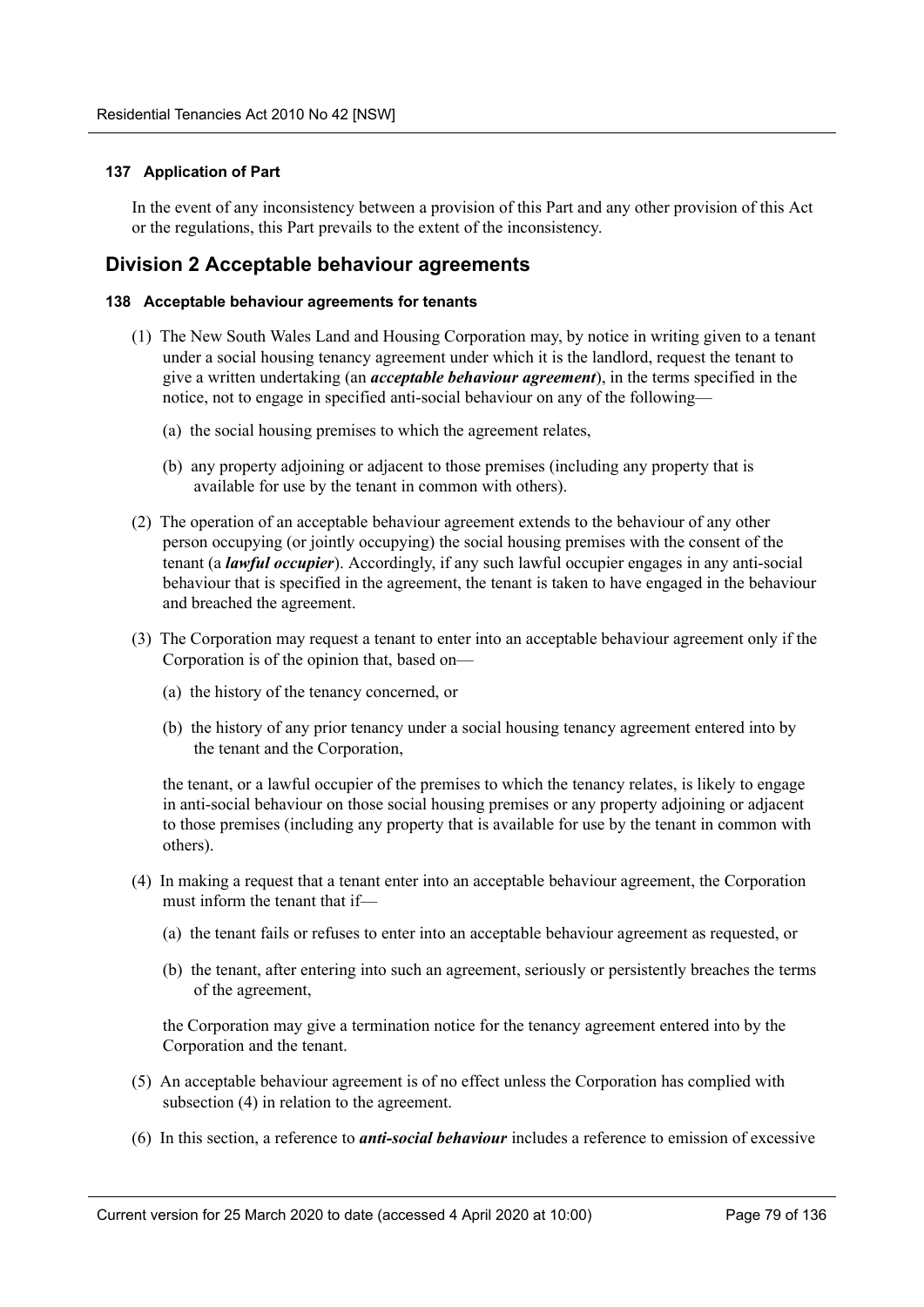noise, littering, dumping of cars, vandalism and defacing of property.

## **Division 3 Water usage charges, rent and other payments**

### **139 Social housing tenants to pay charges for water**

- (1) **Charges payable** A tenant under a social housing tenancy agreement must pay to the landlord any charges, determined in accordance with guidelines approved by the appropriate Minister, in respect of water usage by the tenant.
- (2) **Guidelines for payment of charges** The guidelines may provide for the determination of the charges by reference to any of the following—
	- (a) actual usage or estimated usage,
	- (b) the income of the tenant,
	- (c) the rent payable by the tenant (whether with or without rent rebate).
- (3) The guidelines may include other matters, including a requirement that charges in respect of water usage be paid by the tenant in advance.
- (4) The guidelines are to be made publicly available.
- (5) A copy of the guidelines is to be provided, on request, to any tenant under a social housing tenancy agreement free of charge and to other persons either free of charge or on payment of reasonable copying charges.
- (6) The guidelines may be amended or replaced from time to time.
- (7) (Repealed)

#### **140 Payment of debts by social housing tenants**

A tenant under a social housing tenancy agreement who incurs or has incurred a debt to the landlord in connection with that agreement or a prior social housing tenancy agreement—

- (a) must enter into arrangements with the landlord, in accordance with any reasonable request of the landlord, for the payment of that debt, and
- (b) must comply with those arrangements (including any such arrangement entered into during the term of a prior social housing tenancy agreement) and with any variations to those arrangements that may be agreed to by the landlord and tenant.

## **141 Cancellation or reduction of rent rebates**

- (1) A tenant under a social housing tenancy agreement whose rent rebate is cancelled may apply to the Tribunal for an order declaring that the rent payable under the agreement (or a proposed social housing tenancy agreement for premises already occupied by the tenant) is excessive.
- (2) The tenant may do so within the period prescribed by the regulations after the cancellation of the rent rebate takes effect.
- (3) This section is in addition to any other provision of this Act.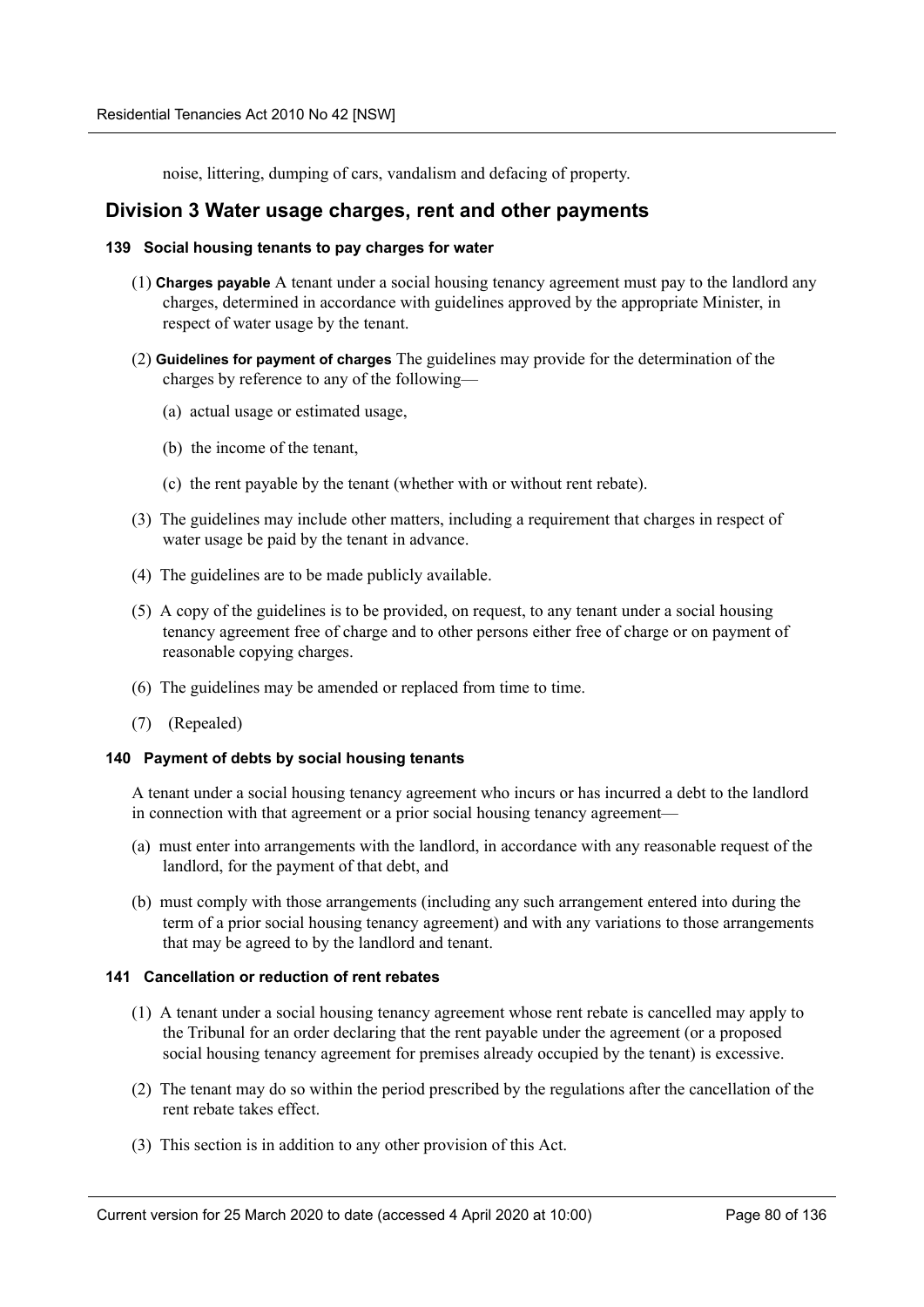**Note.** For remedies relating to excessive rents, see section 44.

## **Division 4 Fixed term agreements**

#### **142 Extension of social housing tenancies**

- (1) This section applies to a social housing tenancy agreement that is a fixed term agreement under which the landlord is the New South Wales Land and Housing Corporation or the Aboriginal Housing Office.
- (2) The landlord may, if the fixed term has ended, by written notice given to the tenant declare that the agreement is subject to a fixed term of the tenancy specified in the notice from the date specified in the notice.
- (3) At the end of any such further fixed term—
	- (a) any term of the agreement that provides for the continuation of the agreement applies, or
	- (b) section 18 applies.
- (4) A declaration may be made under this section in relation to an agreement on more than one occasion.
- (5) A tenancy that is subject to a further fixed term under this section may be terminated in accordance with this Act by the tenant (but not by the landlord) as if the social housing tenancy agreement were a periodic agreement.

## **Division 5 Termination of social housing tenancy agreements**

## **Subdivision 1 Eligibility ground**

## **143 Termination notice may be given on ground that tenant not eligible for social housing**

A landlord under a social housing tenancy agreement may give a termination notice to the tenant on the ground that the landlord has determined, as the result of an assessment carried out under this Subdivision, that the tenant is not eligible to reside in the class of social housing premises to which the agreement applies (the *eligibility ground*).

### **144 Eligibility assessments of social housing tenants**

- (1) In carrying out an assessment of the eligibility of a tenant under a social housing tenancy agreement to reside in the class of social housing premises concerned, the landlord is to apply the criteria approved by the appropriate Minister for the purposes of this section.
- (2) Any such criteria may differ from the criteria used to assess a person's eligibility to commence residing in that class of social housing premises.
- (3) The criteria used for the purposes of an assessment must not relate to whether or not the tenant has complied with any term of the agreement.
- (4) The landlord may request the tenant to provide any information that is reasonably required to enable the landlord to determine whether the tenant meets the criteria for the purposes of an assessment under this section.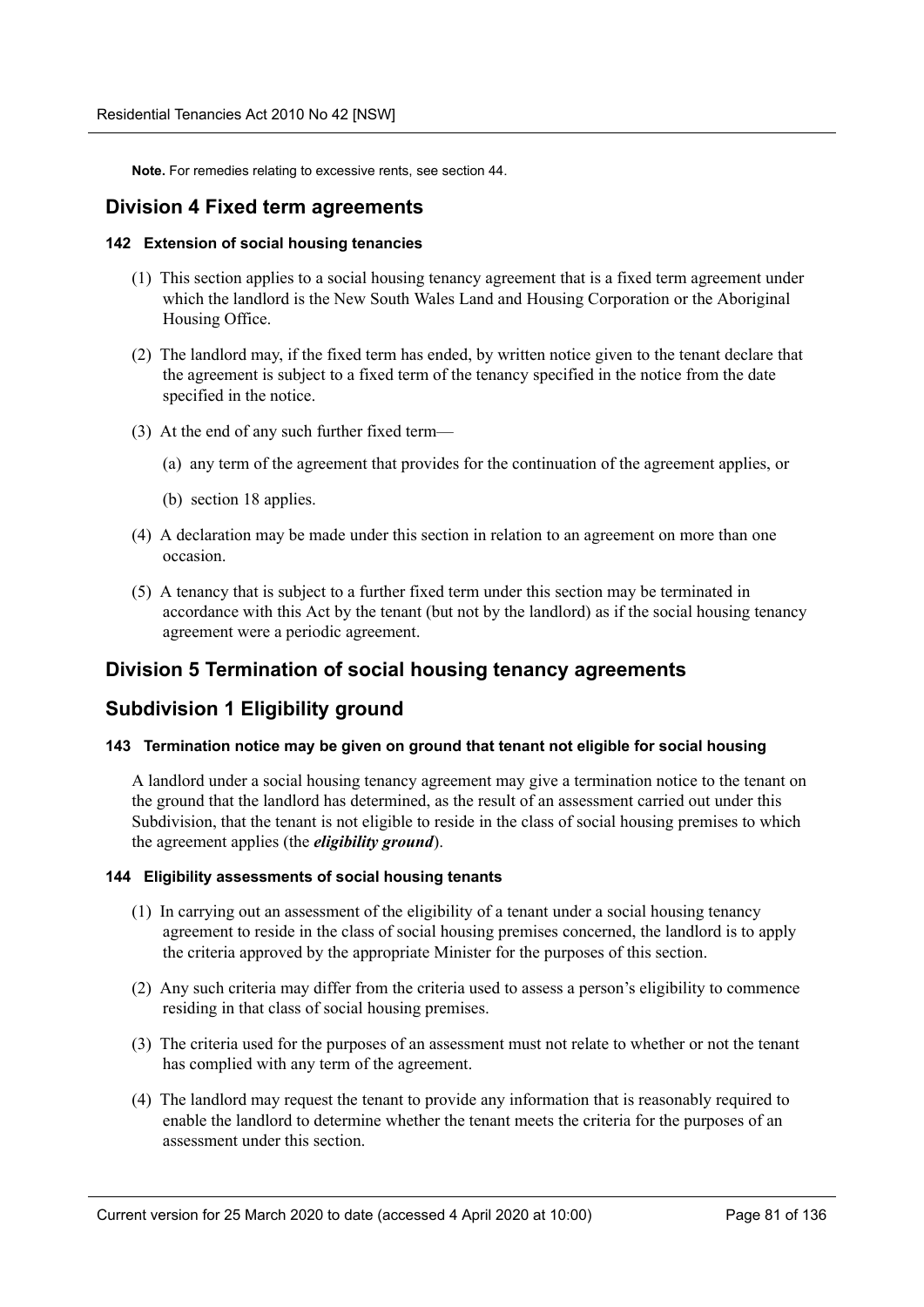- (5) If the tenant refuses to provide any such information to the landlord, the landlord may determine, without further inquiry, that the tenant is not eligible to reside in the class of social housing premises concerned.
- (6) In the case of a fixed term agreement, an assessment may not be carried out earlier than 6 months before the end of the fixed term.
- (7) The criteria referred to in this section are to be made publicly available.
- (8) A copy of the criteria is to be provided, on request, to any tenant under a social housing tenancy agreement free of charge and to other persons either free of charge or on payment of reasonable copying charges.

#### **145 Review of decision to give notice on ground that tenant not eligible for social housing**

- (1) **Notice to be given before termination notice** Before giving a termination notice to a tenant under a social housing tenancy agreement on the eligibility ground, the landlord is to advise the tenant of the decision to do so by notice in writing.
- (2) **Right to review** A notice given under this section must—
	- (a) contain particulars of the reasons why the tenant is no longer considered eligible to reside in the social housing premises, and
	- (b) state that the tenant may apply to the landlord for a review of the decision within 30 days after the notice is given and give particulars of how such an application may be made, and
	- (c) state that the tenant is entitled to make representations to the landlord in writing, or (if the tenant wishes) orally, as to why the agreement should not be terminated.
- (3) The tenant may, in accordance with the notice—
	- (a) apply to the landlord for a review of the decision, and
	- (b) make representations in writing, or (if the tenant wishes) orally, to the landlord as to why the agreement should not be terminated.
- (4) If the tenant applies to the landlord for a review under this section, the landlord is to review the decision, in accordance with any procedures approved by the appropriate Minister for the purposes of this section, and consider any representations made by the tenant.
- (5) **Decision of landlord following review** After the review is carried out, the landlord may—
	- (a) give a termination notice on the eligibility ground, or
	- (b) advise the tenant, by notice in writing, that the landlord has decided not to give the termination notice.
- (6) **Procedural fairness taken to have been observed** If the landlord complies with this section, the landlord is taken to have complied with any rules of procedural fairness required to be observed by the landlord before giving a termination notice to the tenant on the eligibility ground.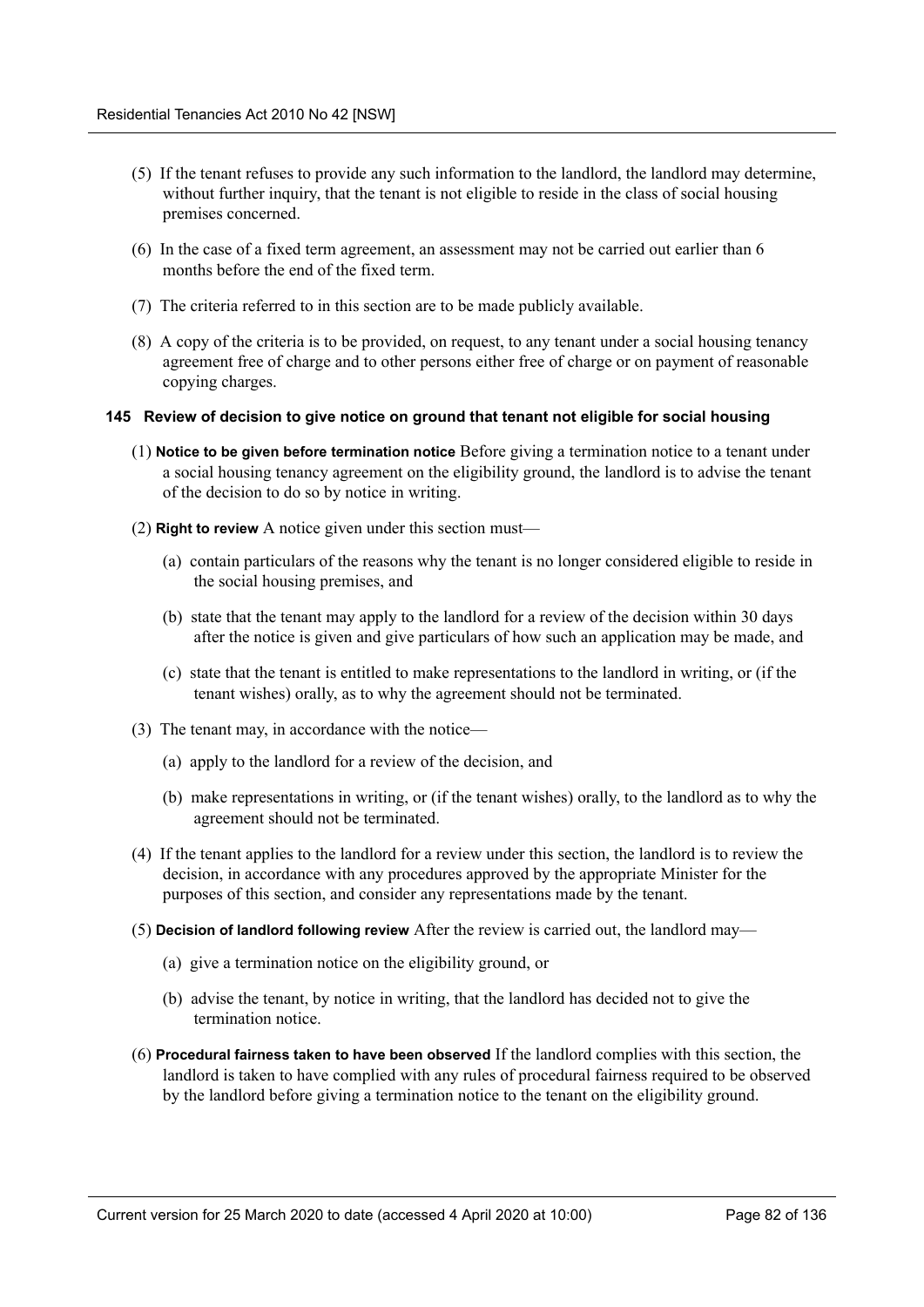## **146 Time periods to be observed in giving termination notice on ground that tenant not eligible for social housing**

- (1) A termination notice of a social housing tenancy agreement is not to be given by a landlord to a tenant on the eligibility ground before the later of the following—
	- (a) the end of the 30-day period within which the tenant may apply for a review under this Subdivision of the decision to give the termination notice,
	- (b) the end of any such review carried out in respect of that decision.
- (2) The termination notice must specify a termination date—
	- (a) in the case of a fixed term agreement—that is on or after the end of the term of the fixed term and not earlier than 60 days after the day on which the notice is given, or
	- (b) in the case of a periodic agreement—that is not earlier than 60 days after the day on which the notice is given.

#### **147 Termination by Tribunal on eligibility ground**

- (1) The Tribunal must, on application by the landlord under a social housing tenancy agreement, terminate the agreement on the eligibility ground if it is satisfied that—
	- (a) any notice required to be given, or any review required to be carried out, was given or carried out in accordance with this Subdivision before giving the termination notice on the eligibility ground, and
	- (b) a termination notice has been given in accordance with this Subdivision, and
	- (c) the landlord has determined, as a result of an assessment under this Subdivision, that the tenant is not eligible to reside in the class of social housing premises to which the agreement applies.
- (2) In deciding whether or not to make an order, the Tribunal is not to review the eligibility of the tenant to reside in the class of social housing premises to which the agreement applies.

## **Subdivision 2 Alternative premises ground**

#### **148 Termination notice may be given on ground that tenant offered alternative social housing premises**

A landlord under a social housing tenancy agreement may give a termination notice to the tenant on the ground that the landlord has offered to enter into a new social housing tenancy agreement with the tenant in respect of alternative premises to the premises the subject of the existing social housing tenancy agreement (the *alternative premises ground*) and the tenant has failed to accept, or has rejected, the offer.

#### **149 Review of decision to give termination notice on ground that tenant offered alternative social housing premises**

(1) **Notice to be given before termination notice** Before giving a termination notice to the tenant on the alternative premises ground, the landlord is to advise the tenant of the decision to do so by notice in writing.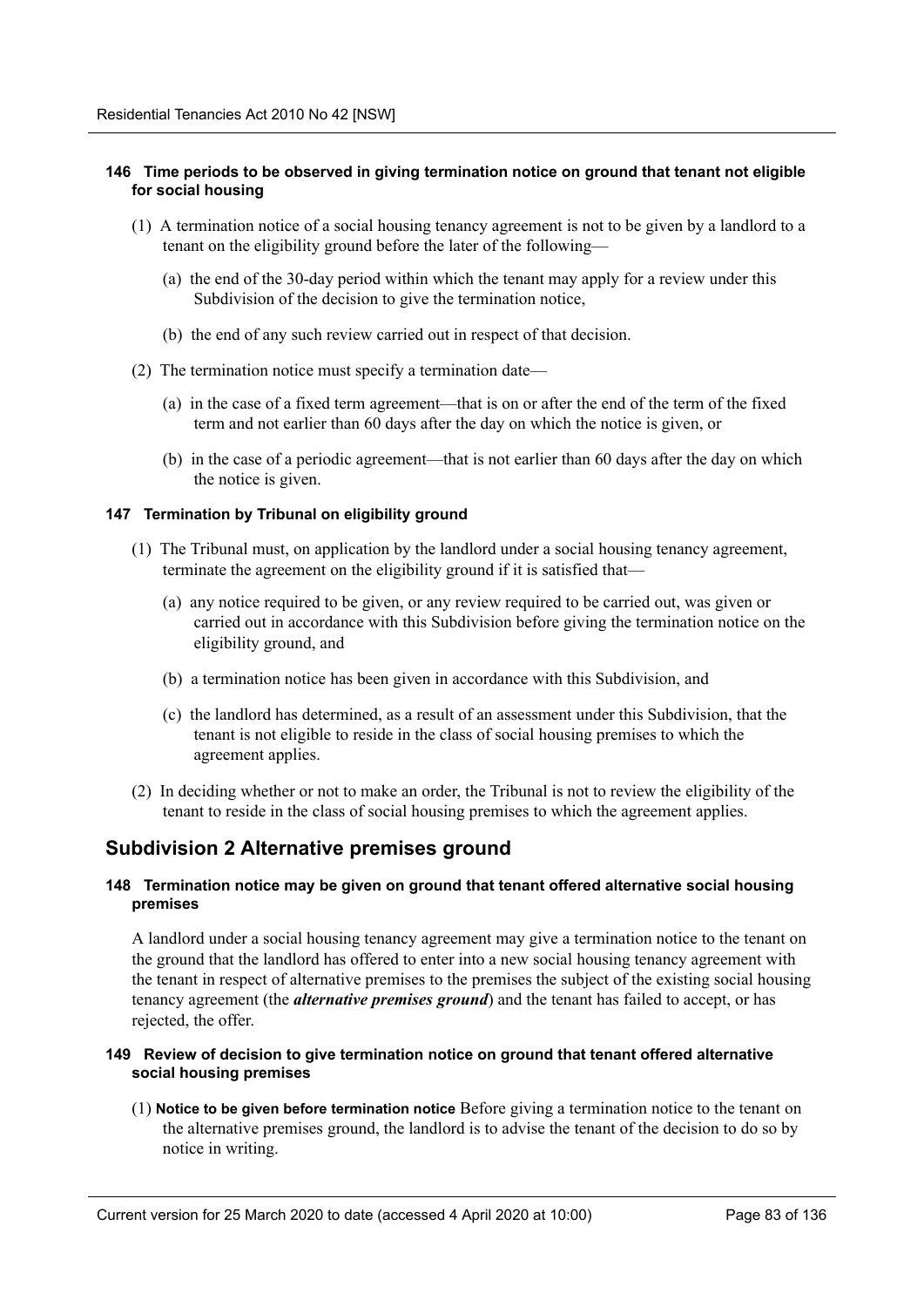- (2) The landlord may make the offer to enter into a new social housing tenancy agreement and give notice of the decision at the same time.
- (3) **Right to review** A notice given under this section must—
	- (a) contain particulars of the reasons why the landlord wishes the tenant to move to alternative premises, and
	- (b) state that the tenant may apply to the landlord for a review of the decision within 14 days after the notice is given and give particulars of how such an application may be made, and
	- (c) state that the tenant is entitled to make representations to the landlord in writing, or (if the tenant wishes) orally, as to why the existing agreement should not be terminated.
- (4) The tenant may, in accordance with the notice—
	- (a) apply to the landlord for a review of the decision, and
	- (b) make representations in writing, or (if the tenant wishes) orally, to the landlord as to why the existing agreement should not be terminated.
- (5) If the tenant applies to the landlord for a review under this section, the landlord is to review the decision, in accordance with any procedures approved by the appropriate Minister for the purposes of this section, and consider any representations made by the tenant.
- (6) **Decision of landlord following review** After the review is carried out, the landlord may—
	- (a) give a termination notice on the alternative premises ground, or
	- (b) advise the tenant, by notice in writing, that the landlord has decided not to give the termination notice, or
	- (c) make a new offer to the tenant to enter into a new social housing tenancy agreement in respect of alternative premises that differ from those the subject of the offer in respect of which the review was carried out.
- (7) **Right to second review if new offer made** If a new offer is made under subsection (6) (c), subsections  $(1)$ – $(6)$  apply in relation to giving a termination notice in connection with the new offer. Accordingly, the landlord is required to give a second notice, and the tenant is entitled to a second review, under this section. However, the landlord is not required to give any further notice, and the tenant is not entitled to any further review, under this section in relation to giving a termination notice following a second review.
- (8) **Procedural fairness taken to have been observed** If the landlord complies with this section, the landlord is taken to have complied with any rules of procedural fairness required to be observed by the landlord before giving a termination notice on the alternative premises ground.

## **150 Time periods to be observed in giving termination notice on ground that tenant offered alternative social housing premises**

- (1) A termination notice of a social housing tenancy agreement is not to be given to the tenant on the alternative premises ground before the later of the following—
	- (a) the end of the 14-day period within which the tenant may apply for any review of the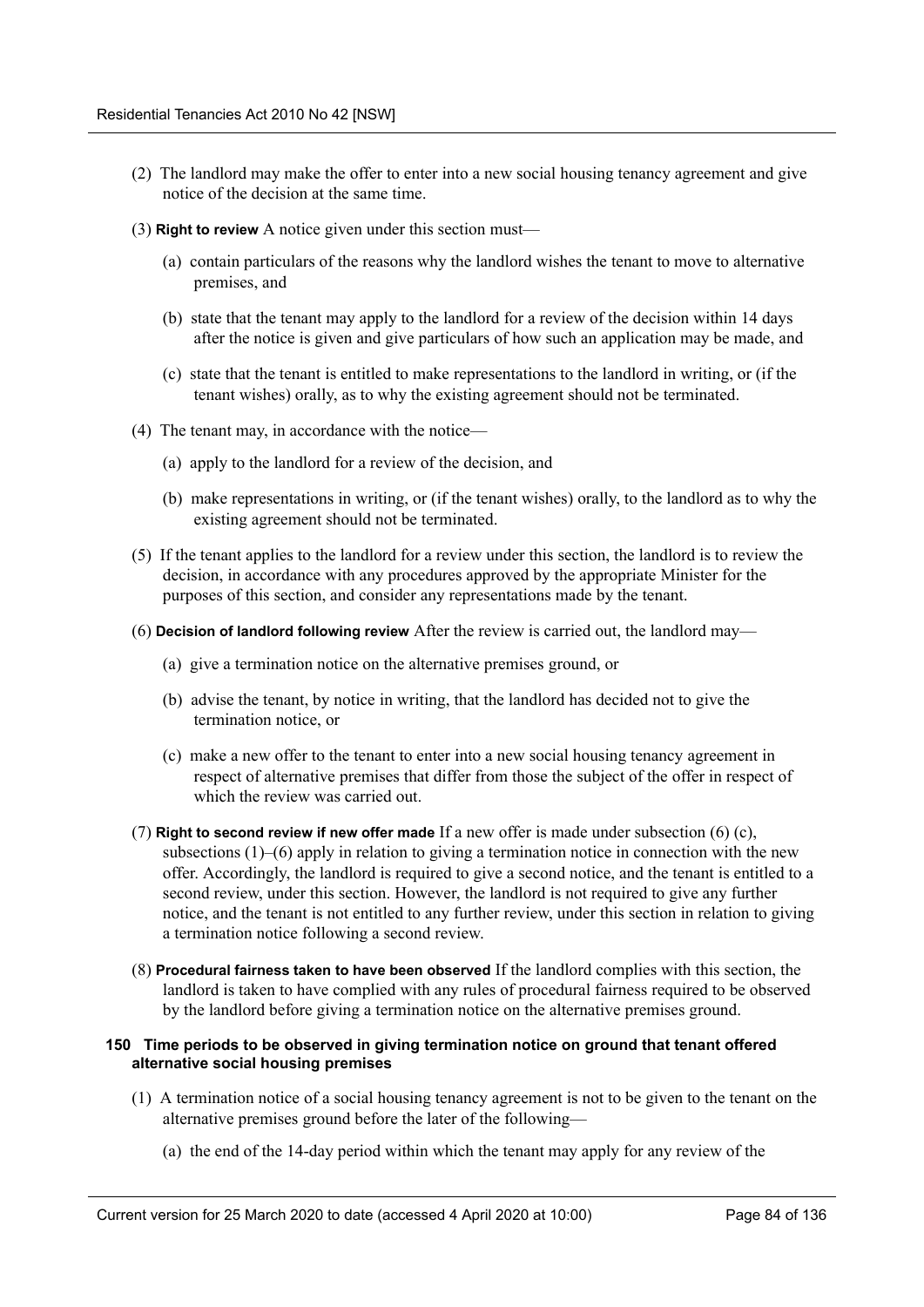decision to give the termination notice,

- (b) the end of any such review carried out in respect of that decision.
- (2) However, if the landlord and tenant enter into a new social housing tenancy agreement before the end of that 14-day period or any such review, the termination notice may be given on or after the day on which they enter into the new agreement.
- (3) The termination notice must specify a termination date that is not earlier than 30 days after the day on which the notice is given, unless it specifies an earlier day to which the tenant has consented.
- (4) The termination notice is ineffective unless the alternative premises in connection with which the termination notice is given are available for occupation no later than 7 days before the termination date.
- (5) The termination notice may specify a termination date that is before the end of the fixed term of the social housing tenancy agreement if it is a fixed term agreement.

#### **151 Termination by Tribunal on alternative premises ground**

- (1) The Tribunal must, on application by the landlord under a social housing tenancy agreement, terminate the agreement on the alternative premises ground if it is satisfied that—
	- (a) any notice required to be given, or any review required to be carried out, was given or carried out in accordance with this Subdivision before giving the termination notice on the alternative premises ground, and
	- (b) a termination notice has been given in accordance with this Subdivision, and
	- (c) the landlord has offered to enter into a new social housing tenancy agreement with the tenant in respect of alternative premises to the premises the subject of the existing agreement, and
	- (d) alternative premises (which may or may not be the same as the alternative premises in connection with which the notice was given) are available for occupation by the tenant.
- (2) In deciding whether or not to make an order, the Tribunal is not to review the landlord's reasons for making the offer concerned.

## **152 (Repealed)**

## **Subdivision 3 Behaviour ground**

## **153 Termination notice—acceptable behaviour agreements**

- (1) The New South Wales Land and Housing Corporation may give a termination notice of a social housing tenancy agreement to the tenant on either of the following grounds—
	- (a) that the tenant has failed or refused to enter into an acceptable behaviour agreement as requested by the Corporation,
	- (b) that the tenant has seriously or persistently breached the terms of an acceptable behaviour agreement.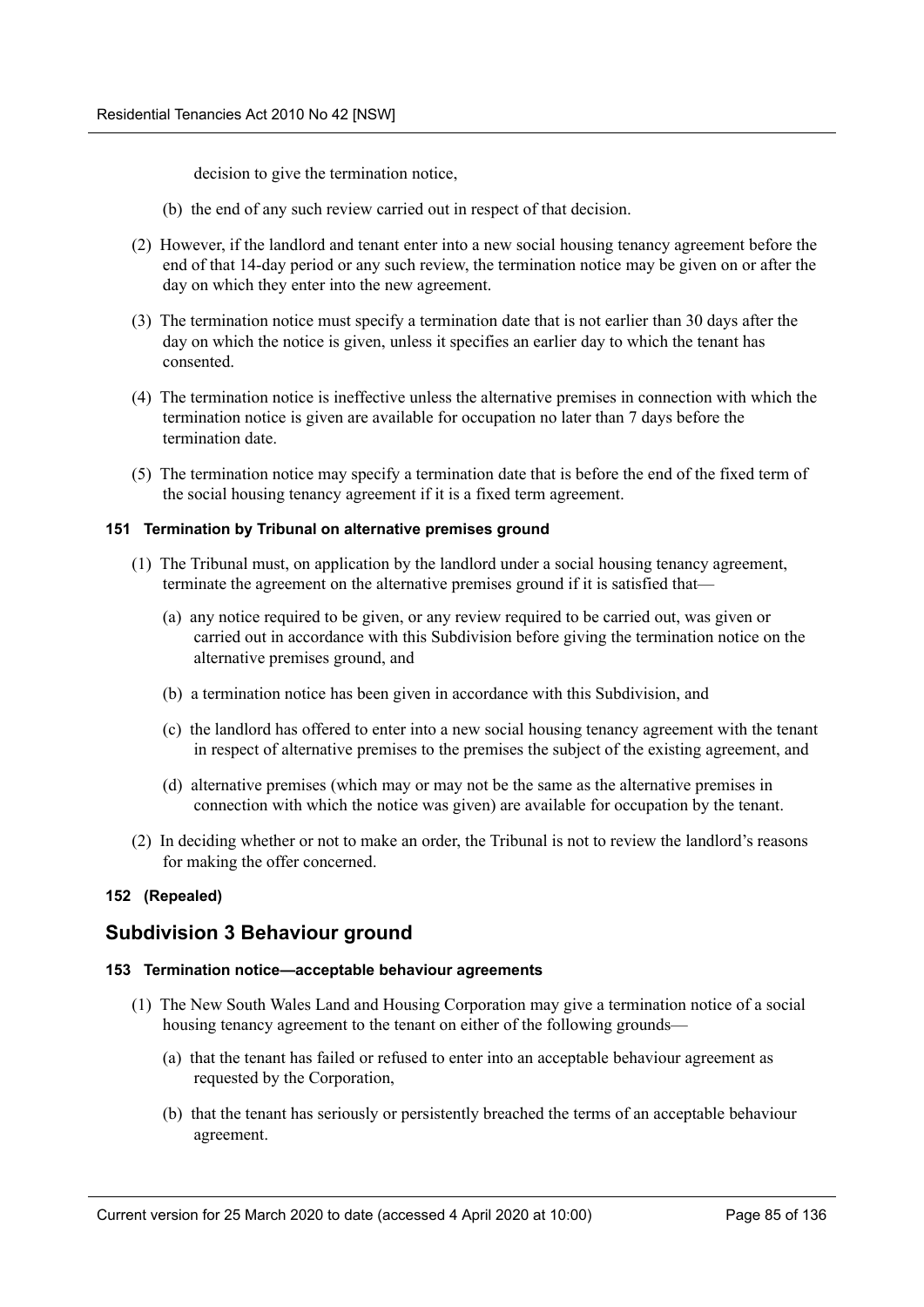- (2) The termination notice must specify a termination date that is not earlier than 14 days after the day on which the notice is given.
- (3) The termination notice may specify a termination date that is before the end of the fixed term of the social housing tenancy agreement if it is a fixed term agreement.

#### **154 Termination by Tribunal on behaviour ground**

The Tribunal may, on application by the New South Wales Land and Housing Corporation, terminate a social housing tenancy agreement if it is satisfied that a termination notice has been given in accordance with this Subdivision and the tenant—

- (a) has failed or refused to enter into an acceptable behaviour agreement as requested by the Corporation, or
- (b) has entered into such an agreement and has failed to satisfy the Tribunal that the tenant has not seriously or persistently breached the terms of that agreement.

## **Subdivision 4 Breach of agreement**

### **154A Termination notice for non-payment of amount payable on variation or cancellation of rent rebate**

If a tenant owes a landlord under a social housing tenancy agreement a debt arising under section 57 of the *Housing Act 2001* or otherwise as a consequence of the variation or cancellation of a rent rebate, sections 87, 88 and 89 apply as if the amount owed were rent and the failure to pay were a breach of the agreement.

#### **154B Tribunal must have regard to breaches of prior social housing tenancy agreements and to series of breaches**

- (1) In determining under section 87 whether to terminate a social housing tenancy agreement on the ground of a breach of the agreement by the tenant, the Tribunal must have regard to—
	- (a) any breaches by the tenant of a prior social housing tenancy agreement with the same or a different landlord, and
	- (b) whether a series of breaches by the tenant of the social housing tenancy agreement or any prior social housing tenancy agreement with the same or a different landlord justifies termination of the agreement even though, taken alone, the circumstances of each breach would not justify termination of an agreement.
- (2) This section does not limit any other matter that may be considered by the Tribunal under this Act.

#### **154C Scheme for recording strikes against tenant for breaches**

- (1) If a landlord under a social housing tenancy agreement is satisfied that a tenant has breached the agreement but is not satisfied that the circumstances of the breach taken alone justify termination of the agreement, the landlord may issue a strike notice to the tenant and record a strike against the tenant.
- (2) A strike notice—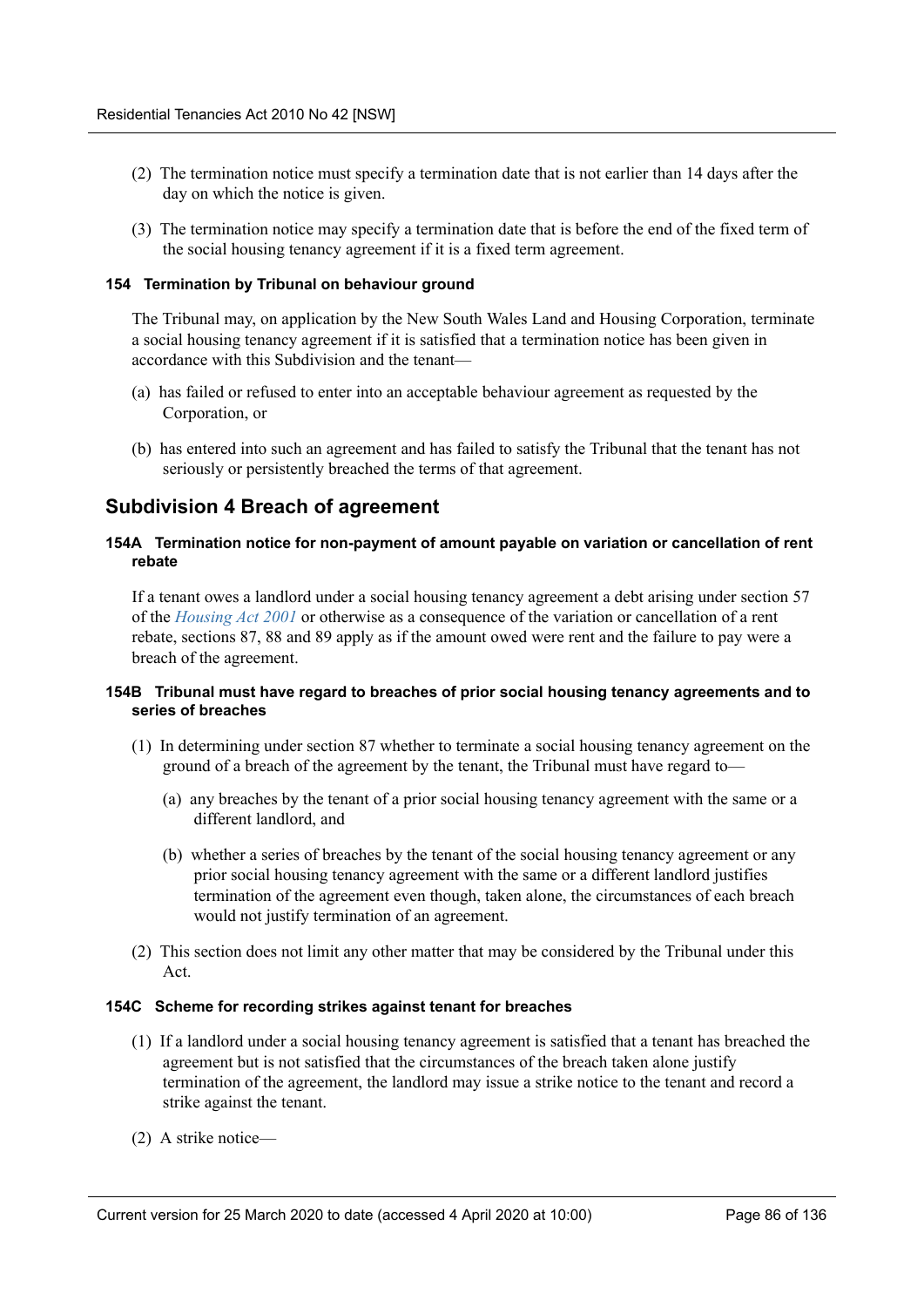- (a) must be in writing, and
- (b) must inform the tenant that a strike has been recorded against the tenant, and
- (c) must set out details of the alleged breach of the agreement for which the strike has been recorded, and
- (d) must remind the tenant of any strikes that have been recorded (and not withdrawn) against the tenant within the previous 12 months (including strikes recorded for breach of a prior social housing tenancy agreement with the same or, to the extent that relevant information is known by the landlord, a different landlord), and
- (e) must warn the tenant that, if a third strike is recorded against the tenant within 12 months, a termination notice may be given to the tenant, and
- (f) must inform the tenant that, if the tenant disagrees with the statement of details of the alleged breach of the agreement for which the strike has been recorded, or any aspect of those details, the tenant should make submissions to the landlord setting out the grounds of the disagreement, and
- (g) must specify how the submissions may be made and the date before which they must be made (being a date not less than 21 days after the date of the strike notice), and
- (h) must inform the tenant that, if the tenant does not make any such submissions, the details of the alleged breach of the agreement set out in the strike notice will be taken, in proceedings before the Tribunal, to have been conclusively proved and the tenant will not be able to challenge the accuracy of those details.
- (3) A landlord may withdraw a strike against a tenant at any time.
- (4) If, after considering submissions made by a tenant as set out in a strike notice, the landlord decides not to withdraw the strike, the landlord must give the tenant a notice in writing—
	- (a) informing the tenant of that decision and that the tenant may apply for review of the strike notice, and
	- (b) specifying how the application may be made and the date before which it must be made (being a date not less than 21 days after the date of the notice).
- (5) If an application for review of a strike notice is made by a tenant, the landlord must refer the matter to a review panel comprised of one or more persons who were not substantially involved in the process of making the decision under review and who are, in the opinion of the landlord, otherwise suitably qualified to deal with the issues raised by the application.
- (6) On a review, the review panel must consider any information submitted by the tenant and may—
	- (a) confirm the strike against the tenant, or
	- (b) require the strike against the tenant to be withdrawn.
- (7) A landlord is bound by a decision of a review panel requiring a strike against a tenant to be withdrawn.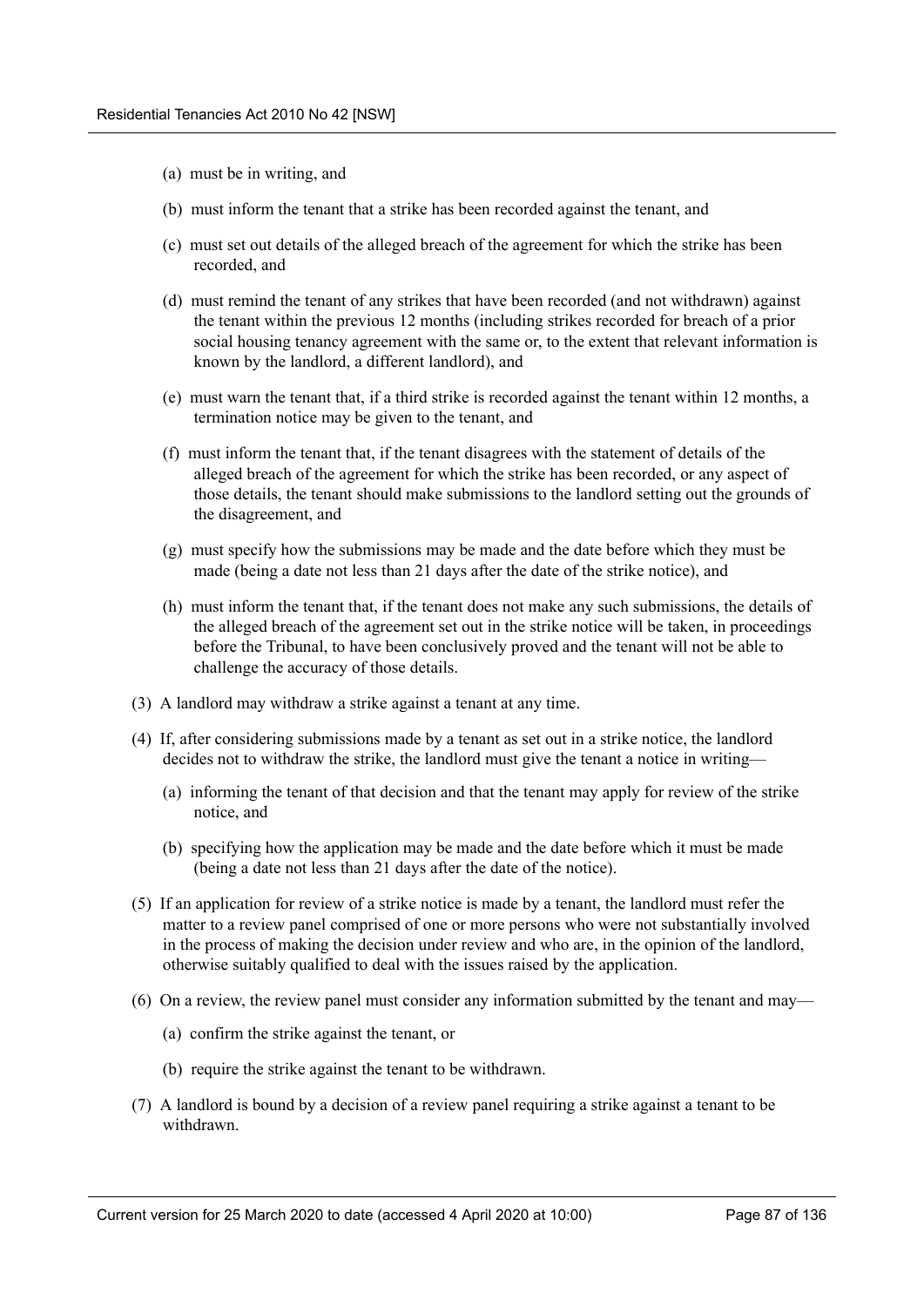- (8) A landlord must, on application by a tenant, provide the tenant with information about any strikes recorded (and not withdrawn) against the tenant (unless that information has already been provided to the tenant within the last 3 months and no further strikes have been recorded against the tenant since the information was last provided).
- (9) If 2 strikes have been recorded against the tenant within the previous 12 months and the landlord is satisfied that the tenant has breached the social housing tenancy agreement and that a further strike notice could be issued to the tenant, the landlord may—
	- (a) record a strike against the tenant without issuing a further strike notice, and
	- (b) give a termination notice under section 87 on the basis that the landlord is satisfied that a series of breaches by the tenant of the agreement or any prior social housing tenancy agreement with the same or a different landlord justifies termination of the agreement with the tenant.
- (10) The termination notice—
	- (a) must inform the tenant that a strike has been recorded against the tenant and set out details of the alleged breach of the agreement for which the strike has been recorded, and
	- (b) must remind the tenant of the details of any other strikes relied on by the landlord for giving the notice.

## **154D Tribunal required to make termination order in certain circumstances**

- (1) Subject to subsection (3), the Tribunal must make a termination order on the application of a landlord under a social housing tenancy agreement if—
	- (a) an application for the order is made under section 90 and the Tribunal is satisfied of the matters set out in section 90 (1) (b) and the injury constitutes grievous bodily harm within the meaning of the *Crimes Act 1900*, or
	- (b) an application for the order is made under section 91 and the Tribunal is satisfied of the matters set out in section 91 (1) (a), or
	- (c) an application for the order is made under section 91 and the Tribunal is satisfied that the tenant, or any person who although not a tenant is occupying or jointly occupying the social housing premises, has intentionally or recklessly caused or permitted the social housing premises or any property adjoining or adjacent to the premises (including any property that is available for use by the tenant in common with others) to be used for the purposes of—
		- (i) storing a firearm for which a licence or permit is not held under the *Firearms Act 1996*, or
		- (ii) a show cause offence within the meaning of the *Bail Act 2013*,

and the tenant or other person has been charged with an offence relating to those circumstances (whether or not the person is or has been found guilty of the offence).

(2) Subject to subsection (3), the Tribunal must make a termination order on the application of a landlord if—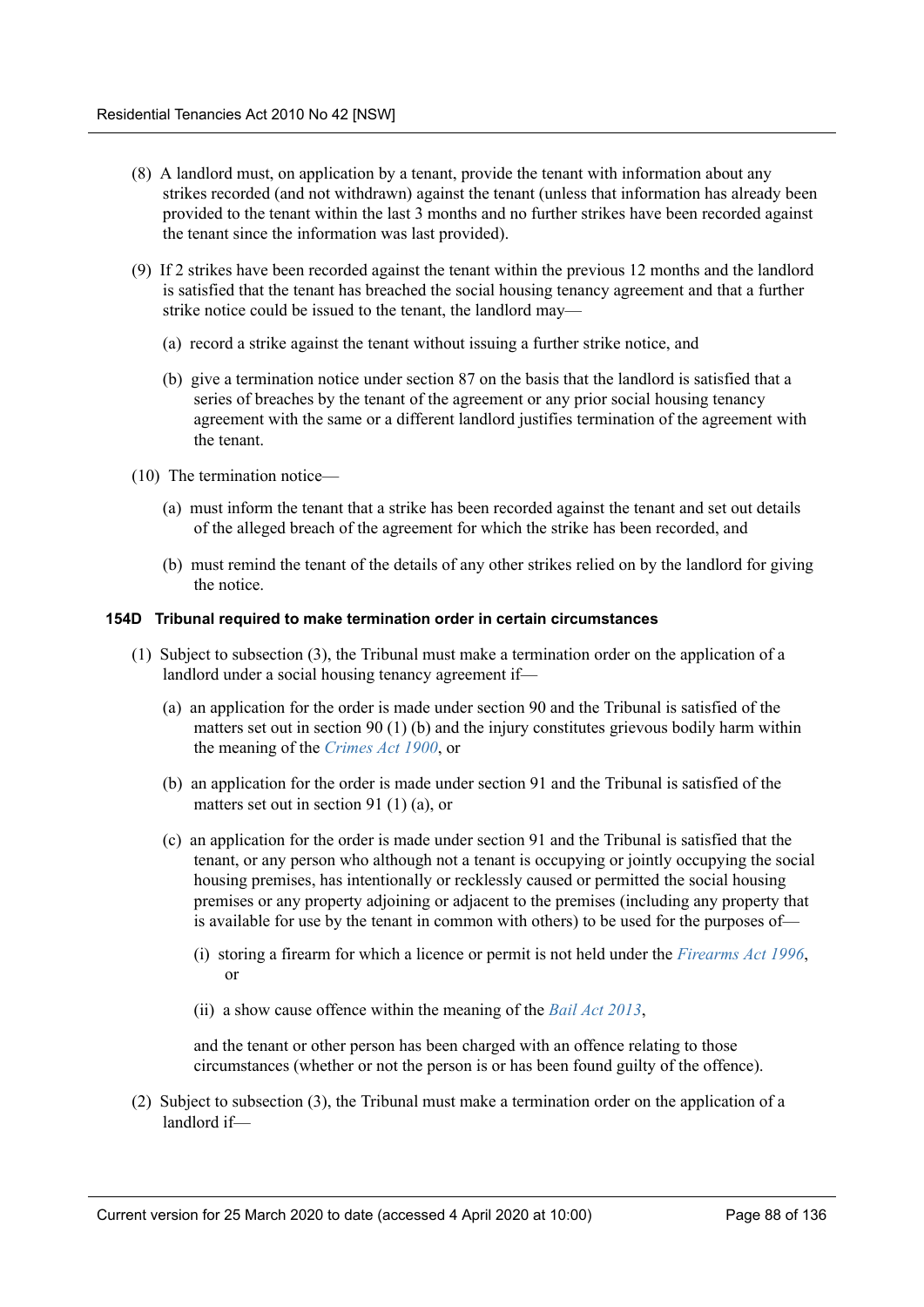- (a) an application for the order is made under section 90 and the Tribunal is satisfied of the matters set out in section 90 (1) (and subsection (1) of this section does not apply), or
- (b) an application for the order is made under section 91 and the Tribunal is satisfied that the tenant, or any person who although not a tenant is occupying or jointly occupying the social housing premises, has intentionally or recklessly caused or permitted the social housing premises or any property adjoining or adjacent to the premises (including any property that is available for use by the tenant in common with others) to be used—
	- (i) as a brothel within the meaning of the *Environmental Planning and Assessment Act 1979*, or
	- (ii) for the purposes of an offence against section 91H (Production, dissemination or possession of child abuse material) of the *Crimes Act 1900*, or
	- (iii) for the purposes of an offence against section 154G (Facilitating organised car or boat rebirthing activities) of the *Crimes Act 1900*, or
- (c) an application for the order is made under section 91 and the Tribunal is satisfied that the tenant, or any person who although not a tenant is occupying or jointly occupying the social housing premises, has intentionally or recklessly caused or permitted the social housing premises or any property adjoining or adjacent to the premises (including any property that is available for use by the tenant in common with others) to be used for any other unlawful purpose and that the use is sufficient to justify the termination.
- (3) However—
	- (a) subsection (1) (a) does not apply if the application for the termination order is based on an act of a person who although not a tenant is occupying or jointly occupying the residential premises and not on an act of the tenant, and
	- (b) subsections (1) and (2) do not apply if the Tribunal is satisfied that the termination order would be likely to result in undue hardship being suffered by a child, a person in whose favour an apprehended violence order could be made or a person suffering from a disability within the meaning of the *Anti-Discrimination Act 1977* who is occupying or jointly occupying the social housing premises, and
	- (c) subsection (2) does not apply if the tenant satisfies the Tribunal that there are other exceptional circumstances that justify the order not being made.
- (4) For the purposes of the application of section 91 (1) (b) to social housing premises under this section—
	- (a) the reference to residential premises in section 91 (1) (b) is to be taken to be a reference to the social housing premises or any property adjoining or adjacent to the premises (including any property that is available for use by the tenant in common with others), and
	- (b) if the Tribunal is satisfied that an offence of a kind referred to in subsection (1) (c) or (2) (b) has been committed by a person on the social housing premises or any property adjoining or adjacent to the premises (including any property that is available for use by the tenant in common with others), the Tribunal must assume that—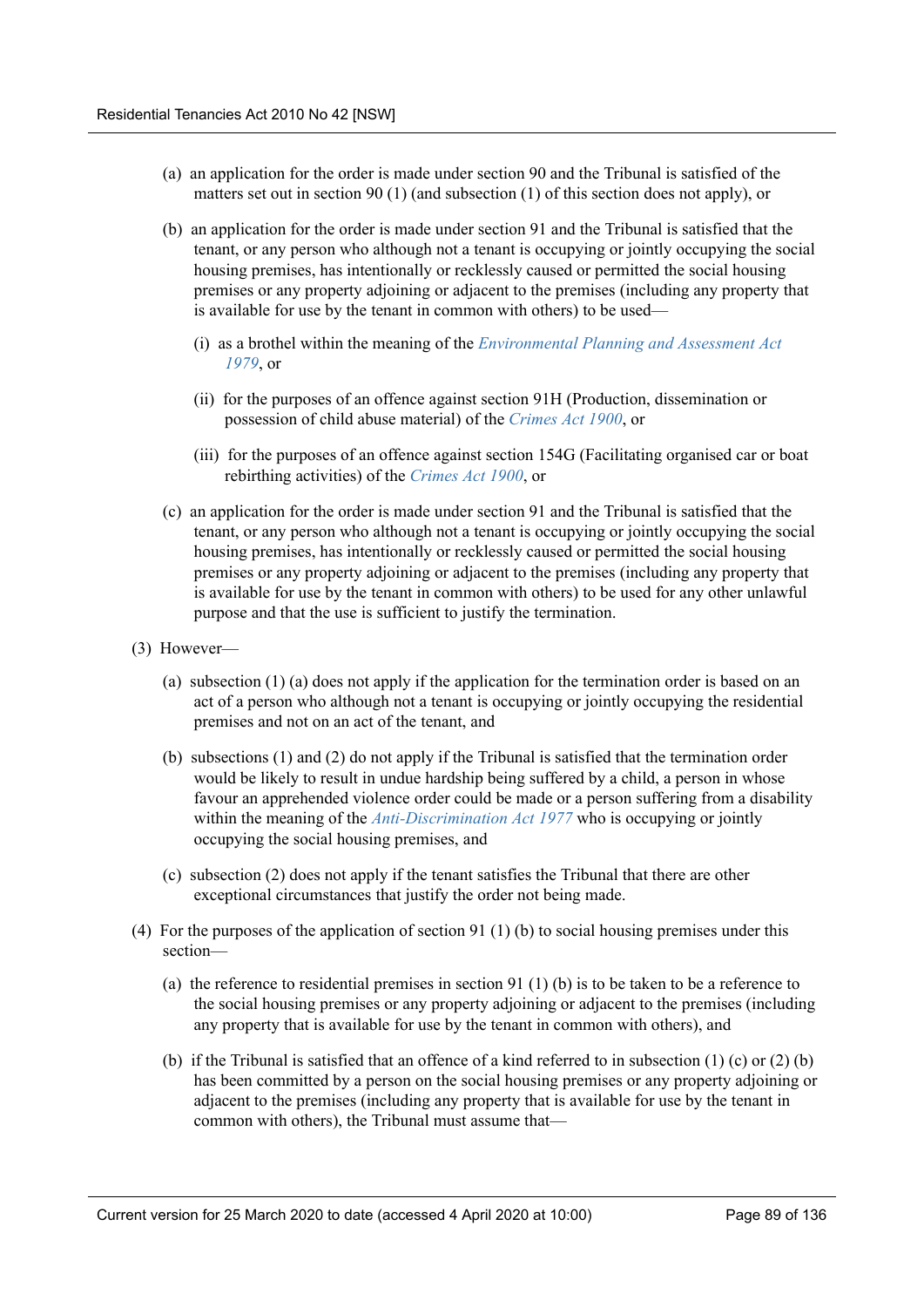- (i) the premises or property has been used for an unlawful purpose, and
- (ii) the use is sufficient to justify termination of the agreement.
- (5) If the Tribunal does not make a termination order as a consequence of subsection (3), the Tribunal must provide written reasons for the decision.

#### **154E Exercise of discretion to make termination order**

- (1) In considering whether to make a termination order for a social housing tenancy agreement, the Tribunal must have regard to the following—
	- (a) the effect the tenancy has had on neighbouring residents or other persons,
	- (b) the likelihood that neighbouring residents or other persons will suffer serious adverse effects in the future if the tenancy is not terminated,
	- (c) the landlord's responsibility to its other tenants,
	- (d) the history of the current tenancy and any prior tenancy arising under a social housing tenancy agreement with the same or a different landlord,
	- (e) whether the tenant, wilfully or otherwise, is or has been in breach of an order of the Tribunal.
- (2) This section does not limit any other matter that may be considered by the Tribunal under this Act.

#### **154F Neighbourhood impact statement**

- (1) If the Tribunal finds that a tenant under a social housing tenancy agreement has breached the agreement and the Tribunal is considering whether to make a termination order, the Tribunal is to give the landlord an opportunity to submit a neighbourhood impact statement and is to have regard to any such statement that is submitted.
- (2) A neighbourhood impact statement—
	- (a) is a summary of statements made by neighbouring residents or other persons relevant to the requirement for the Tribunal to have regard to the effect the tenancy has had on them, and
	- (b) should not identify the neighbouring residents or other persons.
- (3) Every effort must be made in the proceedings to ensure that information tending to identify a neighbouring resident or other person who has made a statement that is summarised in a neighbourhood impact statement is not disclosed in the proceedings without the consent of that person.

## **Subdivision 5 Miscellaneous**

#### **154FA Termination by Tribunal in certain cases of tenant fraud**

(1) This section applies to social housing tenancy agreements under which the landlord is the New South Wales Land and Housing Corporation.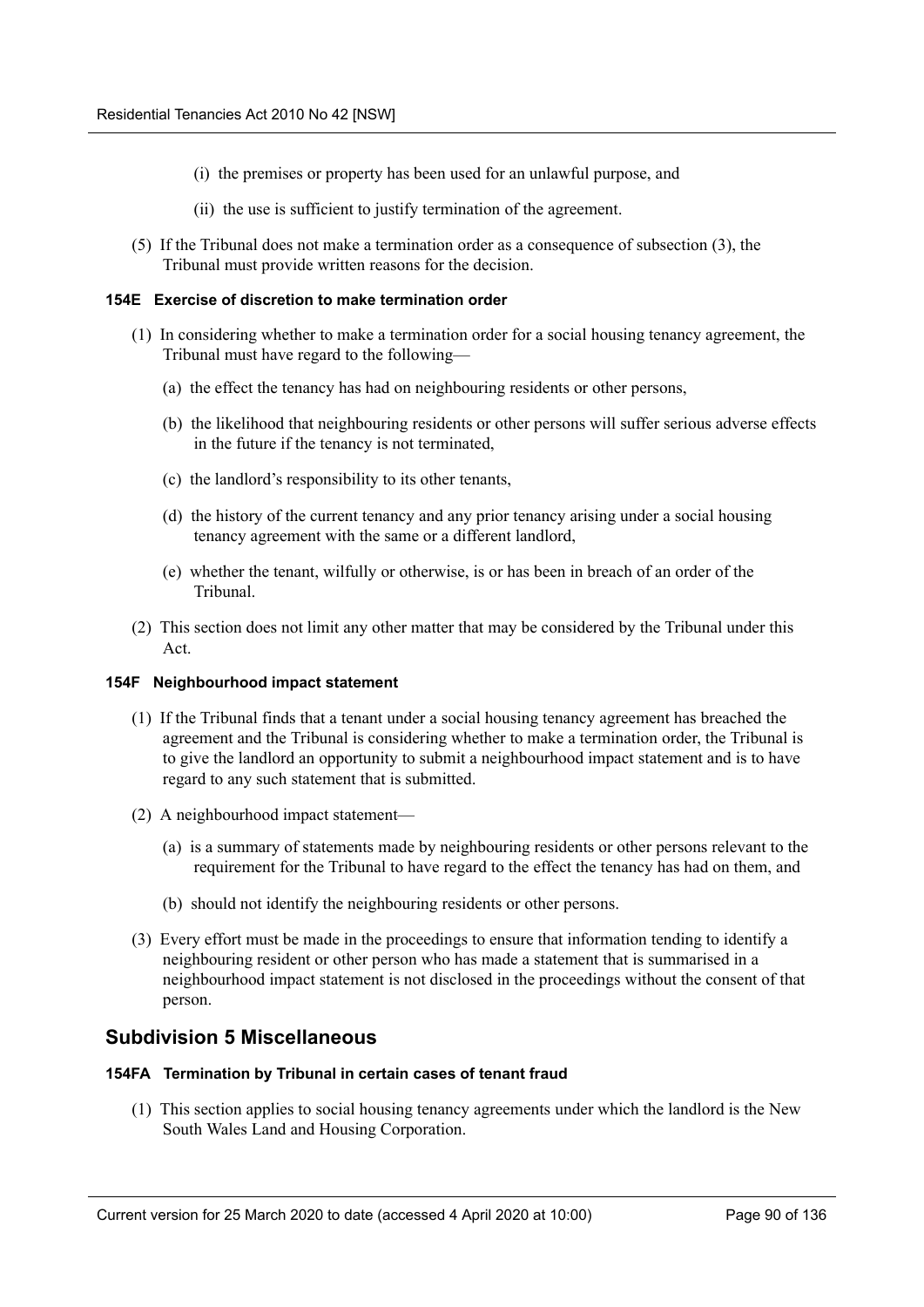- (2) The Tribunal must, on application by the landlord, make a termination order if it is satisfied that the tenant has been found guilty of an offence under section 69 or 69A of the *Housing Act 2001*.
- (3) Before making an application, the landlord must advise the tenant, by notice in writing, of the decision to do so and the grounds on which the application is to be made. However, the landlord may make an application under this section without giving the tenant a termination notice.
- (4) The Tribunal may make a termination order under this section that takes effect before the end of the fixed term if the social housing tenancy agreement is a fixed term agreement.
- (5) The Tribunal is not required to make a termination order under this section if the tenant satisfies the Tribunal that there are exceptional circumstances that justify the order not being made.
- (6) If the Tribunal does not make a termination order as a consequence of subsection (5), the Tribunal must provide written reasons for the decision.

#### **154G Order for possession**

- (1) If an order is made for termination of a social housing tenancy agreement, the order for possession must not specify a day that the order for possession is to take effect that is later than 28 days after the day on which the termination order is made unless the Tribunal is satisfied that there are exceptional circumstances justifying a later day.
- (2) The order for possession cannot be suspended for a period that would result in it taking effect later than 28 days after the day on which the termination order was made unless the Tribunal is satisfied that there are exceptional circumstances justifying a longer period of suspension.

#### **155 Operation of Division**

This Division is in addition to, and does not limit, any other right conferred on a landlord of a social housing tenancy agreement as a landlord under any other provision of this Act.

## **Division 6 Exemption**

#### **156 Head leases involving social housing providers**

- (1) A residential tenancy agreement is exempted from the operation of this Act if—
	- (a) under the agreement, the landlord is a social housing provider (the *head landlord*) who lets the premises to a tenant who is a social housing provider, and
	- (b) the agreement is in writing and the agreement states that this section applies to the agreement.
- (2) If the tenant ceases to be a social housing provider during the currency of the term of the residential tenancy agreement, the exemption under this section does not cease to have effect until 6 months after the date the tenant ceases to be a social housing provider.

## **Division 7 Evidentiary certificates**

#### **156A Evidentiary certificate for strike notice**

(1) In proceedings before the Tribunal, a landlord under a social housing tenancy agreement may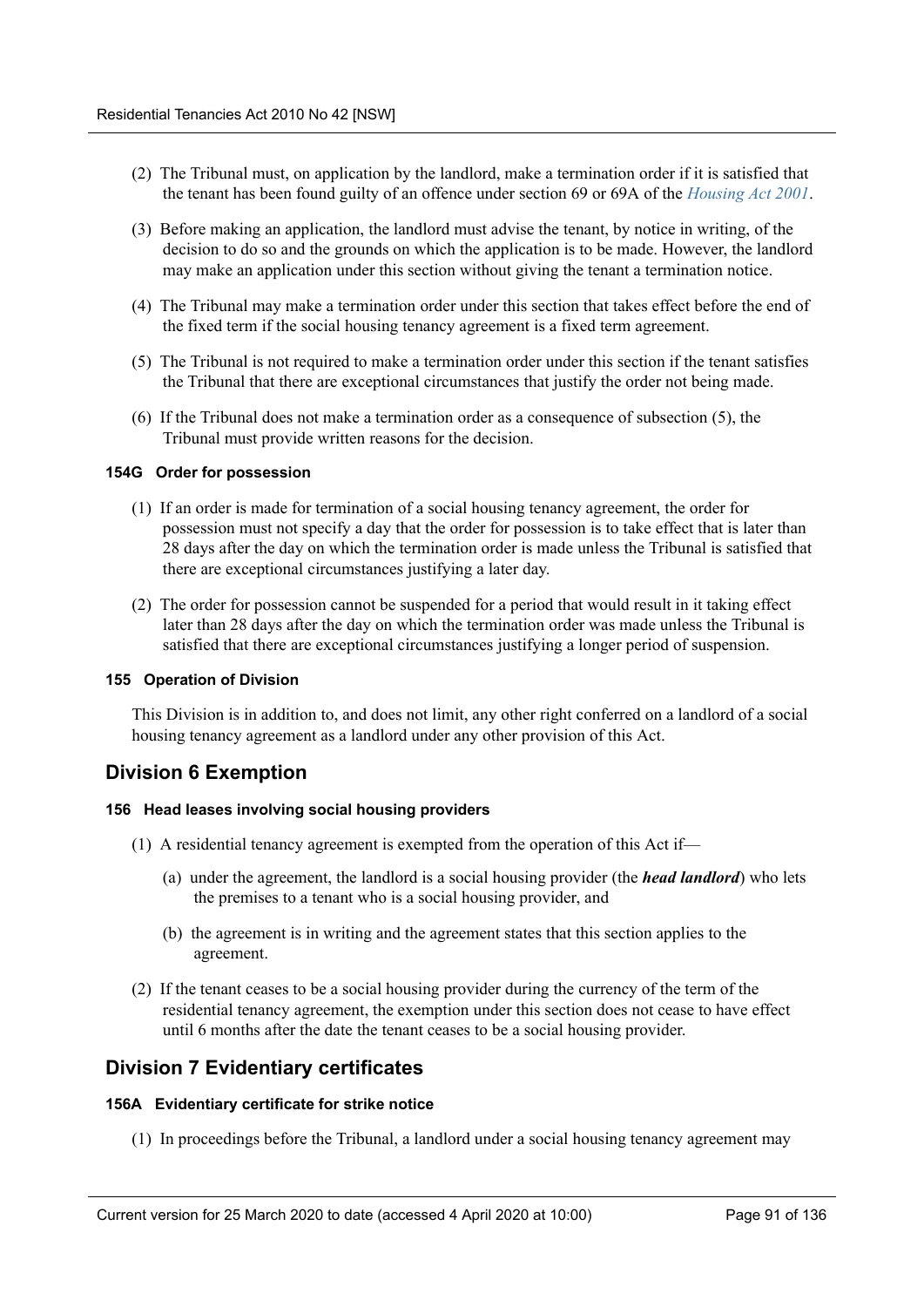submit a certificate certifying as to—

- (a) the issuing of a strike notice to the tenant, and
- (b) the details of the alleged breach of the agreement set out in the strike notice, and
- (c) whether or not the tenant made submissions as allowed for in the strike notice, and
- (d) whether or not the tenant made an application for review of the strike notice and the outcome of any such review.
- (2) Subject to subsection (3), in proceedings before the Tribunal, a certificate under subsection (1) constitutes proof, in the absence of proof to the contrary, of the matters certified in the certificate.
- (3) If, in proceedings before the Tribunal, the Tribunal is satisfied that the tenant was issued a strike notice and did not make submissions as allowed for in the strike notice, a certificate under subsection (1) constitutes conclusive proof of the matters certified in the certificate under subsection  $(1)$  (b).

#### **156B Evidentiary certificate of cost of work**

In proceedings before the Tribunal—

- (a) a landlord under a social housing tenancy agreement may submit a certificate certifying as to the cost of work undertaken by the landlord on or in connection with the social housing premises, and
- (b) the Tribunal must accept the certificate as conclusive proof of the reasonable cost of the work.

## **Division 8 Rental bonds**

#### **156C Termination notice for non-payment of rental bond**

- (1) This section applies to social housing tenancy agreements under which the landlord is the New South Wales Land and Housing Corporation or the Aboriginal Housing Office.
- (2) A landlord may give a termination notice to a tenant if the tenant fails to pay all or part of a rental bond.
- (3) A termination notice may be given under this section whether the tenant was required to pay the rental bond at the time the tenant entered into the social housing tenancy agreement or at a later time.
- (4) The termination notice must specify a termination date that is not earlier than 14 days after the day on which the notice is given.
- (5) The termination notice may specify a termination date that is before the end of the fixed term of the social housing tenancy agreement if it is a fixed term agreement.
- (6) Sections 88 and 89 (1)–(4) apply to a failure to pay a rental bond in the same way as they apply to a failure to pay rent under a residential tenancy agreement. For that purpose, a reference in those sections to rent is to be read as a reference to a rental bond and a reference to a non-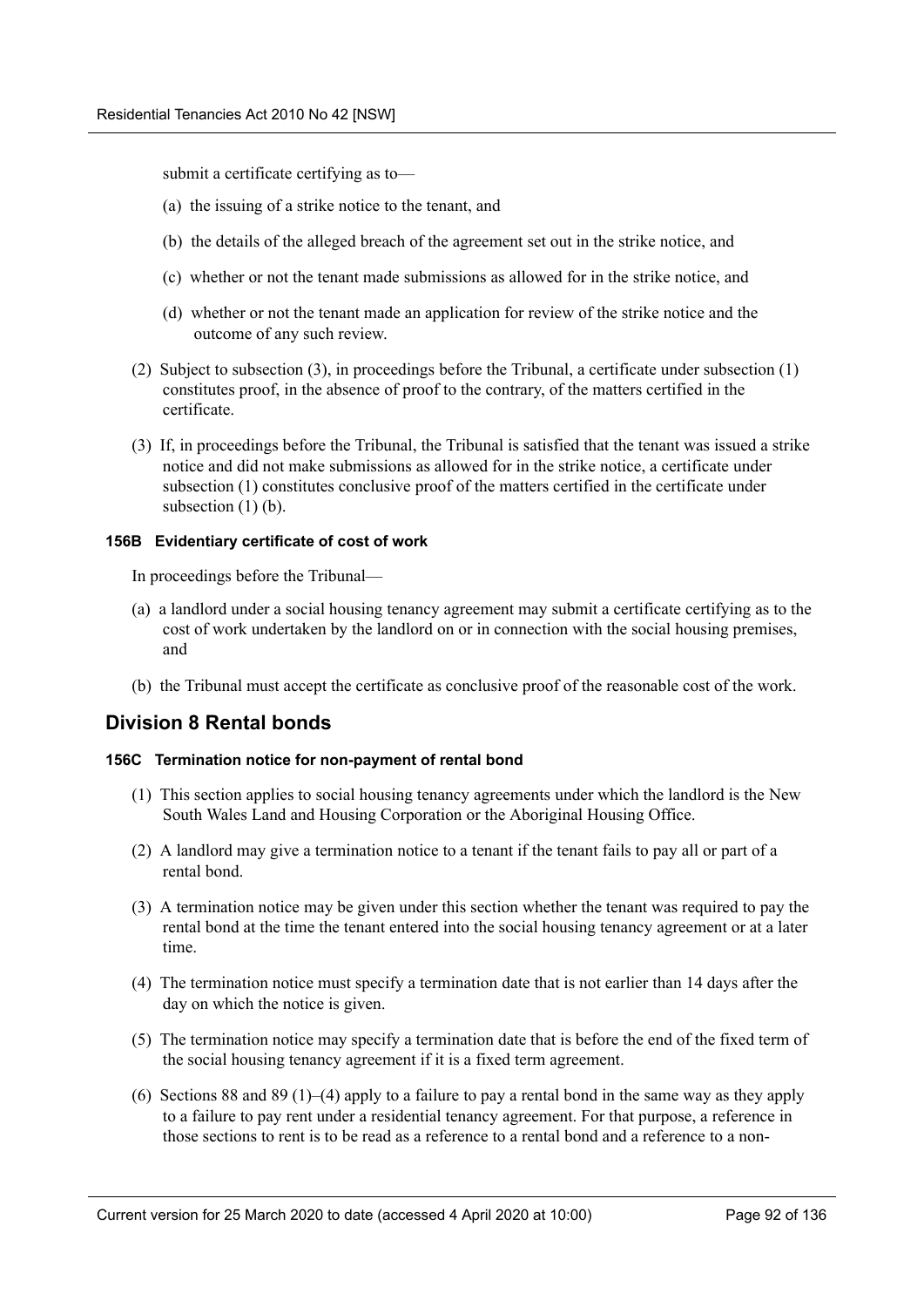payment termination notice is to be read as a termination notice under this section.

#### **156D Payment of rental bond during social housing tenancy agreements**

- (1) This section applies to social housing tenancy agreements under which the landlord is the New South Wales Land and Housing Corporation or the Aboriginal Housing Office.
- (2) A landlord may, at any time before the end of a social housing tenancy agreement, require the tenant to pay a rental bond in accordance with Part 8.

**Note.** Part 8 applies to a rental bond required to be paid under this section in the same way as it applies to a rental bond required to be paid under the original terms of a residential tenancy agreement.

- (3) A tenant may be required to pay a rental bond under this section only if—
	- (a) the tenant did not pay a rental bond at the time the tenant entered into the social housing tenancy agreement, and
	- (b) the tenant belongs to a class of tenant specified in the rental bond guidelines, and
	- (c) the tenant is given a written notice by the landlord or the landlord's agent specifying the amount of the rental bond payable and the day by which it must be paid, and
	- (d) the notice is given at least 14 days before the rental bond is payable, and
	- (e) the amount of the rental bond is determined in accordance with the rental bond guidelines.
- (4) This section does not affect the right of a landlord under Part 8 to require a tenant to pay a rental bond at the time the tenant enters into a residential tenancy agreement.
- (5) The rental bond guidelines are to be made publicly available.
- (6) A copy of the rental bond guidelines is to be provided, on request, to any tenant to which this section applies free of charge and to other persons either free of charge or on payment of reasonable copying charges.
- (7) In this section, *rental bond guidelines* means any guidelines approved by the Minister for the purposes of this section.

# **Part 8 Rental bonds**

## **Division 1 Preliminary**

## **157 Definitions**

In this Part—

*claim notice* means a notice given under section 164.

*claim notice period* means the period specified in a claim notice within which any proceedings affecting the rental bond must be notified to the Secretary.

*deposit period* means the period within which a rental bond must be deposited with the Secretary.

*landlord* includes a former landlord.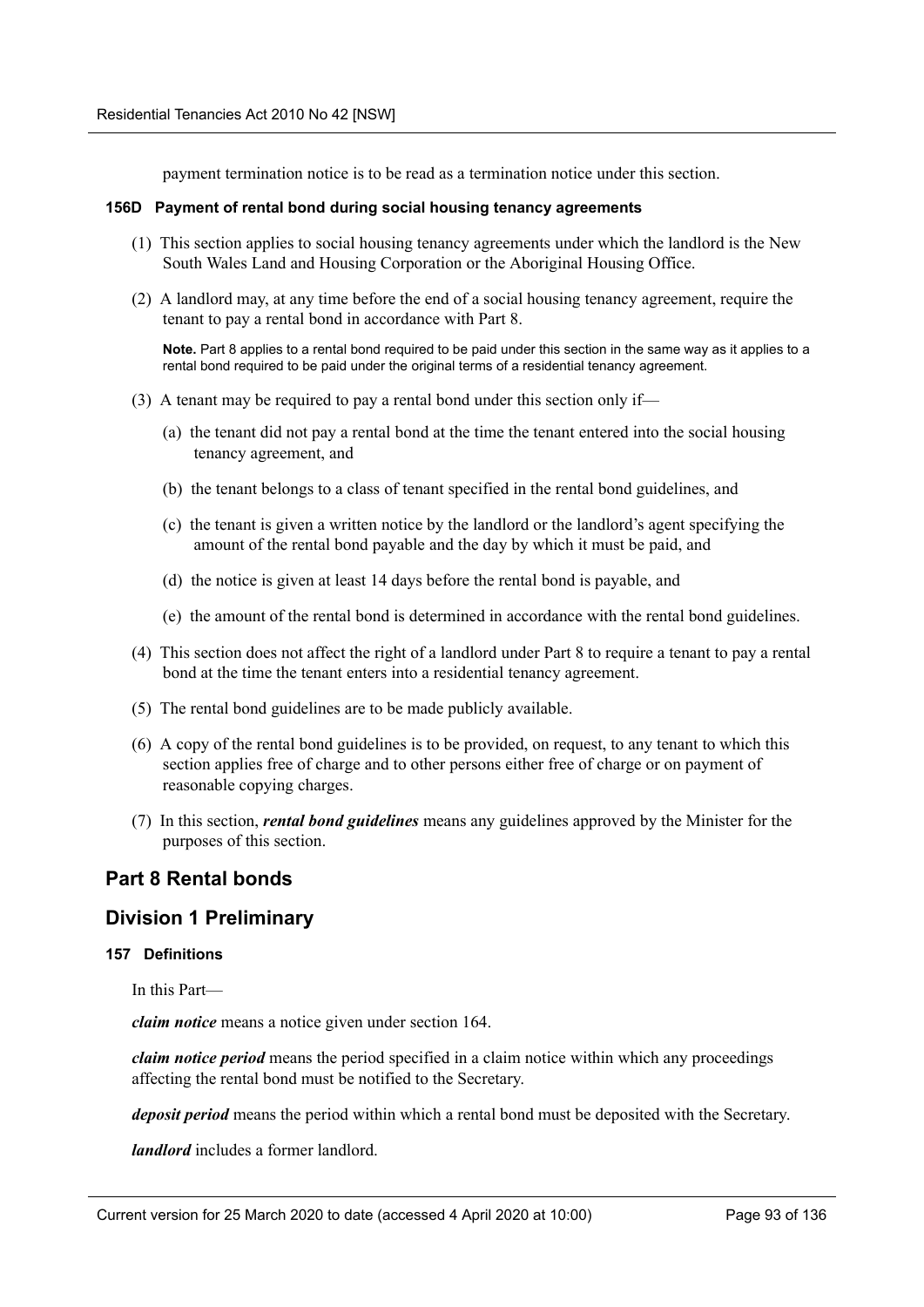*rental bond* means an amount of money paid or payable by the tenant or another person as security against any failure by a tenant to comply with the terms of a residential tenancy agreement.

*Rental Bond Account* means the Rental Bond Account established under section 185.

*Rental Bond Interest Account* means the Rental Bond Interest Account established under section 186.

*tenant* includes a former tenant.

#### **157A Online rental bond service**

- (1) The Secretary may establish an online rental bond service.
- (2) An *online rental bond service* is an online facility or system that may be used for any of the following purposes—
	- (a) to deposit a rental bond with the Secretary,
	- (b) to make a claim for the payment of a rental bond,
	- (c) to make a payment of an amount of a rental bond,
	- (d) to give any notice authorised or required under this Part,
	- (e) to do or facilitate the doing of any other thing authorised or required under this Part.
- (3) Use of the online rental bond service is subject to any terms and conditions imposed by the Secretary.
- (4) A landlord, landlord's agent or any other person must not require a tenant or another person to use the online rental bond service.

Maximum penalty—20 penalty units.

- (5) A notice or other document that is authorised or required by this Part, or under a provision of a residential tenancy agreement that relates to the requirements of this Part, may be given or served by a user of the online rental bond service to or on any other user of the online rental bond service by delivering it electronically to an address nominated by the user as an address for service of the notice or other document.
- (6) In this section—

*user* of the online rental bond service means—

- (a) the Secretary, or
- (b) any tenant, landlord or landlord's agent, or person acting on behalf of a tenant or landlord, who has agreed to use the online rental bond service.

### **158 Mortgagee in possession may exercise functions**

A mortgagee who becomes entitled to possession of residential premises may exercise any functions of a landlord under this Part in respect of the release of a rental bond.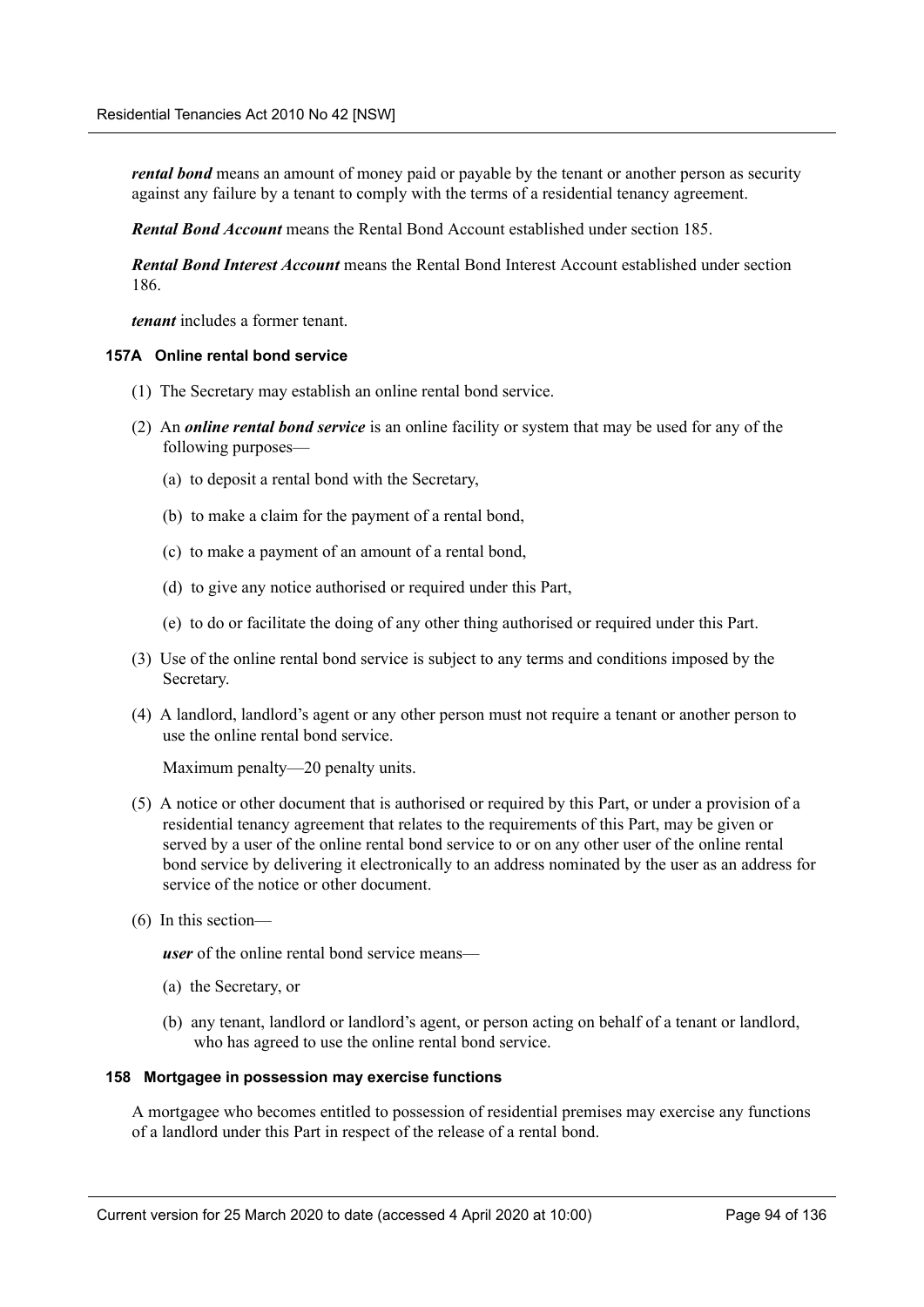# **Division 2 Payment and deposit of rental bonds**

## **159 Payment of bonds**

- (1) A landlord, landlord's agent or any other person must not require or receive from a tenant or another person a rental bond of an amount exceeding 4 weeks rent under the residential tenancy agreement for which the bond was paid (as in force when the agreement was entered into).
- (1A) A landlord, landlord's agent or any other person must not require or receive from a tenant a rental bond unless—
	- (a) the landlord or landlord's agent is registered as a user of the online rental bond service established under section 157A, and
	- (b) the tenant has been invited by the landlord or the landlord's agent to provide an address that can be used to invite the tenant (using the online service) to use the online service to deposit the rental bond with the Secretary, and
	- (c) if the tenant has provided such an address—
		- (i) the landlord or landlord's agent has invited the tenant (using the online service) to use the online service to deposit the rental bond with the Secretary, and
		- (ii) the tenant has been given a reasonable opportunity to use the online service to deposit the rental bond with the Secretary or has declined the invitation.
- (2) A landlord, landlord's agent or any other person must not require from a tenant or another person an amount of rental bond before the tenant signs the residential tenancy agreement.
- (2A) Subsection (2) does not prevent a landlord, landlord's agent or other person from requiring a tenant or other person who has agreed to deposit a rental bond for a residential tenancy agreement with the Secretary to provide evidence that the rental bond has been so deposited before the residential tenancy agreement is entered into.
- (3) A person who receives payment of a rental bond must provide the tenant, or person paying the bond, with a receipt for the bond but is not required to do so if details of the payment are recorded in the residential tenancy agreement.
- (4) A person who contravenes this section is guilty of an offence.

Maximum penalty—20 penalty units.

## **160 Other security may not be required**

(1) A landlord, landlord's agent or any other person must not require or receive from a tenant or another person anything other than a rental bond as security for any failure by a tenant to comply with the terms of a residential tenancy agreement.

Maximum penalty—20 penalty units.

- (2) This section does not apply to an undertaking—
	- (a) given to a landlord by the Secretary of the Department of Family and Community Services (or the New South Wales Land and Housing Corporation on behalf of that Secretary), or a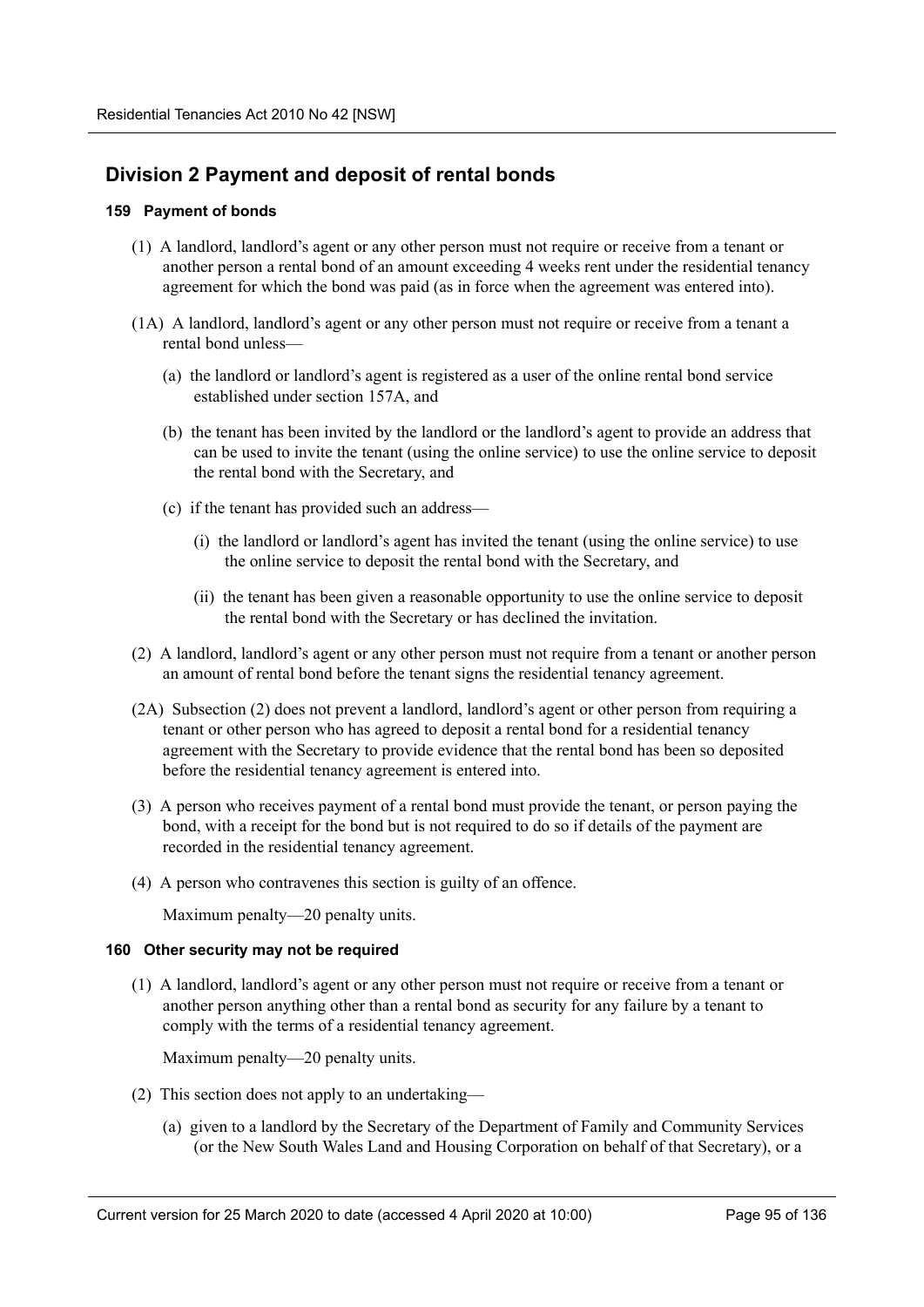person authorised in writing for the purposes of this section by that Secretary, and

(b) that provides that, subject to specified conditions, the landlord will be indemnified up to a specified amount against loss or damage arising from any breach of a residential tenancy agreement by a specified tenant.

## **161 One rental bond for each agreement**

- (1) A landlord, landlord's agent or any other person must not require or receive more than one rental bond for a residential tenancy agreement.
- (2) A landlord, landlord's agent or any other person must not require or receive from a tenant or another person a rental bond or additional amounts of rental bond if—
	- (a) a rental bond was paid (and not claimed) for residential premises under a residential tenancy agreement, and
	- (b) one or more of the tenants under that agreement continue to occupy the residential premises under one or more successive residential tenancy agreements.

Maximum penalty—20 penalty units.

#### **162 Deposit of rental bonds**

- (1) A landlord, landlord's agent or other person who receives an amount of rental bond must deposit that amount with the Secretary within the deposit period together with a notice in the approved form.
- (2) A rental bond may, if the landlord and tenant agree, be paid by instalments commencing on or at any time after the signing of the residential tenancy agreement.
- (3) The deposit periods for a rental bond (other than a bond paid by instalments) are as follows—
	- (a) for a bond paid to a landlord or person other than a landlord's agent—10 working days after the bond is paid or such other period as may be prescribed by the regulations,
	- (b) for a bond paid to a landlord's agent—10 working days after the end of the month in which the bond is paid or such other period as may be prescribed by the regulations.
- (4) The deposit periods for a rental bond paid by instalments are as follows—
	- (a) if the total amount of the bond is paid within 3 months of the first instalment being paid—10 working days after the total bond is paid,
	- (b) if the total amount is not paid within 3 months of the first instalment being paid, for any instalments paid within that period—3 months after the first instalment is paid or 10 working days after each instalment is paid (whichever occurs later),
	- (c) if one or more instalments are paid after 3 months of the first instalment being paid—every 3 months until the bond is fully paid.
- (5) A person who contravenes this section is guilty of an offence.

Maximum penalty—20 penalty units.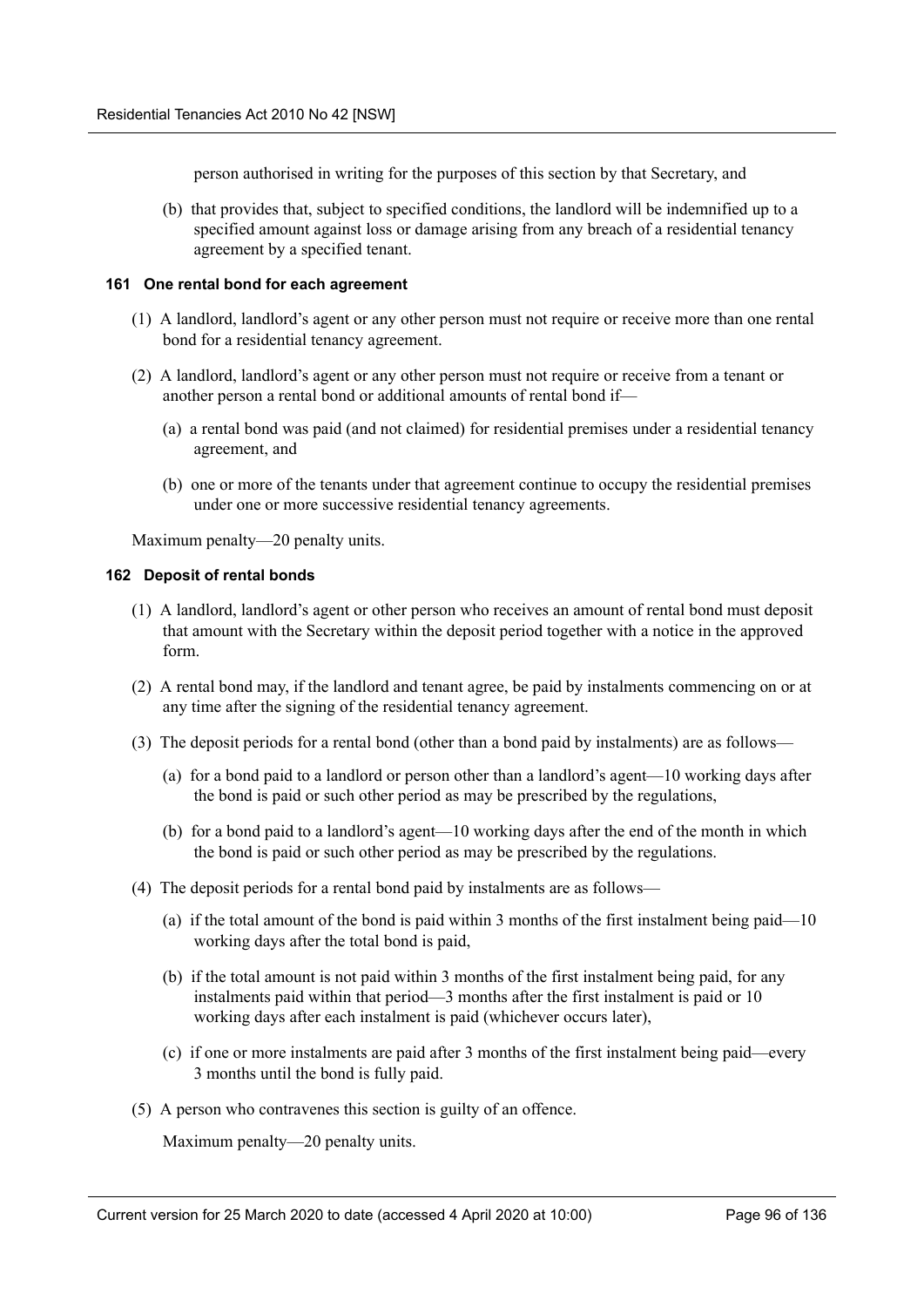- (6) This section does not apply if—
	- (a) the rental bond is refunded or becomes refundable, or
	- (b) the rental bond becomes the subject of proceedings before the Tribunal or a court in relation to a residential tenancy agreement.

## **Division 3 Release of rental bonds**

#### **163 Claims for rental bonds**

- (1) A claim may be made to the Secretary for the payment of a rental bond by—
	- (a) the tenant or an agent of the tenant, or
	- (b) the landlord or an agent of the landlord, or
	- (c) jointly by the landlord and the tenant or agents for them.
- (2) A claim is to be made in the approved form.
- (3) A claim must not be made before the termination of a residential tenancy agreement unless—
	- (a) it is made jointly by or on behalf of the landlord and all the tenants, or
	- (b) it is made by or on behalf of the landlord and directs that the rental bond be paid to all the tenants, or
	- (c) it is made by or on behalf of all the tenants and directs that the rental bond be paid to the landlord.

#### **164 Claim notice to be given to other party**

- (1) This section applies if a claim for the whole or part of a rental bond is made by a landlord or a tenant without the consent of all the other parties to a residential tenancy agreement.
- (2) The Secretary must give written notice of the claim to all of the other parties to the residential tenancy agreement as known to the Secretary.
- (3) A notice under this section may be addressed to one or more parties to the residential tenancy agreement.
- (4) The notice must also be given to the Secretary of the Department of Family and Community Services if the whole or part of the rental bond was paid by or on behalf of that Department.
- (5) The notice must state that the Secretary will pay the claim unless notified in writing by a party within 14 days that the claim is the subject of proceedings before the Tribunal or a court.

#### **165 Notice to tenants of claims against tenants**

- (1) A landlord, landlord's agent or a person on behalf of a landlord who makes a claim for payment of a rental bond without the consent of the tenant must give the tenant—
	- (a) a copy of a completed condition report about the residential premises at the end of the residential tenancy agreement, and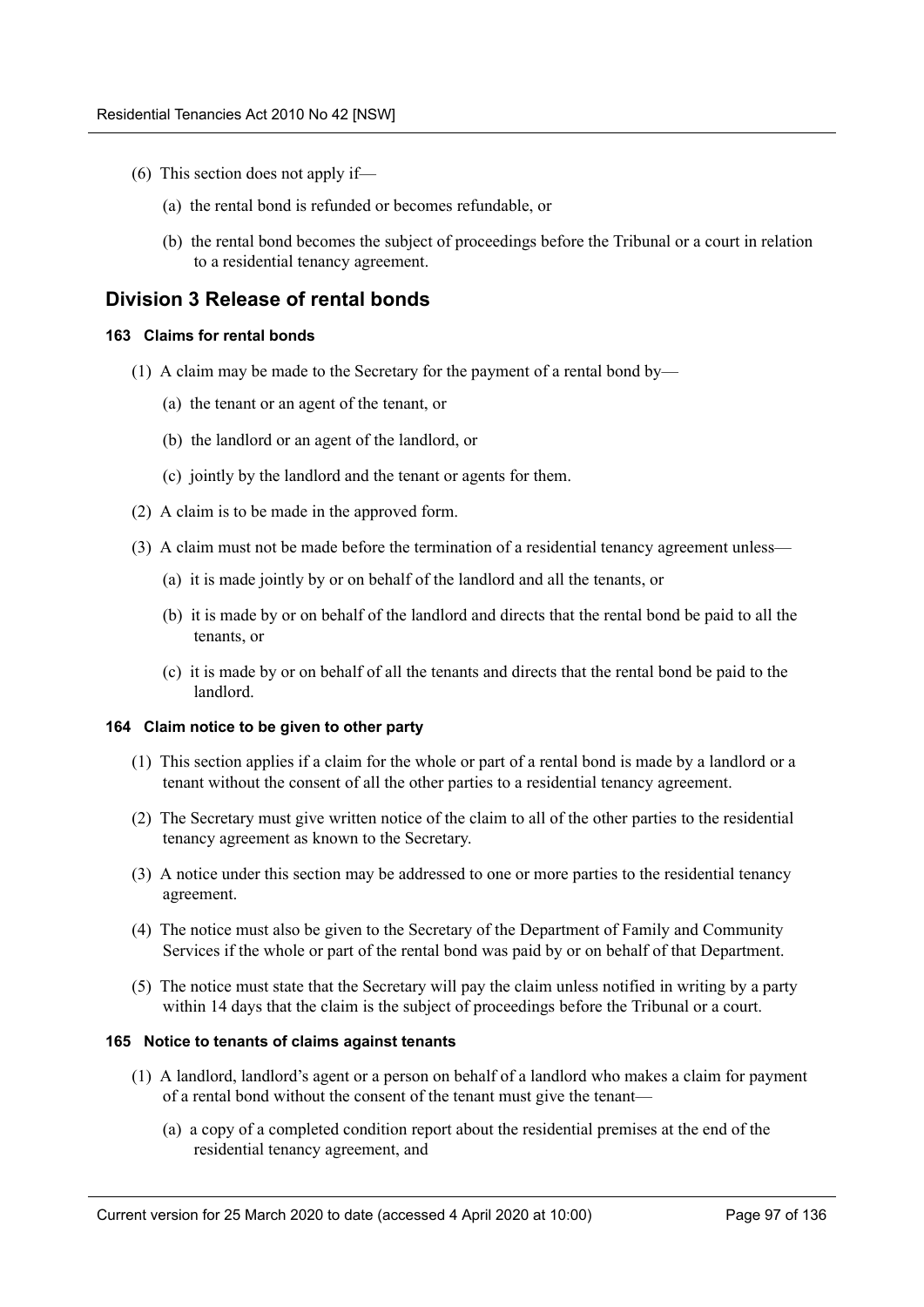- (b) copies of any estimates, quotes, invoices or receipts for work for which the rental bond is claimed.
- (2) The documents must be provided within 7 days of the claim being made.
- (3) The documents must also be provided to the Secretary of the Department of Family and Community Services if the whole or part of the rental bond was paid by or on behalf of that Department.
- (4) A person who, without reasonable excuse, contravenes this section is guilty of an offence.

Maximum penalty—20 penalty units.

#### **166 Matters that may be subject of rental bond claim**

- (1) A landlord is entitled to claim from the rental bond for the residential tenancy agreement any of the following—
	- (a) the reasonable cost of repairs to, or the restoration of, the residential premises or goods leased with the premises, as a result of damage (other than fair wear and tear) caused by the tenant, an occupant or an invitee of the tenant,
	- (b) any rent or other charges owing and payable under the residential tenancy agreement or this Act,
	- (c) the reasonable cost of cleaning any part of the premises not left reasonably clean by the tenant, having regard to the condition of the premises at the commencement of the tenancy,
	- (d) the reasonable cost of replacing locks or other security devices altered, removed or added by the tenant without the consent of the landlord,
	- (e) any other amounts prescribed by the regulations.
- (2) This section does not limit the matters for which the landlord may claim from the rental bond for a residential tenancy agreement.

#### **167 Payment where no dispute**

The Secretary must pay the amount of a claim for rental bond if—

- (a) the claim is made jointly by or on behalf of the landlord and tenant, or
- (b) the claim is made by or on behalf of the landlord and directs the payment of an amount to the tenant, or
- (c) the claim is made by or on behalf of a tenant and directs the payment of an amount to the landlord, or
- (d) the claim is made by or on behalf of the landlord or the tenant for payment to the party by or on whose behalf the claim is made and the Tribunal or another party to the agreement fails to notify the Secretary of a dispute within the claim notice period.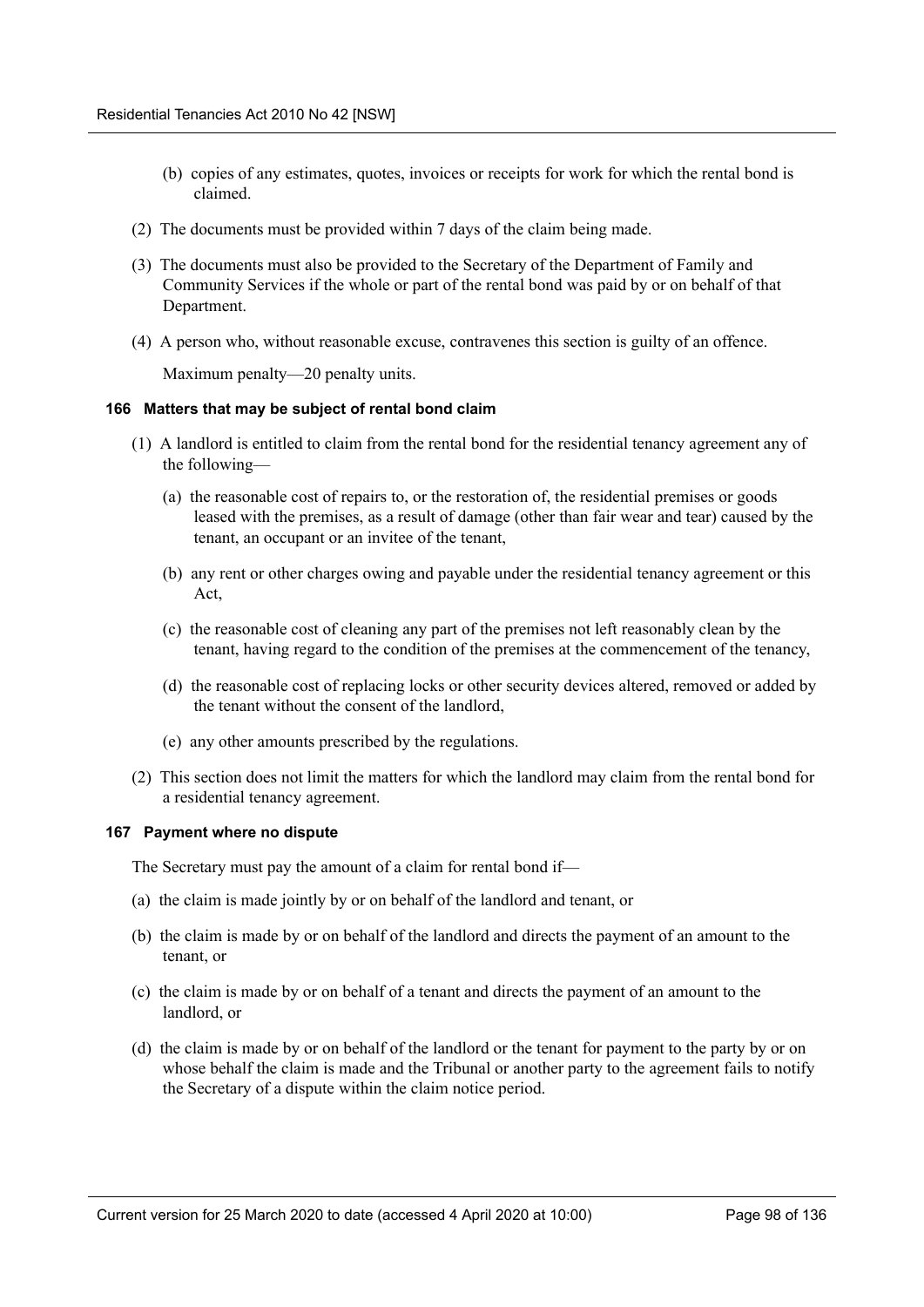#### **168 Disputed rental bond claims**

- (1) This section applies if the Secretary is notified in writing within the claim notice period or before payment of a claim for a rental bond that a claim for the payment of an amount of rental bond is the subject of proceedings before the Tribunal or a court.
- (2) The Secretary may pay the claim only in the following circumstances—
	- (a) if the party who disputes the claim gives the Secretary written notice of the party's consent to payment of the claim,
	- (b) in accordance with an order of the Tribunal or court,
	- (c) if any applicable order of the Tribunal or court has been satisfied,
	- (d) if the proceedings are withdrawn.
- (3) If any applicable order of the Tribunal or a court has been wholly or partly satisfied before a claim for an amount of rental bond is paid, any amount of rental bond no longer required to satisfy the order must be paid to the party who would, but for the claim, be entitled to the amount.
- (4) The Secretary must not pay an amount of a claim until proceedings affecting the claim are finally determined if, before any amount is paid, the Secretary is given written notice of an appeal against a relevant decision of the Tribunal or a court.
- (5) A payment by the Secretary of an amount under this section in accordance with an order of the Tribunal or a court is for all purposes taken to be a payment by the person subject to the order.

#### **169 Appeals may be made despite payment**

A person may appeal against a decision of the Tribunal or a court affecting the payment of an amount of rental bond even though the Secretary has paid an amount of rental bond under this Division.

#### **170 Payment to other persons**

The Secretary may, if directed to do so by a person to whom a rental bond is payable, pay the whole or part of an amount of the rental bond to another person.

## **171 Payment to Secretary of the Department of Family and Community Services**

Any amount of rental bond payable to a tenant under this Division is payable instead to the Secretary of the Department of Family and Community Services, to the extent that the amount of the bond was paid on behalf of the tenant by that Secretary or the New South Wales Land and Housing Corporation.

## **172 Secretary not required to pay excess amount**

The Secretary is not required to pay an amount of rental bond under this Division to the extent that the amount claimed exceeds the amount of rental bond held by the Secretary for the particular residential tenancy agreement.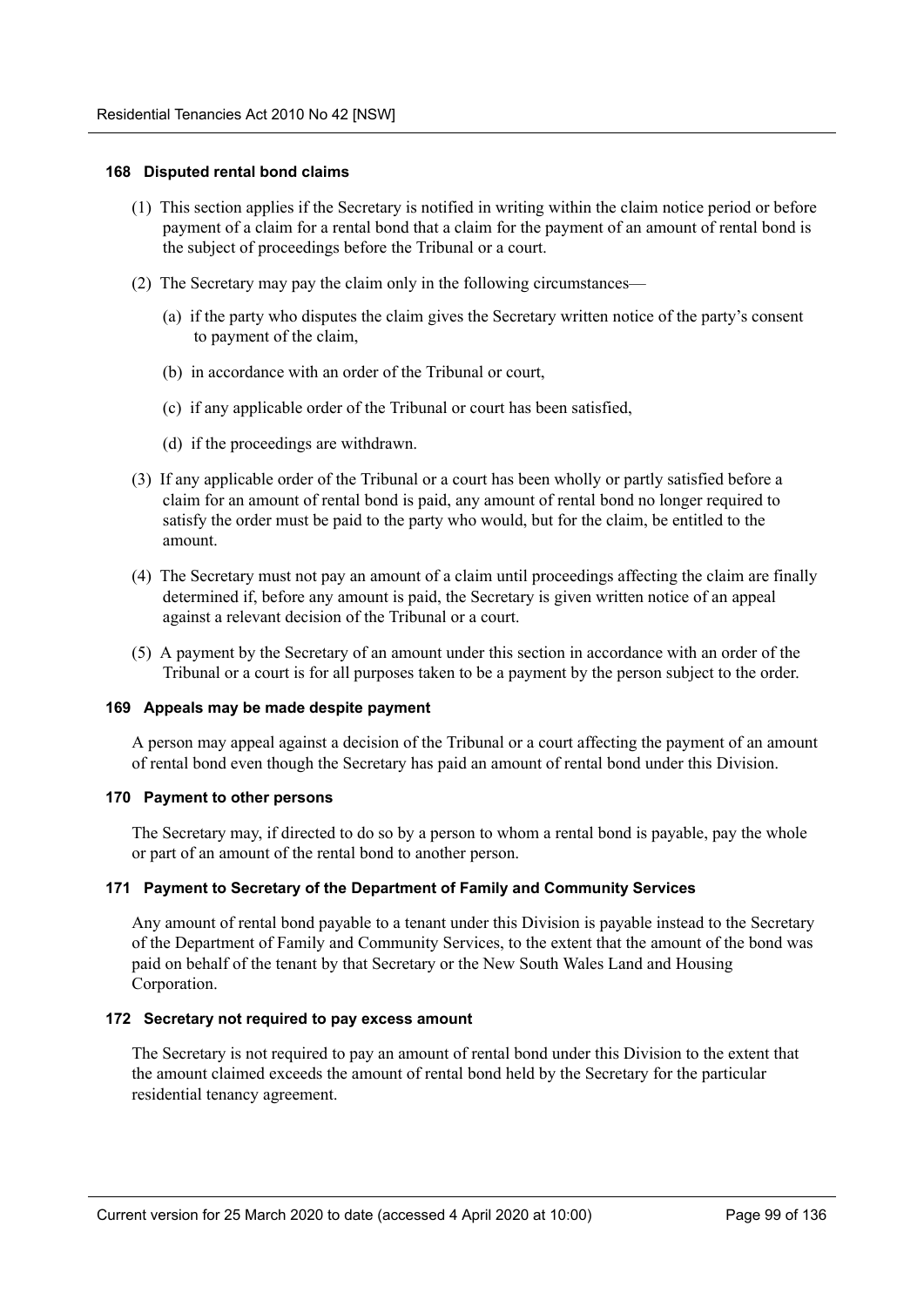#### **173 Payment of interest by Secretary on rental bond amounts**

- (1) The Secretary must pay interest on an amount of rental bond paid if the regulations provide for the payment of interest.
- (2) The regulations may prescribe the rate and manner of payment of any such interest.
- (3) No other interest is payable on an amount of rental bond.

#### **174 Repayment of bond to former co-tenant**

- (1) This section applies if the tenancy of a co-tenant is terminated and the residential tenancy agreement continues in force in relation to one or more other co-tenants.
- (2) The remaining co-tenant or co-tenants must, within 14 days of a request by a former co-tenant, pay to the former co-tenant an amount equal to the rental bond (if any) paid by the former cotenant for the residential tenancy agreement.
- (3) The remaining co-tenant or co-tenants may deduct from that amount any amount owed to them by the former co-tenant for rent or other reasonable costs associated with the residential premises.
- (4) If a final apprehended violence order is in force prohibiting a former co-tenant from having access to the residential premises, the remaining tenant or tenants are not required to pay the amount referred to in subsection (2) within the period required by that subsection.
- (5) A former co-tenant who is paid an amount in accordance with this section is not entitled to payment of any other amount of rental bond for the residential tenancy agreement.
- (6) This section does not apply if the liabilities of the former co-tenant under the residential tenancy agreement exceed the amount of rental bond paid by the former co-tenant.

## **175 Powers of Tribunal**

- (1) The Tribunal may, on application by a landlord or tenant or any other person (including a former co-tenant) who has an interest in the payment of a rental bond, make an order as to the payment of the amount of the rental bond.
- (2) The Tribunal may make an order whether or not the amount of a rental bond has been paid by the Secretary.
- (3) An application for an order must be made within the period prescribed by the regulations.

## **176 Proof of deposit of bond**

A certificate purporting to be a certificate given by the Secretary stating that no rental bond has been deposited with, or that no rental bond was or is held on deposit by, the Secretary in relation to a tenancy of specified residential premises during a specified period is admissible in any proceedings and is evidence of the matters stated, in the absence of evidence to the contrary.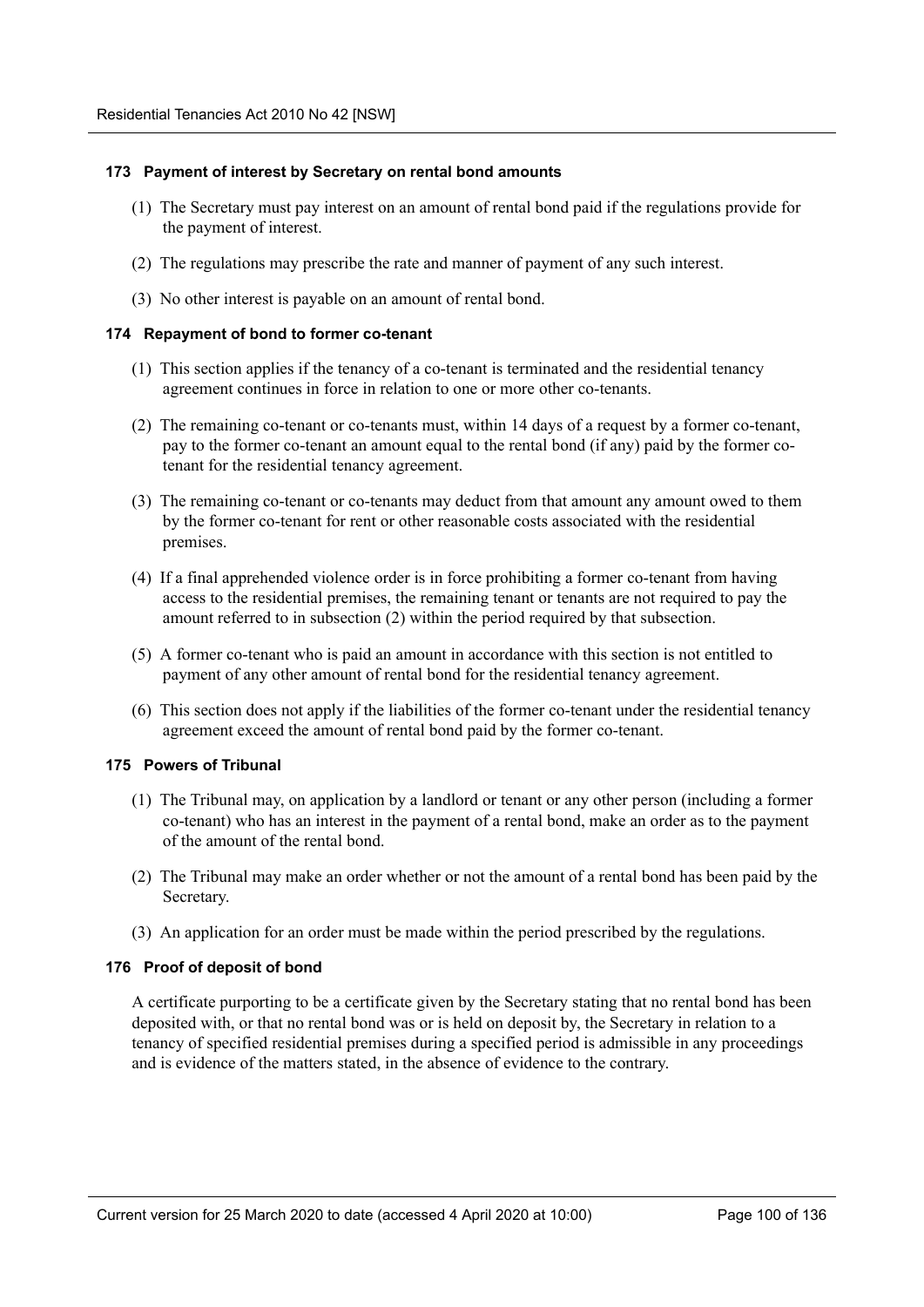# **Division 4 Rental Bond Board**

## **177 Constitution of Rental Bond Board**

- (1) There is constituted by this Act a corporation with the name Rental Bond Board.
- (2) The Board is subject to the direction and control of the Minister in the exercise of its functions.
- (3) The Board has the functions conferred or imposed on it by or under this or any other Act.
- (4) The Board is, for the purposes of any Act, a NSW Government agency.
- (5) Persons may be employed in the Public Service under the *Government Sector Employment Act 2013* to enable the Board to exercise its functions.

**Note.** Section 59 of the *Government Sector Employment Act 2013* provides that the persons so employed (or whose services the Board makes use of) may be referred to as officers or employees, or members of staff, of the Board. Section 47A of the *Constitution Act 1902* precludes the Board from employing staff.

#### **178 Members of Rental Bond Board**

- (1) The Board is to consist of the following 5 members—
	- (a) the Secretary of the Department of Finance, Services and Innovation,
	- (b) the Secretary of the Department of Family and Community Services,
	- (c) the Secretary of the Treasury,
	- (d) 2 members appointed by the Minister who have, in the opinion of the Minister, experience in real estate or tenancy matters.
- (2) The Secretary of the Department of Finance, Services and Innovation is to be the Chairperson of the Board.
- (3) Schedule 1 contains provisions about the membership and procedures of the Board.

## **179 Delegation**

- (1) The Board may delegate to an authorised person any of its functions, other than this power of delegation.
- (2) A delegate may sub-delegate to an authorised person any function delegated by the Board if the delegate is authorised to do so by the Board.
- (3) In this section—

#### *authorised person* means—

- (a) a person employed in the Department, or
- (b) a person, or a person of a class, prescribed by the regulations.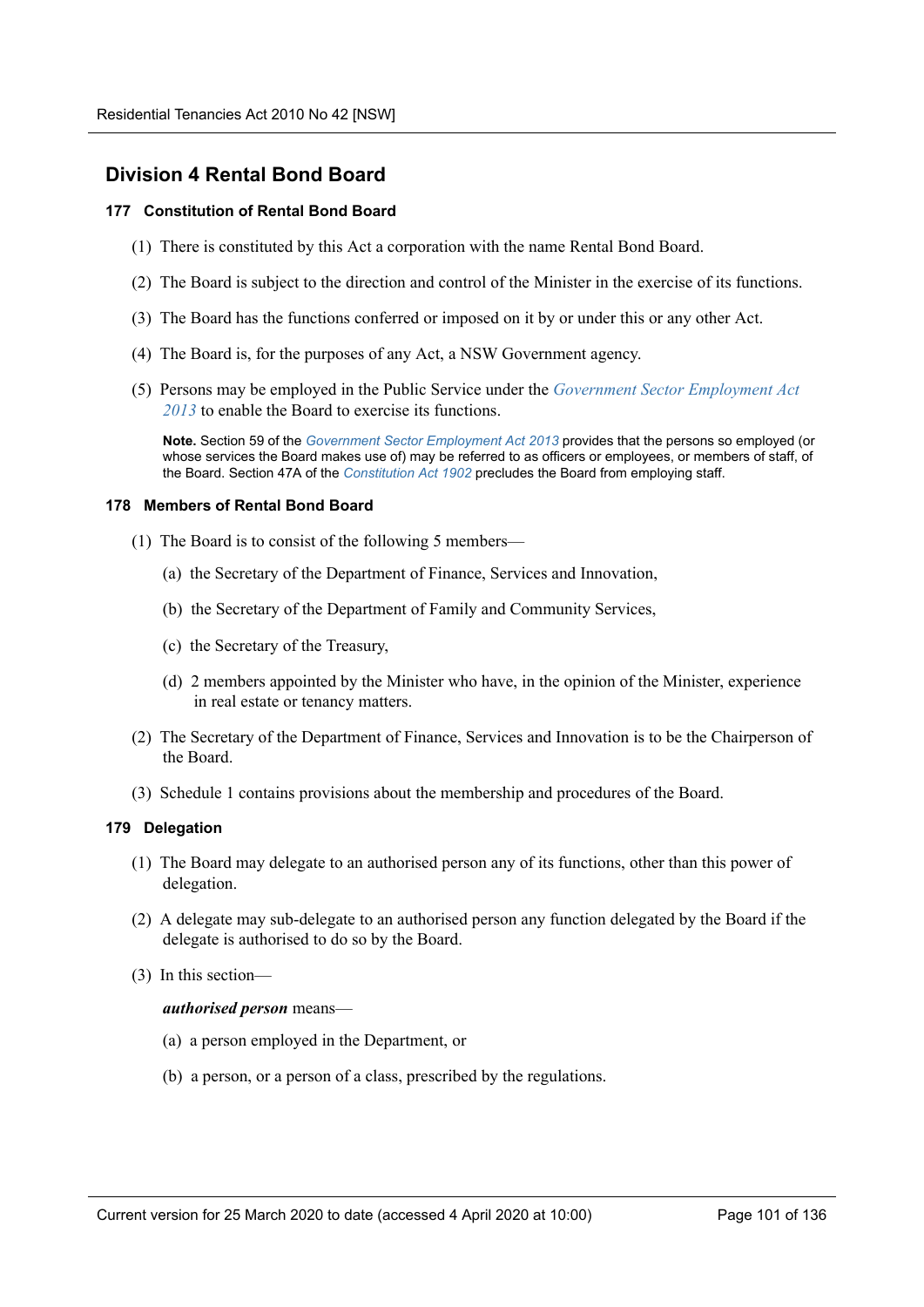# **Division 5 Functions of Board relating to residential accommodation**

### **180 Joint ventures for residential accommodation**

- (1) The Board may, with the approval of the Minister and the concurrence of the Treasurer, enter into a joint venture (including a partnership and any other association) with other persons or bodies, whether or not incorporated.
- (2) The joint venture is to be for the purpose of the development (including the acquisition, management, leasing and disposal) of land for or in connection with the provision of residential accommodation.

## **181 Joint venture powers**

- (1) The Board may, for the purposes of such a joint venture, with the approval of the Minister—
	- (a) form, or participate in the formation of, a private corporation, and
	- (b) purchase, hold, dispose of or deal with shares in, or subscribe to the issue of shares by, any private corporation, and
	- (c) make advances of money or provide other financial accommodation to any person or body (whether or not incorporated) participating in the joint venture or acting for or on behalf of the joint venture, and
	- (d) do any other things that are necessary or convenient for, or incidental to, the joint venture.
- (2) A corporation in which the Board has a controlling interest because of its shareholding in the capital of the company is not and does not represent the Crown.

## **182 Investment in residential accommodation unit trusts**

- (1) The Board may invest money in units in a residential accommodation unit trust and may, with the approval of the Minister, underwrite the issue of units in such a trust.
- (2) A *residential accommodation unit trust* is a unit trust providing for participation by unit holders in income and profits arising from the development of property that wholly or partly comprises residential accommodation.
- (3) Development of property includes the acquisition, holding, management, leasing and disposal of property.

## **183 Guarantees etc by Board**

- (1) The Board may, with the approval of the Minister—
	- (a) guarantee the due performance of an obligation incurred by a person or body in connection with a scheme for the provision of residential accommodation, and
	- (b) make good a loss incurred by a person or body in connection with a scheme for the provision of residential accommodation, and
	- (c) indemnify a person or body against a liability incurred under a guarantee (provided by the person or body) of the kind which the Board could provide under this section, and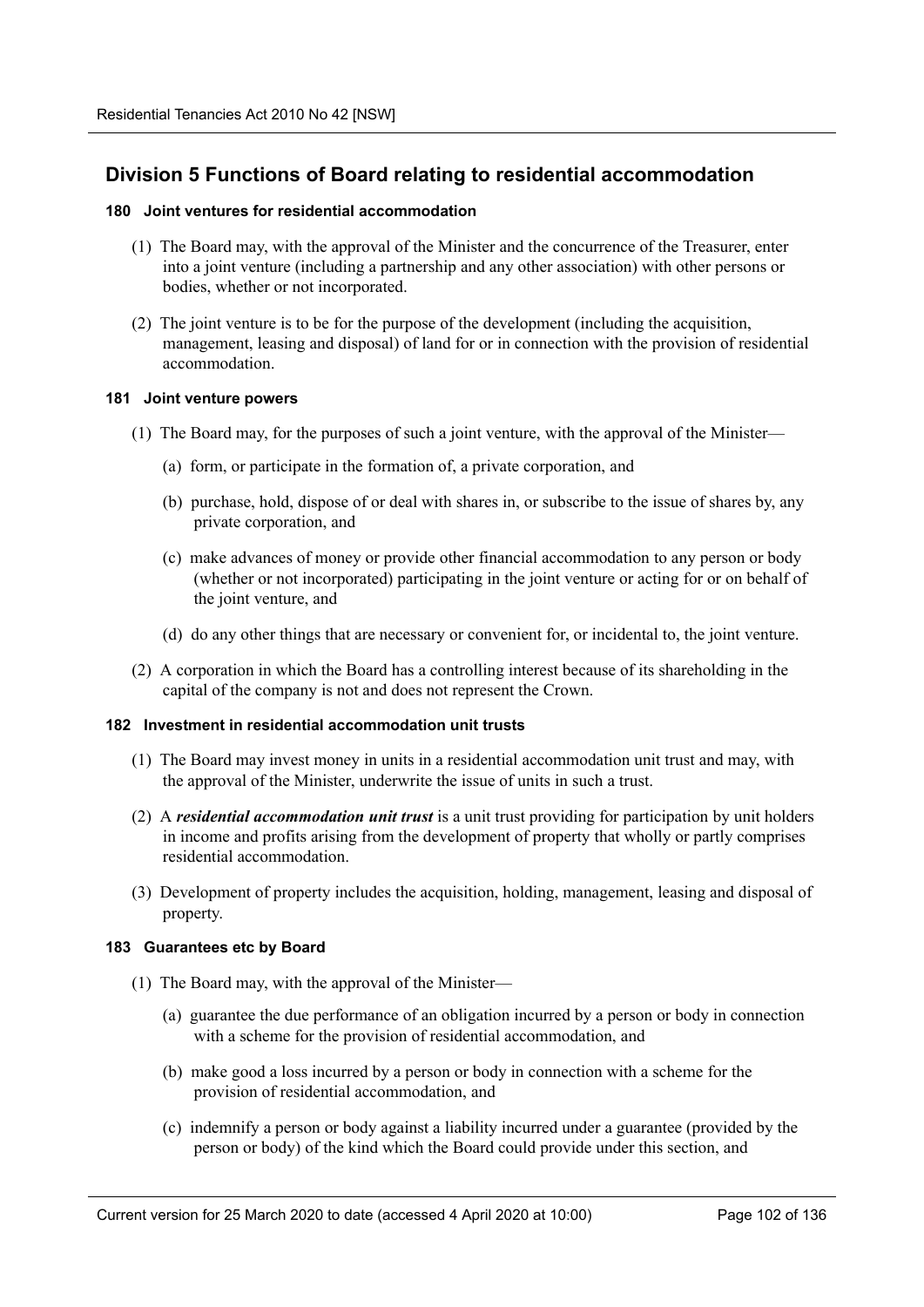- (d) enter into and give effect to an agreement to do anything which the Board is authorised to do under this section.
- (2) The following are examples of schemes for the provision of residential accommodation—
	- (a) a joint venture that the Board enters into under this Division,
	- (b) a residential accommodation unit trust in which the Board is empowered to invest under this Division.
- (3) A permissible method of making good a loss involving such a residential accommodation unit trust is investment in units in the trust.

#### **184 Finance**

- (1) Amounts may be paid from the Rental Bond Interest Account to meet expenditure by the Board under this Division.
- (2) Amounts may also be paid from the Rental Bond Account to meet so much of that expenditure as is attributable to the provision of financial accommodation (including advances).
- (3) Interest and other income accruing to the Board in connection with any investment made, financial accommodation provided or joint venture entered into under this Division must be paid into the Rental Bond Interest Account.

## **Division 6 Financial matters**

#### **185 Rental Bond Account**

- (1) There is to be established a Rental Bond Account into which is to be paid—
	- (a) all rental bonds paid to the Secretary, and
	- (b) any other money payable to the Account under this or any other Act.
- (2) There is to be paid from the Rental Bond Account—
	- (a) the amount of any rental bonds payable under this Act, and
	- (b) money for the purpose of investment of the Account, and
	- (c) any other money that is payable from the Account under this or any other Act.

## **186 Rental Bond Interest Account**

- (1) There is to be established a Rental Bond Interest Account into which is to be paid—
	- (a) all income from any investment of the Rental Bond Account, and
	- (b) the income from any investment of the Rental Bond Interest Account, and
	- (c) any other money payable to the Rental Bond Interest Account under this or any other Act.
- (2) There is to be paid from the Rental Bond Interest Account—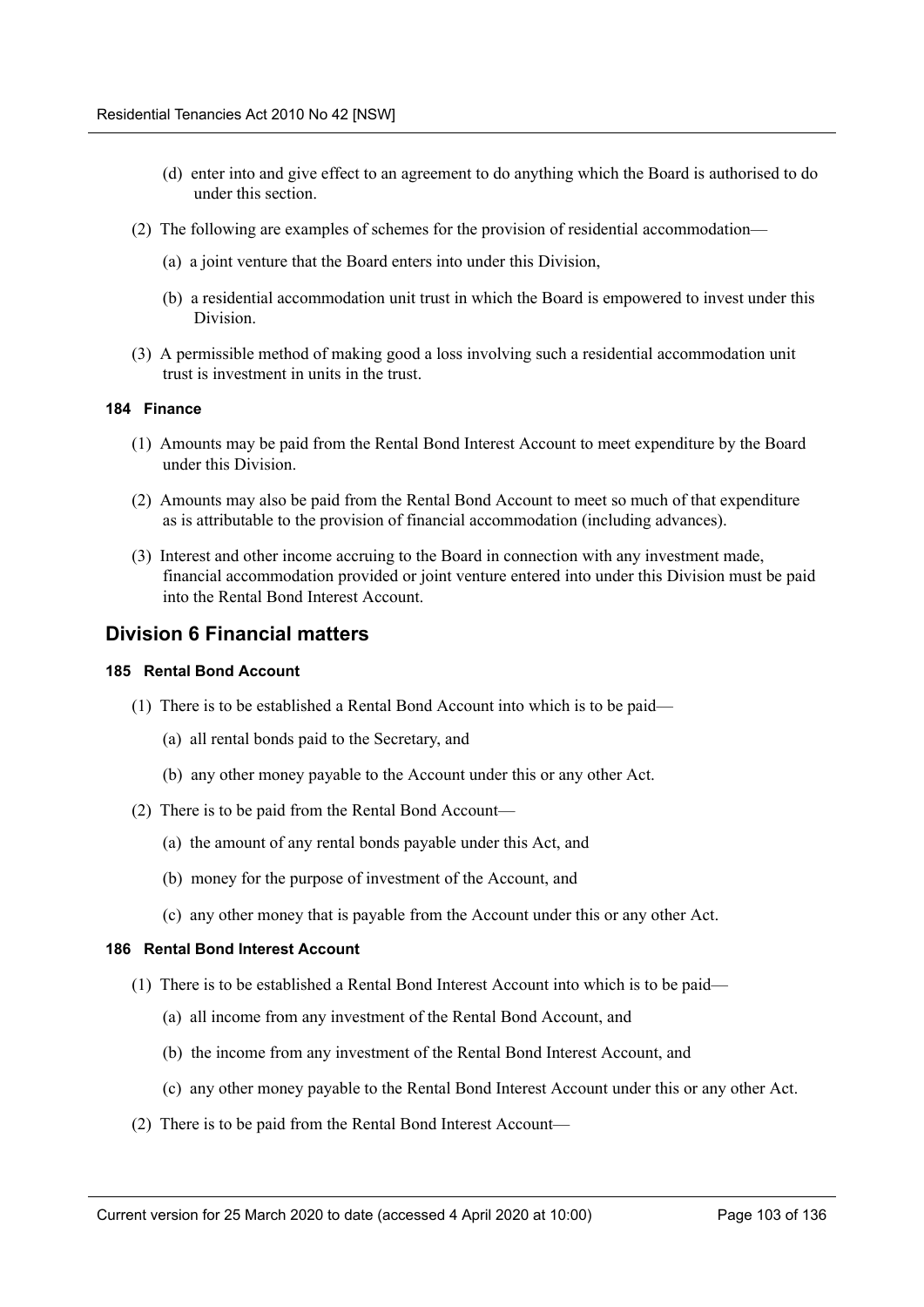- (a) money for the purpose of investment of the Rental Bond Interest Account, and
- (b) the costs of, or expenses incurred in, administering this Act, and
- (c) half the costs of, or expenses incurred in, administering residential and social housing matters in the Consumer and Commercial Division of the Tribunal, and
- (d) grants or loans for the purposes set out in subsection (3), and
- (e) any other money that is payable from the Rental Bond Interest Account or the Rental Bond Account under this or any other Act.

**Note.** Amounts may be paid out of the Rental Bond Interest Account for the purposes of expenditure under Division 5 of this Part (related to the provision of residential accommodation).

- (3) The Secretary may make a grant or loan, on the recommendation of the Board and with the approval of the Minister, from the Rental Bond Interest Account for the following purposes—
	- (a) establishing and administering tenancy advisory services,
	- (b) schemes for the provision of residential accommodation,
	- (c) education about tenancy laws and the rights and obligations of landlords and tenants,
	- (d) research into matters relevant to the relationship of landlord and tenant,
	- (e) other activities for the benefit of landlords and tenants,
	- (f) other consumer protection purposes.
- (4) In this section—

*residential and social housing matters in the Consumer and Commercial Division of the Tribunal* means matters relating to the exercise of the functions of the Tribunal in that Division under the *Residential Parks Act 1998*, *Residential Tenancies Act 2010* or *Retirement Villages Act 1999*.

# **Division 7 Roll-over of existing rental bond**

## **186A Regulations may establish rental bond roll-over scheme**

- (1) The regulations may make provision for or with respect to the establishment of a rental bond roll-over scheme to enable a rental bond deposited with the Secretary in relation to a tenancy (a *deposited rental bond*) to be used for the purposes of a rental bond required for another tenancy.
- (2) Without limiting subsection (1), the regulations may make provision for or with respect to the following—
	- (a) eligibility for participation in the scheme,
	- (b) the circumstances in which a deposited rental bond may be treated as the rental bond for another tenancy,
	- (c) the payment of additional amounts by a tenant towards a rental bond for another tenancy if the amount of a deposited rental bond is insufficient to cover the rental bond for the other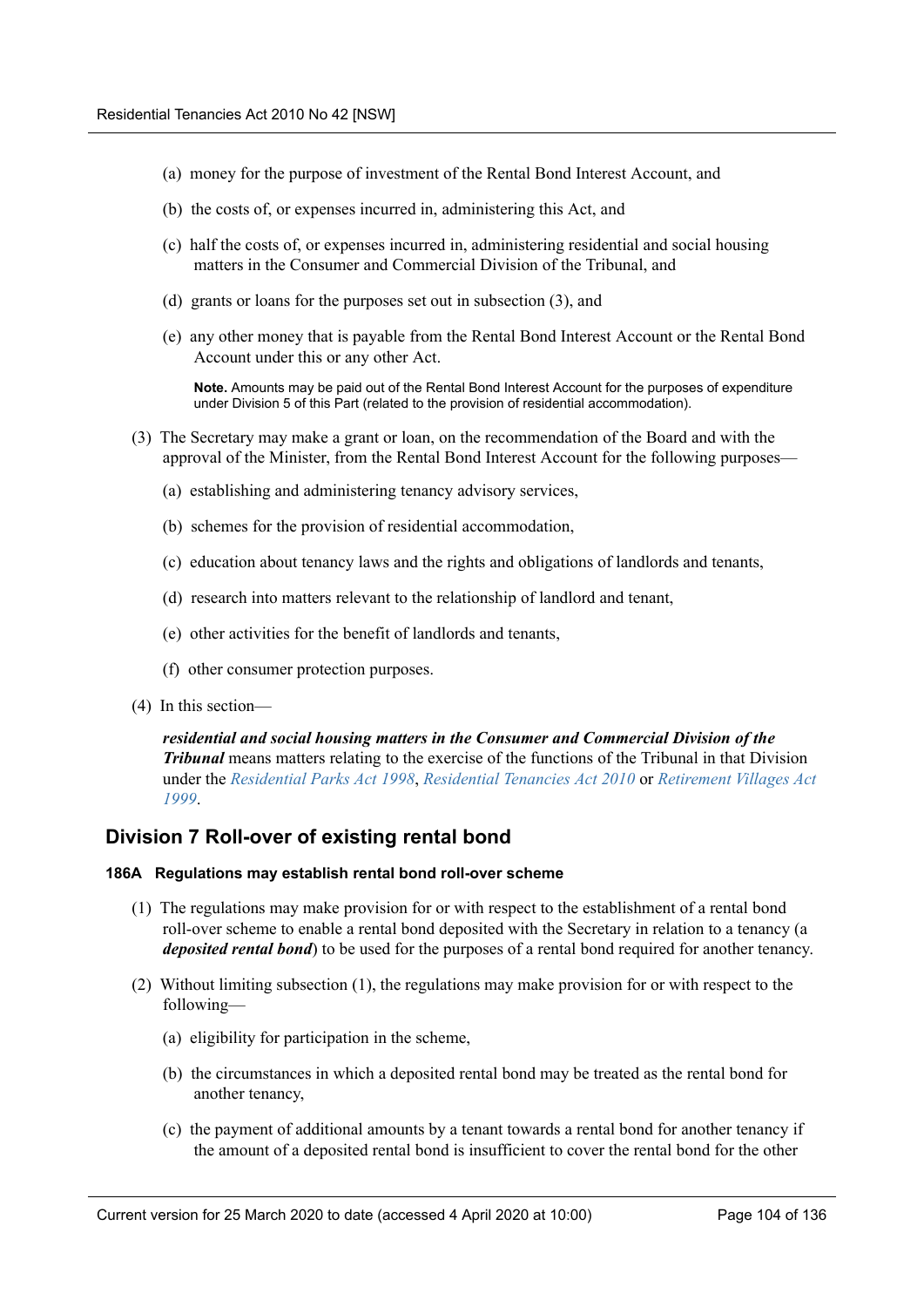tenancy,

- (d) the payment of a refund if the amount of a rental bond for the other tenancy is less than the deposited rental bond for the original tenancy,
- (e) any fee or deposit that must be paid to the Secretary to enable rental bond roll-over to occur,
- (f) the times or periods within which actions must be completed in relation to the payment of bonds (and the variation of those times or periods) and the consequences of failure to complete actions within those times or periods,
- (g) remedies for contraventions of the scheme,
- (h) the making of claims against a deposited rental bond (whether before or after it is treated as the rental bond for another tenancy),
- (i) the application of provisions of this Part to the scheme (whether with or without modifications).
- (3) In this section, *modification* includes an addition, omission or substitution.

## **Part 9 Powers of Tribunal**

## **Division 1 General powers of Tribunal**

#### **187 Orders that may be made by Tribunal**

- (1) The Tribunal may, on application by a landlord or tenant or other person under this Act, or in any proceedings under this Act, make one or more of the following orders—
	- (a) an order that restrains any action in breach of a residential tenancy agreement,
	- (b) an order that requires an action in performance of a residential tenancy agreement,
	- (c) an order for the payment of an amount of money,
	- (d) an order as to compensation,
	- (e) an order that a party to a residential tenancy agreement perform such work or take such other steps as the order specifies to remedy a breach of the agreement,
	- (f) an order that requires payment of part or all of the rent payable under a residential tenancy agreement to the Tribunal until the whole or part of the agreement has been performed or any application for compensation has been determined,
	- (g) an order that requires rent paid to the Tribunal to be paid towards the cost of remedying a breach of the residential tenancy agreement or towards the amount of any compensation,
	- (h) an order directing a landlord, landlord's agent or tenant to comply with a requirement of this Act or the regulations,
	- (i) a termination order or an order for the possession of premises,
	- (j) an order directing a landlord or landlord's agent to give a former tenant or person authorised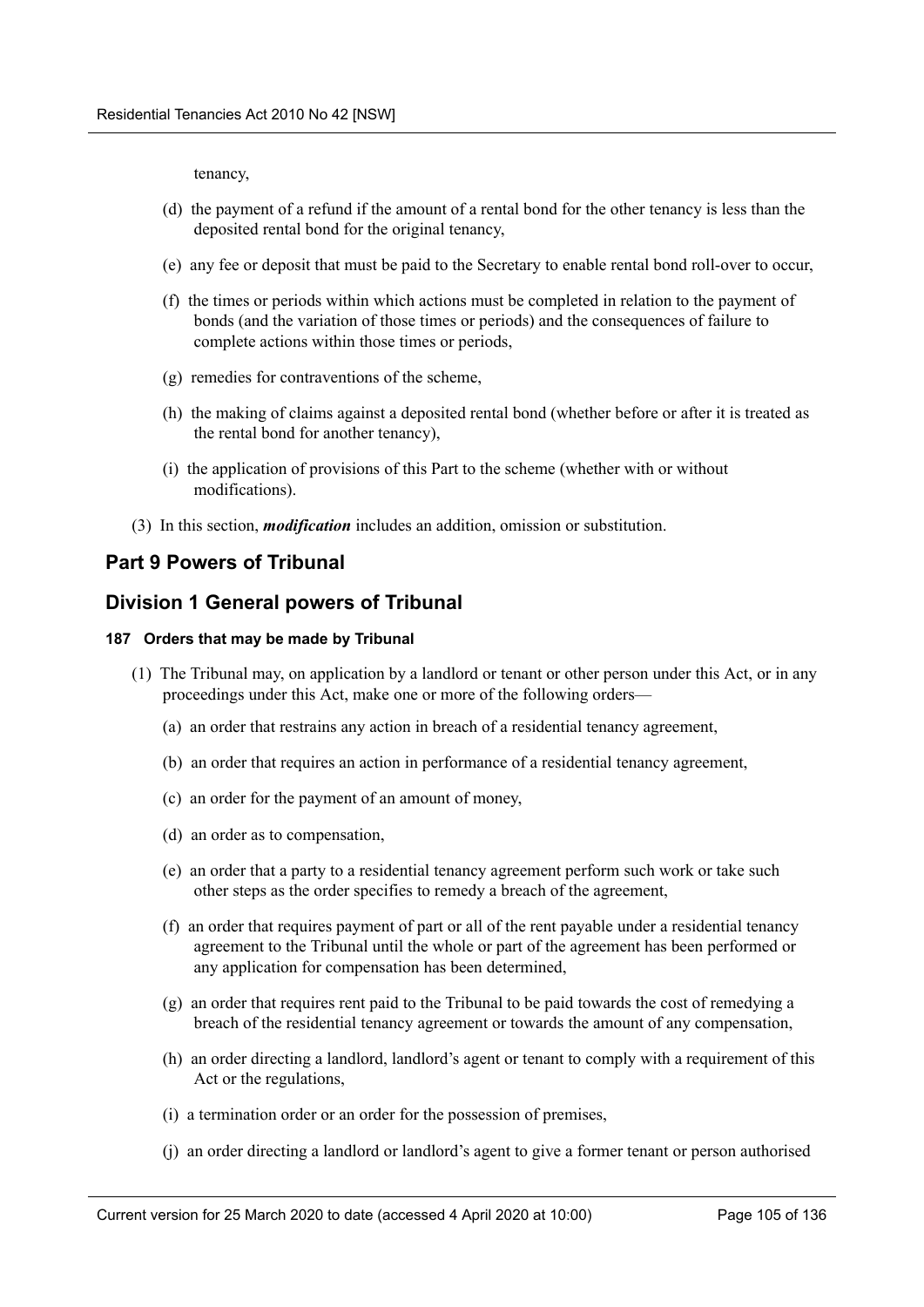by a former tenant access to residential premises for the purpose of recovering goods of the former tenant or fixtures that the former tenant is entitled to remove.

- (2) Without limiting the Tribunal's power to make an order as to compensation, the Tribunal may order compensation to be paid for the following—
	- (a) loss of rent,
	- (b) any other breach of a residential tenancy agreement,
	- (c) loss or damage suffered by a person as a result of inaccurate, ambiguous or out-of-date information being listed about the person on a residential tenancy database.
- (3) An order under subsection (1) (a) or (b) may be made even though it provides a remedy in the nature of an injunction or order for specific performance in circumstances in which such a remedy would not otherwise be available.
- (4) The Tribunal must not make an order for—
	- (a) the payment of an amount that exceeds the amount (if any) prescribed by the regulations for the purposes of this section, or
	- (b) the performance of work or the taking of steps the cost of which is likely to or will exceed the amount (if any) prescribed by the regulations for the purposes of this section.

**Note.** This Act also confers other order-making powers on the Tribunal, including other specific powers to make termination orders, to declare that premises have been abandoned, to make orders about holding fees and to make various orders about rental bonds.

#### **188 General order-making power of Tribunal**

The Tribunal may, in any proceedings before it under this Act, make any one or more of the following orders—

- (a) an order that the Tribunal may make under this Act,
- (b) an order that varies or sets aside, or stays or suspends the operation of, any order made in proceedings or earlier proceedings,
- (c) any ancillary order the Tribunal thinks appropriate,
- (d) an interim order.

#### **189 Application of provisions relating to Tribunal**

- (1) A provision of this Act that enables a landlord or tenant to apply for an order by the Tribunal and the Tribunal to make an order also applies, where appropriate, to a former landlord or a former tenant.
- (2) (Repealed)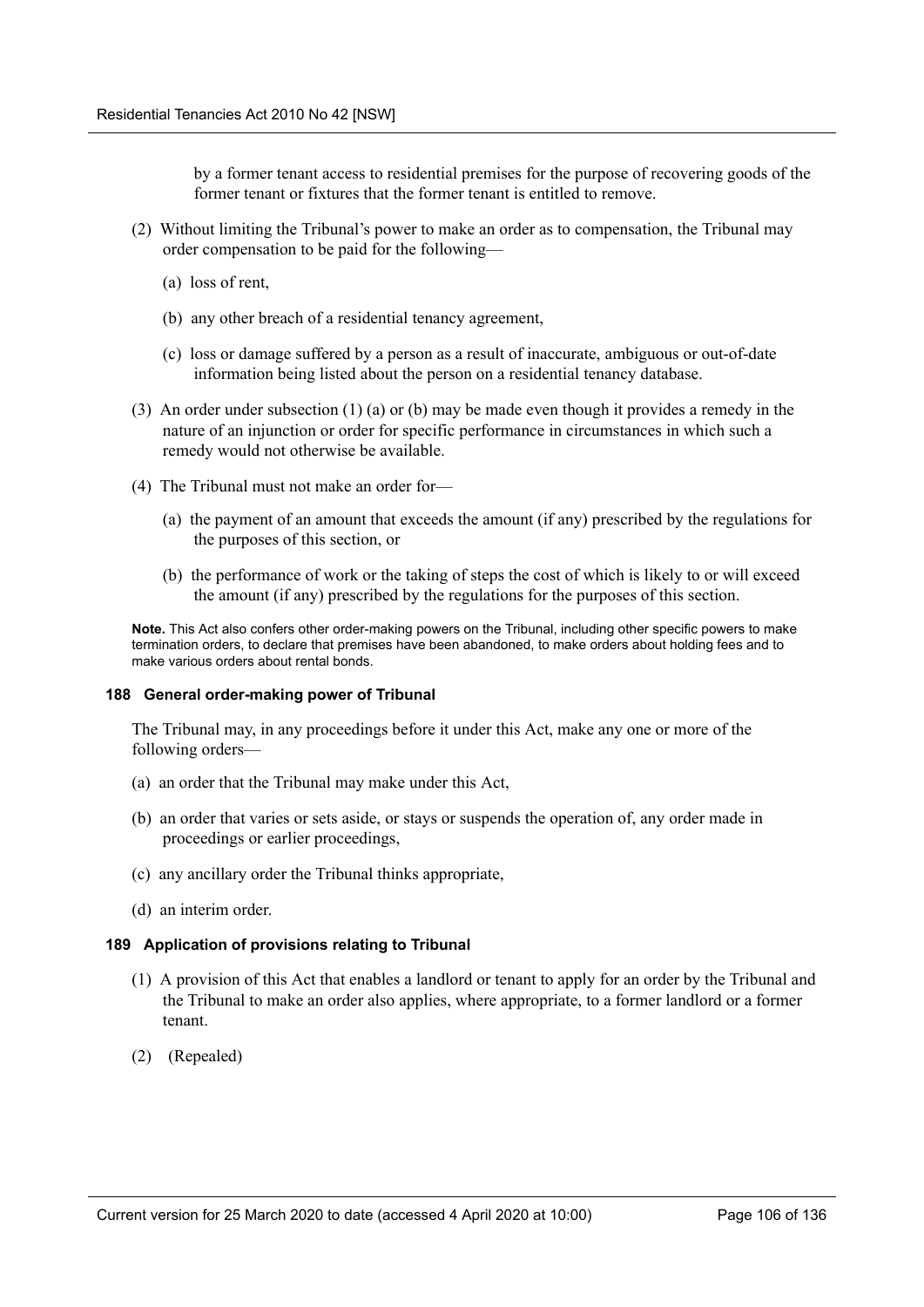# **Division 2 Powers of Tribunal relating to breaches of residential tenancy agreements**

## **190 Applications relating to breaches of residential tenancy agreements**

- (1) A landlord or a tenant may apply to the Tribunal for an order in relation to a breach of a residential tenancy agreement within the period prescribed by the regulations after the landlord or tenant becomes aware of the breach or within such other period as may be prescribed by the regulations.
- (2) An application may be made—
	- (a) during or after the end of a residential tenancy agreement, and
	- (b) whether or not a termination notice has been given or a termination order made.
- (3) A landlord's agent may make an application on behalf of a landlord.

## **191 Matters for consideration by Tribunal in applications relating to security breaches**

- (1) This section applies to proceedings before the Tribunal relating to a breach of Division 7 of Part 3.
- (2) For the purposes of determining whether a landlord has provided residential premises that are reasonably secure, the Tribunal may consider (but is not limited to considering) the following matters—
	- (a) the physical characteristics of the premises and adjoining areas,
	- (b) the requirements of insurance companies for allowing the tenant to obtain insurance for property of the tenant kept at the premises,
	- (c) the likelihood of break-ins or unlawful entry or risks to the tenant's personal safety.
- (3) For the purposes of determining whether compensation is payable to a tenant for a breach of the obligation to provide residential premises that are reasonably secure, the Tribunal must consider (but is not limited to considering) the actions taken, or that should reasonably have been taken, by the tenant and the landlord for the security of the premises.

# **Division 3 Powers of Secretary in proceedings**

## **192 Secretary may represent persons**

In any proceedings before the Tribunal under this Act, a person may, despite the *Civil and Administrative Tribunal Act 2013* or any other law, be represented by the Secretary or by a legal practitioner or agent for the Secretary.

## **193 Secretary may take or defend proceedings**

- (1) If a person, not being a corporation, has made a complaint to the Secretary and the Secretary—
	- (a) after investigating the complaint, is satisfied that the person may have a right to take or defend proceedings before the Tribunal, and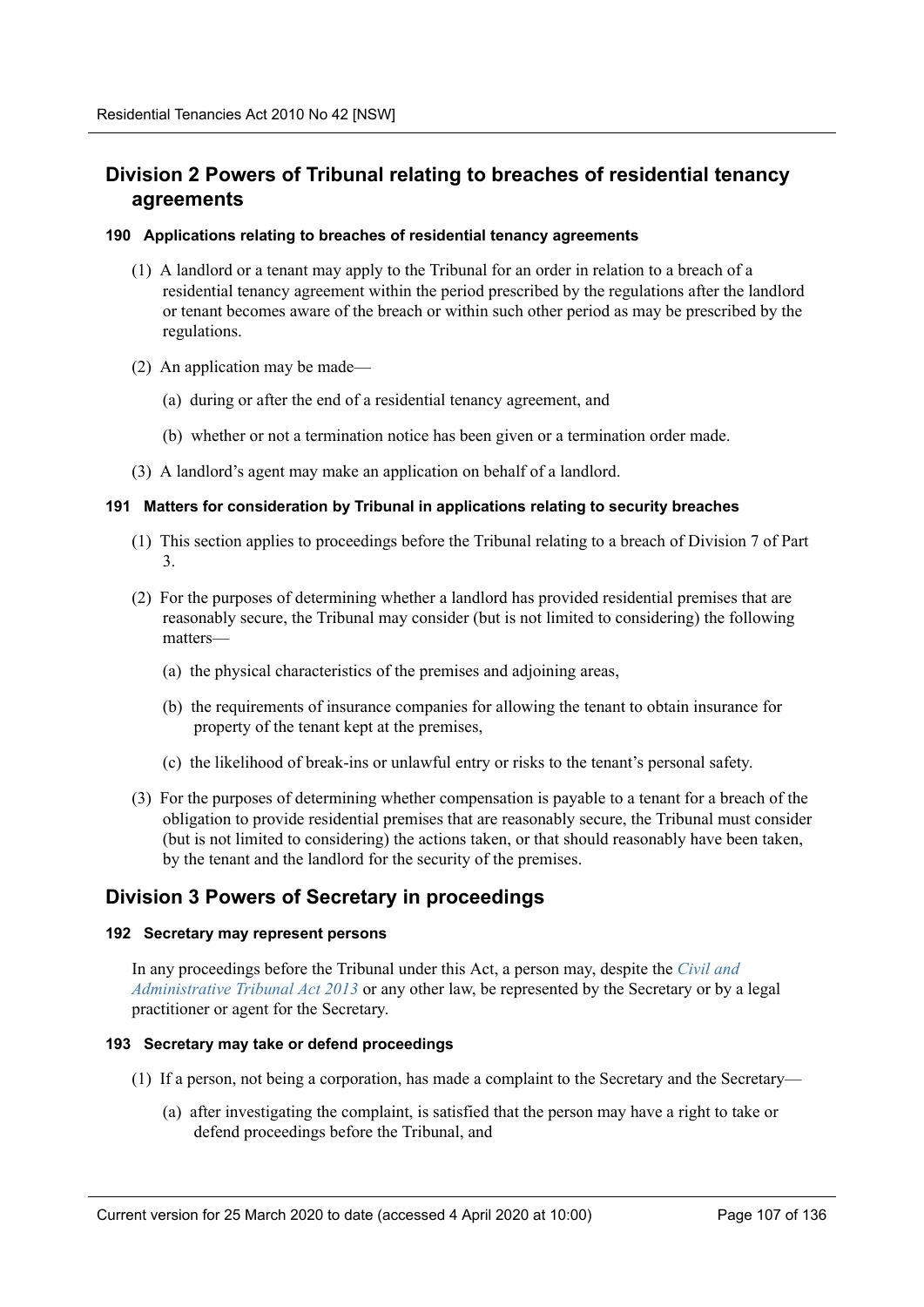(b) is of the opinion that it is in the public interest that the Secretary should take or defend those proceedings on behalf of the person,

the Secretary may, with the consent of the person, take or defend those proceedings on behalf of and in the name of the person.

- (2) If the Minister so directs and the person consents, the Secretary must take or defend proceedings before the Tribunal on behalf of a person.
- (3) This section applies despite anything to the contrary in the *Civil and Administrative Tribunal Act 2013* or any other law.

#### **194 Conduct of proceedings by Secretary**

- (1) If the Secretary takes or defends proceedings before the Tribunal on behalf of a person—
	- (a) the Secretary is to have the conduct of those proceedings on behalf of the person, may appear personally or by a legal practitioner or agent and may do all things that are necessary or expedient to give effect to an order or a decision of the Tribunal, and
	- (b) the Secretary is liable to pay the costs (if any) of the person, and
	- (c) the person is liable to pay any other amount that the Tribunal orders the person to pay.
- (2) This section applies despite anything to the contrary in the *Civil and Administrative Tribunal Act 2013* or any other law.

#### **195 Intervention by Secretary**

- (1) Without limiting any other provision of this Division or section 44 of the *Civil and Administrative Tribunal Act 2013*, the Secretary may, if of the opinion that it would be in the public interest to do so, or, at the direction of the Minister must, intervene, and has a right to be heard personally or by legal practitioner or agent, in any proceedings arising under this Act or the regulations before the Tribunal.
- (2) The Secretary, on intervening in any proceedings, becomes a party to the proceedings and has all the rights of such a party.

## **Part 10 Enforcement**

## **Division 1 Powers of investigators**

## **196 Powers of entry and other powers**

- (1) An investigator may exercise the powers conferred by this section for the purposes of—
	- (a) investigating whether the provisions of this Act or the regulations are being complied with, or
	- (b) obtaining evidence, documents or information in relation to a matter that constitutes or may constitute a contravention of this Act or the regulations, or
	- (c) carrying out an investigation under section 65B or 65C.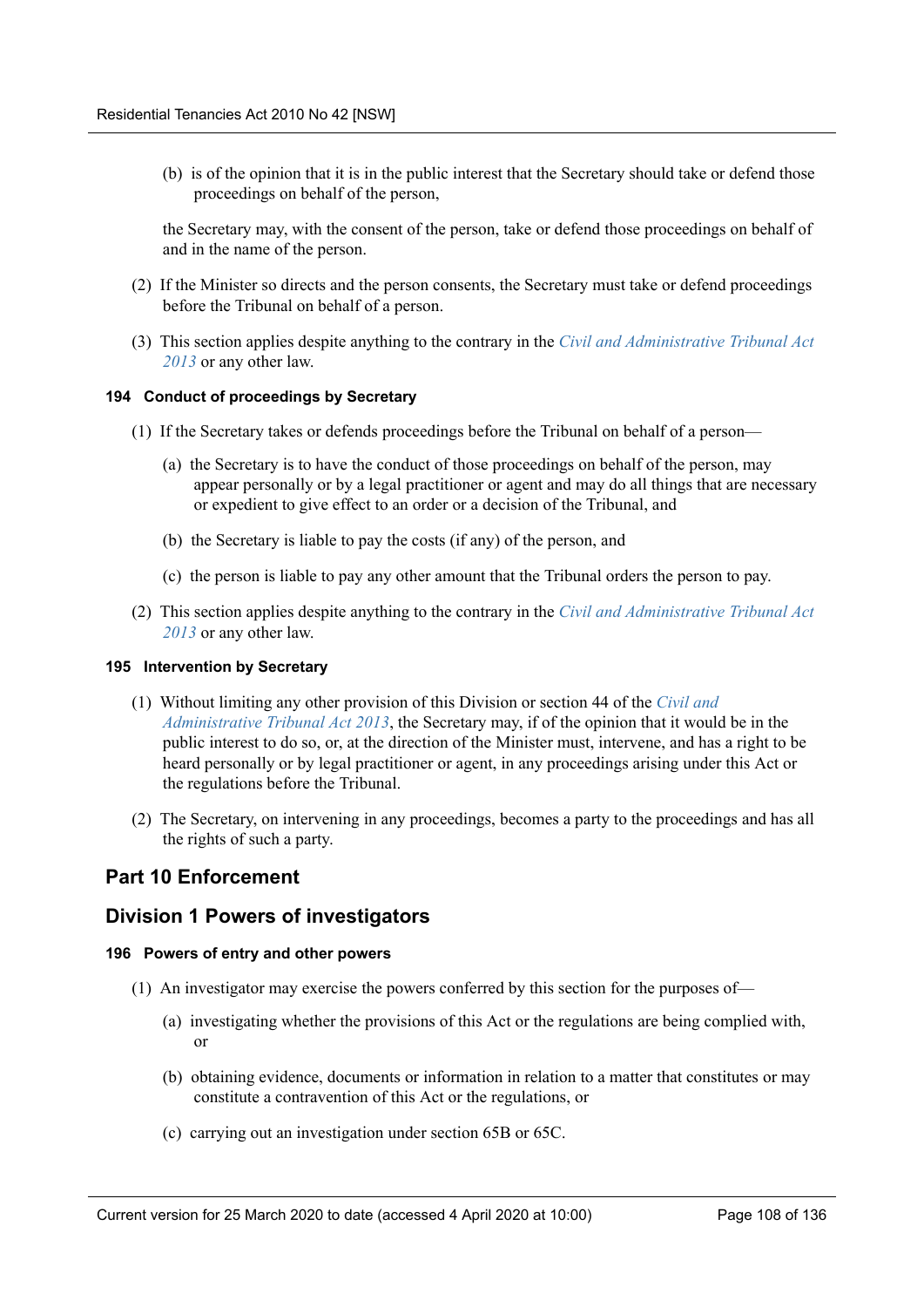- (2) An investigator may enter any premises at any reasonable time and may inspect and do any one or more of the following—
	- (a) require any person on those premises to produce any documents in the possession or under the control of the person in written form and inspect those documents,
	- (b) take copies of or extracts from, or make notes from, any such documents and, for that purpose, take temporary possession of any such documents,
	- (c) take such photographs, films and audio, video and other recordings as the investigator considers necessary,
	- (d) require any person on those premises to answer questions or otherwise furnish information in relation to a contravention of this Act or the regulations,
	- (e) require the owner or occupier of those premises to provide the investigator with such assistance and facilities as are reasonably necessary to enable the investigator to exercise the functions of an investigator under this Division.
- (3) An investigator is not entitled to enter a part of premises used for residential purposes except—
	- (a) with the consent of the occupier, or
	- (b) under the authority of a search warrant.
- (4) An investigator may not exercise in any premises a function conferred by this Division unless the investigator produces a certificate of identification to the person apparently in charge of those premises or apparently in charge of any work being performed on those premises.

#### **197 Power of investigator to obtain information, documents and evidence**

If an investigator believes on reasonable grounds that a person is capable of giving information, producing documents, or giving evidence in relation to a matter that constitutes, or may constitute, an offence under this Act or the regulations, the investigator may, by written notice given to the person, require the person—

- (a) to provide an investigator, by writing signed by the person (or, in the case of a corporation, by a competent officer of the corporation) and given to the investigator within the time and in the manner specified in the notice, with any such information, or
- (b) to produce to an investigator, in accordance with the notice, any such documents, or
- (c) to appear before an investigator at a time and place specified in the notice and give any such evidence, either orally or in writing, and produce any such documents.

#### **198 Obstruction of investigator**

- (1) A person must not—
	- (a) without reasonable excuse, refuse or fail to comply with any notice given or requirement made, or to answer any question asked, by an investigator under this Division, or
	- (b) provide information or give evidence in purported compliance with a requirement made or question asked by an investigator under this Division knowing the information or evidence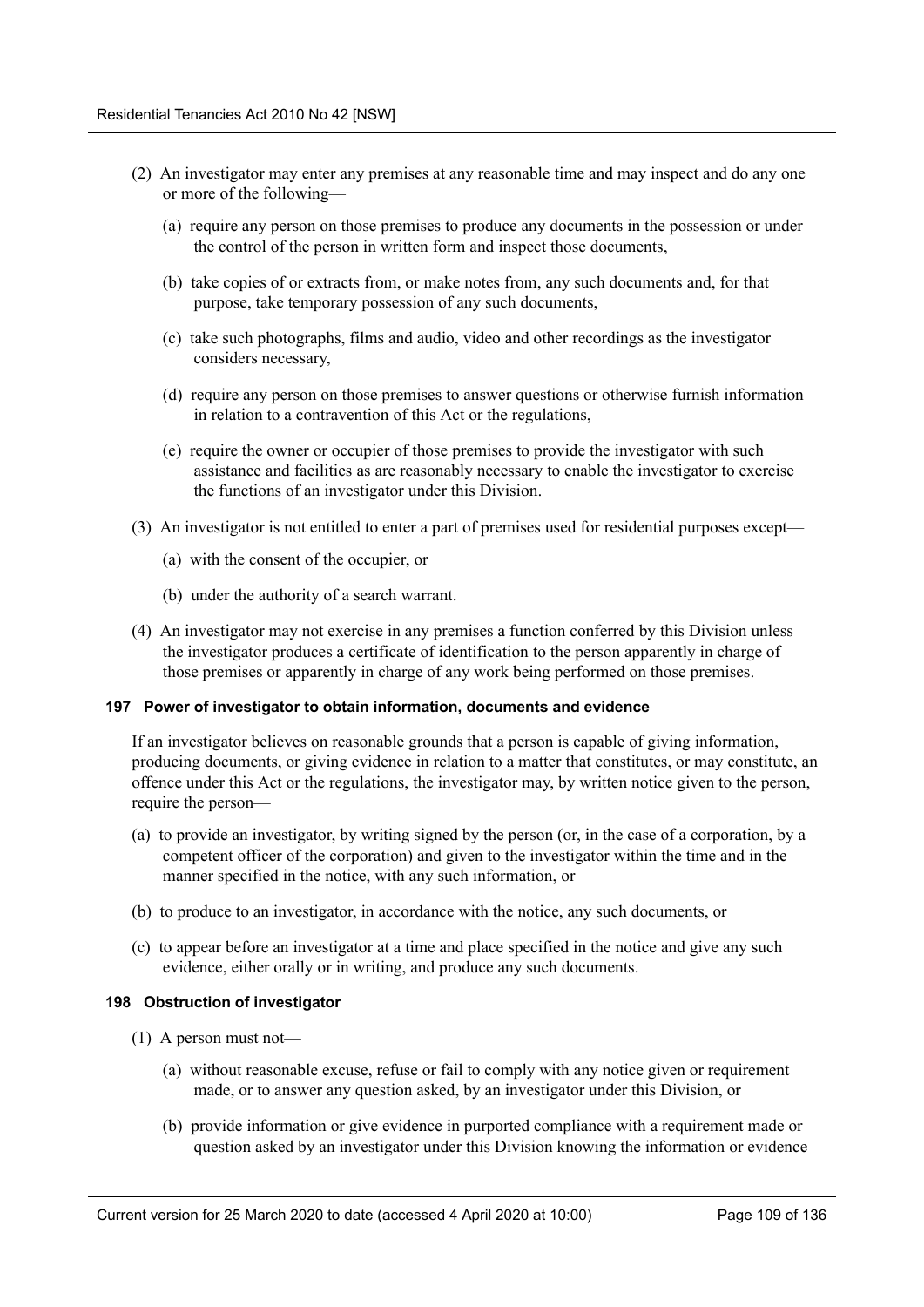to be false or misleading in a material particular, or

(c) wilfully delay, hinder or obstruct an investigator in the exercise of the investigator's functions under this Division.

Maximum penalty—20 penalty units.

(2) Despite any other provision of this Division, a natural person is excused from answering any question, providing any information, giving evidence or producing or permitting the inspection of a document in accordance with this Division on the ground that the answer, information, evidence or document may tend to incriminate the person.

### **199 Taking possession of documents to be used as evidence**

- (1) If an investigator takes possession of any documents under this Division for the purpose of obtaining evidence or protecting evidence from destruction, they may be retained by the investigator until the completion of proceedings (including proceedings on appeal) in which they may be evidence.
- (2) The person from whom the documents are taken must be provided, within a reasonable time after the documents are taken, with a copy of the documents certified by an investigator as a true copy.

## **200 Search warrants**

- (1) An investigator may apply to an issuing officer for the issue of a search warrant for premises if the investigator believes on reasonable grounds—
	- (a) that a provision of this Act or the regulations is being or has been contravened on the premises, or
	- (b) that there is on the premises evidence of a contravention of this Act or the regulations.
- (2) An issuing officer to whom an application for a search warrant is made under this section may, if satisfied that there are reasonable grounds for doing so, issue a search warrant authorising an investigator named in the warrant, when accompanied by a police officer, and any other person named in the warrant—
	- (a) to enter the premises concerned, and
	- (b) to search the premises for evidence of a contravention of this Act or the regulations.
- (3) Division 4 of Part 5 of the *Law Enforcement (Powers and Responsibilities) Act 2002* applies to a search warrant issued under this section.
- (4) In this section—

*issuing officer* means an authorised officer within the meaning of the *Law Enforcement (Powers and Responsibilities) Act 2002*.

#### **201 Application of Fair Trading Act 1987**

The powers conferred on an investigator by this Division are in addition to any powers conferred on an investigator under the *Fair Trading Act 1987*.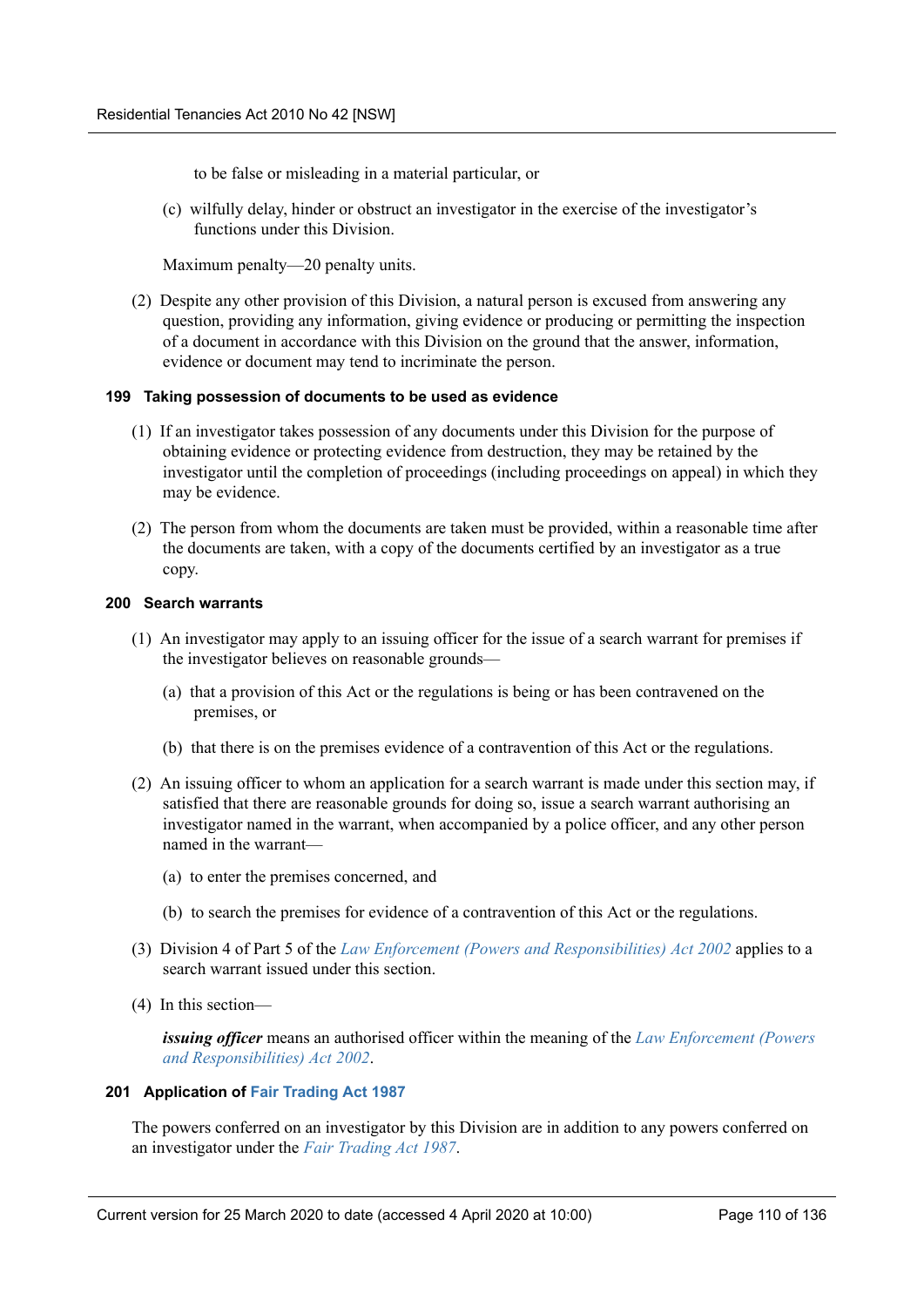# **Division 2 Offences**

### **202 Nature of proceedings for offences**

- (1) Proceedings for an offence under this Act or the regulations may be dealt with summarily before the Local Court.
- (1A) Proceedings for an offence under section 105H may only be instituted by or with the approval of the Director of Public Prosecutions.
- (2) Proceedings for an offence under section 120 (1) may also, with the consent of the Minister, be dealt with by the Supreme Court in its summary jurisdiction.
- (3) The maximum monetary penalty that may be imposed by the Local Court in proceedings for an offence against this Act is 50 penalty units or such other amount as may be prescribed by the regulations.
- (4) Proceedings for an offence against this Act may be brought—
	- (a) in the case of an offence in relation to a rental bond for a residential tenancy agreement or a proposed residential tenancy agreement—within the period of 3 years that next succeeds—
		- (i) the commission of the offence, or
		- (ii) the termination of the residential tenancy agreement,

whichever is the later, or

- (b) in any other case—within the period of 3 years that next succeeds the commission of the offence, or
- (c) with the consent of the Attorney General—at any time.

#### **203 Penalty notices**

- (1) An authorised officer may issue a penalty notice to a person if it appears to the officer that the person has committed a penalty notice offence.
- (2) A penalty notice offence is an offence against this Act or the regulations that is prescribed by the regulations as a penalty notice offence.
- (3) The *Fines Act 1996* applies to a penalty notice issued under this section.

**Note.** The *Fines Act 1996* provides that, if a person issued with a penalty notice does not wish to have the matter determined by a court, the person may pay the amount specified in the notice and is not liable to any further proceedings for the alleged offence.

- (4) The amount payable under a penalty notice issued under this section is the amount prescribed for the alleged offence by the regulations (not exceeding the maximum amount of penalty that could be imposed for the offence by a court).
- (5) This section does not limit the operation of any other provision of, or made under, this or any other Act relating to proceedings that may be taken in respect of offences.
- (6) In this section, *authorised officer* means a person authorised in writing by the Secretary as an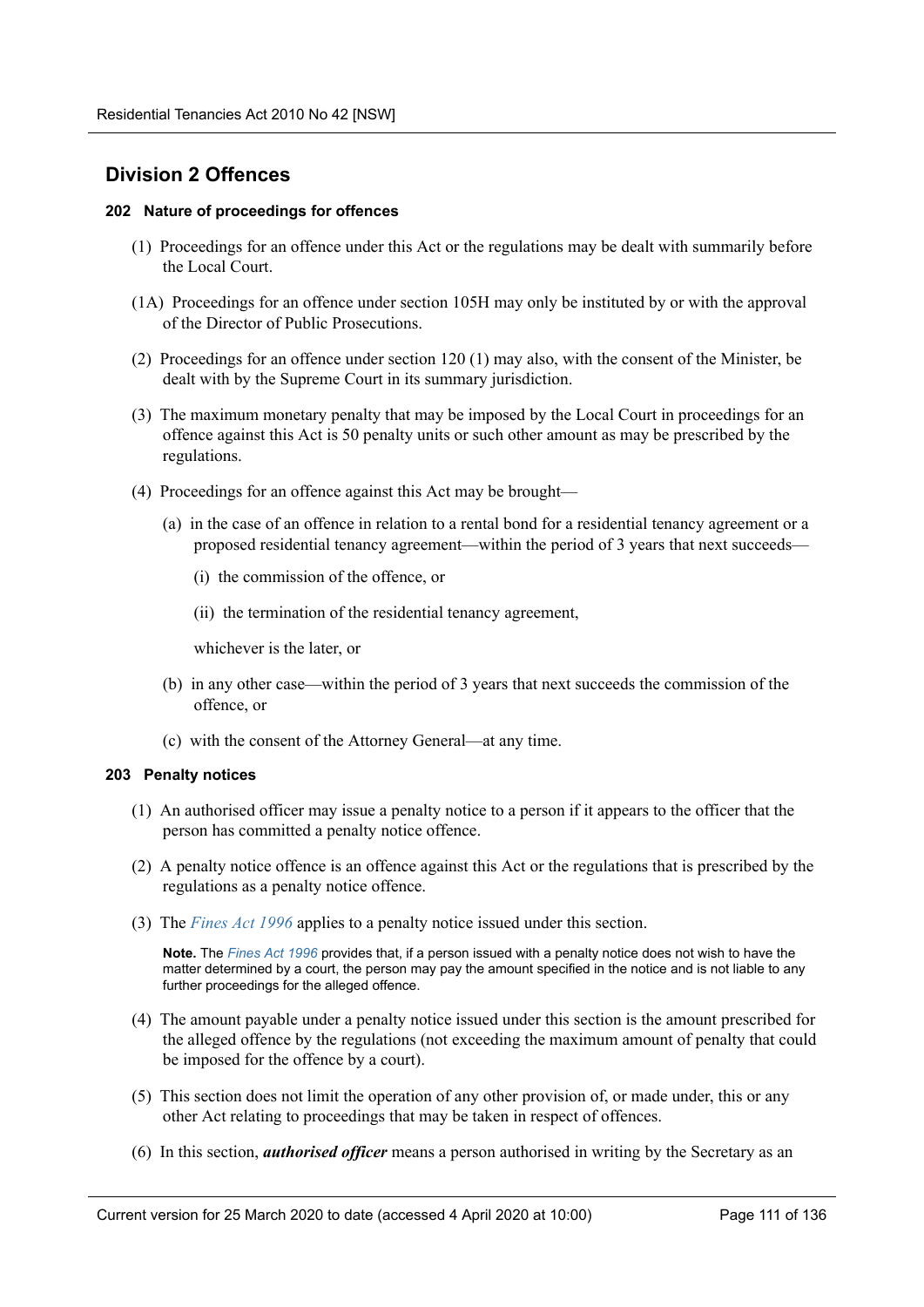authorised officer for the purposes of this section.

#### **204 Offences by corporations**

- (1) If a corporation contravenes, whether by act or omission, any provision of this Act or the regulations, each person who is a director of the corporation or who is concerned in the management of the corporation is taken to have contravened the same provision if the person knowingly authorised or permitted the contravention.
- (2) A person may be proceeded against and convicted under a provision pursuant to subsection (1) whether or not the corporation has been proceeded against or has been convicted under the provision.
- (3) Nothing in this section affects any liability imposed on a corporation for an offence committed by the corporation under this Act or the regulations.

### **205 Aiding and abetting etc**

A person who—

- (a) aids, abets, counsels or procures, or
- (b) induces, or attempts to induce, whether by threats or promises or otherwise, or
- (c) is in any way, directly or indirectly, knowingly concerned in, or party to,

the commission of an offence against this Act or the regulations is taken to have committed that offence and is punishable accordingly.

# **Division 3 Mandatory appointment of agents for landlords**

## **206 Appointment of landlord's agents**

- (1) The Secretary may, by written notice given to a landlord—
	- (a) direct the landlord to appoint, at the landlord's expense, a landlord's agent to manage a tenancy under a residential tenancy agreement between the landlord and a specified person, and
	- (b) direct that the landlord's affairs in relation to the tenancy be conducted through the agent.
- (2) A notice may specify the period within which an appointment is to be made, the minimum period for which the appointment is to be made and persons who must not be appointed by the landlord.
- (3) A landlord's agent who is appointed by a landlord who has been given a direction must give written notice to the Secretary—
	- (a) of the appointment, and
	- (b) if the person ceases to be the landlord's agent.
- (4) The Secretary must not give a direction under this section unless the Secretary is satisfied that the landlord has engaged in persistent or serious breaches of this Act, the regulations or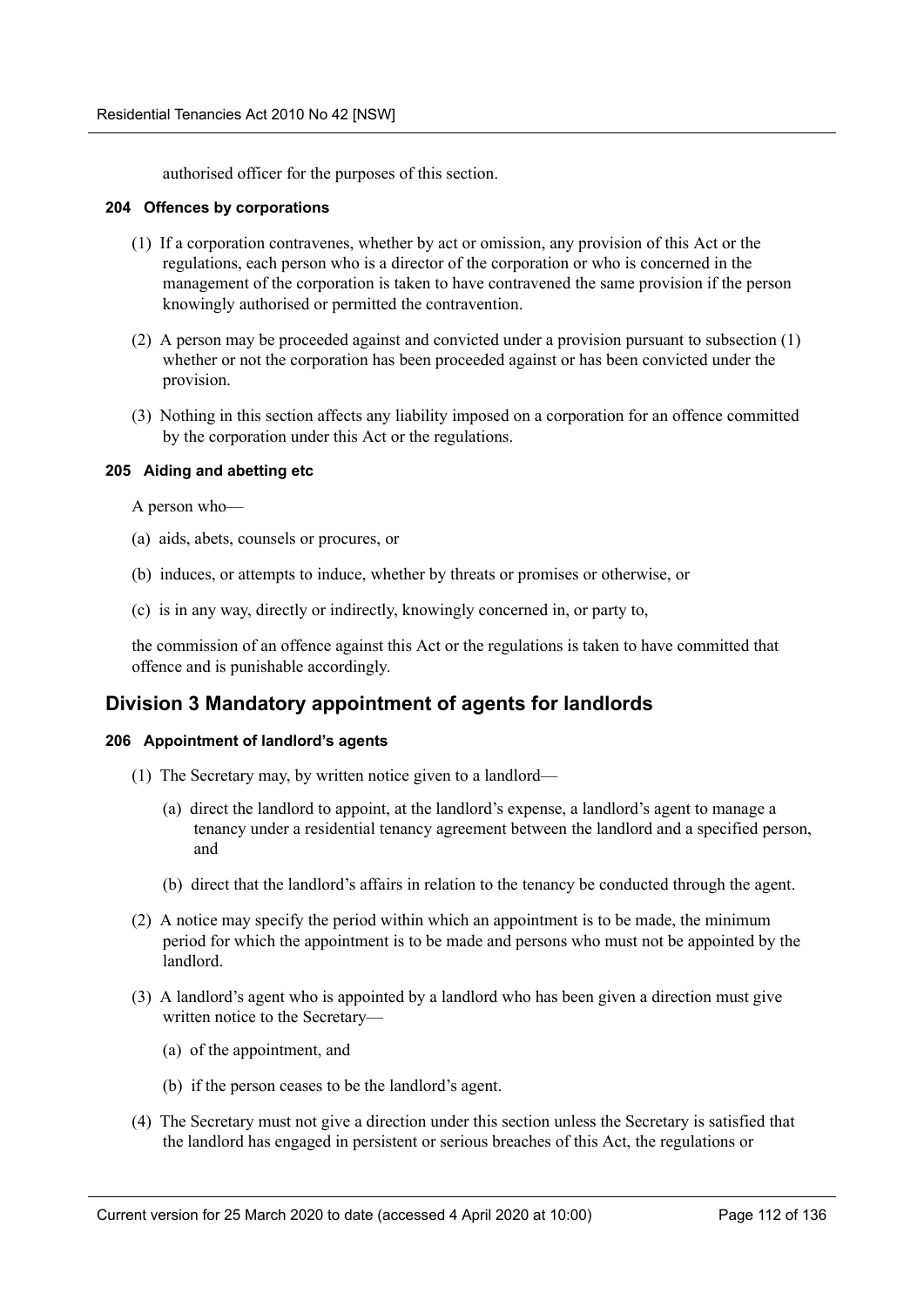residential tenancy agreements (whether or not in relation to the residential premises affected by the direction).

- (5) The Secretary must not give a direction under this section if the landlord has appointed a landlord's agent.
- (6) The Secretary may, by further written notice given to the landlord, revoke or vary a direction given under this section.
- (7) A landlord must not, without reasonable excuse, fail to comply with a direction under this section.

Maximum penalty—20 penalty units.

### **207 Administrative review by Tribunal**

A landlord may apply to the Tribunal for an administrative review under the *Administrative Decisions Review Act 1997* of a decision of the Secretary to give a direction under this Division.

# **Division 4 Costs in certain court proceedings**

#### **208 Costs in court proceedings**

If a court in any proceedings is of the opinion that, having regard to the subject-matter of the proceedings, the taking of the proceedings was not warranted in the circumstances of the case because this Act makes adequate provision for the enforcement by the Tribunal of the rights concerned, the court, unless it is of the opinion that it would be unjust to do so, must order the plaintiff to pay the defendant's costs in such amount as the court determines.

# **Part 11 Residential tenancy databases**

# **Division 1 Preliminary**

### **209 Definitions**

In this Part—

*agent* of a landlord means a person acting on behalf of a landlord and includes a landlord's agent.

*database* means a system, device or other thing used for storing information, whether electronically or in some other form.

*database operator* means an entity that operates a residential tenancy database.

*list* personal information about a person in a residential tenancy database means—

- (a) enter the personal information into the database, or
- (b) give the personal information to a database operator or someone else for entry into the database,

and includes amend personal information about the person in the database to include additional personal information about the person.

*out-of-date*, in relation to personal information in a residential tenancy database, means the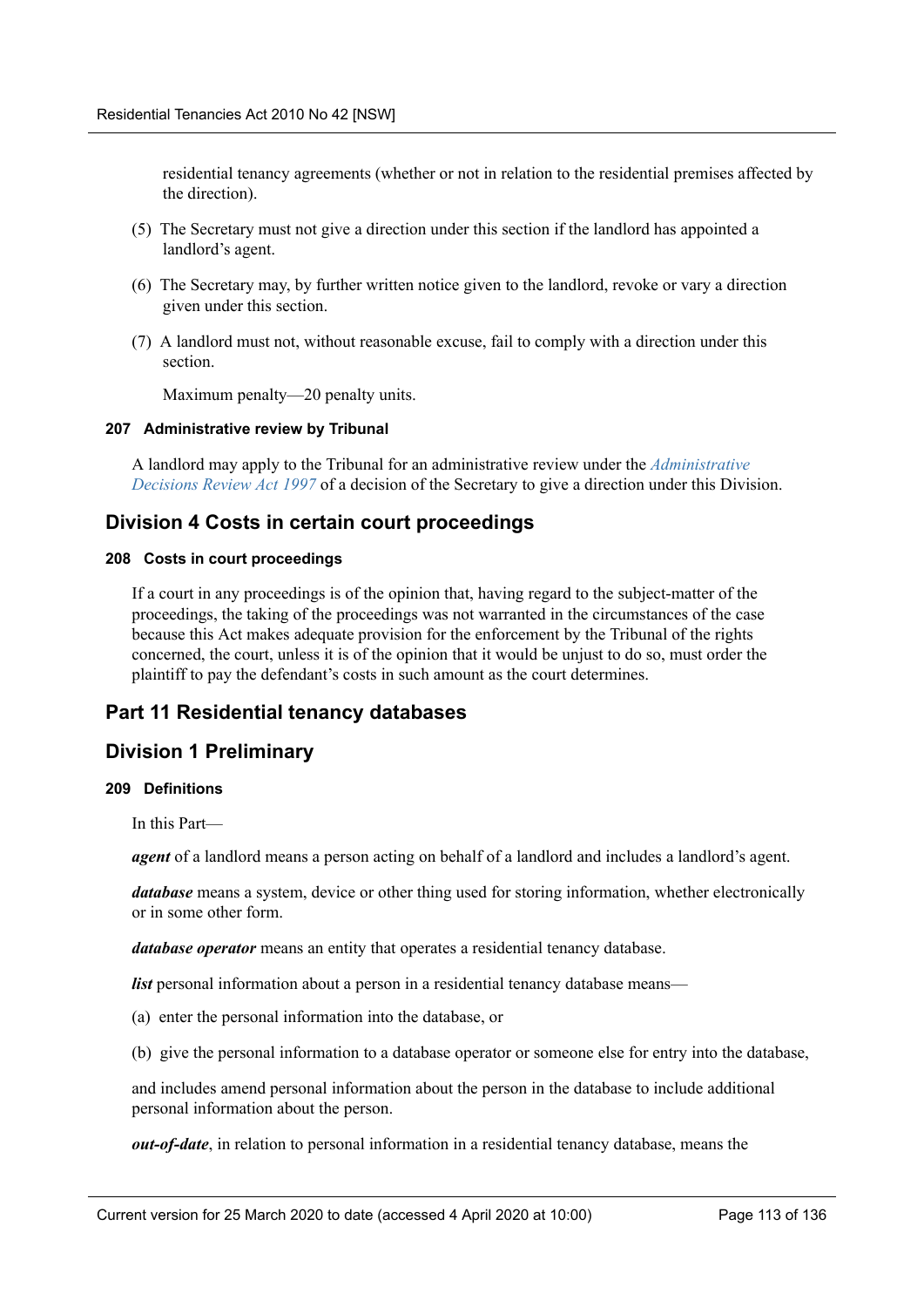information is no longer accurate because—

- (a) for a listing made on the basis the person owes a landlord an amount that is more than the rental bond for a residential tenancy agreement—the amount owed was paid to the landlord within 3 months after the amount became due, or
- (b) for a listing made on the basis the Tribunal has made a termination order—the order has been suspended, the warrant for possession has lapsed or the parties have entered into a new residential tenancy agreement.

### *personal information* means—

- (a) an individual's name, or
- (b) information or an opinion, whether true or not, about an individual whose identity is apparent, or can be reasonably ascertained, from the information or opinion.

### *residential tenancy database* means a database—

- (a) containing personal information—
	- (i) relating to, or arising from, the occupation of residential premises under a residential tenancy agreement, or
	- (ii) entered into the database for reasons relating to, or arising from, the occupation of residential premises under a residential tenancy agreement, and
- (b) the purpose of which is for use by landlords or agents of landlords for checking a person's tenancy history to decide whether a residential tenancy agreement should be entered into with the person.

## **210 Application of Part**

This Part does not apply to a residential tenancy database kept by an entity (including a government department or a department of a government of another State or Territory) for use only by that entity or its staff.

# **Division 2 Tenancy database information**

## **211 Notice of database and listing**

- (1) This section applies if—
	- (a) a person (the *applicant*) applies to a landlord, whether or not through an agent of the landlord, to enter into a residential tenancy agreement, and
	- (b) the landlord or, if the application is made through an agent, the agent uses a residential tenancy database in deciding whether a residential tenancy agreement should be entered into with the person.
- (2) If personal information about the applicant is in the database, the landlord or agent must, as soon as possible but within 7 days after using the database, give the applicant a written notice stating—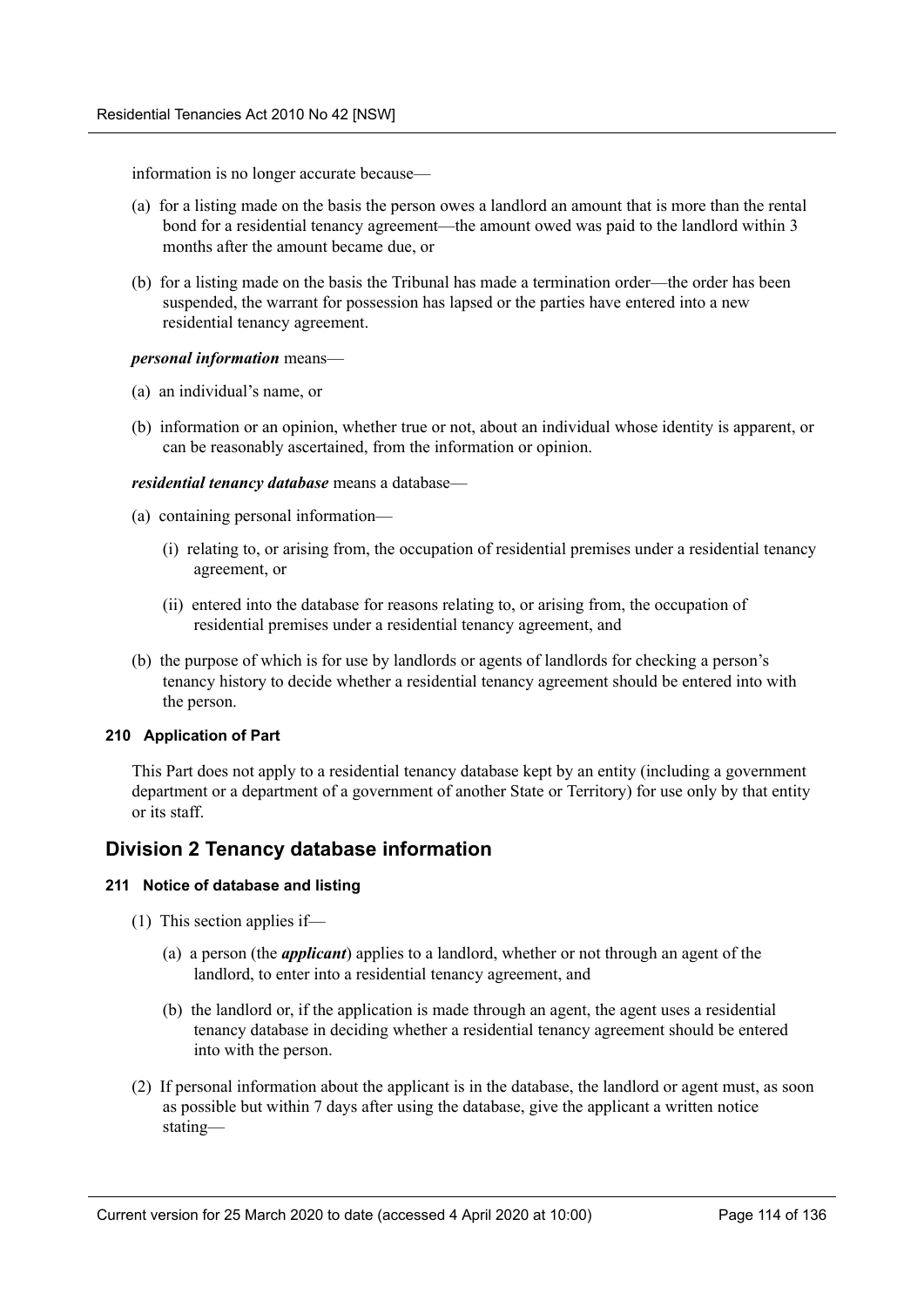- (a) that personal information about the applicant is in the database, and
- (b) particulars of the landlord or agent who listed the personal information in the database and information about the right to seek a copy of the information from that person, and
- (c) how the applicant may contact the database operator that operates the residential tenancy database and obtain information from the operator, and
- (d) how and in what circumstances the applicant can have the information removed or amended under this Part.

### **212 Listing can be made only for particular breaches by particular persons**

A landlord or agent of a landlord must not list personal information about a person in a residential tenancy database unless—

- (a) the person was named as a tenant in a residential tenancy agreement that has terminated or the person's co-tenancy was terminated, and
- (b) the person breached the agreement, and
- (c) because of the breach, the person owes the landlord an amount that is more than the rental bond for the agreement or the Tribunal has made a termination order, and
- (d) the personal information identifies the nature of the breach and is accurate, complete and unambiguous.

#### **213 Further restriction on listing**

- (1) A landlord or agent of a landlord must not list personal information about a person in a residential tenancy database unless—
	- (a) the landlord or agent has given the person a copy of the personal information or taken other reasonable steps to disclose the personal information to the person, and
	- (b) the landlord or agent has given the person not less than 14 days to review the personal information and make submissions objecting to its entry into the database or about its accuracy, completeness and clarity, and
	- (c) the landlord or agent has considered any submissions made.

Maximum penalty—20 penalty units.

- (2) This section does not apply if the landlord or agent cannot locate the person after making reasonable inquiries.
- (3) A database operator must not list personal information about a person in a residential tenancy database except at the request of a landlord or landlord's agent in accordance with this Part.

Maximum penalty—20 penalty units.

#### **213A Further restriction on listing—domestic violence**

A landlord or landlord's agent must not list personal information about a person in a residential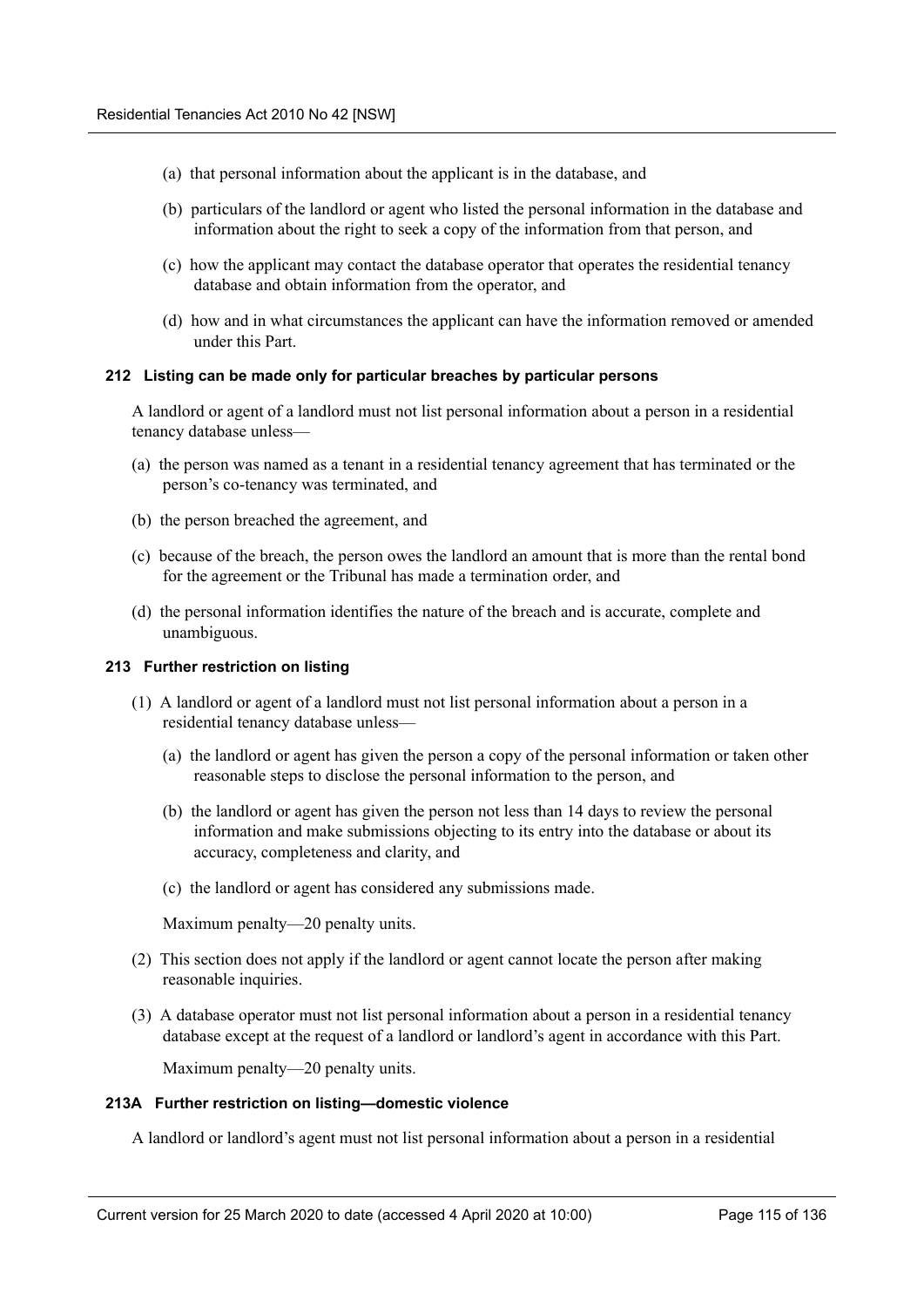tenancy database if—

- (a) the person was named as a tenant in a residential tenancy agreement that was terminated, or
- (b) the person's co-tenancy was terminated,

under Division 3A of Part 5 and the person was the tenant or co-tenant giving the termination notice under that Division.

Maximum penalty—20 penalty units.

### **214 Ensuring quality of listing—landlord's and agent's obligation**

- (1) This section applies if a landlord or agent of a landlord who lists personal information in a residential tenancy database becomes aware that the information is inaccurate, incomplete, ambiguous or out-of-date.
- (2) The landlord or agent must, within 7 days, give written notice of the following to the database operator that keeps the database—
	- (a) that the information is inaccurate, incomplete, ambiguous or out-of-date,
	- (b) if the information is inaccurate, incomplete or ambiguous—how the information must be amended to make it accurate, complete and unambiguous,
	- (c) if the information is out-of-date—that the information is out-of-date and must be removed.
- (3) The landlord or agent is taken to have complied with subsection (2) if the landlord or agent corrects the database within 7 days.

#### **215 Ensuring quality of listing—database operator's obligation**

- (1) This section applies if a landlord or agent of a landlord who has listed personal information about a person in a residential tenancy database gives the database operator that operates the database written notice that the personal information must be—
	- (a) amended in a stated way to make it accurate, complete and unambiguous, or
	- (b) removed.
- (2) The database operator must amend the personal information in the stated way, or remove the personal information, within 14 days of the notice being given.

Maximum penalty—20 penalty units.

#### **216 Provision of copies of listed personal information**

(1) A landlord or agent of a landlord who lists personal information about a person in a residential tenancy database must, if asked in writing by the person, give the person a copy of the information, without payment of a fee, within 14 days after the request is made.

Maximum penalty—20 penalty units.

(2) A database operator must, if asked in writing by a person whose personal information is in the residential tenancy database kept by the operator, give the person a copy of the information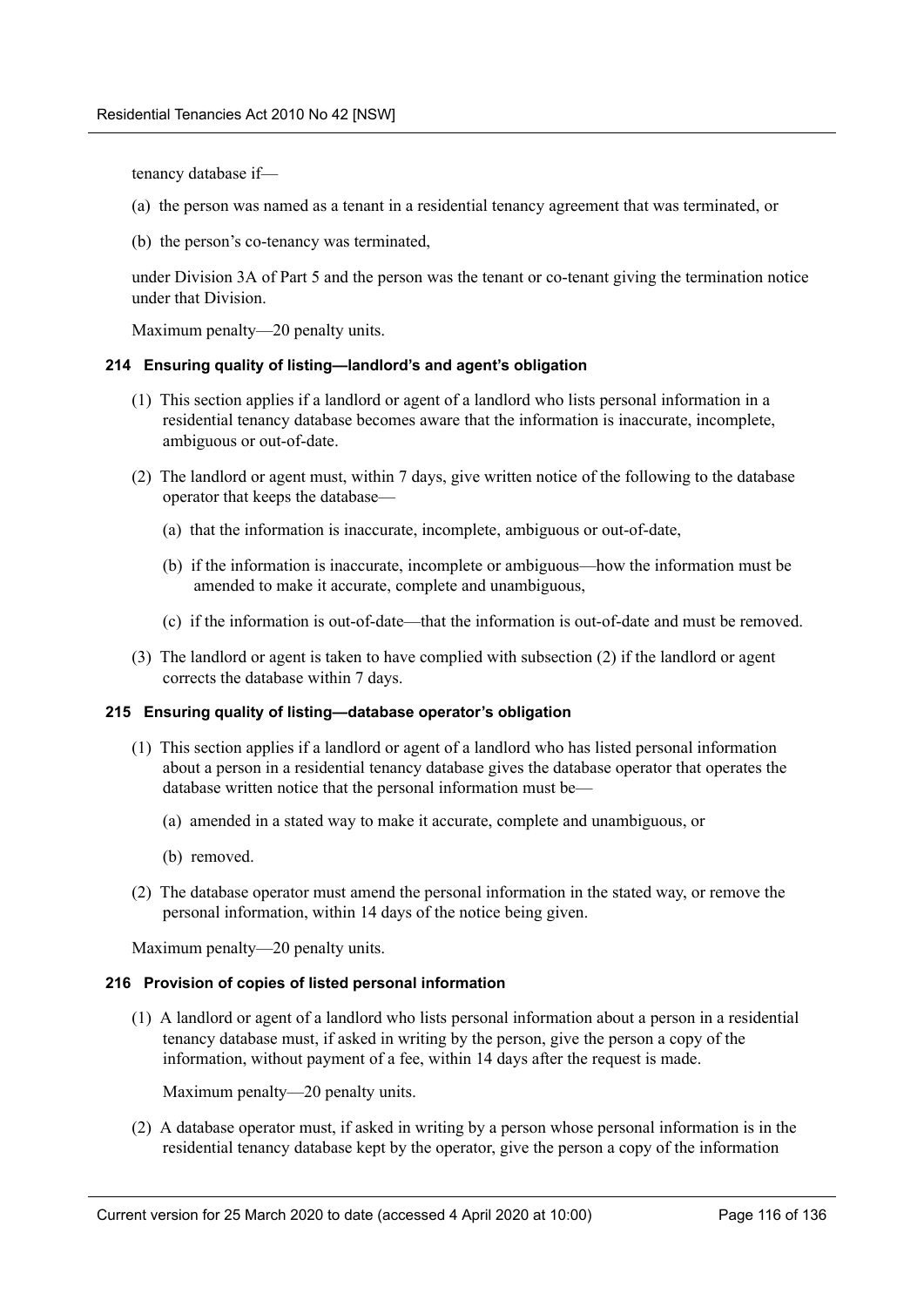within 14 days after the request is made.

Maximum penalty—20 penalty units.

(3) A database operator must not charge a fee for giving personal information under subsection (2).

Maximum penalty—10 penalty units.

(4) This section does not require a landlord or agent of a landlord to give a person personal information if the landlord or agent has previously given the information to the person under this section.

### **217 Disputes about listings**

- (1) **Application** A person may apply to the Tribunal for an order under this section if personal information about the person has been, or is proposed to be, listed in a residential tenancy database.
- (2) **Grounds for order** The Tribunal may make an order under this section if it is satisfied that—
	- (a) the residential tenancy database includes personal information about the applicant that is inaccurate, incomplete, ambiguous or out-of-date or that has been listed on the database for longer than the applicable period specified in section 218 (1), or
	- (b) the inclusion of the applicant's name or other personal information about the applicant is unjust in the circumstances, having regard to the following—
		- (i) the reason for the listing,
		- (ii) the tenant's involvement in any acts or omissions giving rise to the listing,
		- (iii) any adverse consequences suffered, or likely to be suffered, by the tenant because of the listing,
		- (iv) any other relevant matter.
- (3) **Orders by Tribunal** The Tribunal may order personal information about a person in a residential tenancy database to be wholly or partly removed, amended in a stated way or not listed in a residential tenancy database. The Tribunal must give a copy of the order to the landlord, tenant and database operator.
- (4) **Orders affecting other persons** If the Tribunal makes an order directing a person other than a landlord or agent to remove, amend or not list information in a residential tenancy database, the Tribunal must give a copy of the order to the person.

## **218 Limit on period of listing**

- (1) A database operator must not keep personal information in the operator's residential tenancy database for longer than—
	- (a) if the Australian Privacy Principles require the operator to remove the personal information within a stated period of less than 3 years—the stated period, or
	- (b) in any other case—3 years.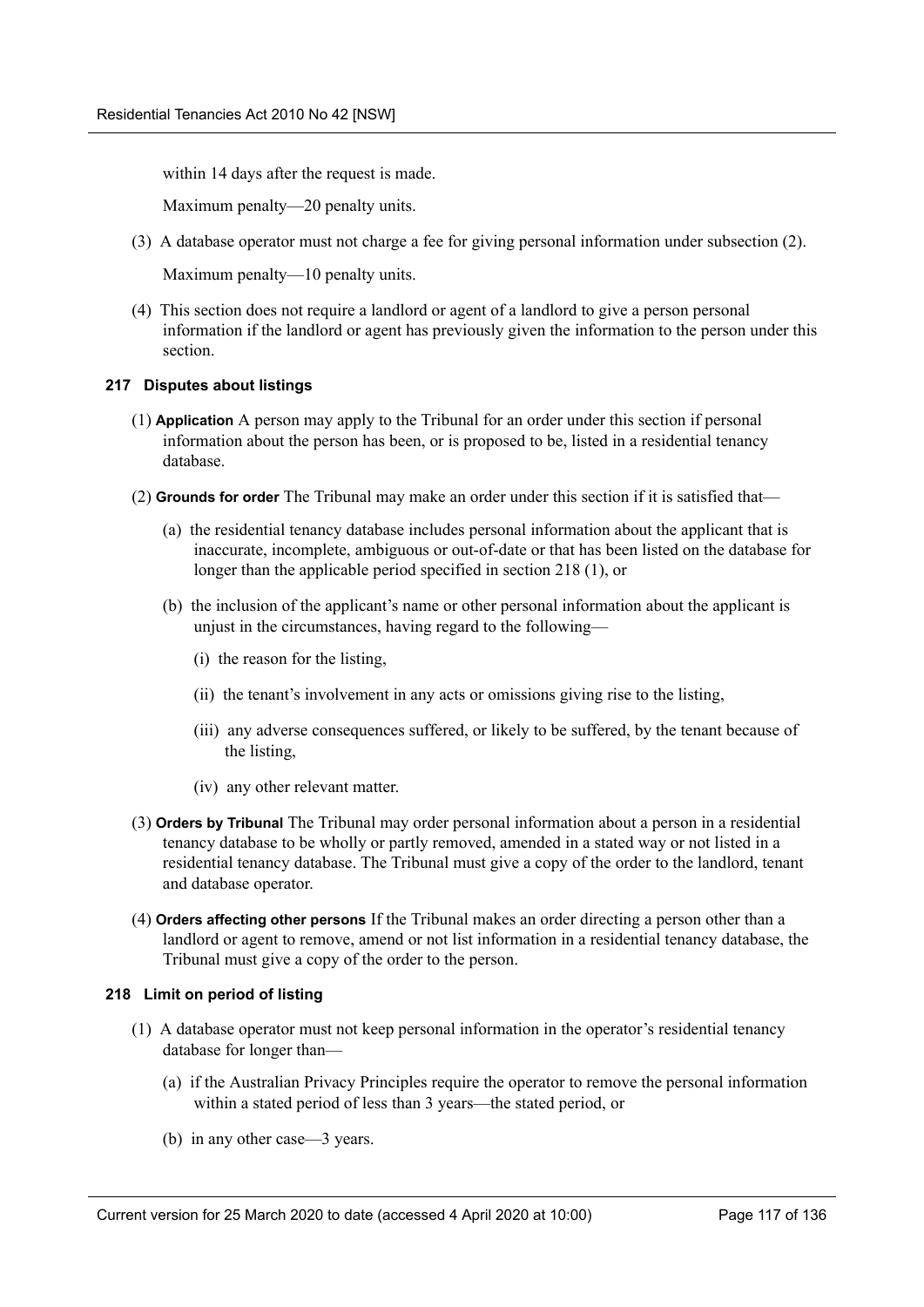- (2) However, this section does not apply to a person's name if it is necessary to keep the name in the residential tenancy database for the purposes of other personal information about the person in the database that is not required to be removed under this section or another law.
- (3) This section does not limit the operation of this Act or any other law that requires the removal of the personal information.
- (4) In this section—

*Australian Privacy Principles* has the same meaning as in the *Privacy Act 1988* of the Commonwealth.

# **Part 12 Miscellaneous**

## **219 Contracting out prohibited**

- (1) A term of any residential tenancy agreement, contract or other agreement is void to the extent that it purports to exclude, limit or modify the operation of this Act or the regulations or has the effect of excluding, limiting or modifying the operation of this Act or the regulations.
- (2) A person must not enter into any contract or other agreement, with the intention, either directly or indirectly, of defeating, evading or preventing the operation of this Act or the regulations.
- (3) A landlord's agent must not enter into any contract or other agreement with the intention, either directly or indirectly, of obtaining exclusion from or indemnity for personal liability for any act on behalf of the landlord that renders the landlord's agent liable for an offence under this Act.

Maximum penalty—20 penalty units.

## **220 Contracts Review Act 1980**

Nothing in this Act limits the operation of the *Contracts Review Act 1980*.

#### **221 Tenants' agents**

- (1) A tenant may appoint a person as the tenant's agent for the purpose of receiving notices or documents given under the residential tenancy agreement or this Act or the regulations.
- (2) The tenant may appoint the agent in the residential tenancy agreement or at any time during the tenancy by written notice given to the landlord or the landlord's agent.
- (3) An appointment may be revoked at any time by written notice given to the landlord or the landlord's agent.
- (4) A landlord, landlord's agent or the Tribunal (if aware of the appointment) must give to the tenant's agent any notices or other documents required to be given to the tenant under the residential tenancy agreement or this Act or the regulations.
- (5) Any such notice or document is taken to have been given to the tenant if it is given to the tenant's agent.

### **222 Functions of Secretary**

(1) The Secretary has the following functions—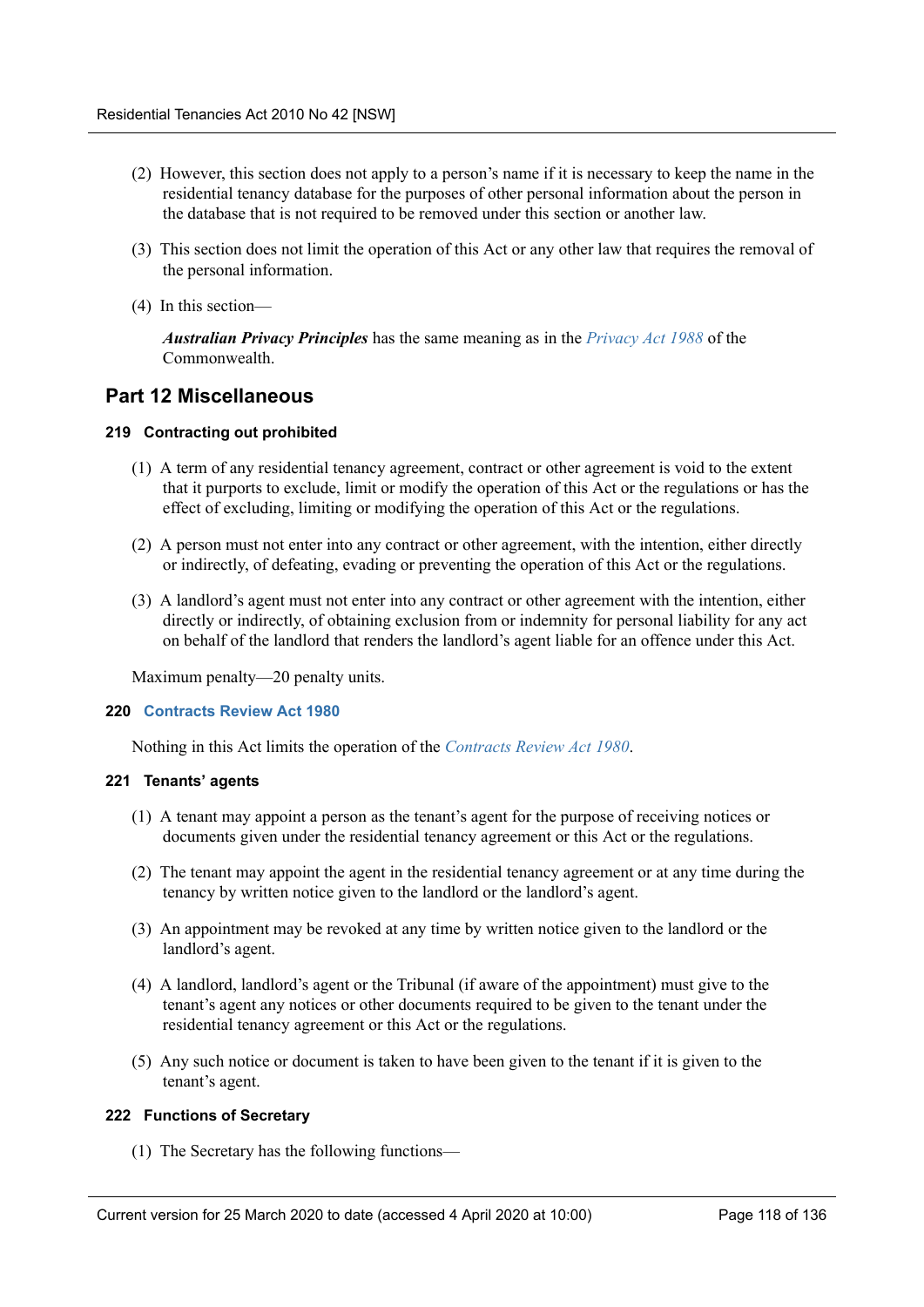- (a) to investigate and carry out research into matters relating to or affecting tenancies of residential premises or landlords or tenants,
- (b) to investigate suspected contraventions of this Act or the regulations,
- (c) to prosecute any offence under this Act or the regulations,
- (d) to take other appropriate action to enforce this Act or the regulations,
- (e) to investigate and report on any matters, or make inquiries into any matters, referred to the Secretary by the Minister or the Tribunal in connection with this Act or the regulations,
- (f) to distribute information (in English or any other language) to the public about this Act, tenancies, residential tenancy agreements and services provided under this Act by the Tribunal and other persons,
- (f1) to assist tenants and landlords and persons acting on their behalf to resolve complaints or disputes as the Secretary considers appropriate,
- (g) any other function conferred or imposed by or under this Act on the Secretary.
- (2) The Secretary may delegate to a person any of the Secretary's functions under this Act, other than this power of delegation.

#### **223 Service of notices and other documents**

- (1) A notice or other document that is authorised or required by this Act or the regulations or a residential tenancy agreement to be given to or served on any person may be given or served  $by-$ 
	- (a) in the case of a natural person—
		- (i) delivering it to the person personally, or
		- (ii) delivering it personally to a person apparently of or above the age of 16 years at the person's residential or business address, or
		- (iii) delivering it in an envelope addressed to the person and leaving it in a mailbox at the person's residential or business address, or
		- (iv) sending it by post to the address specified by the person for the giving or service of documents or, if no such address is specified, the residential or business address of the person last known to the person giving or serving the document, or
		- (v) sending it to an email address specified by the person for the service of documents of that kind, or
		- (vi) any other method authorised by the regulations for the service of documents of that kind, or
	- (b) in the case of a corporation—
		- (i) leaving it with a person apparently of or above the age of 16 years at, or by sending it by post to, the head office, a registered office or a principal office of the corporation or to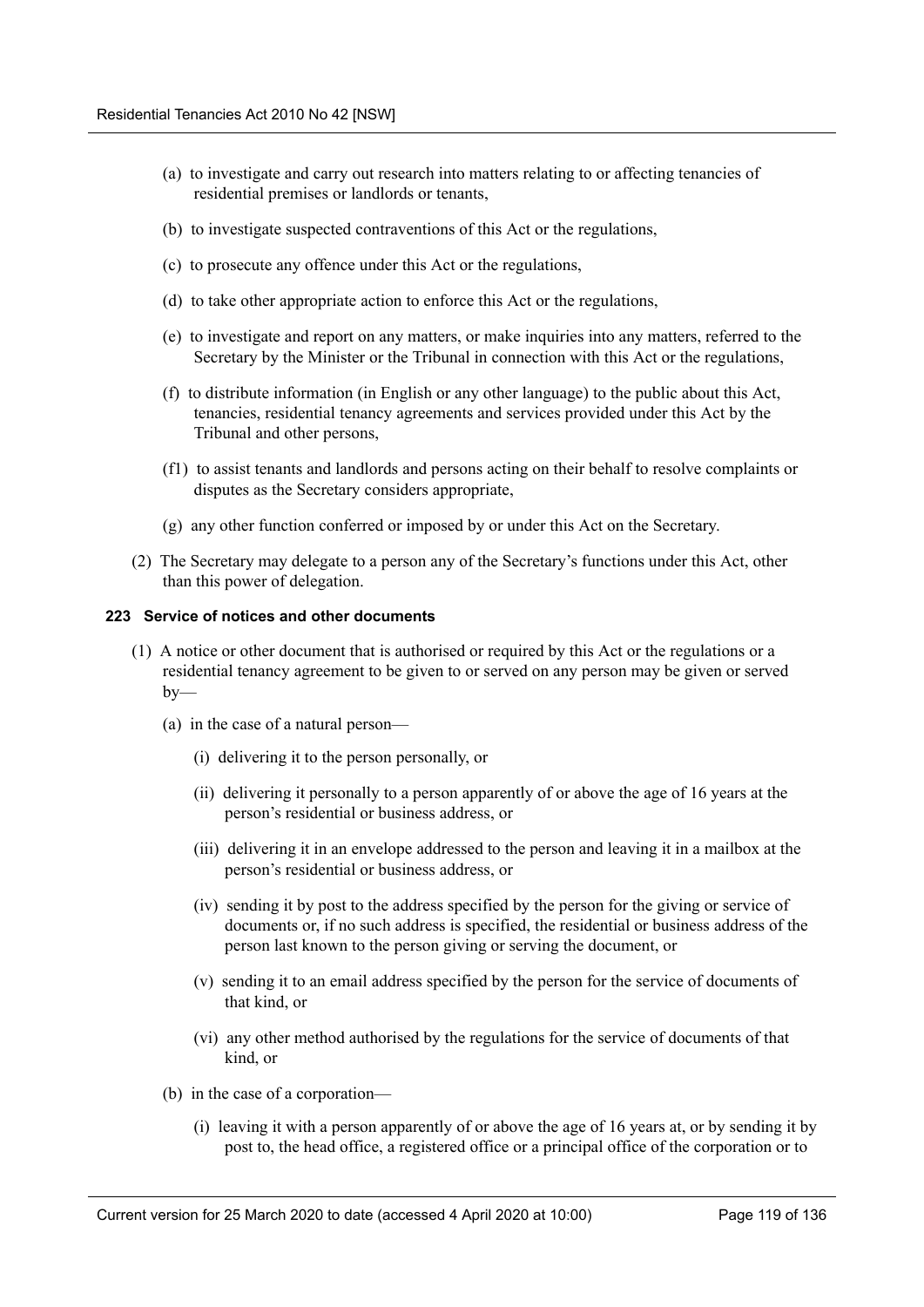an address specified by the corporation for the giving or service of documents, or

- (ii) sending it to an email address specified by the corporation for the service of documents of that kind, or
- (iii) any other method authorised by the regulations for the service of documents of that kind, or
- (c) in the case of a Public Service agency—
	- (i) leaving it at, or sending it by post to, any office of the agency addressed to the agency head, or
	- (ii) sending it to an email address specified by the agency for the service of documents of that kind, or
	- (iii) any other method authorised by the regulations for the service of documents of that kind.
- (2) Nothing in this section affects the operation of any provision of a law or of the rules of a court authorising a document to be served on a person in any other manner.
- (3) If there is more than one landlord or tenant under a residential tenancy agreement, a notice required to be served on a tenant or landlord under the agreement is taken to be served on all the tenants or landlords under the agreement if it is served on one of the tenants or landlords.

#### **224 Regulations**

- (1) The Governor may make regulations, not inconsistent with this Act, for or with respect to any matter that by this Act is required or permitted to be prescribed or that is necessary or convenient to be prescribed for carrying out or giving effect to this Act.
- (2) In particular, regulations may be made for or with respect to the following matters—
	- (a) a standard form or forms of residential tenancy agreement,
	- (b) a standard form or forms of condition report,
	- (c) forms for notices under this Act,
	- (d) the periods for which records under this Act or the regulations must be kept,
	- (e) the times within which applications must be made to the Tribunal under this Act or the regulations.
- (3) A regulation may create an offence punishable by a penalty not exceeding 10 penalty units.

#### **225 Exclusion of personal liability**

A matter or thing done or omitted to be done by the Secretary, an investigator, a member of the Board or any person acting under the direction of the Secretary or a member of the Board does not, if the matter or thing was done or omitted in good faith for the purpose of executing this Act or the regulations, subject the Secretary, investigator, member of the Board or person so acting personally to any action, liability, claim or demand.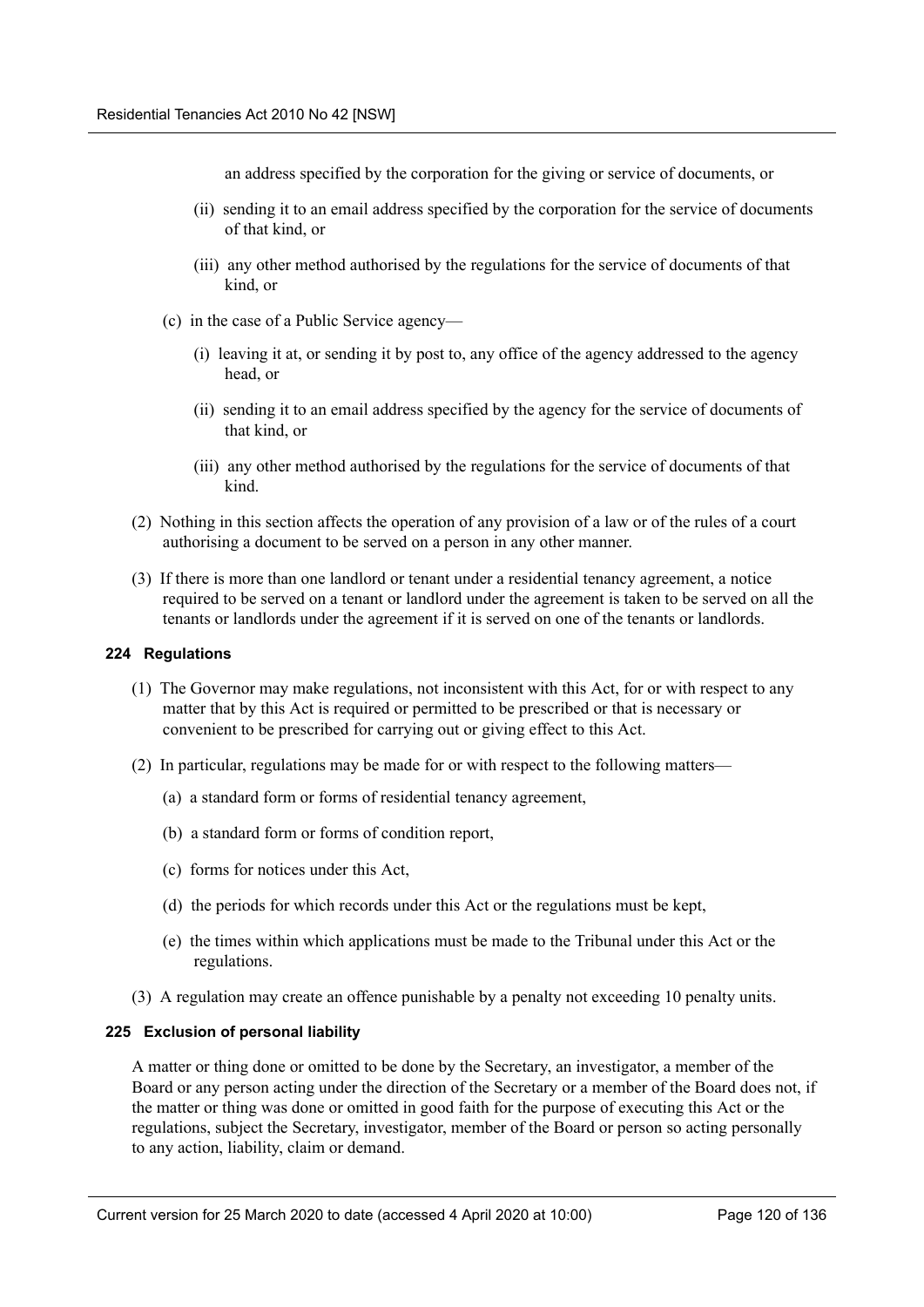### **226 Savings and transitional provisions**

Schedule 2 contains savings and transitional provisions.

### **227 Review of Act**

- (1) The Minister is to review this Act to determine whether the policy objectives of the Act remain valid and whether the terms of the Act remain appropriate for securing those objectives.
- (2) The review is to be undertaken as soon as possible after the period of 5 years from the date of assent to this Act.
- (3) A report on the outcome of the review is to be tabled in each House of Parliament within 12 months after the end of the period of 5 years.

### **228 Review of sections 154D and 154G**

- (1) The Minister is to review sections 154D and 154G to determine whether the policy objectives of the sections remain valid and whether the terms of the sections remain appropriate for securing those objectives.
- (2) The review is to be undertaken as soon as possible after the period of 2 years from the commencement of this section.
- (3) A report on the outcome of the review is to be tabled in each House of Parliament within 12 months after the end of the period of 2 years.

# **Part 13 Response to COVID-19 pandemic**

#### **229 Regulation-making power**

- (1) The regulations under any relevant Act may provide for the following matters for the purposes of responding to the public health emergency caused by the COVID-19 pandemic—
	- (a) prohibiting the recovery of possession of premises by a landlord, owner or proprietor of premises from a tenant or resident of the premises under the relevant Act in particular circumstances,
	- (b) prohibiting the termination of a residential tenancy agreement, occupancy agreement or site agreement by a landlord, proprietor of premises or operator of a community under the relevant Act in particular circumstances,
	- (c) regulating or preventing the exercise or enforcement of another right of a landlord, proprietor of premises or operator of a community by the landlord, proprietor or operator under the relevant Act or an agreement relating to the premises,
	- (d) exempting a tenant, resident or home owner, or a class of tenants, residents or home owners, from the operation of a provision of the relevant Act or any agreement relating to premises.
- (2) The Minister may recommend to the Governor that regulations be made under this section only if—
	- (a) Parliament is not currently sitting and is not likely to sit within 2 weeks after the day the regulations are made, and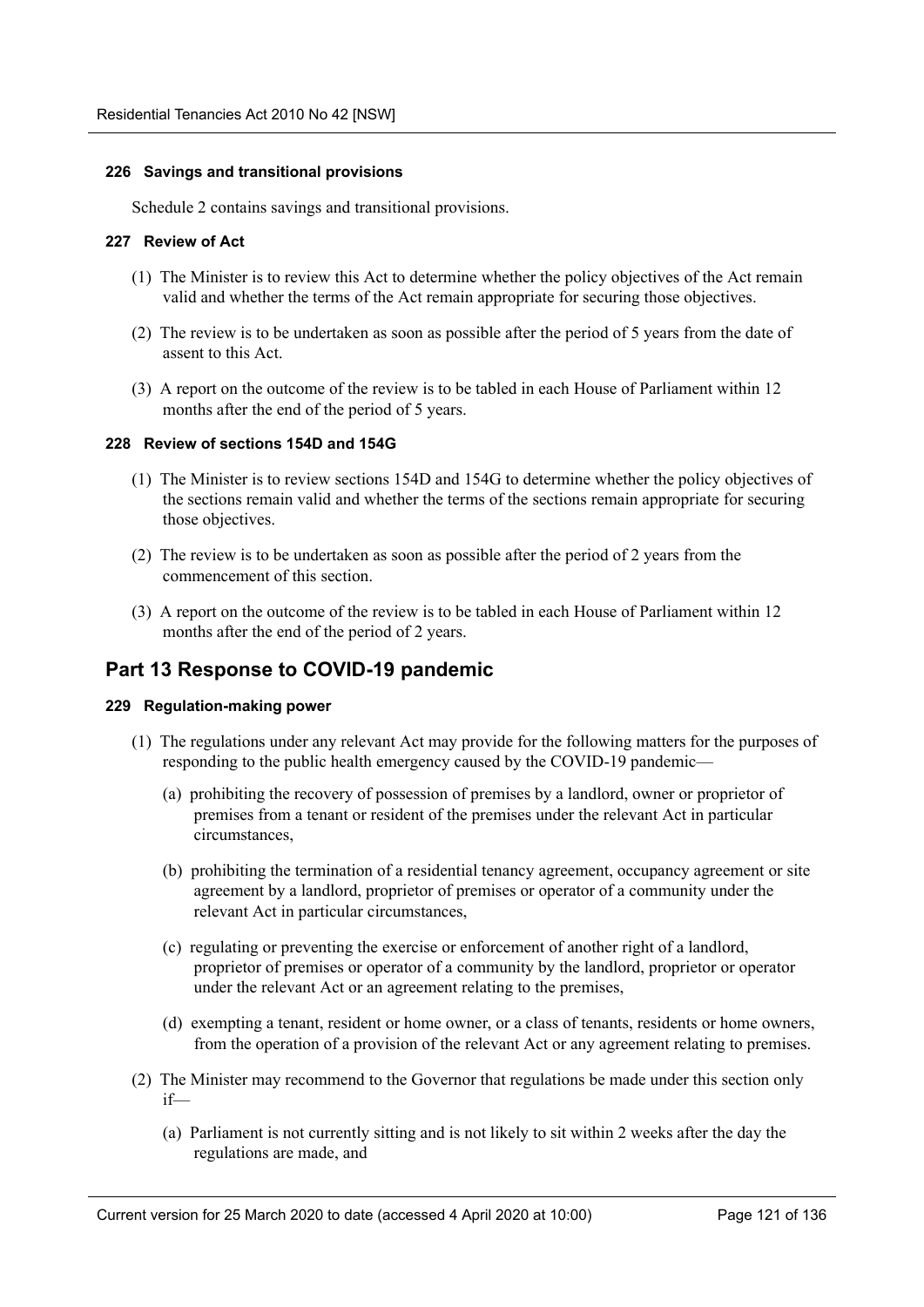- (b) in the Minister's opinion, the regulations are reasonable to protect the health, safety and welfare of tenants or residents under the Act.
- (3) Regulations made under this section are not limited by the regulation-making power in a relevant Act.
- (4) Regulations made under this section expire on—
	- (a) the day that is 6 months after the day on which the regulation commences, or
	- (b) the earlier day decided by Parliament by resolution of either House of Parliament.
- (5) In this section—

*occupancy agreement* has the same meaning as in the *Boarding Houses Act 2012*.

*operator of a community* has the same meaning as in the *Residential (Land Lease) Communities Act 2013*.

*proprietor* has the same meaning as in the *Boarding Houses Act 2012*.

*relevant Act* means any of the following—

- (a) *Boarding Houses Act 2012*,
- (b) *Residential (Land Lease) Communities Act 2013*,
- (c) *Residential Tenancies Act 2010*,
- (d) any other Act relating to the leasing of premises or land for residential purposes.

*site agreement* has the same meaning as in the *Residential (Land Lease) Communities Act 2013*.

# **Schedule 1 Membership and procedure of Rental Bond Board**

(Section 178 (3))

# **Part 1 General**

**1 Definitions**

In this Schedule—

*appointed member* means a member appointed by the Minister under section 178 (1) (d).

*Chairperson* means the Chairperson of the Board.

*member* means any member of the Board.

# **Part 2 Constitution**

## **2 Terms of office of members**

Subject to this Schedule and the regulations, an appointed member holds office for such period (not exceeding 3 years) as is specified in the member's instrument of appointment, but is eligible (if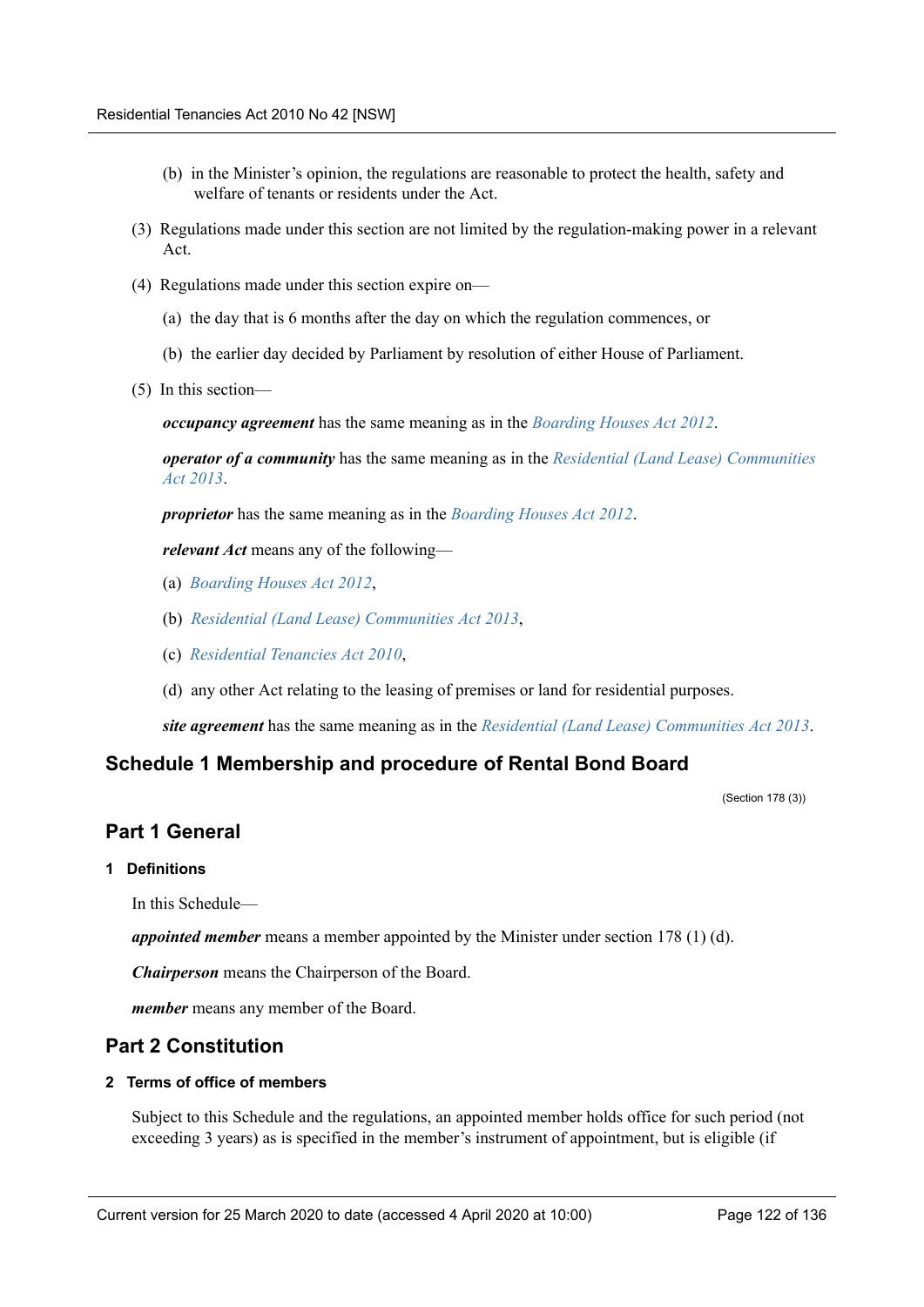otherwise qualified) for re-appointment.

### **3 Remuneration**

An appointed member is entitled to be paid such remuneration (including travelling and subsistence allowances) as the Minister may from time to time determine in respect of the member.

## **4 Deputies**

- (1) A member may, from time to time, appoint a person to be the deputy of the member, and may revoke any such appointment.
- (2) In the absence of a member, the member's deputy may, if available, act in the place of the member.
- (3) While acting in the place of a member, a deputy has all the functions of the member and is taken to be a member.
- (4) For the purposes of this clause, a vacancy in the office of a member is taken to be an absence of the member.
- (5) This clause does not operate to confer on the deputy of a member who is the Chairperson the member's functions as Chairperson.

### **5 Vacancy in office of member**

- (1) The office of an appointed member becomes vacant if the member—
	- (a) dies, or
	- (b) completes a term of office and is not re-appointed, or
	- (c) resigns the office by instrument in writing addressed to the Minister, or
	- (d) is removed from office by the Minister under this clause, or
	- (e) is absent from 3 consecutive meetings of the Board of which reasonable notice has been given to the member personally or by post, except on leave granted by the Minister or unless the member is excused by the Minister for having been absent from those meetings, or
	- (f) becomes bankrupt, applies to take the benefit of any law for the relief of bankrupt or insolvent debtors, compounds with his or her creditors or makes an assignment of his or her remuneration for their benefit, or
	- (g) becomes a mentally incapacitated person, or
	- (h) is convicted in New South Wales of an offence that is punishable by imprisonment for 12 months or more or is convicted elsewhere than in New South Wales of an offence that, if committed in New South Wales, would be an offence so punishable.
- (2) The Minister may remove an appointed member from office at any time.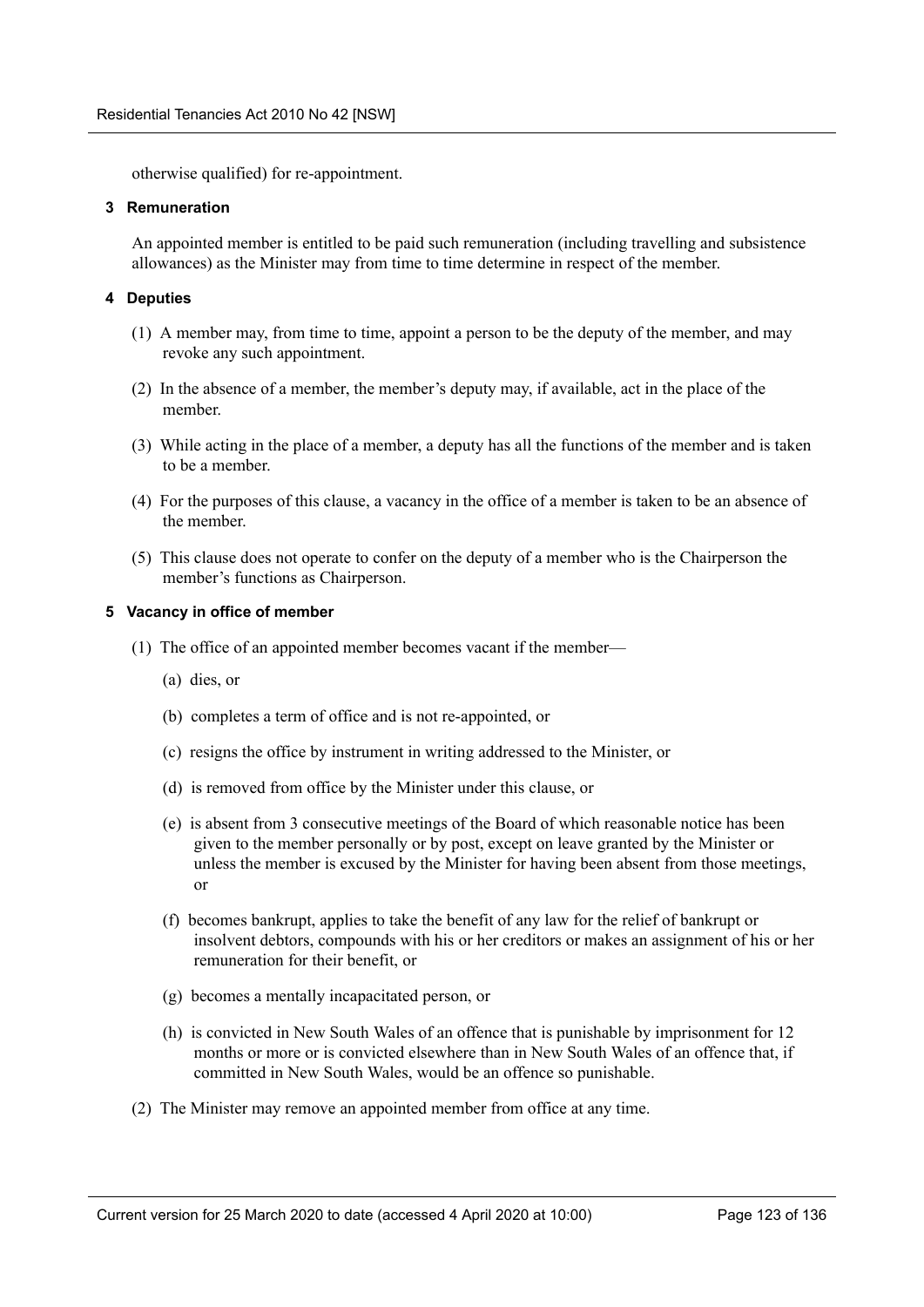### **6 Filling of vacancy in office of appointed member**

If the office of any appointed member becomes vacant, a person is, subject to this Act and the regulations, to be appointed to fill the vacancy.

## **7 Disclosure of pecuniary interests**

- $(1)$  If—
	- (a) a member has a direct or indirect pecuniary interest in a matter being considered or about to be considered at a meeting of the Board, and
	- (b) the interest appears to raise a conflict with the proper performance of the member's duties in relation to the consideration of the matter,

the member must, as soon as possible after the relevant facts have come to the member's knowledge, disclose the nature of the interest at a meeting of the Board.

- (2) A disclosure by a member at a meeting of the Board that the member—
	- (a) is a member, or is in the employment, of a specified company or other body, or
	- (b) is a partner, or is in the employment, of a specified person, or
	- (c) has some other specified interest relating to a specified company or other body or to a specified person,

is a sufficient disclosure of the nature of the interest in any matter relating to that company or other body or to that person which may arise after the date of the disclosure and which is required to be disclosed under subclause (1).

- (3) Particulars of any disclosure made under this clause must be recorded by the Board in a book kept for the purpose and that book must be open at all reasonable hours to inspection by any person on payment of the fee determined by the Board.
- (4) After a member has disclosed the nature of an interest in any matter, the member must not, unless the Minister or the Board otherwise determines—
	- (a) be present during any deliberation of the Board with respect to the matter, or
	- (b) take part in any decision of the Board with respect to the matter.
- (5) For the purposes of the making of a determination by the Board under subclause (4), a member who has a direct or indirect pecuniary interest in a matter to which the disclosure relates must not—
	- (a) be present during any deliberation of the Board for the purpose of making the determination, or
	- (b) take part in the making by the Board of the determination.
- (6) A contravention of this clause does not invalidate any decision of the Board.
- (7) This clause applies to a member of a committee of the Board and the committee in the same way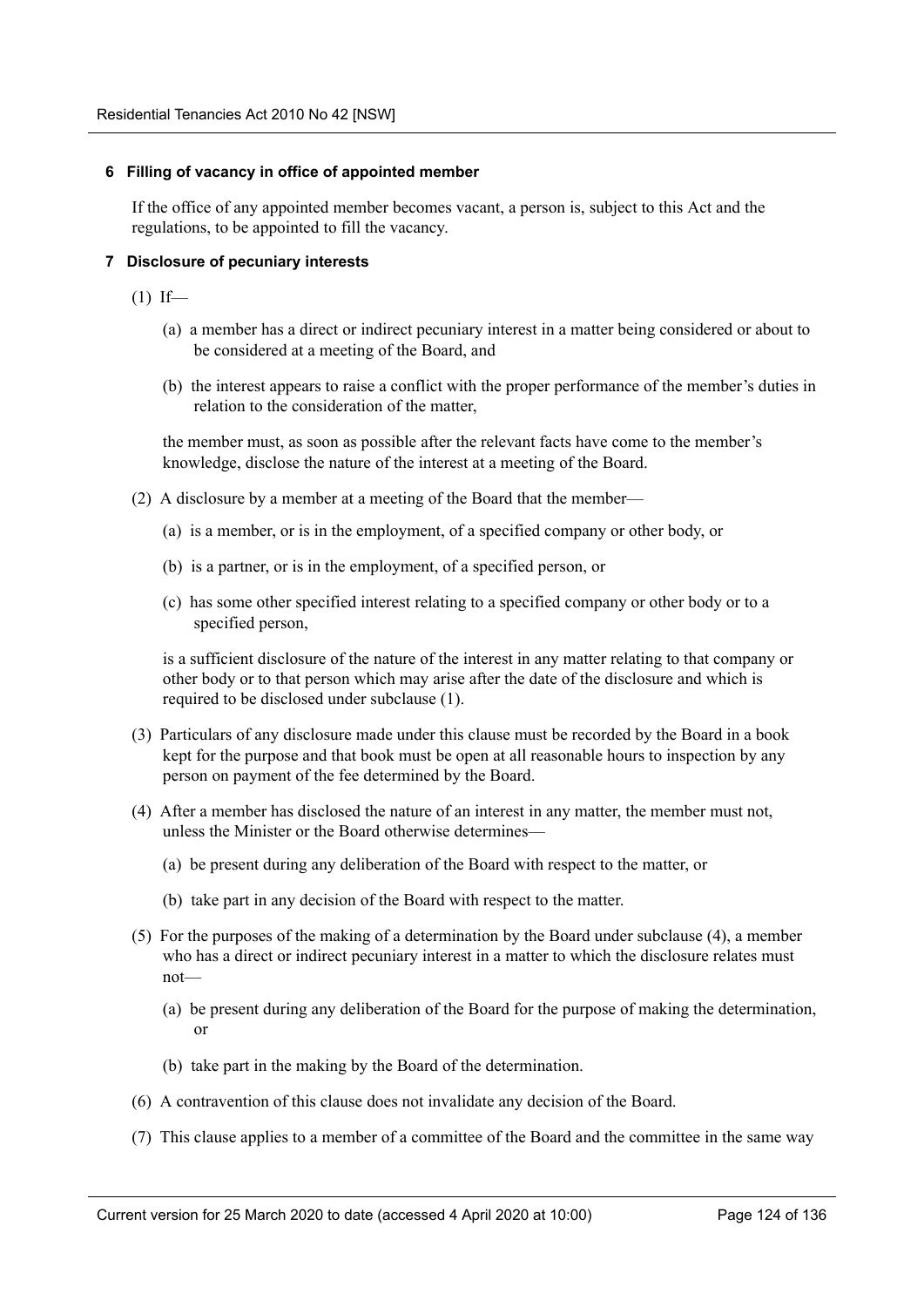as it applies to a member of the Board and the Board.

### **8 Effect of certain other Acts**

- (1) The provisions of the *Government Sector Employment Act 2013* relating to the employment of Public Service employees do not apply to an appointed member.
- (2) If by or under any Act provision is made—
	- (a) requiring a person who is the holder of a specified office to devote the whole of his or her time to the duties of that office, or
	- (b) prohibiting the person from engaging in employment outside the duties of that office,

the provision does not operate to disqualify the person from holding that office and also the office of an appointed member or from accepting and retaining any remuneration payable to the person under this Act as a member.

# **Part 3 Procedure**

### **9 General procedure**

The procedure for the calling of meetings of the Board and for the conduct of business at those meetings is, subject to this Act and the regulations, to be as determined by the Board.

### **10 Quorum**

The quorum for a meeting of the Board is a majority of its members for the time being.

#### **11 Presiding member**

- (1) The Chairperson (or, in the absence of the Chairperson, a person elected by the members of the Board who are present at a meeting of the Board) is to preside at a meeting of the Board.
- (2) The presiding member has a deliberative vote and, in the event of an equality of votes, has a second or casting vote.

## **12 Voting**

A decision supported by a majority of the votes cast at a meeting of the Board at which a quorum is present is the decision of the Board.

#### **13 Transaction of business outside meetings or by telephone etc**

- (1) The Board may, if it thinks fit, transact any of its business by the circulation of papers among all the members of the Board for the time being, and a resolution in writing approved in writing by a majority of those members is taken to be a decision of the Board.
- (2) The Board may, if it thinks fit, transact any of its business at a meeting at which members (or some members) participate by telephone, closed-circuit television or other means, but only if any member who speaks on a matter before the meeting can be heard by the other members.
- (3) For the purposes of—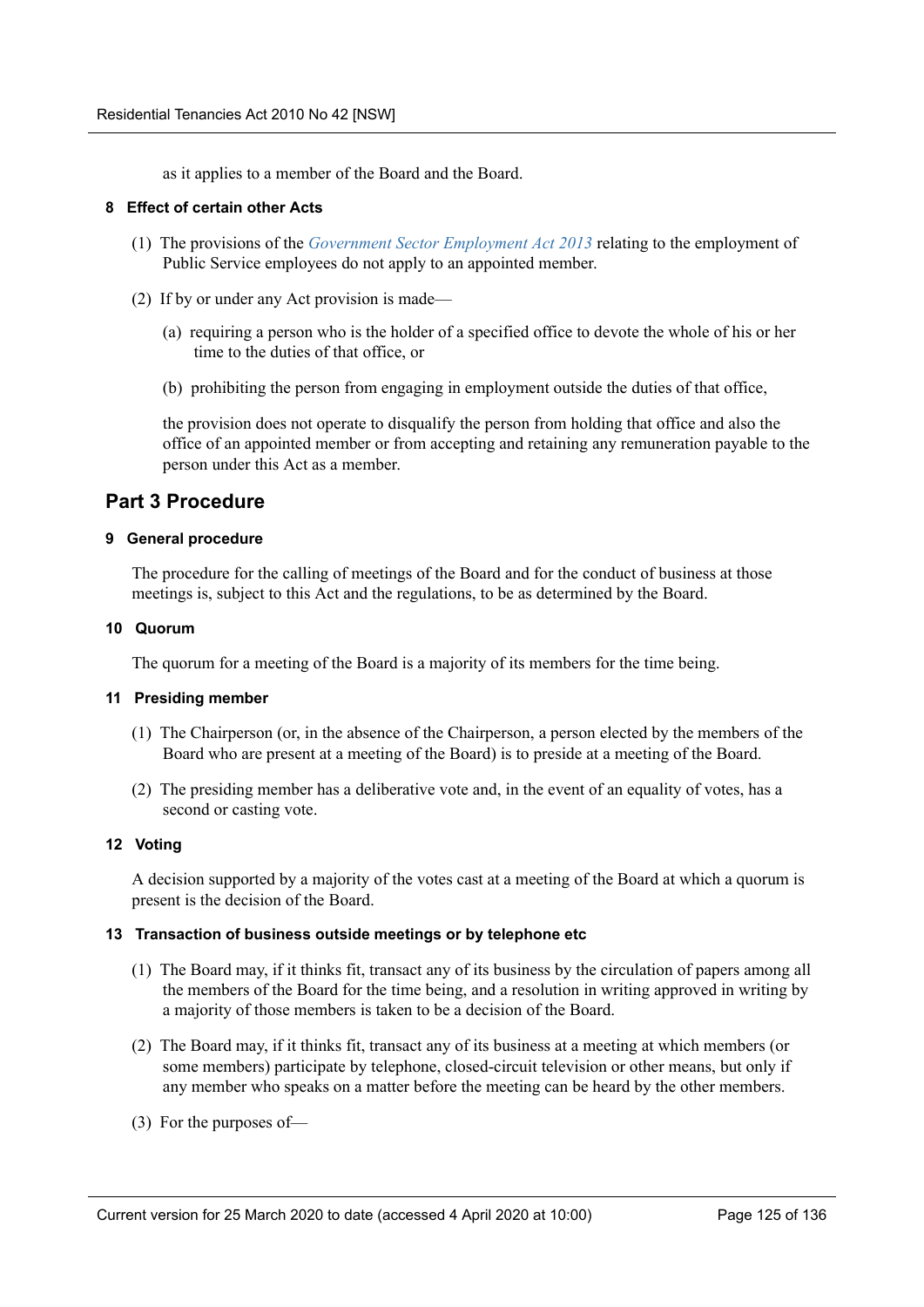- (a) the approval of a resolution under subclause (1), or
- (b) a meeting held in accordance with subclause (2),

the Chairperson and each member have the same voting rights as they have at an ordinary meeting of the Board.

- (4) A resolution approved under subclause (1) is, subject to the regulations, to be recorded in the minutes of the meetings of the Board.
- (5) Papers may be circulated among the members for the purposes of subclause (1) by electronic means.

# **Schedule 2 Savings, transitional and other provisions**

(Section 226)

# **Part 1 General**

## **1 Regulations**

- (1) The regulations may contain provisions of a savings or transitional nature consequent on the enactment of this Act or any Act that amends this Act.
- (2) Any such provision may, if the regulations so provide, take effect from the date of assent to the Act concerned or a later date.
- (3) To the extent to which any such provision takes effect from a date that is earlier than the date of its publication on the NSW legislation website, the provision does not operate so as—
	- (a) to affect, in a manner prejudicial to any person (other than the State or an authority of the State), the rights of that person existing before the date of its publication, or
	- (b) to impose liabilities on any person (other than the State or an authority of the State) in respect of anything done or omitted to be done before the date of its publication.

# **Part 2 Provisions consequent on enactment of this Act**

## **2 Definitions**

In this Part—

*existing residential tenancy agreement* means a residential tenancy agreement in force immediately before the repeal of the former Act.

*former Act* means the *Residential Tenancies Act 1987*.

*former Board* means the Rental Bond Board constituted under the 1977 Act.

*1977 Act* means the *Landlord and Tenant (Rental Bonds) Act 1977*.

#### **3 Application of Act to existing residential tenancy agreements**

(1) The terms included in a residential tenancy agreement by this Act are included in any existing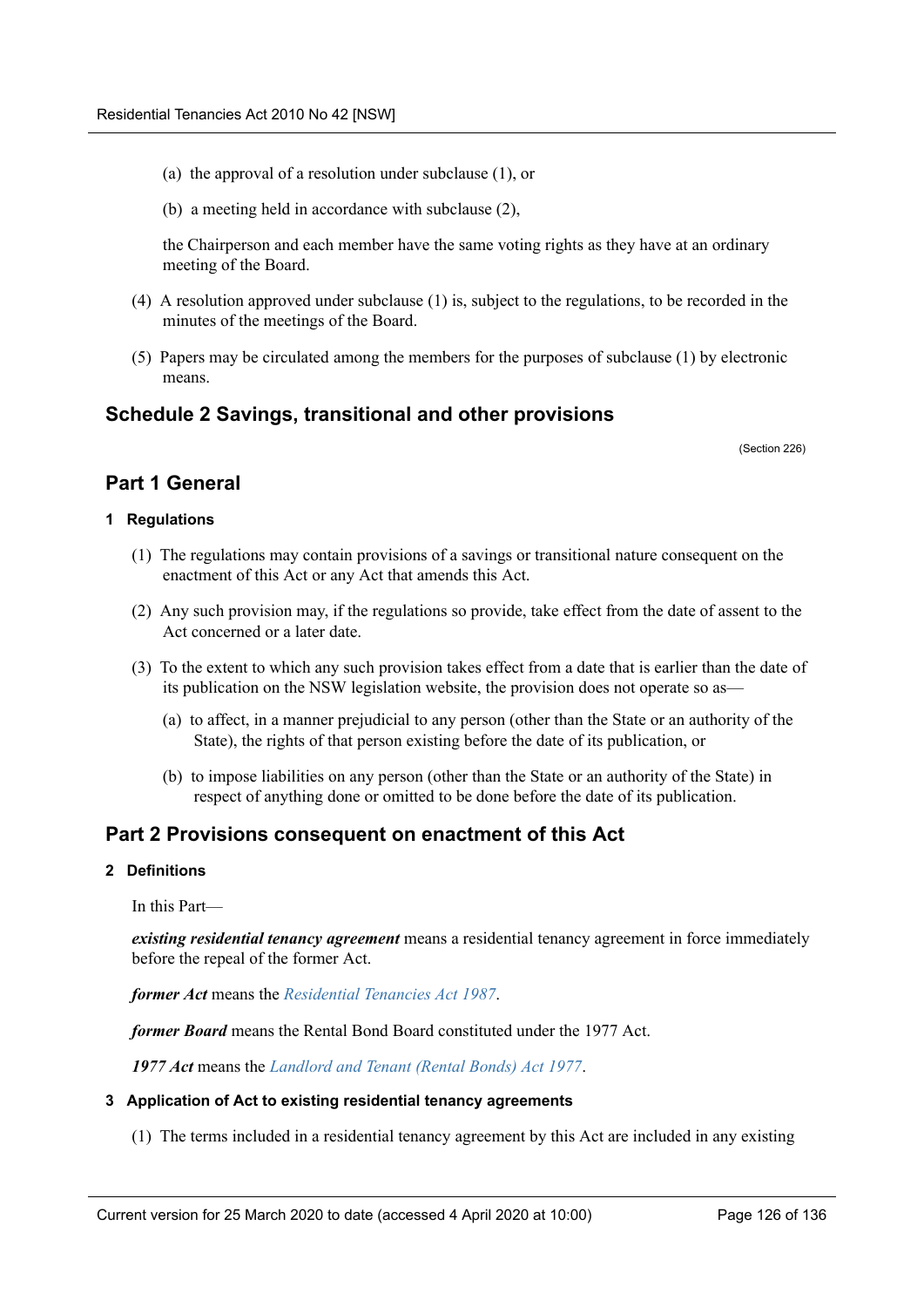residential tenancy agreement on the repeal of the former Act.

- (2) This Act applies to any such agreement despite the terms of the agreement.
- (3) This clause is subject to this Schedule and the regulations.

### **4 Previous actions etc not affected**

Nothing in this Act affects—

- (a) the validity of any action done or payment made before the repeal of the former Act in pursuance of a term of an existing residential tenancy agreement that contravenes, is ineffective or is void because of this Act, or
- (b) any right or remedy which a landlord or a tenant under an existing residential tenancy agreement would have had but for this Act in relation to such an action or payment or any breach of the agreement that occurred before the repeal of the former Act and the 1977 Act.

### **5 Application to previous applications to Consumer, Trader and Tenancy Tribunal**

The former Act continues to apply in relation to any application made to the Consumer, Trader and Tenancy Tribunal under the former Act and not finally determined before the commencement of this clause.

#### **6 Termination of residential tenancy agreements**

The former Act continues to apply in relation to any termination notice given before the repeal of the former Act or other action, or proceedings commenced before that repeal, relating to the termination of an existing residential tenancy agreement or goods left on residential premises by a tenant or former tenant or occupant or former occupant.

#### **7 Possession of residential premises**

The former Act continues to apply in relation to the enforcement of a termination of a residential tenancy agreement that occurred before the repeal of the former Act and in relation to the recovery of possession of residential premises consequential on any such termination.

## **8 Application of provisions relating to termination of social housing tenancy agreements on eligibility ground**

Notice of termination of a social housing tenancy agreement on a ground referred to in section 147 may not be given to a person who has been a tenant of social housing premises (including more than one such premises or class of premises) for a continuous period starting before 1 July 2005.

## **9 New Board same legal entity as former Board**

The former Board is for all purposes (including the rules of private international law) a continuation of, and the same legal entity as, the Rental Bond Board constituted under this Act.

## **10 Appointed members to continue in office**

(1) In this clause—

*existing appointed member* means a member of the former Board appointed under section 6 (1)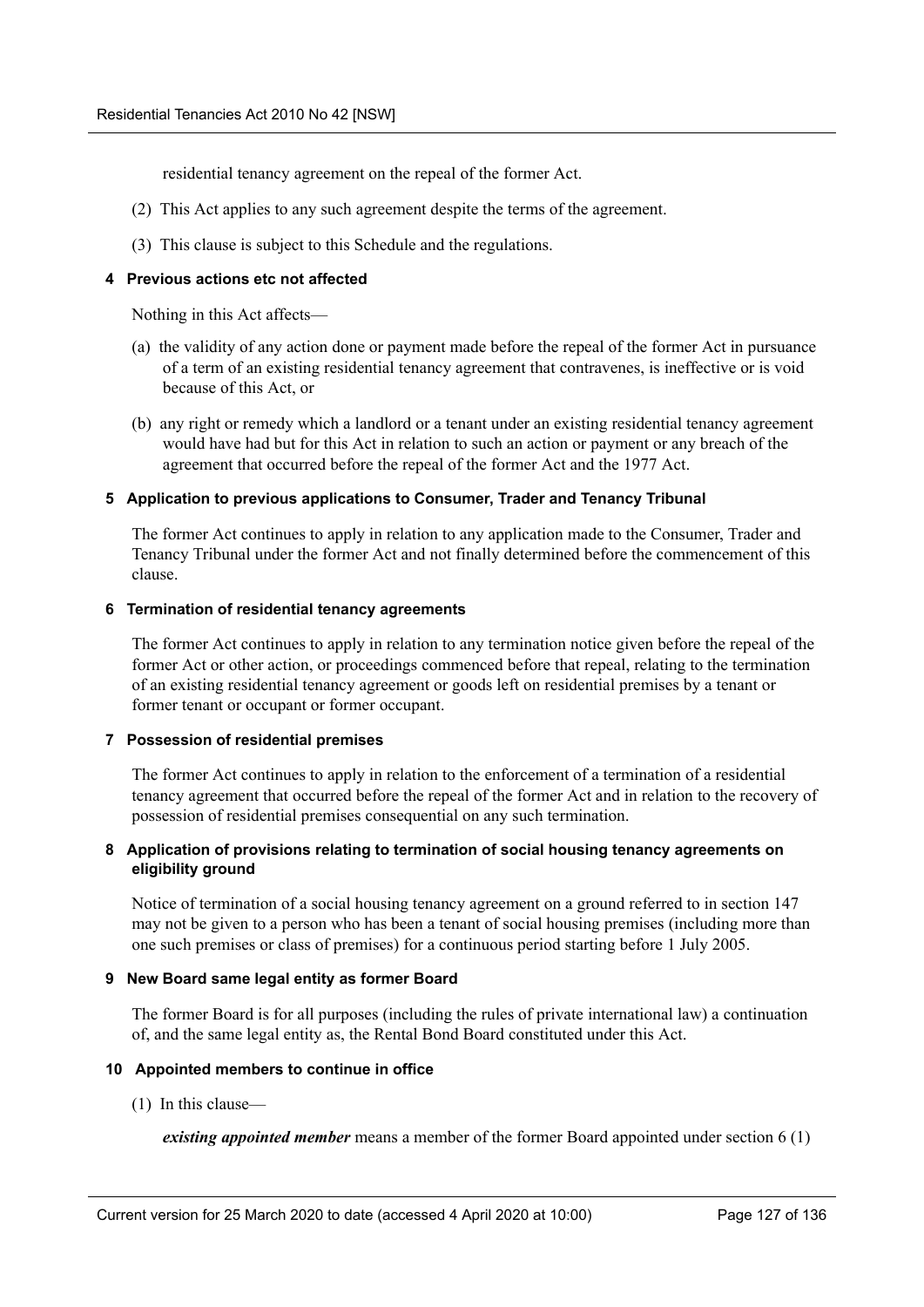(d) of the 1977 Act, and holding office as such a member, immediately before the repeal of that Act.

- (2) Subject to clause 5 of Schedule 1, an existing appointed member continues in office as a member of the Board after the repeal of the 1977 Act for the remainder of the person's appointment (as specified in the member's instrument of appointment to the Board when last appointed under the 1977 Act).
- (3) Any such member, if eligible for re-appointment, may be re-appointed.

## **11 Existing delegations**

A delegation, in force immediately before the repeal of the 1977 Act by the former Board of a function under the 1977 Act for which there is a corresponding equivalent function under this Act, continues in force as if it were a delegation under this Act of the corresponding equivalent function.

### **12 Bonds deposited under 1977 Act**

- (1) This clause applies to an amount of rental bond deposited under the 1977 Act and not paid out before the commencement of Part 8.
- (2) The amount is taken to have been deposited under this Act and is to be dealt with accordingly.
- (3) Without limiting subclause (2), any claim for payment of any such amount made and not finally dealt with before the commencement of Part 8 of this Act is taken to have been made under this Act.

### **13 Existing Accounts**

- (1) The Rental Bond Account established under section 185 is a continuation of, and the same fund as, the Rental Bond Account established under the 1977 Act.
- (2) The Rental Bond Interest Account established under section 186 is a continuation of, and the same fund as, the Rental Bond Interest Account established under the 1977 Act.

#### **14 Existing tenancy databases**

- (1) Part 11 of this Act does not apply to existing entries in a residential tenancy database maintained and used immediately before the commencement of this clause until 3 months after that commencement.
- (2) This clause is subject to the regulations.

## **15 Payment of water charges**

Section 39 (1) (b) does not apply in respect of an existing residential tenancy agreement until 12 months after the commencement of that provision.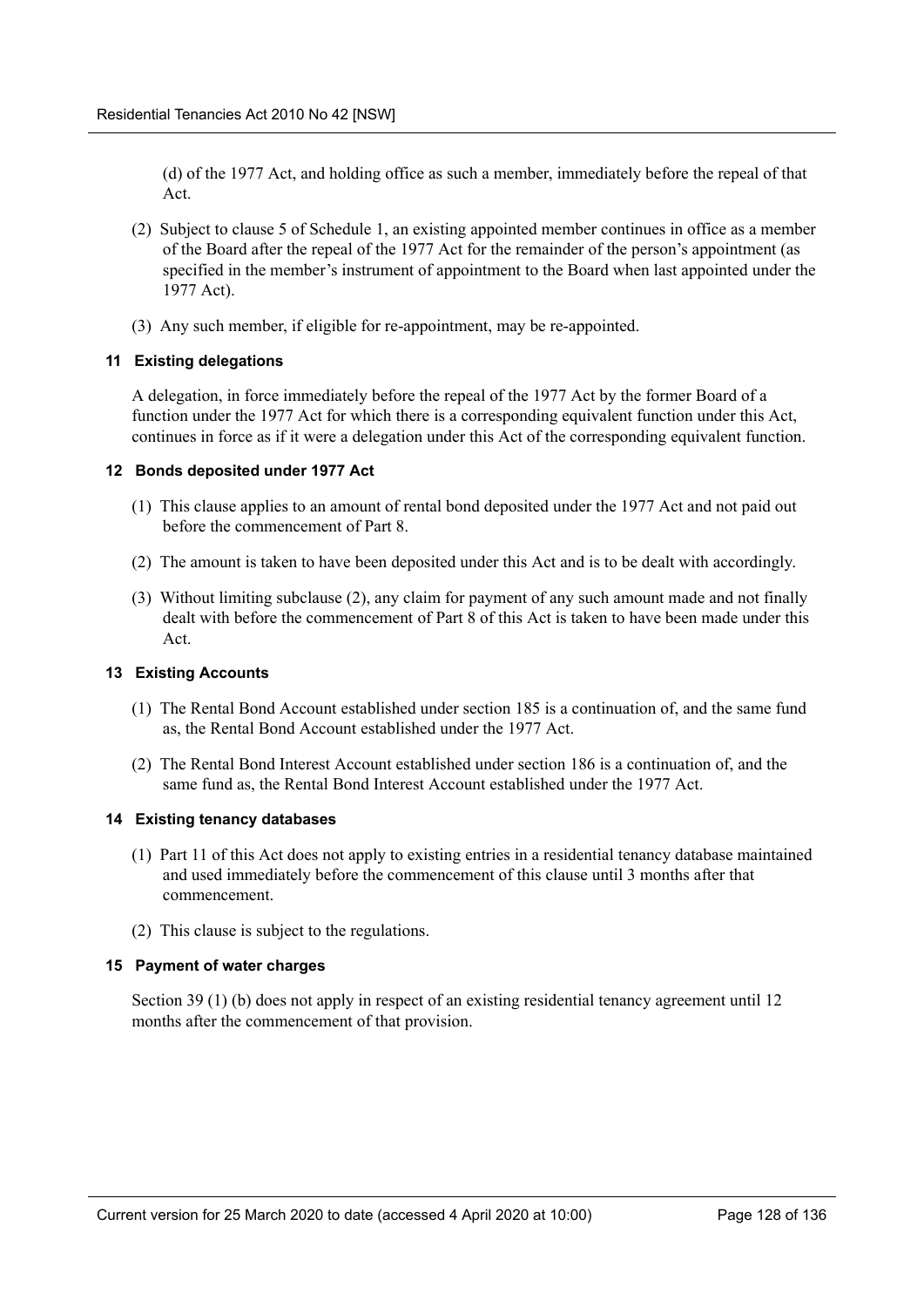# **Part 3 Provision consequent on enactment of Statute Law (Miscellaneous Provisions) Act (No 2) 2012**

### **16 Nature of proceedings for offences**

The amendment made to section 202 (4) by the *Statute Law (Miscellaneous Provisions) Act (No 2) 2012* does not apply to an offence committed before the commencement of the amendment.

# **Part 4 Provision consequent on enactment of Civil and Administrative Legislation (Repeal and Amendment) Act 2013**

### **17 References to former CTTT in existing residential tenancy agreements**

Any reference to the Consumer, Trader and Tenancy Tribunal in a residential tenancy agreement entered into before the commencement of the amendments made to this Act by the *Civil and Administrative Legislation (Repeal and Amendment) Act 2013* is to be read, on and after that commencement, as a reference to the Civil and Administrative Tribunal.

# **Part 5 Provision consequent on enactment of Statute Law (Miscellaneous Provisions) Act 2014**

### **18 Application of amendment**

The amendment made to section 100 by the *Statute Law (Miscellaneous Provisions) Act 2014* extends to residential tenancy agreements entered into before the commencement of the amendment but does not affect the validity of any termination notice given before the commencement of the amendment.

# **Part 6 Provisions consequent on enactment of Residential Tenancies Amendment (Social Housing) Act 2018**

## **19 Definition**

In this Part, *amending Act* means the *Residential Tenancies Amendment (Social Housing) Act 2018*.

## **20 Termination orders in tenant fraud cases**

Section 154FA, as inserted by the amending Act, applies only in respect of a tenant who, after the insertion of that section, is found guilty of an offence under section 69 or 69A of the *Housing Act 2001*, whether the offence was committed before or after the insertion.

## **21 Rental bonds in social housing tenancy agreements**

Division 8 of Part 7 of this Act, as inserted by the amending Act, extends to a social housing tenancy agreement under which the landlord is the New South Wales Land and Housing Corporation or the Aboriginal Housing Office that was entered into before the insertion of that Division.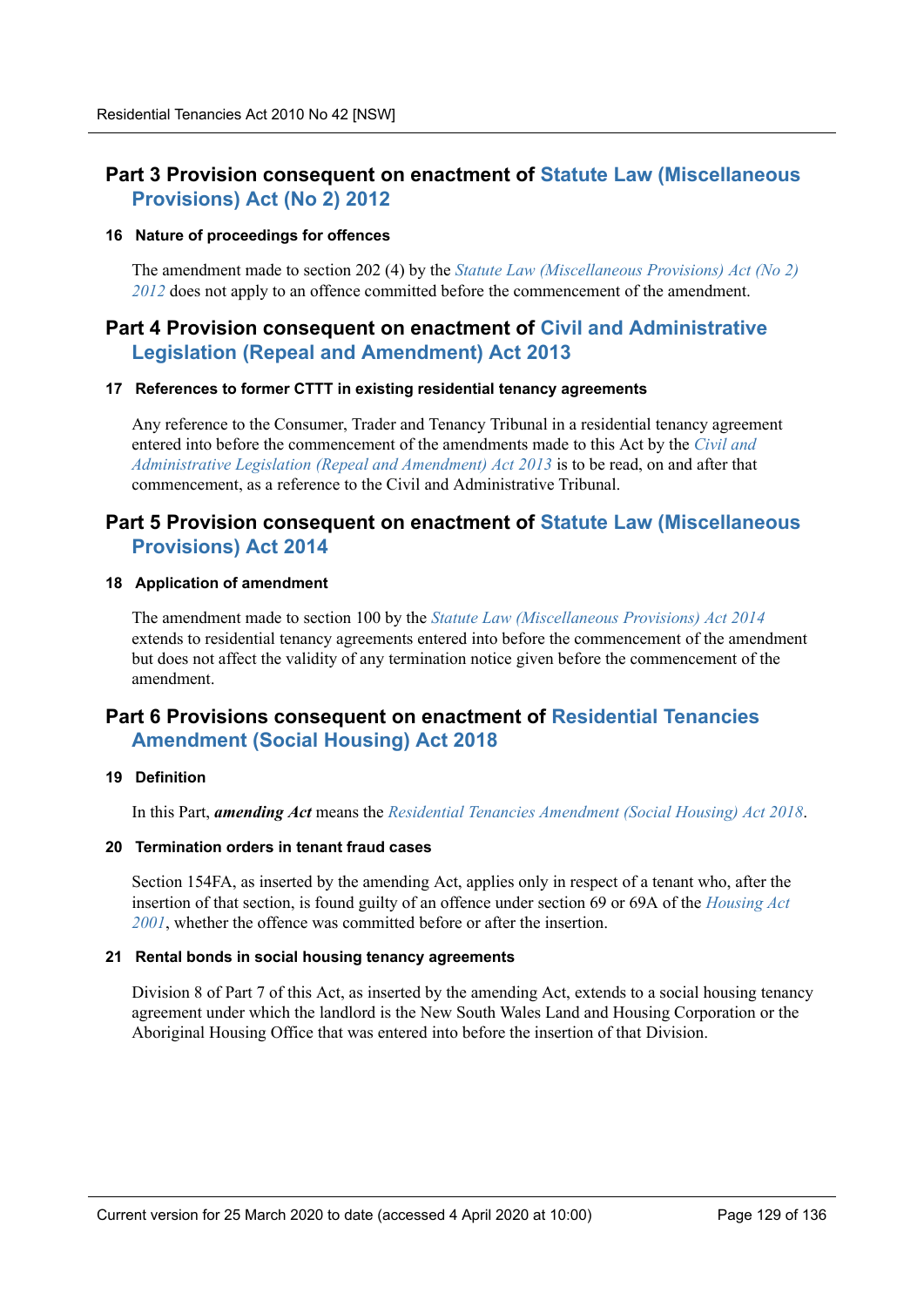# **Part 7 Provisions consequent on enactment of Fair Trading Legislation Amendment (Miscellaneous) Act 2018**

### **22 Definitions**

In this Part—

*1948 Act* means the *Landlord and Tenant (Amendment) Act 1948*.

*prescribed premises* means prescribed premises to which the 1948 Act applied immediately before its repeal by the *Fair Trading Legislation Amendment (Miscellaneous) Act 2018*.

### **23 Repeal of Act**

The 1948 Act is repealed.

### **24 Savings provision—1948 Act continues to apply to certain premises**

- (1) Despite its repeal, the 1948 Act continues to apply to prescribed premises, subject to the modifications specified in subclause (2), as if that Act had not been repealed—
	- (a) until the death of the lessee of those premises, or
	- (b) if a spouse or de facto partner resided with the lessee immediately before the lessee's death, until the death of that spouse or de facto partner.

**Note.** *De facto partner* is defined in section 21C of the *Interpretation Act 1987*.

- (2) Sections 83 and 83A of the 1948 Act, as continued by this clause, are modified as follows—
	- (a) by omitting section 83 (1) (c) (ii) and (iii) and (2),
	- (b) by omitting "the spouse, or such child, or the father or mother, as the case may be," from section 83 (1) and inserting instead "that spouse",
	- (c) by omitting section 83A (1) (b) and (c) and (1A),
	- (d) by omitting "the spouse, or such child, or the father or mother as the case may be," from section 83A (1) and inserting instead "that spouse".
- (3) A reference to the 1948 Act in this Act (other than this clause) or any other Act or regulation is taken to be a reference to that Act as continued in force by this clause.

# **Part 8 Provision consequent on enactment of Residential Tenancies Amendment (Review) Act 2018**

#### **25 Application of substitution of section 107**

Section 107, as substituted by the *Residential Tenancies Amendment (Review) Act 2018*, does not apply to a residential tenancy agreement entered into before the substitution of that section.

# **Schedule 3 (Repealed)**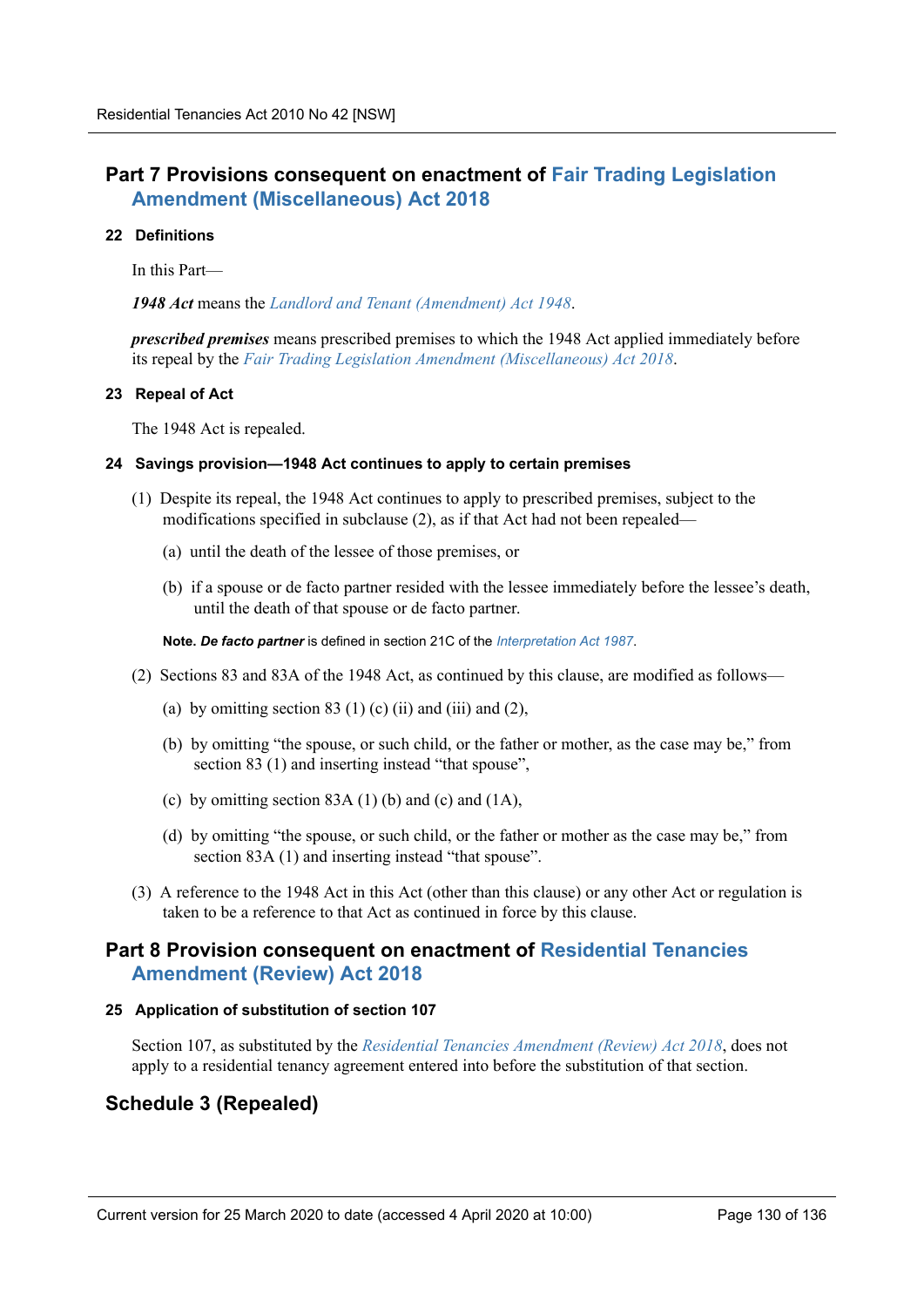# **Historical notes**

The following abbreviations are used in the Historical notes:

| Am             | amended            | LW   | legislation website | Sch            | Schedule            |
|----------------|--------------------|------|---------------------|----------------|---------------------|
| C <sub>1</sub> | clause             | No   | number              | Schs           | <b>Schedules</b>    |
| Cll            | clauses            | p    | page                | Sec            | section             |
| Div            | <b>Division</b>    | pp   | pages               | Secs           | sections            |
| Divs           | <b>Divisions</b>   | Reg  | Regulation          | Subdiv         | Subdivision         |
| GG             | Government Gazette | Regs | Regulations         | <b>Subdivs</b> | <b>Subdivisions</b> |
| Ins            | inserted           | Rep  | repealed            | Subst          | substituted         |

#### Table of amending instruments

*Residential Tenancies Act 2010* No 42. Assented to 17.6.2010. Date of commencement, 31.1.2011, sec 2 and 2010 (658) LW 3.12.2010. This Act has been amended as follows—

| 2010 | No 119     | Statute Law (Miscellaneous Provisions) Act (No 2) 2010. Assented to 29.11.2010.<br>Date of commencement of Sch 1.28, 7.1.2011, sec 2 (2).                                                                   |
|------|------------|-------------------------------------------------------------------------------------------------------------------------------------------------------------------------------------------------------------|
| 2011 | No 27      | Statute Law (Miscellaneous Provisions) Act 2011. Assented to 27.6.2011.<br>Date of commencement of Sch 1.8, 8.7.2011, sec 2 (2).                                                                            |
|      | No 62      | Statute Law (Miscellaneous Provisions) Act (No 2) 2011. Assented to 16.11.2011.<br>Date of commencement of Sch 1, 6.1.2012, sec 2 (1).                                                                      |
| 2012 | No 42      | Statute Law (Miscellaneous Provisions) Act 2012. Assented to 21.6.2012.<br>Date of commencement of Sch 1.25, 6.7.2012, sec 2 (1).                                                                           |
|      | No 59      | Community Housing Providers (Adoption of National Law) Act 2012. Assented to 28.8.2012.<br>Date of commencement, 1.1.2014, sec 2 (1) and 2013 (674) LW 6.12.2013.                                           |
|      | No 95      | Statute Law (Miscellaneous Provisions) Act (No 2) 2012. Assented to 21.11.2012.<br>Date of commencement of Sch 1.16, 4.1.2013, sec 2 (1).                                                                   |
| 2013 | No 47      | Statute Law (Miscellaneous Provisions) Act 2013. Assented to 25.6.2013.<br>Date of commencement of Sch 1.26, 5.7.2013, sec 2 (1).                                                                           |
|      | No 95      | Civil and Administrative Legislation (Repeal and Amendment) Act 2013. Assented to 20.11.2013.<br>Date of commencement, 1.1.2014, sec 2 (1).                                                                 |
|      | No 97      | Residential (Land Lease) Communities Act 2013. Assented to 20.11.2013.<br>Date of commencement, 1.11.2015, sec 2 and 2015 (446) LW 7.8.2015.                                                                |
|      | No $111\,$ | Statute Law (Miscellaneous Provisions) Act (No 2) 2013. Assented to 3.12.2013.<br>Date of commencement of Sch 3.24, 3.1.2014, sec 2 (1).                                                                    |
| 2014 | No 33      | Statute Law (Miscellaneous Provisions) Act 2014. Assented to 24.6.2014.<br>Date of commencement of Sch 1.14, 4.7.2014, sec 2 (1).                                                                           |
|      | No 88      | Statute Law (Miscellaneous Provisions) Act (No 2) 2014. Assented to 28.11.2014.<br>Date of commencement of Sch 1.24, 8.1.2015, sec 2 (1).                                                                   |
| 2015 | No 34      | Residential Tenancies and Housing Legislation Amendment (Public Housing-Antisocial<br>Behaviour) Act 2015. Assented to 22.10.2015.<br>Date of commencement, 18.12.2015, sec 2 and 2015 (799) LW 18.12.2015. |
| 2016 | No 27      | Statute Law (Miscellaneous Provisions) Act 2016. Assented to 7.6.2016.<br>Date of commencement of Sch 2, 8.7.2016, sec 2 (1).                                                                               |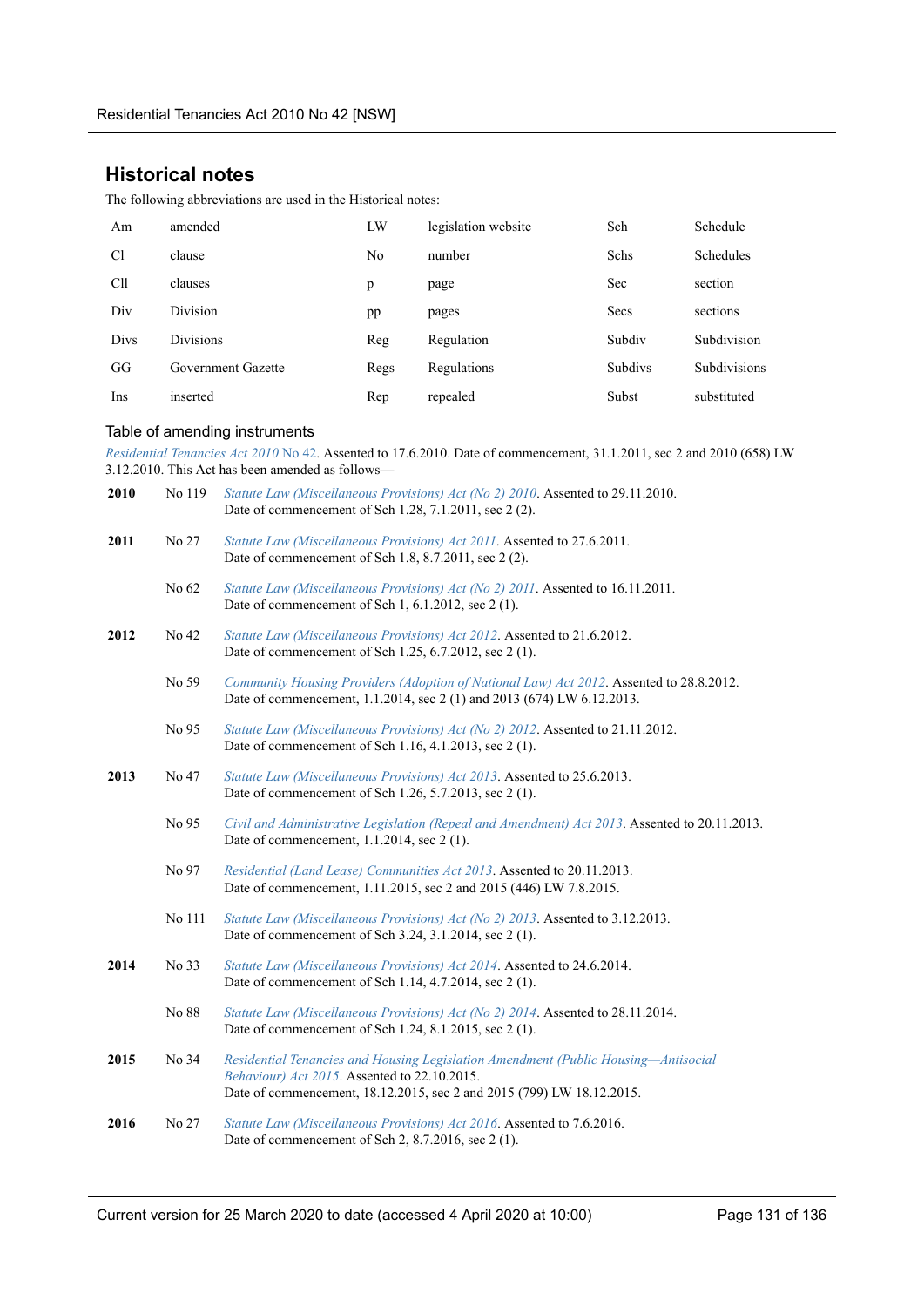|        | No 55               | Statute Law (Miscellaneous Provisions) Act (No 2) 2016. Assented to 25.10.2016.<br>Date of commencement of Sch 1.27, 6.1.2017, sec 2 (1).                                                                                                                                                                                                                                                                                                                                                                                                                                                                                       |
|--------|---------------------|---------------------------------------------------------------------------------------------------------------------------------------------------------------------------------------------------------------------------------------------------------------------------------------------------------------------------------------------------------------------------------------------------------------------------------------------------------------------------------------------------------------------------------------------------------------------------------------------------------------------------------|
|        | No 60               | Regulatory and Other Legislation (Amendments and Repeals) Act 2016. Assented to 14.11.2016.<br>Date of commencement of Sch 2.7, 30.1.2017, sec 2 (2) and 2016 (744) LW 9.12.2016.                                                                                                                                                                                                                                                                                                                                                                                                                                               |
| 2017   | No 17               | Crown Land Legislation Amendment Act 2017. Assented to 17.5.2017.<br>Date of commencement of Sch 4, 1.7.2018, sec 2 (1) and 2018 (225) LW 1.6.2018.                                                                                                                                                                                                                                                                                                                                                                                                                                                                             |
|        | No 22               | Statute Law (Miscellaneous Provisions) Act 2017. Assented to 1.6.2017.<br>Date of commencement of Sch 3, 7.7.2017, sec 2 (3).                                                                                                                                                                                                                                                                                                                                                                                                                                                                                                   |
|        | No 25               | Electronic Transactions Legislation Amendment (Government Transactions) Act 2017. Assented to<br>27.6.2017.<br>Date of commencement, assent, sec 2.                                                                                                                                                                                                                                                                                                                                                                                                                                                                             |
| 2018   | No <sub>5</sub>     | Property, Stock and Business Agents Amendment (Property Industry Reform) Act 2018. Assented to<br>21.3.2018.<br>Date of commencement of Sch 2.13, 23.3.2020, sec 2 and 2019 (625) LW 16.12.2019.                                                                                                                                                                                                                                                                                                                                                                                                                                |
|        | No 45               | Residential Tenancies Amendment (Social Housing) Act 2018. Assented to 21.8.2018.<br>Date of commencement, assent, sec 2.                                                                                                                                                                                                                                                                                                                                                                                                                                                                                                       |
|        | No 58               | Residential Tenancies Amendment (Review) Act 2018. Assented to 26.10.2018.<br>Date of commencement of Sch $1\left[1\right]$ (other than to the extent that it inserts the definition of<br>domestic violence offence), [2]-[10], [12]-[29], [31], [32], [34]-[36], [39] and [40], 23.3.2020, sec<br>2 and 2019 (626) LW 16.12.2019; date of commencement of Sch 1 [1] (to the extent that it inserts<br>the definition of <i>domestic violence offence</i> ), [11], [33], [37] and [38], 28.2.2019, sec 2 and 2018<br>(774) LW 21.12.2018; date of commencement of Sch 1 [30], 28.2.2019, sec 2 and 2019 (116) LW<br>28.2.2019. |
|        | No 65               | Fair Trading Legislation Amendment (Reform) Act 2018. Assented to 31.10.2018.<br>Date of commencement of Sch 7.13, assent, sec 2 (1).                                                                                                                                                                                                                                                                                                                                                                                                                                                                                           |
|        | No 79               | Fair Trading Legislation Amendment (Miscellaneous) Act 2018. Assented to 28.11.2018.<br>Date of commencement of Sch 1, 28.2.2019, sec 2 and 2019 (113) LW 28.2.2019; date of<br>commencement of Sch 2, 1.7.2019, sec 2 and 2019 (114) LW 28.2.2019; date of commencement of<br>Sch 3: not in force.                                                                                                                                                                                                                                                                                                                             |
| 2019   | No 23               | Better Regulation Legislation Amendment Act 2019. Assented to 26.11.2019.<br>Date of commencement of Sch 1.10[1] and [9]: not in force; date of commencement of Sch<br>1.10[2]-[8] and [10]-[15], assent, sec 2(1).                                                                                                                                                                                                                                                                                                                                                                                                             |
| 2020   | No 1                | COVID-19 Legislation Amendment (Emergency Measures) Act 2020. Assented to 25.3.2020.<br>Date of commencement, assent, sec 2.                                                                                                                                                                                                                                                                                                                                                                                                                                                                                                    |
|        |                     | This Act has been amended by sec 30C of the <i>Interpretation Act 1987</i> No 15.                                                                                                                                                                                                                                                                                                                                                                                                                                                                                                                                               |
|        | Table of amendments |                                                                                                                                                                                                                                                                                                                                                                                                                                                                                                                                                                                                                                 |
| Sec 3  |                     | Am 2013 No 95, Sch 4.34 [1] [2]; 2013 No 97, Sch 3.12 [1]; 2013 No 111, Sch 3.24 [1]; 2016 No<br>27, Sch 2.40 [2]; 2018 No 5, Sch 2.13; 2018 No 58, Sch 1 [1].                                                                                                                                                                                                                                                                                                                                                                                                                                                                  |
| Sec 5  |                     | Rep 1987 No 15, sec 30C.                                                                                                                                                                                                                                                                                                                                                                                                                                                                                                                                                                                                        |
| Sec 8  |                     | Am 2010 No 119, Sch 1.28 [1]; 2013 No 97, Sch 3.12 [2] [3]; 2017 No 17, Sch 4.83.                                                                                                                                                                                                                                                                                                                                                                                                                                                                                                                                               |
| Sec 8A |                     | Ins 2013 No 97, Sch 3.12 [4].                                                                                                                                                                                                                                                                                                                                                                                                                                                                                                                                                                                                   |
| Sec 9  |                     | Am 2013 No 97, Sch 3.12 [5].                                                                                                                                                                                                                                                                                                                                                                                                                                                                                                                                                                                                    |
| Sec 22 |                     | Am 2011 No 27, Sch 1.8 [1].                                                                                                                                                                                                                                                                                                                                                                                                                                                                                                                                                                                                     |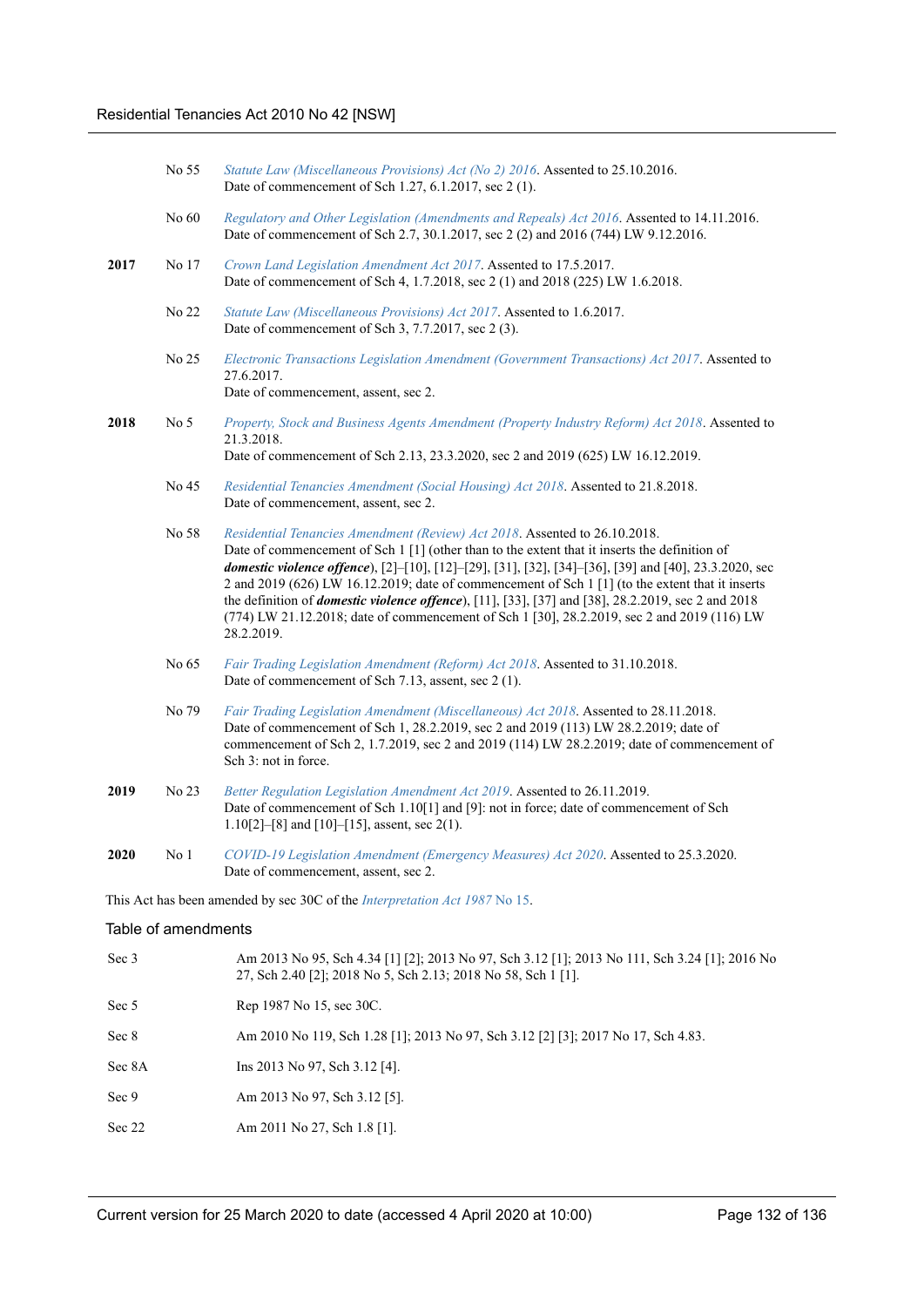| Sec 26                             | Am 2018 No 58, Sch 1[2] [3].                                                  |
|------------------------------------|-------------------------------------------------------------------------------|
| Sec 29                             | Am 2018 No 58, Sch 1[4]-[6].                                                  |
| Sec 31A                            | Ins 2018 No 58, Sch 1[7].                                                     |
| Sec 33                             | Am 2010 No 119, Sch 1.28 [2]; 2011 No 27, Sch 1.8 [2].                        |
| Sec 36                             | Am 2010 No 119, Sch 1.28 [3]; 2011 No 27, Sch 1.8 [3]; 2018 No 58, Sch 1[8].  |
| Sec 38                             | Am 2019 No 23, Sch 1.10[2].                                                   |
| Sec 40                             | Am 2019 No 23, Sch 1.10[3].                                                   |
| Sec 41                             | Am 2010 No 119, Sch 1.28 [4]; 2011 No 62, Sch 1.14 [1]; 2018 No 58, Sch 1[9]. |
| Sec 42                             | Am 2011 No 27, Sch 1.8 [4].                                                   |
| Sec 46                             | Am 2013 No 95, Sch 4.34 [3] [4].                                              |
| Sec 52                             | Am 2018 No 58, Sch 1[10].                                                     |
| Sec 54                             | Am 2018 No 58, Sch 1 [11]; 2019 No 23, Sch 1.10[4].                           |
| Sec 54A                            | Ins 2019 No 23, Sch 1.10[5].                                                  |
| Sec 55                             | Am 2018 No 58, Sch 1[12]; 2019 No 23, Sch 1.10[6].                            |
| Sec 55A                            | Ins 2018 No 58, Sch 1[13].                                                    |
| Sec 62                             | Am 2012 No 42, Sch 1.25 [1].                                                  |
| Sec 64A                            | Ins 2018 No 58, Sch 1[14].                                                    |
| Sec 65                             | Am 2018 No 58, Sch 1[15]–[17].                                                |
| Part 3, Div 5A (secs<br>$65A-65D)$ | Ins 2018 No 58, Sch 1[18].                                                    |
| Sec 66                             | Am 2018 No 58, Sch 1[19].                                                     |
| Sec 80                             | Am 2018 No 58, Sch 1[20].                                                     |
| Sec 85                             | Am 2018 No 58, Sch 1[21].                                                     |
| Sec 87                             | Am 2015 No 34, Sch 1 [1].                                                     |
| Sec 88                             | Am 2012 No 42, Sch 1.25 [2]; 2018 No 58, Sch 1[22] [23].                      |
| Sec 89                             | Am 2011 No 27, Sch 1.8 [5]; 2018 No 58, Sch 1[24]-[26].                       |
| Sec 92A                            | Ins 2018 No 58, Sch 1[27].                                                    |
| Sec 95                             | Am 2014 No 88, Sch 1.24 [1].                                                  |
| Sec 98A                            | Ins 2018 No 58, Sch 1[28].                                                    |
| Sec 99                             | Am 2011 No 62, Sch 1.14 [2].                                                  |
| Sec 100                            | Am 2014 No 33, Sch 1.14 [1]; 2018 No 58, Sch 1[29]-[31].                      |
| Sec 102                            | Am 2011 No 27, Sch 1.8 [6] [7].                                               |
| Sec 103A                           | Ins 2018 No 58, Sch 1[32].                                                    |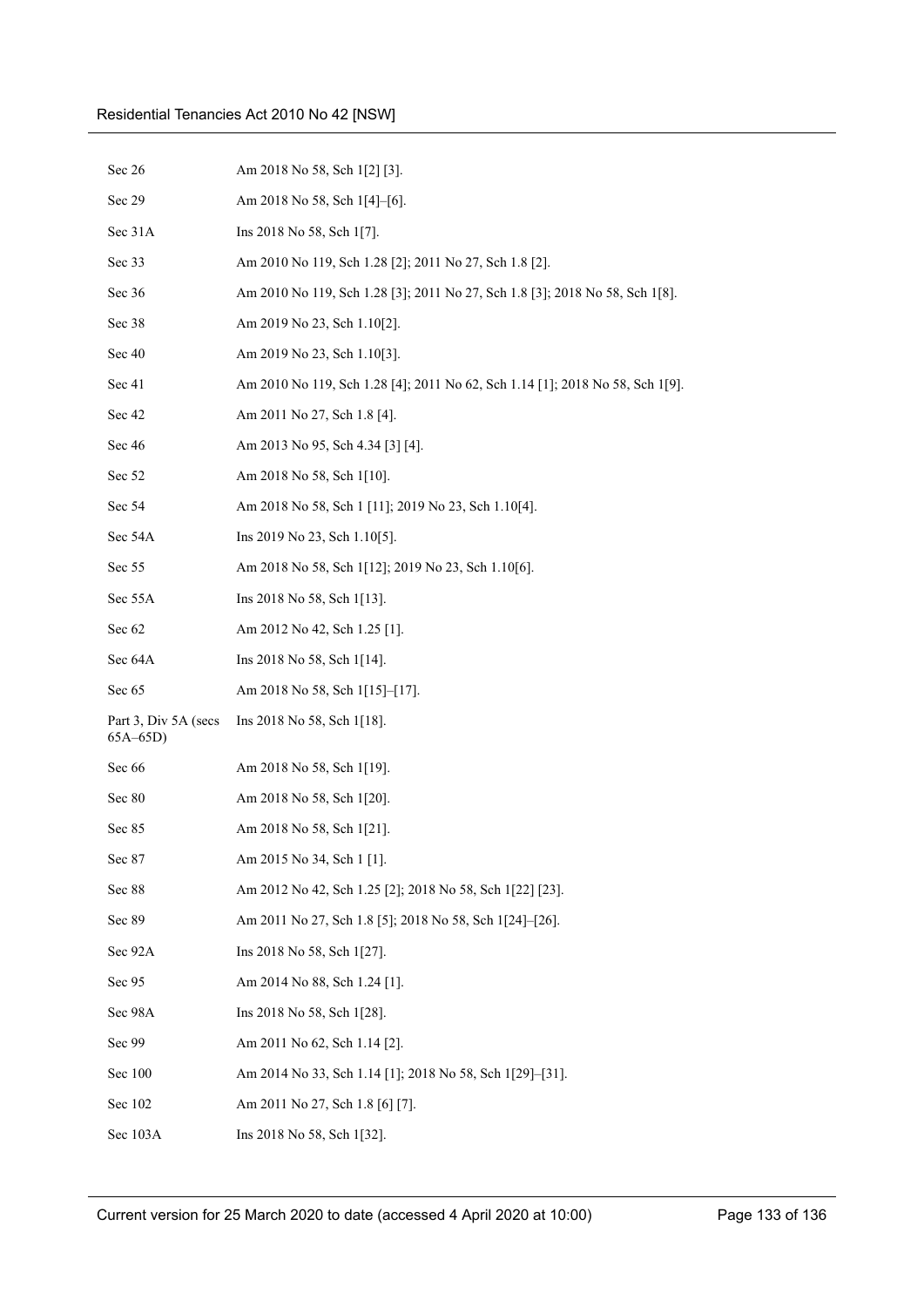| Part 5, Div 3A                              | Ins 2018 No 58, Sch 1 [33].                                   |
|---------------------------------------------|---------------------------------------------------------------|
| Sec 105A                                    | Ins 2018 No 58, Sch 1 [33]. Am 2019 No 23, Sch 1.10[7] [8].   |
| Sec 105B                                    | Ins 2018 No 58, Sch 1 [33]. Am 2019 No 23, Sch 1.10[10] [11]. |
| Sec 105C                                    | Ins 2018 No 58, Sch 1 [33]. Am 2019 No 23, Sch 1.10[12].      |
| Secs 105D-105G                              | Ins 2018 No 58, Sch 1 [33].                                   |
| Sec 105H                                    | Ins 2018 No 58, Sch 1 [33]. Am 2019 No 23, Sch 1.10[13].      |
| Sec 105I                                    | Ins 2018 No 58, Sch 1 [33]. Am 2019 No 23, Sch 1.10[14] [15]. |
| Sec 107                                     | Am 2012 No 42, Sch 1.25 [3]-[5]. Subst 2018 No 58, Sch 1[34]. |
| Sec 110                                     | Am 2011 No 27, Sch 1.8 [8].                                   |
| Sec 121                                     | Am 2013 No 95, Sch 4.34 [5]; 2016 No 55, Sch 1.27 [1].        |
| Sec 126                                     | Am 2013 No 47, Sch 1.26 [1].                                  |
| Sec 130                                     | Am 2010 No 119, Sch 1.28 [5].                                 |
| Sec 134                                     | Am 2013 No 47, Sch 1.26 [2].                                  |
| Sec 136                                     | Am 2012 No 59, Sch 2.4.                                       |
| Sec 139                                     | Am 2012 No 42, Sch 1.25 [6].                                  |
| Part 7, Div 5,<br>heading                   | Am 2015 No 34, Sch 1 [2].                                     |
| 1, heading                                  | Part 7, Div 5, Subdiv Ins 2015 No 34, Sch 1 [3].              |
| Secs 143, 146, 147                          | Am 2015 No 34, Sch 1 [4].                                     |
| Part 7, Div 5, Subdiv<br>2, heading         | Ins 2015 No 34, Sch 1 [5].                                    |
| Sec 151                                     | Am 2015 No 34, Sch 1 [4].                                     |
| Sec 152                                     | Rep 2015 No 34, Sch 1 [6].                                    |
| 3, heading                                  | Part 7, Div 5, Subdiv Ins 2015 No 34, Sch 1 [7].              |
| Sec 154                                     | Am 2015 No 34, Sch 1 [4].                                     |
| Part 7, Div 5, Subdiv<br>4 (secs 154A-154F) | Ins 2015 No 34, Sch 1 [8].                                    |
| Part 7, Div 5, Subdiv<br>5, heading         | Ins 2015 No 34, Sch 1 [8].                                    |
| Sec 154FA                                   | Ins 2018 No 45, Sch $1 \lfloor 1 \rfloor$ .                   |
| Sec 154G                                    | Ins 2015 No 34, Sch 1 [8].                                    |
| Part 7, Div 7 (secs<br>156A, 156B)          | Ins 2015 No 34, Sch 1 [9].                                    |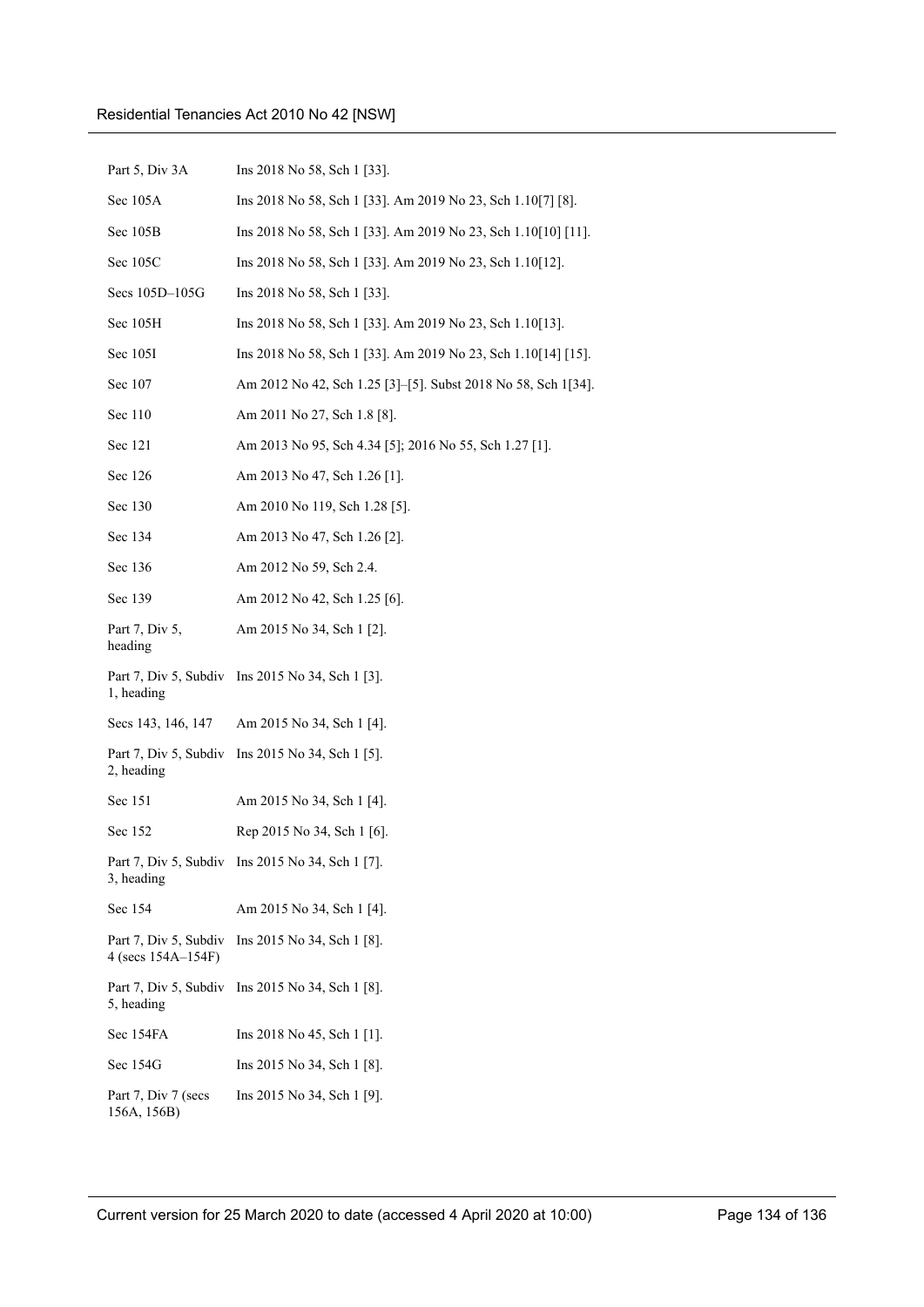## Residential Tenancies Act 2010 No 42 [NSW]

| Part 7, Div 8 (secs<br>156C, 156D) | Ins 2018 No 45, Sch 1 [2].                                                                               |
|------------------------------------|----------------------------------------------------------------------------------------------------------|
| Sec 157                            | Am 2013 No 97, Sch 3.12 [6] [7].                                                                         |
| Sec 157A                           | Ins 2014 No 33, Sch 1.14 [2].                                                                            |
| Sec 159                            | Am 2012 No 42, Sch 1.25 [7]; 2014 No 33, Sch 1.14 [3]; 2016 No 55, Sch 1.27 [2]; 2016 No 60.<br>Sch 2.7. |
| Sec 160                            | Am 2014 No 33, Sch 1.14 [4] [5].                                                                         |
| Sec 162                            | Am 2018 No 45, Sch 1 [3].                                                                                |
| Secs 164, 165                      | Am 2014 No 33, Sch 1.14 [4].                                                                             |
| Sec 171                            | Am 2014 No 33, Sch 1.14 [4] [5].                                                                         |
| Sec 177                            | Am 2014 No 88, Sch 1.24 [2].                                                                             |
| Sec 178                            | Am 2013 No 111, Sch 3.24 [1] [2]; 2014 No 33, Sch 1.14 [4]; 2016 No 27, Sch 2.40 [3].                    |
| Sec 179                            | Am 2016 No 27, Sch 2.40 [4].                                                                             |
| Sec 186                            | Am 2013 No 95, Sch 4.34 [6] [7]; 2018 No 58, Sch 1[35].                                                  |
| Part 8, Div 7 (sec<br>186A)        | Ins 2018 No 79, Sch 1.                                                                                   |
| Sec 189                            | Am 2013 No 97, Sch 3.12 [8].                                                                             |
| Sec 192                            | Am 2013 No 95, Sch 4.34 [8].                                                                             |
| Sec 193                            | Am 2013 No 95, Sch 4.34 [9].                                                                             |
| Sec 194                            | Am 2013 No 95, Sch 4.34 [10].                                                                            |
| Sec 195                            | Am 2013 No 95, Sch 4.34 [11].                                                                            |
| Sec 196                            | Am 2018 No 58, Sch 1[36].                                                                                |
| Sec 202                            | Am 2012 No 95, Sch 1.16 [1]; 2018 No 58, Sch 1 [37].                                                     |
| Sec 203                            | Subst 2017 No 22, Sch 3.64.                                                                              |
| Sec 207                            | Am 2013 No 95, Sch 2.130.                                                                                |
| Sec 209                            | Am 2010 No 119, Sch 1.28 [6]; 2013 No 97, Sch 3.12 [9].                                                  |
| Sec 213A                           | Ins 2018 No 58, Sch 1 [38].                                                                              |
| Sec 216                            | Am 2018 No 58, Sch 1[39].                                                                                |
| Sec 217                            | Am 2012 No 42, Sch 1.25 [8] [9].                                                                         |
| Sec 218                            | Am 2014 No 88, Sch 1.24 [3] [4].                                                                         |
| Sec 222                            | Am 2014 No 33, Sch 1.14 [6].                                                                             |
| Sec 223                            | Am 2012 No 42, Sch 1.25 [10]; 2016 No 55, Sch 1.27 [3]; 2017 No 25, Sch 1.30 [1]-[3].                    |
| Sec 228                            | Ins 2015 No 34, Sch 1 [10].                                                                              |
| Part 13 (sec 229)                  | Ins 2020 No 1, Sch 2.17.                                                                                 |